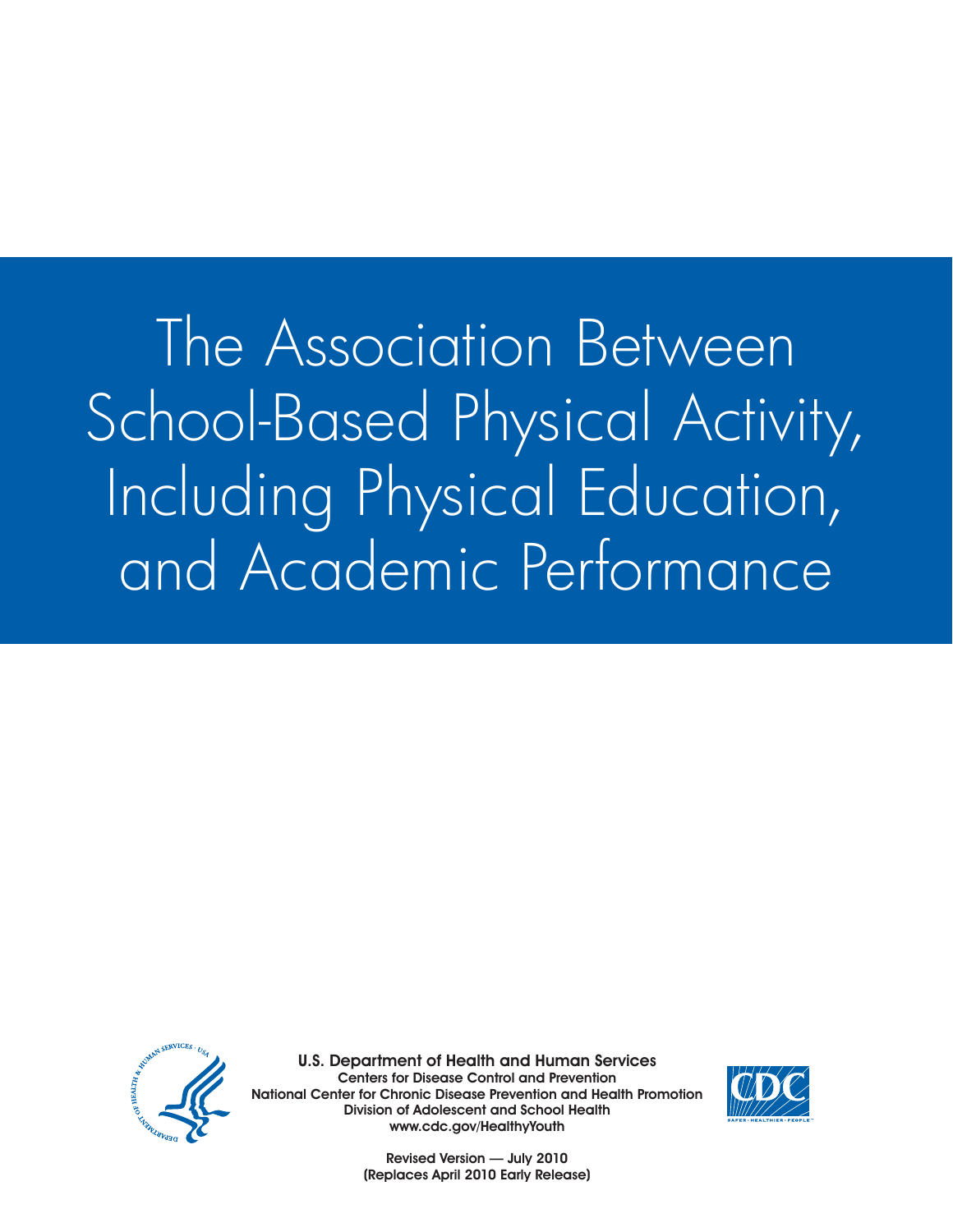#### *Acknowledgments:*

This publication was developed for the Centers for Disease Control and Prevention's (CDC) Division of Adolescent and School Health (DASH) under contract #200 2002-00800 with ETR Associates.

#### *Suggested Citation:*

Centers for Disease Control and Prevention. *The association between school based physical activity, including physical education, and academic performance.* Atlanta, GA: U.S. Department of Health and Human Services; 2010.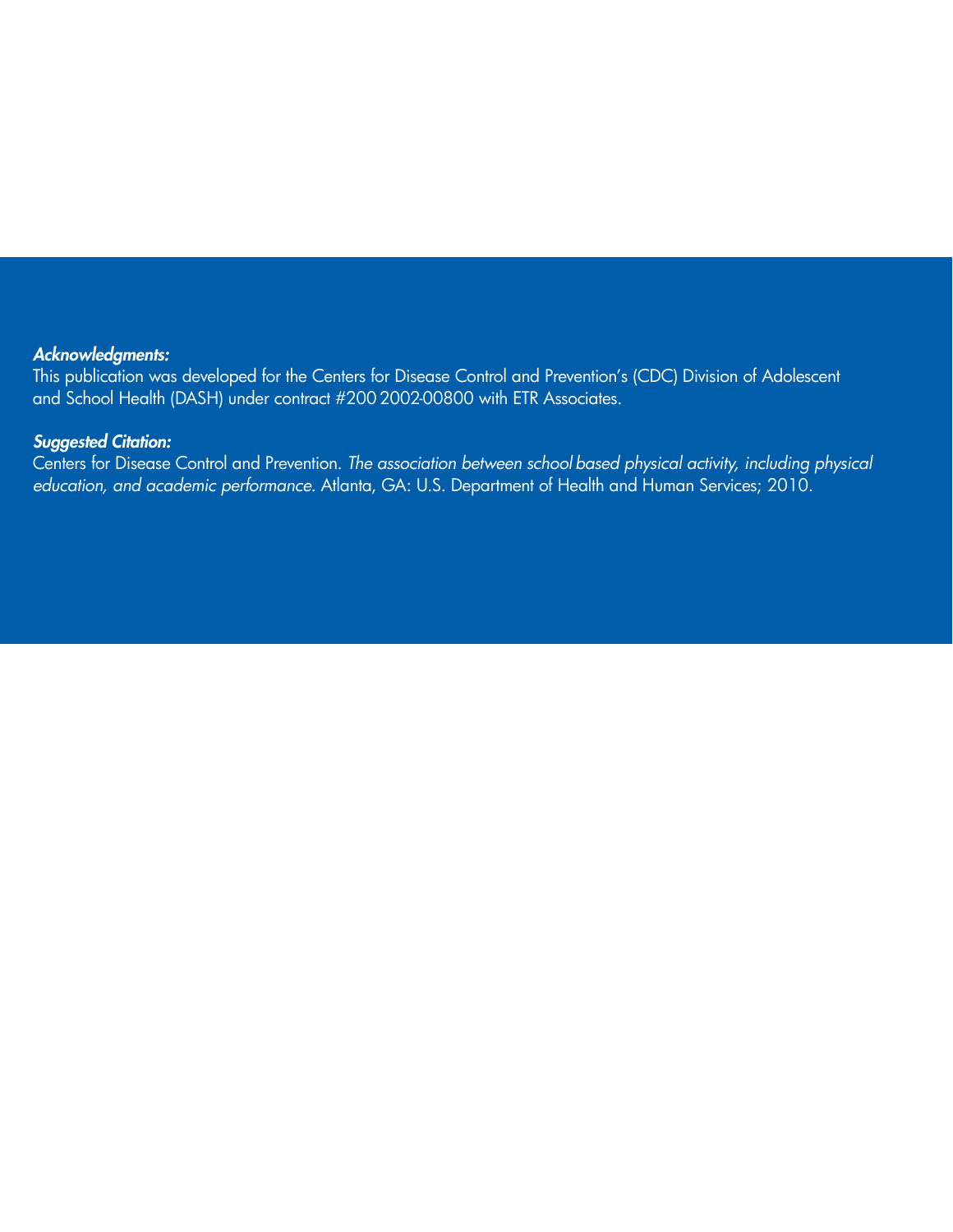# **TABLE OF CONTENTS**

| <b>Executive Summary</b> .                                                  | 5  |
|-----------------------------------------------------------------------------|----|
| Introduction .                                                              | 8  |
| <b>Methods</b>                                                              | 10 |
| Conceptual Definitions.                                                     | 10 |
| Inclusion Criteria.                                                         | 10 |
| Identification of Studies that Met the Inclusion Criteria.                  | 11 |
| Classification of Studies.                                                  | 11 |
| <b>Study Coding Process.</b>                                                | 12 |
| Data Analysis.                                                              | 13 |
| Results.                                                                    | 14 |
| School-Based Physical Education Studies.                                    | 16 |
| Recess Studies.                                                             | 19 |
| Classroom Physical Activity Studies.                                        | 21 |
| <b>Extracurricular Physical Activity Studies.</b>                           | 24 |
| Summary.                                                                    | 28 |
| Overall Findings.                                                           | 28 |
| Findings for Physical Activity by Context.                                  | 29 |
| Findings by Gender, Other Demographic Characteristics, and Research Design. | 30 |
| Strengths and Limitations of Review.                                        | 30 |
| Implications for Future Research or Evaluation.                             | 31 |
| Implications for Schools.                                                   | 32 |
| References.                                                                 | 34 |
| <b>Appendices</b> .                                                         | 39 |
| Appendix A: Database Search Terms.                                          | 39 |
| Appendix B: Coding Sheet.                                                   | 41 |
| Appendix C: Glossary of Research Design Terms.                              | 51 |
| Appendix D: School-Based Physical Education Summary Matrix.                 | 52 |
| Appendix E: Recess Summary Matrix.                                          | 62 |
| Appendix F: Classroom Physical Activity Summary Matrix.                     | 67 |
| Appendix G: Extracurricular Physical Activity Summary Matrix.               | 73 |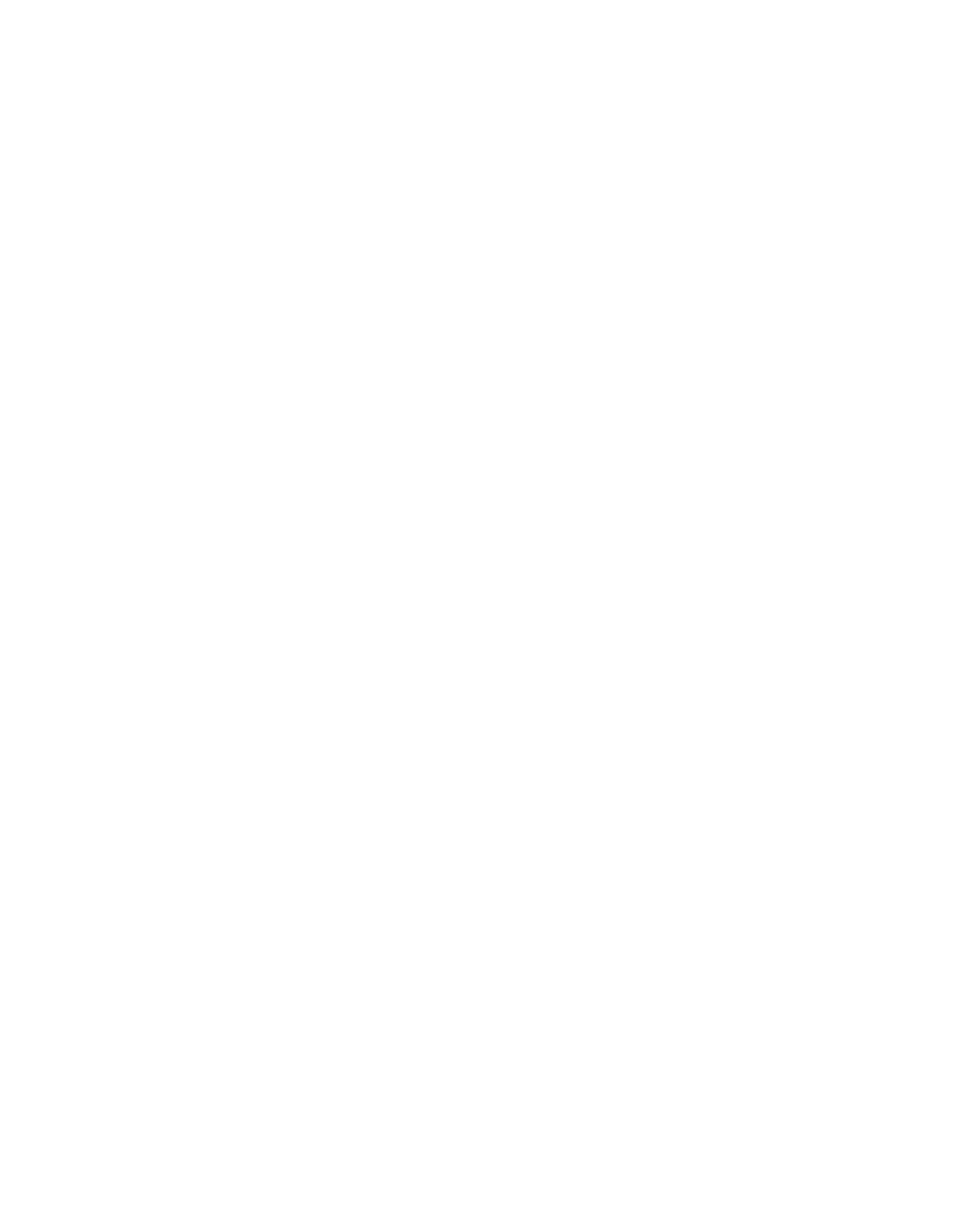# **EXECUTIVE SUMMARY**

When children and adolescents participate in the recommended level of physical activity—at least 60 minutes daily—multiple health benefits accrue. Most youth, however, do not engage in recommended levels of physical activity. Schools provide a unique venue for youth to meet the activity recommendations, as they serve nearly 56 million youth. At the same time, schools face increasing challenges in allocating time for physical education and physical activity during the school day.

There is a growing body of research focused on the association between school-based physical activity, including physical education, and academic performance among school-aged youth. To better understand these connections, this review includes studies from a range of physical activity contexts, including school-based physical education, recess, classroom-based physical activity (outside of physical education and recess), and extracurricular physical activity. The purpose of this report is to synthesize the scientific literature that has examined the association between school-based physical activity, including physical education, and academic performance, including indicators of cognitive skills and attitudes, academic behaviors, and academic achievement.

# **Methods**

For this review, relevant research articles and reports were identified through a search of nine electronic databases, using both physical activity and academicrelated search terms. The search yielded a total of 406 articles that were examined to determine their match with the inclusion criteria. Forty-three articles (reporting a total of 50 unique studies) met the inclusion criteria and were read, abstracted, and coded for this synthesis.

Coded data from the articles were used to categorize and organize studies first by their physical activity context (i.e., physical education, recess, classroom-based physical activity, and extracurricular physical activities), and then by type of academic performance outcome. Academic performance outcomes were grouped into three categories: 1) academic achievement (e.g.,

grades, test scores); 2) academic behavior (e.g., ontask behavior, attendance); and 3) cognitive skills and attitudes (e.g., attention/concentration, memory, mood). Findings of the 43 articles that explored the relationship between indicators of physical activity and academic performance were then summarized.

# **Results**

Across all 50 studies (reported in 43 articles), there were a total of 251 associations between physical activity and academic performance, representing measures of academic achievement, academic behavior, and cognitive skills and attitudes. Measures of cognitive skills and attitudes were used most frequently (112 of the 251 associations tested). Of all the associations examined, slightly more than half (50.5%) were positive, 48% were not significant, and only 1.5% were negative. Examination of the findings by each physical activity context provided insights regarding specific relationships.

### *1) School-Based Physical Education Studies*

School-based physical education as a context category encompassed 14 studies (reported in 14 articles) that examined physical education courses or physical activity conducted in physical education class. Typically, these studies examined the impact of increasing the amount of time students spent in physical education class or manipulating the activities during physical education class. Overall, increased time in physical education appears to have a positive relationship or no relationship with academic achievement. Increased time in physical education does not appear to have a negative relationship with academic achievement. Eleven of the 14 studies found one or more positive associations between school-based physical education and indicators of academic performance; the remaining three studies found no significant associations.

### *2) Recess Studies*

Eight recess studies (reported in six articles) explored the relationship between academic performance and recess during the school day in elementary schools. Six studies tested an intervention to examine how recess impacts indicators of academic performance;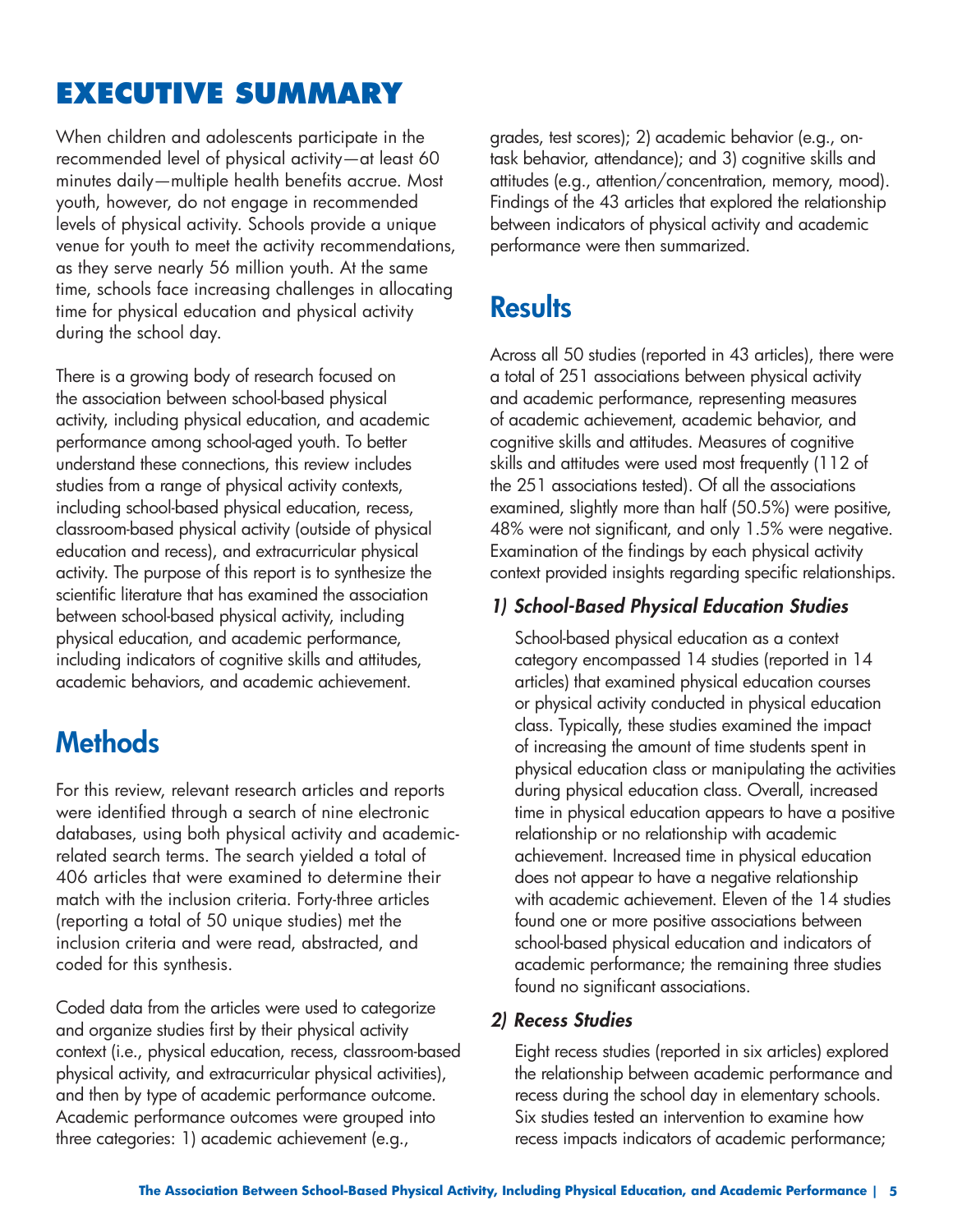the other two studies explored the relationships between recess and school adjustment or classroom behavior. Time spent in recess appears to have a positive relationship with, or no relationship with, children's attention, concentration, and/or on-task classroom behavior. All eight studies found one or more positive associations between recess and indicators of cognitive skills, attitudes, and academic behavior; none of the studies found negative associations.

### *3) Classroom Physical Activity Studies*

Nine studies (reported in nine articles) explored physical activity that occurred in classrooms apart from physical education classes and recess. In general, these studies explored short physical activity breaks (5–20 minutes) or ways to introduce physical activity into learning activities that were either designed to promote learning through physical activity or provide students with a pure physical activity break. These studies examined how the introduction of brief physical activities in a classroom setting affected cognitive skills (aptitude, attention, memory) and attitudes (mood); academic behaviors (on-task behavior, concentration); and academic achievement (standardized test scores, reading literacy scores, or math fluency scores). Eight of the nine studies found positive associations between classroom-based physical activity and indicators of cognitive skills and attitudes, academic behavior, and academic achievement; none of the studies found negative associations.

### *4) Extracurricular Physical Activity Studies*

Nineteen studies (reported in 14 articles) focused specifically on the relationship between academic performance and activities organized through school that occur outside of the regular school day. These activities included participation in school sports (interscholastic sports and other team or individual sports) as well as other after-school physical activity programs. All 19 studies examining the relationships between participation in extracurricular physical activities and academic performance found one or more positive associations.

# **Strengths and Limitations**

This review has a number of strengths. It involved a systematic process for locating, reviewing, and coding the studies. Studies were obtained using an extensive array of search terms and international databases and were reviewed by multiple trained coders. The studies cover a broad array of contexts in which youth participate in school-based physical activities and span a period of 23 years. Furthermore, a majority (64%) of studies included in the review were intervention studies, and a majority (76%) were longitudinal.

The breadth of the review, however, is a limitation. All studies meeting the established review criteria were included and treated equally, regardless of the study characteristics (e.g., design, sample size). The studies were not ranked, weighted, or grouped according to their strengths and limitations. The breadth of the review, while revealing a variety of study designs, measures, and populations, often made comparisons and summaries difficult. As a result, conclusions are intentionally broad.

# **Implications for Policy**

There are a number of policy implications stemming from this review:

- There is substantial evidence that physical activity can help improve academic achievement, including grades and standardized test scores.
- The articles in this review suggest that physical activity can have an impact on cognitive skills and attitudes and academic behavior, all of which are important components of improved academic performance. These include enhanced concentration and attention as well as improved classroom behavior.
- Increasing or maintaining time dedicated to physical education may help, and does not appear to adversely impact, academic performance.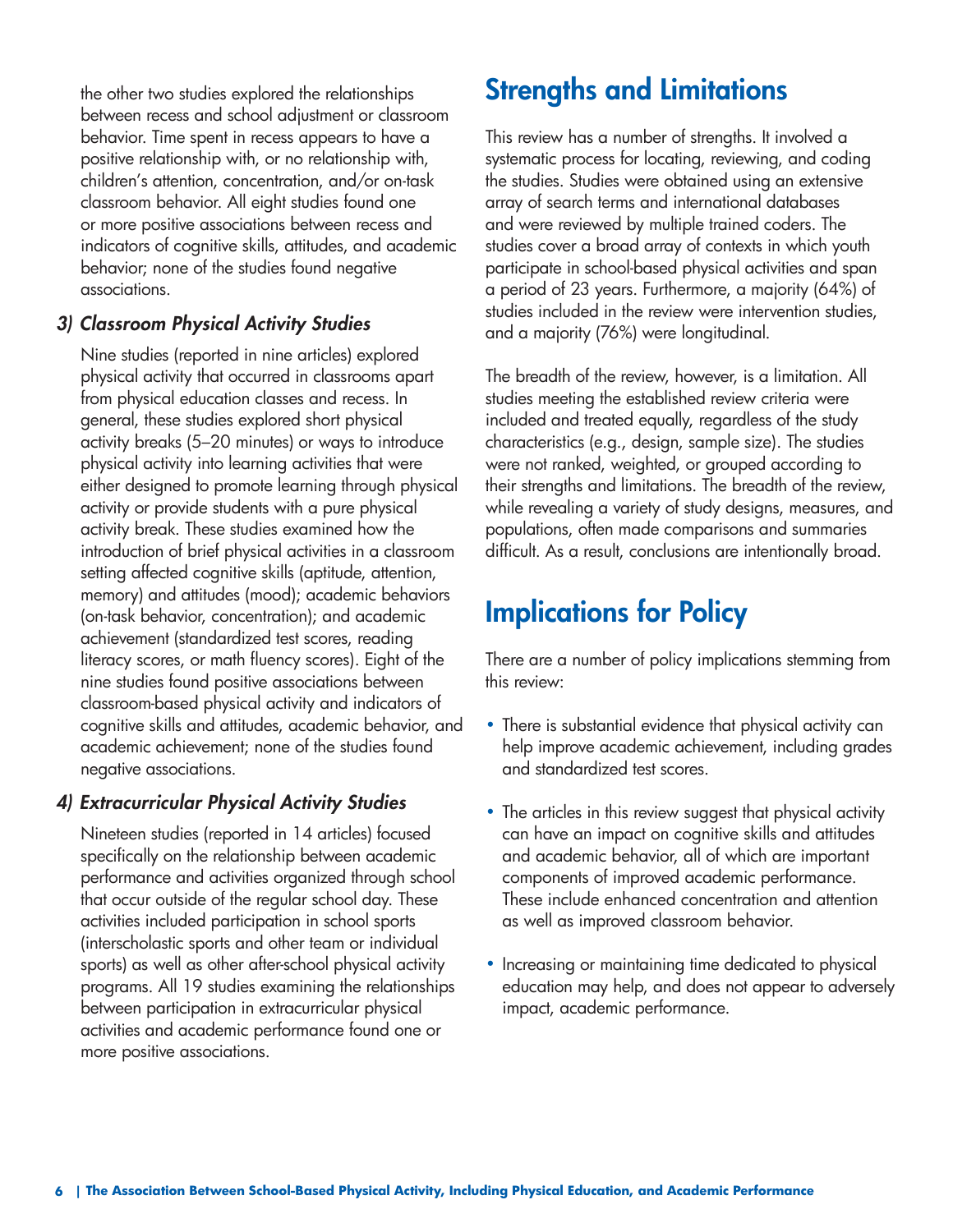# **Implications for Schools**

The results of this review support several strategies that schools can use to help students meet national physical activity recommendations without detracting from academic performance:

- **School-based physical education:** To maximize the potential benefits of student participation in physical education class, schools and physical education teachers can consider increasing the amount of time students spend in physical education or adding components to increase the quality of physical education class. Articles in the review examined increased physical education time (achieved by increasing the number of days physical education was provided each week or lengthening class time) and/or improved quality of physical education (achieved through strategies such as using trained instructors and increasing the amount of active time during physical education class).
- **Recess:** School boards, superintendents, principals, and teachers can feel confident that providing recess to students on a regular basis may benefit academic behaviors, while also facilitating social development and contributing to overall physical activity and its associated health benefits. There was no evidence that time spent in recess had a negative association with cognitive skills, attitudes, or academic behavior.
- **Classroom-based physical activity:** Classroom teachers can incorporate movement activities and physical activity breaks into the classroom setting that may improve student performance and the classroom environment. Most interventions reviewed here used short breaks (5–20 minutes) that required little or no teacher preparation, special equipment, or resources.

**• Extracurricular physical activities:** The evidence suggests that superintendents, principals, and athletic directors can develop or continue school-based sports programs without concern that these activities have a detrimental impact on students' academic performance. School administrators and teachers also can encourage after-school organizations, clubs, student groups, and parent groups to incorporate physical activities into their programs and events.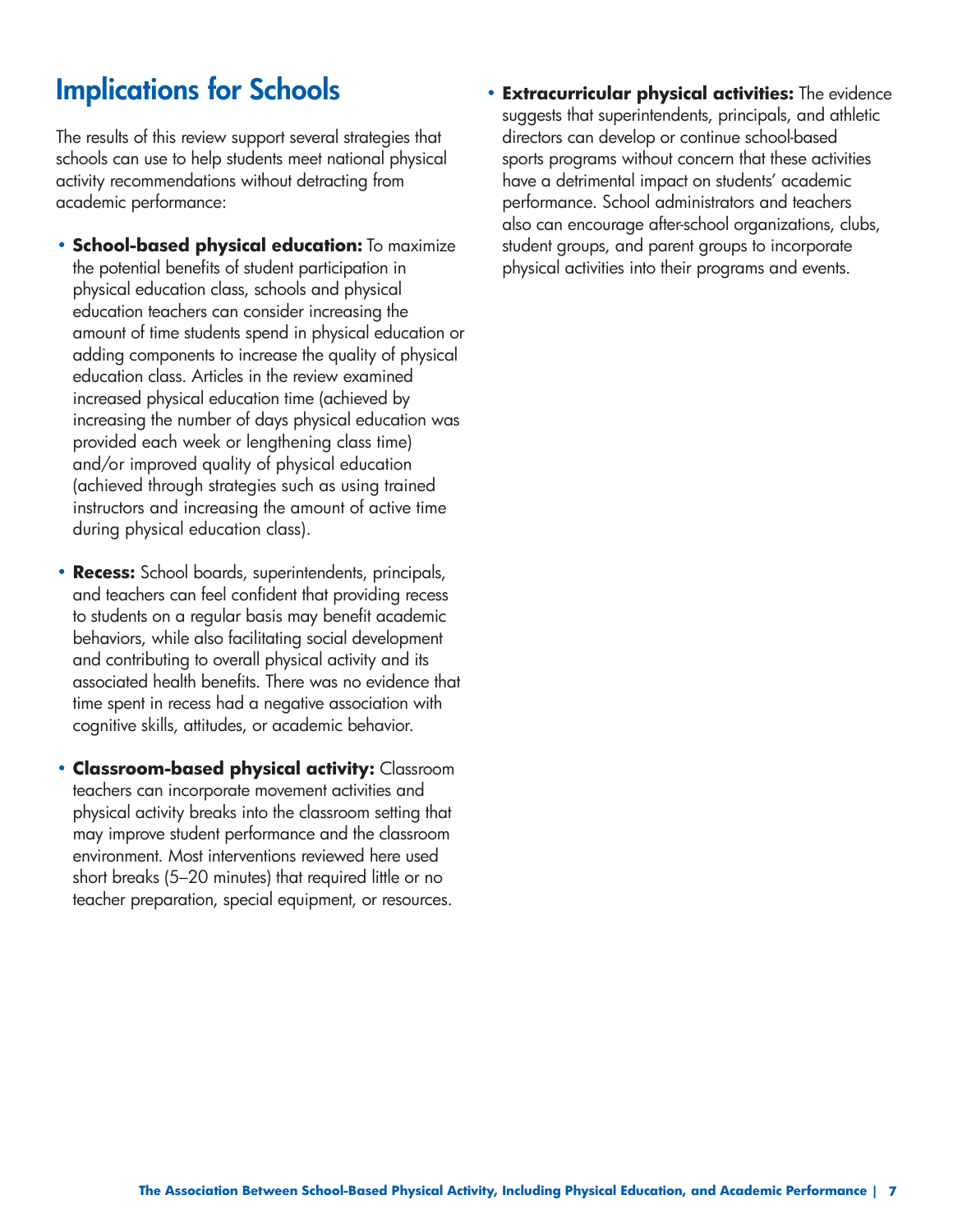## **INTRODUCTION**

When children and adolescents participate in at least 60 minutes of physical activity every day, multiple health benefits accrue.<sup>1,2</sup> Regular physical activity builds healthy bones and muscles, improves muscular strength and endurance, reduces the risk for developing chronic disease risk factors, improves self-esteem, and reduces stress and anxiety.<sup>1</sup> Beyond these known health effects, physical activity may also have beneficial influences on academic performance.

Children and adolescents engage in different types of physical activity, depending on age and access to programs and equipment in their schools and communities. Elementary school-aged children typically engage in free play, running and chasing games, jumping rope, and age-appropriate sports—activities that are aligned with the development of fundamental motor skills. The development of complex motor skills enables adolescents to engage in active recreation (e.g., canoeing, skiing, rollerblading), resistance exercises with weights or weight machines, individual sports (e.g., running, bicycling), and team sports (e.g., basketball, baseball).1,3 Most youth, however, do not engage in the recommended level of physical activity. For example,

### **Defining Academic Performance**

*In this review, academic performance is used broadly to describe different factors that may influence student success in school. These factors fall into three primary areas:* 

- *• Cognitive Skills and Attitudes (e.g., attention/concentration, memory, verbal ability).*
- *• Academic Behaviors (e.g., conduct, attendance, time on task, homework completion).*
- *• Academic Achievement (e.g., standardized test scores, grades).*

only 17.1% of U.S. high school students meet current recommendations for physical activity (CDC, unpublished data, 2009).

Schools, which serve nearly 56 million youth in the United States, provide a unique venue for youth to meet the physical activity recommendations.<sup>4</sup> At the same time, schools face increasing challenges in allocating time for physical education and physical activity during the school day. Many schools are attempting to increase instructional time for mathematics, English, and science in an effort to improve standards-based test scores.<sup>5</sup> As a result, physical education classes, recess, and other physical activity breaks often are decreased or eliminated during the school day. This is evidenced by data from both students and schools. For example, in 2007 only 53.6% of U.S. high school students reported that they attended physical education class on 1 or more days in an average week at school, and fewer (30%) reported participating in physical education classes daily.<sup>6</sup> Similarly, in 2006 only 4% of elementary schools, 8% of middle schools, and 2% of high schools in the United States provided daily physical education or its equivalent for all students in all grades.7 Furthermore, in 2006 only 57% of all school districts required that elementary schools provide students with regularly scheduled recess. As for physical activity outside of physical education and recess, during the school day, 16% of school districts required elementary schools, 10% required middle schools, and 4% required high schools to provide regular physical activity breaks.<sup>7</sup>

In addition to school-day opportunities, youth also have opportunities to participate in physical activity through extracurricular physical activities (e.g., school sports, recreation, other teams), which may be available through schools, communities, and/or after-school programs.<sup>8</sup> Seventy-six percent of 6- to 12-year-olds reported participating in some sports in 1997,<sup>9</sup> and in 2007, 56% of high school students reported playing on one or more sports teams organized by their school or community in the previous 12 months.<sup>6</sup>

There is a growing body of research focused on the association between school-based physical activity, including physical education, and academic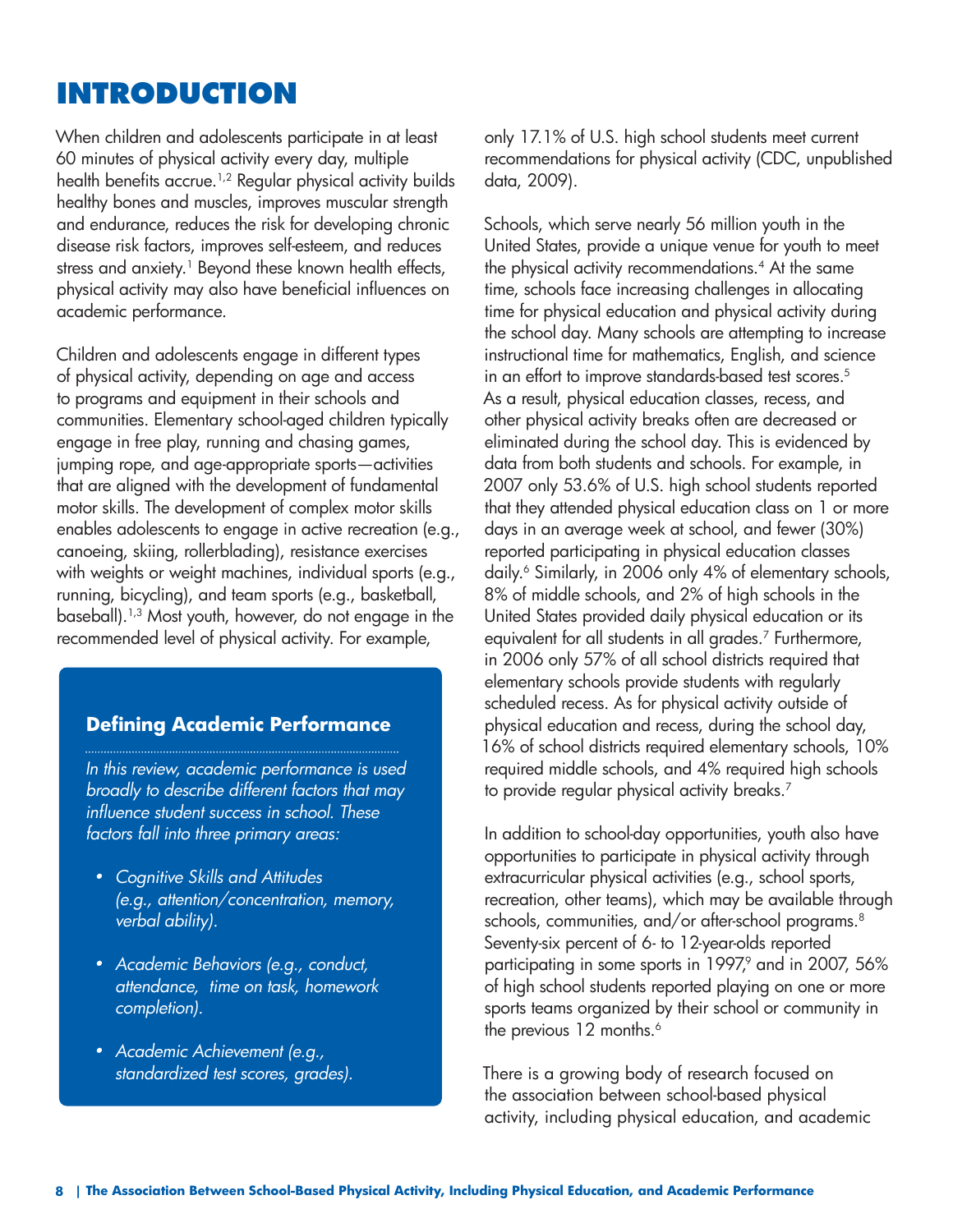performance among school-aged youth.3,10-16 This developing literature suggests that physical activity may have an impact on academic performance through a variety of direct and indirect physiological, cognitive, emotional, and learning mechanisms.12,17,18 Research on brain development indicates that cognitive development occurs in tandem with motor ability.19

Several review articles also have examined the connections between physical activity and academic behavior and achievement. Sibley and Etnier<sup>12</sup> conducted a meta-analysis of published studies relating physical activity and cognition in youth. Two additional reviews described the evidence for relationships between physical activity, brain physiology, cognition, emotion, and academic achievement among children, drawing from studies of humans and other animals across the lifespan.14,20 Finally, two other reviews summarized select peer-reviewed research on the relationship between physical activity and academic performance, with an emphasis on school settings and policies.<sup>15,16</sup>

Research also has explored the relationships among physical education and physical activity, fitness levels and motor skill development, and academic performance. For example, several studies have shown a positive relationship between increased physical fitness levels and academic achievement<sup>10,21-27</sup> as well as fitness levels and measures of cognitive skills and attitudes.<sup>28</sup> In addition, other studies have shown that improved motor skill levels are positively related to improvements in academic achievement<sup>29-31</sup> and measures of cognitive skills and attitudes.32-34

To extend the understanding of these connections, this review offers a broad examination of the literature on a range of physical activity contexts, including physical education classes, recess, classroom-based physical activity breaks outside of physical education class and recess, and extracurricular physical activity, thereby providing a tool to inform program and policy efforts for education and health professionals. The purpose of this report is to synthesize the scientific literature that has examined the association between schoolbased physical activity, including physical education, and academic performance, including indicators of cognitive skills and attitudes, academic behaviors, and academic achievement.

#### **How Physical Activity Affects the Brain16 18**

*Cognitive skills and motor skills appear to develop through a dynamic interaction. Research has shown that physical movement can affect the brain's physiology by increasing* 

- *• Cerebral capillary growth.*
- *• Blood flow.*
- *• Oxygenation.*
- *• Production of neurotrophins.*
- *• Growth of nerve cells in the hippocampus (center of learning and memory).*
- *• Neurotransmitter levels.*
- *• Development of nerve connections.*
- *• Density of neural network.*
- *• Brain tissue volume.*

*These physiological changes may be associated with* 

- *• Improved attention.*
- *• Improved information processing, storage, and retrieval.*
- *• Enhanced coping.*
- *• Enhanced positive affect.*
- *• Reduced sensations of cravings and pain.*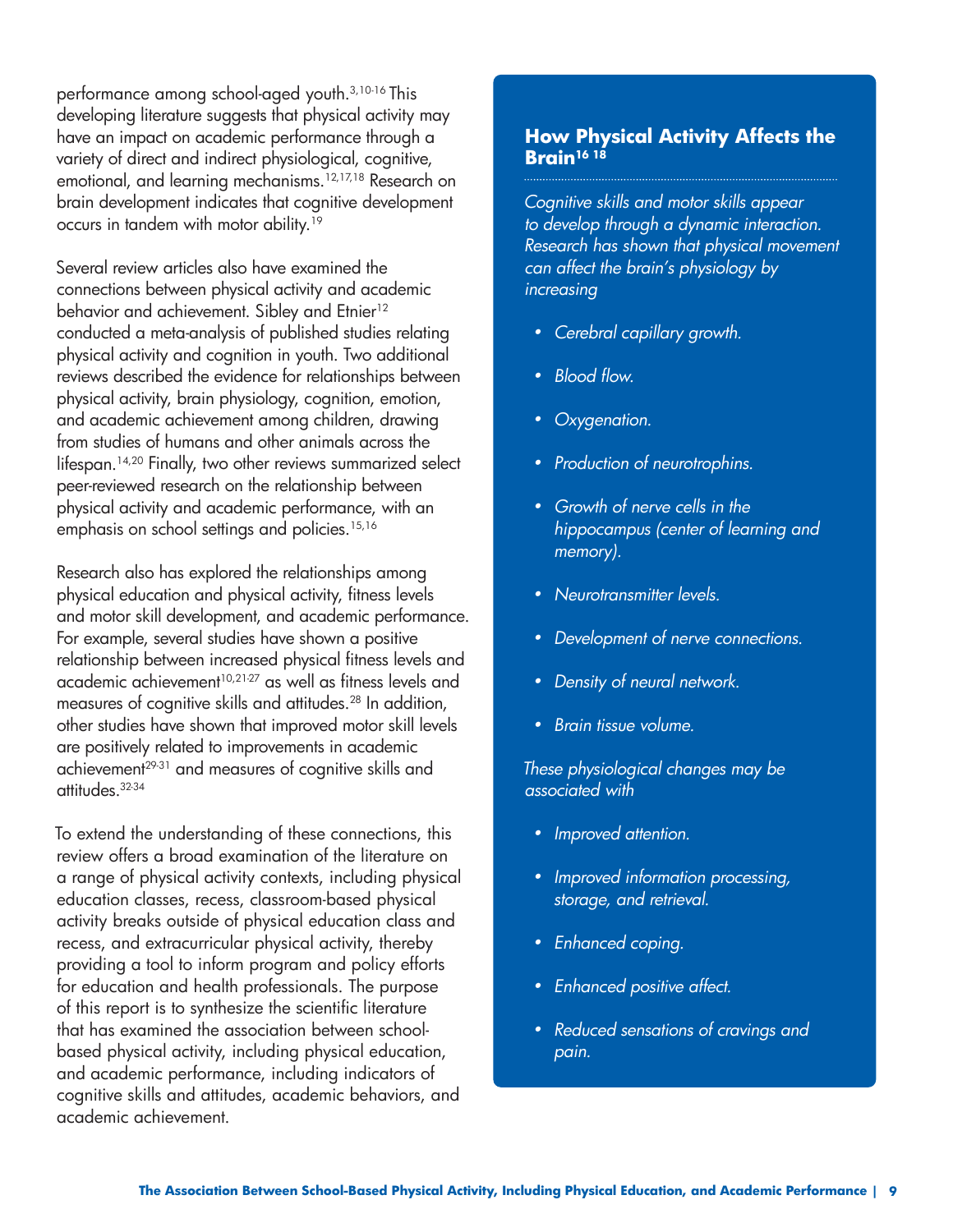# **METHODS**

# **Conceptual Definitions**

The research on this topic suggests that physical activity can be related to many different aspects of academic performance (e.g., attention, on-task behavior, gradepoint average [GPA]), and as a result, the existing literature examines a wide range of variables. In this report, those variables are organized into three categories: 1) cognitive skills and attitudes, 2) academic behaviors, and 3) academic achievement. The three categories, as well as other important terms used in this report, are defined below.

**Academic Performance:** In this review, academic performance is used broadly to describe different factors that may influence student success in school. These factors are grouped into three primary areas:

#### *1) Cognitive Skills and Attitudes*

Cognitive skills and attitudes include both basic cognitive abilities, such as executive functioning, attention, memory, verbal comprehension, and information processing, as well as attitudes and beliefs that influence academic performance, such as motivation, self-concept, satisfaction, and school connectedness. Studies used a range of measures to define and describe these constructs.

#### *2) Academic Behaviors*

Academic behaviors include a range of behaviors that may have an impact on students' academic performance. Common indicators include on-task behavior, organization, planning, attendance, scheduling, and impulse control. Studies used a range of measures to define and describe these constructs.

#### *3) Academic Achievement*

Academic achievement includes standardized test scores in subject areas such as reading, math, and language arts; GPAs; classroom test scores; and other formal assessments.

**Physical Education:** Physical education, as defined by the National Association for Sport and Physical Education (NASPE), is a curricular area offered in K–12 schools that provides students with instruction on physical activity, health-related fitness, physical competence, and cognitive understanding about physical activity, thereby enabling students to adopt healthy and physically active lifestyles.<sup>35</sup> A high-quality physical education program enables students to develop motor skills, understand movement concepts, participate in regular physical activity, maintain healthy fitness levels, develop responsible personal and social behavior, and value physical activity.35

**Recess:** Recess is a time during the school day that provides children with the opportunity for active, unstructured or structured, free play.

**Physical Activity:** Physical activity is defined as any bodily movement produced by the contraction of skeletal muscle that increases energy expenditure above a resting level.<sup>1</sup> Physical activity can be repetitive, structured, and planned movement (e.g., a fitness class or recreational activity such as hiking); leisurely (e.g., gardening); sportsfocused (e.g., basketball, volleyball); work-related (e.g., lifting and moving boxes); or transportation-related (e.g., walking to school). The studies in this review included a range of ways to capture the frequency, intensity, duration, and type of students' physical activity.

**Physiology:** In this report, physiology includes indicators of structural or functional changes in the brain and body. Studies most often reported measures of physical fitness, motor skills, and body composition from this construct.

## **Inclusion Criteria**

The following criteria were used to identify published studies for inclusion in this review. Studies had to

- Be published in English.
- Present original data.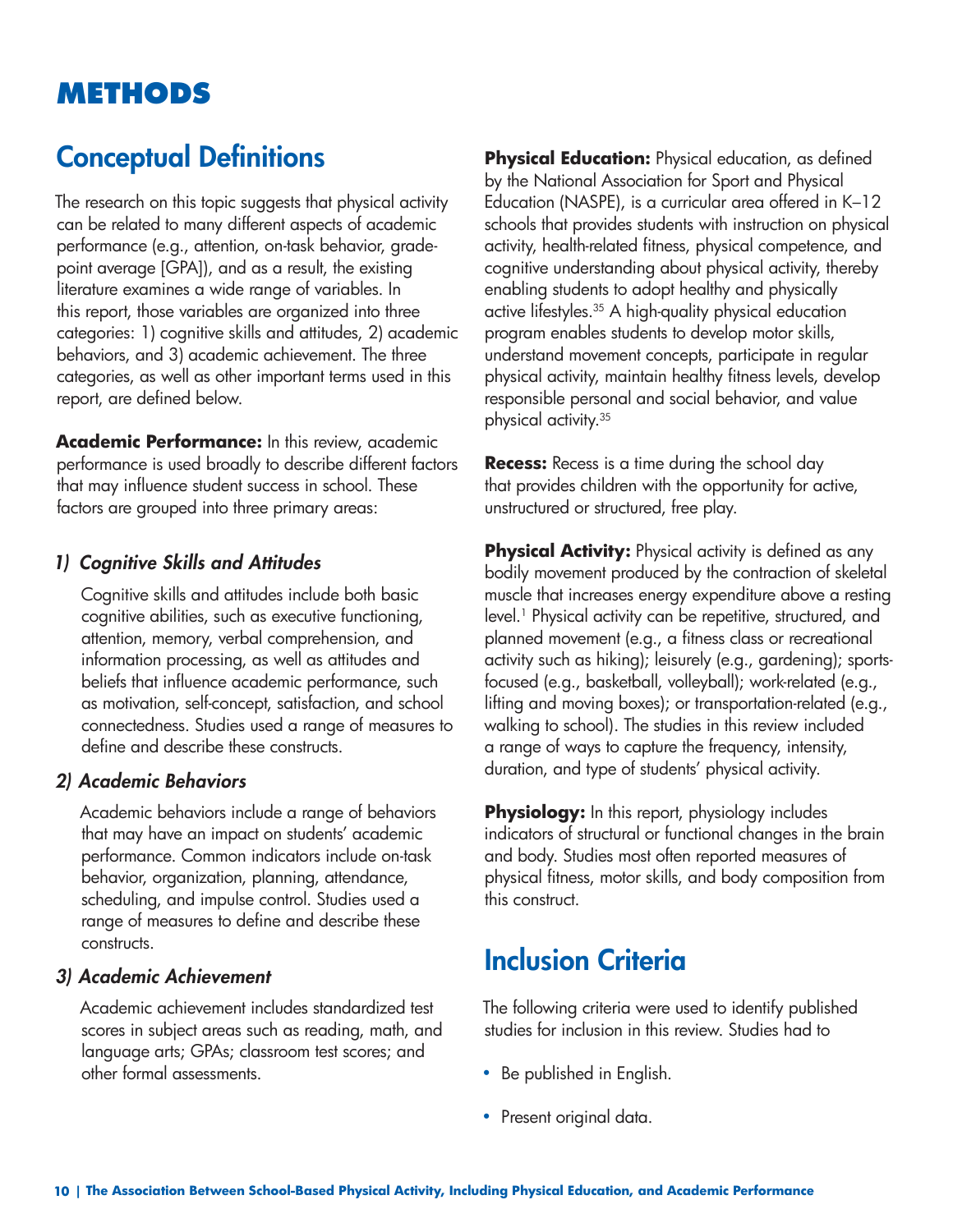- Be published between 1985 and October 2008.\*
- Focus on school-aged children aged 5–18 years.
- Include clear measures of physical education and/or physical activity, such as
	- Physical education class.
	- Recess.
	- Classroom-based physical activity (outside of physical education and recess).
	- Extracurricular physical activities (including school sports and other teams).
- Measure academic performance (cognitive skills and attitudes, academic behaviors, and academic achievement) using one or more educational or behavioral outcomes. Examples include
	- Graduation or dropout rates (n=2).
	- Performance on standardized tests (n=17).
	- Academic grades/GPA (n=9).
	- $-$  Years of school completed (n=1).
	- $-$  Time on task (n=3).
	- Concentration or attentiveness in educational settings (n=7).
	- Attendance (n=3).
	- Disciplinary problems (n=6).
	- School connectedness<sup>†</sup> (n=2).

Studies were excluded if they did not meet the above criteria or if they focused solely on sedentary lifestyle variables, overweight status, or media use rather than physical activity. Studies also were excluded if they focused exclusively on the relationship between academic performance and fitness test scores rather than physical activity itself. Review articles, meta-analyses, and unpublished studies were excluded from the coding and analysis portion of this review, although their reference lists were used to identify original research to be reviewed for inclusion.

- \* Articles published between October 2008 and the publication date that met the inclusion criteria and made a notable contribution to the field may have been included in the review based on expert recommendations.
- † School connectedness refers to students' belief that adults and peers in the school care about their learning as well as about them as individuals.<sup>36</sup>

## **Identification of Studies that Met the Inclusion Criteria**

Studies were identified through a search of nine electronic databases (ERIC, Expanded Academic Index ASAP, Google Scholar, PsycNET®, PubMed, ScienceDirect®, Sociological Abstracts, SportDiscus™), and the Cumulative Index to Nursing and Allied Health Literature (CINAHL®) using a pre-established set of search terms that included both physical activity and academicrelated terms (see Appendix A). Additional studies also were located from reference lists of the identified articles.

## **Classification of Studies**

The search yielded 406 articles (see Figure 1). Two trained researchers examined each article to determine its match with the inclusion criteria; it was then classified as "included for review" or "excluded from review." When the match was unclear, articles were temporarily classified as "possible inclusion" before being reviewed by two additional researchers for final classification. Initially, 50 articles were identified for inclusion. Four of those articles were later excluded because they lacked clarity necessary to categorize them appropriately for the review. For example, one article examining movement lacked sufficient information to determine whether the movement should be classified as physical activity; another article lacked a clear academic performance variable. The other two articles lacked clarity in descriptions of analyses and testing of research questions that was necessary for categorization. A fifth article was excluded because of its focus on elite athletes rather than a general student population. Two additional articles that examined associations between participation in a sportsbased interdisciplinary curriculum and academic grades were excluded because of insufficient detail about the physical activity participation levels of students and the subsequent lack of fit into the review categories.

A total of 363 articles were excluded. Reasons for exclusion were failure to include an appropriate measure of physical activity (n=103), academic achievement (n=40), or both physical activity and academic achievement (n=25); classification as a review or metaanalysis (n=82); inclusion of participants outside the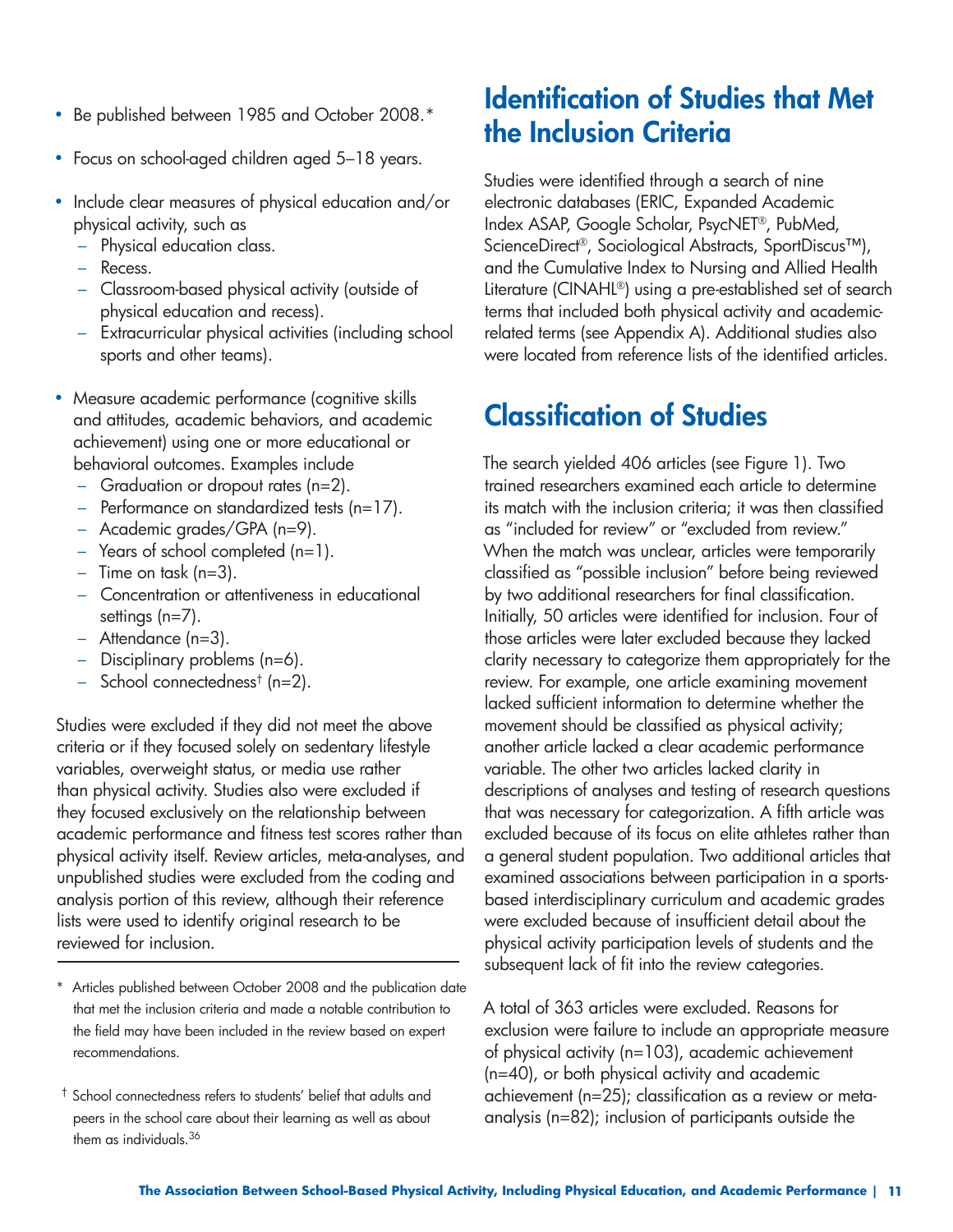

age range of interest (n=58); inability to obtain full text of the study (n=49); and a publication date outside the inclusion range (n=6).

Overall, 43 articles (describing 50 unique studies) met the inclusion criteria and were read, abstracted, and coded for this synthesis. Two articles in this review presented findings from more than one study that met inclusion criteria; one article described three studies, <sup>37</sup> and the other reported six.<sup>2</sup>

## **Study Coding Process**

The coding method for this report is similar to that of several prominent literature reviews in the public health field.38-40 A team of eight trained reviewers read and coded the 43 articles using a standard coding protocol (see Appendix B). When multiple studies were presented in a single article, this information was noted in the coding, but the studies remained grouped by article. The coding protocol involved abstracting information from the studies and entering it into a Microsoft Access® database. Whenever possible, information was abstracted directly from articles as stated by authors. The following information was abstracted: purpose, research questions, study design, sampling, sample characteristics, setting, theory, intervention, methods, analytic strategy, results, limitations, study focus, and additional comments. For this review, study designs were classified as experimental, quasi-experimental, descriptive, or case studies (study designs are defined in Appendix C); data collection methods and time points were noted as described. Studies that lacked details regarding any field of interest were coded as "information not provided."

To ensure consistency in coding, approximately 17% of all articles were double-coded by a reviewer and a senior coder. A team of article reviewers met regularly during the coding process to discuss and resolve issues associated with coding. A system was established for handling coding questions and concerns. Senior team members resolved and verified issues as they arose.

A brief summary profile of each study was then created (see Appendices D–G). A list of the studies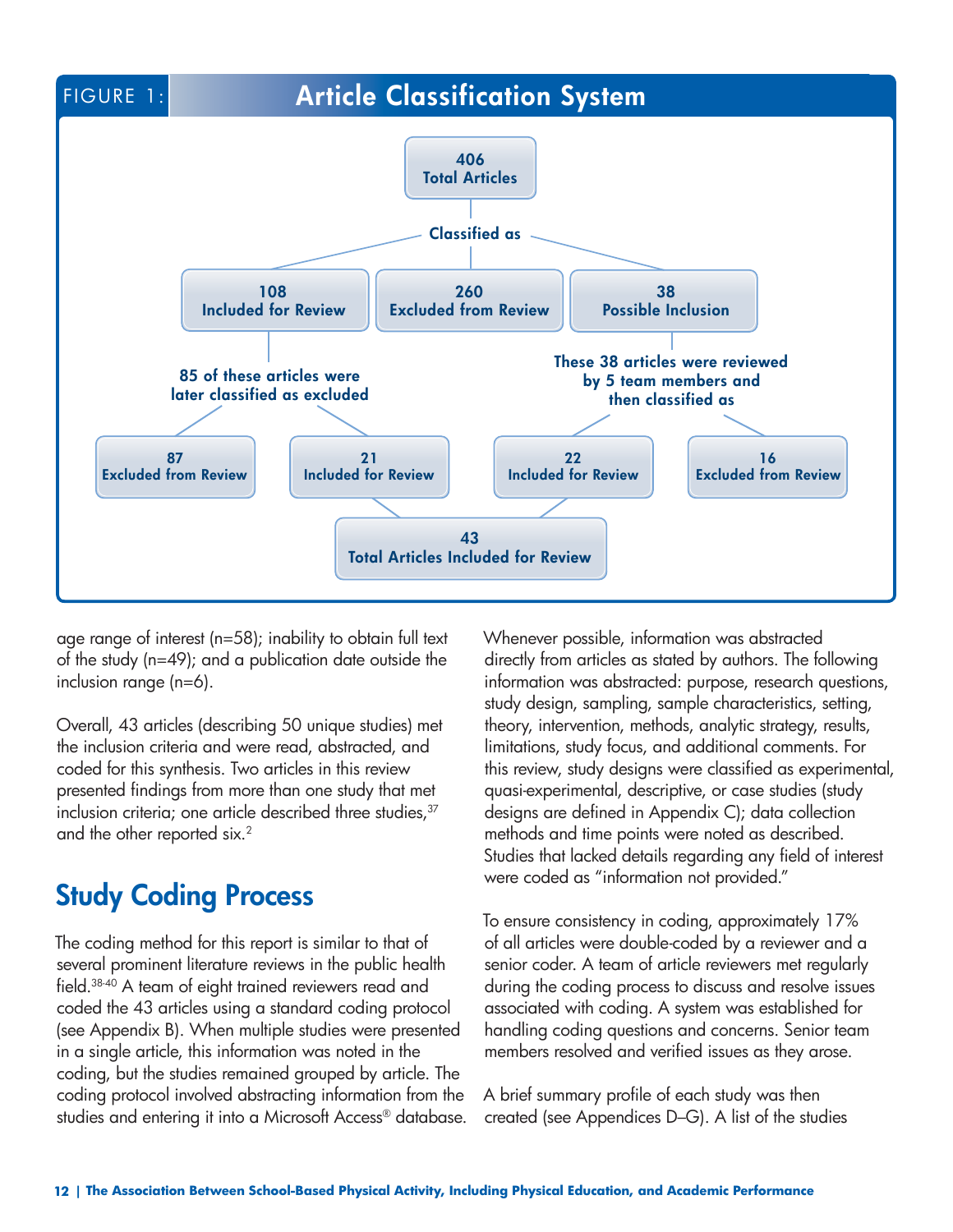classified as using quasi-experimental or experimental designs is provided at the beginning of each of these appendices. These summaries were e-mailed to the studies' corresponding authors for review and verification. Authors not responding within the initial timeline received a second request for review. Seventy-two percent of the authors (31 of 43) reviewed their summaries. Author edits and suggestions were incorporated where applicable.

## **Data Analysis**

Coded data from the articles were used to categorize and organize studies first by their physical activity context and then by outcome, cohort, sampling groups, and date published. The individual studies were identified (in the instances where articles described more than one study), and all reviewed studies were treated equally, regardless of study characteristics or design. Although meta-analysis was considered as a method to analyze data in this review, the small number and heterogeneity of studies precluded use of that method. Therefore, descriptive literature synthesis was conducted. In this report, the results describe the types of associations or relationships reported in the studies. When positive or negative associations are described in the Results section below, they refer to findings that the study authors reported as reaching statistical significance ( $p \leq 0.05$ ).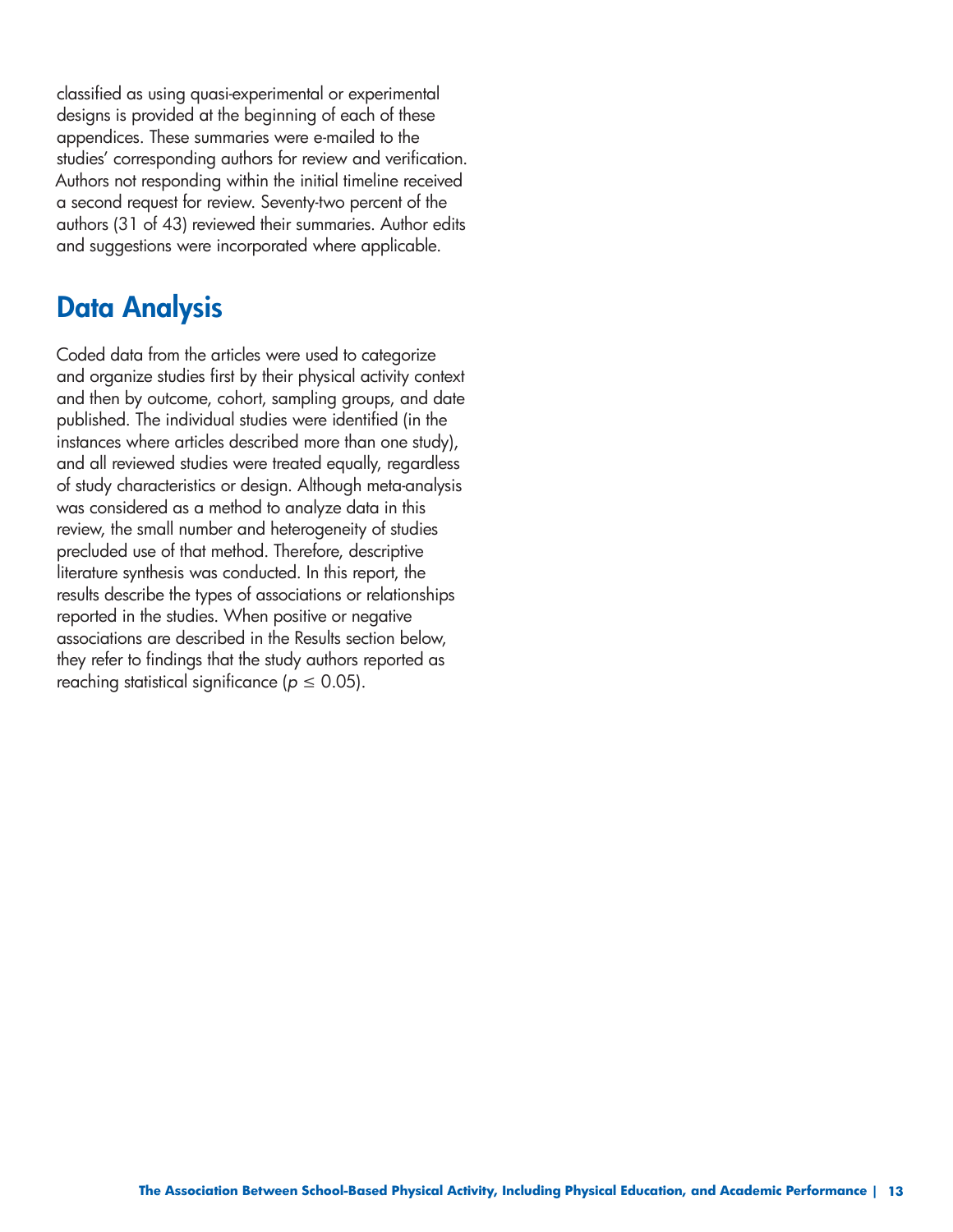## **RESULTS**

This review examines the findings of 43 articles (reflective of 50 studies total) that explored the relationship between physical activity and/or physical education and academic performance. Each study was categorized in one of four physical activity context areas: 1) schoolbased physical education; 2) recess; 3) classroom-based physical activity (outside of physical education and recess); and 4) extracurricular physical activity.

*School-based physical education* as a context category encompassed all studies that were explicitly set in physical education class or consisted of a schoolbased course or curriculum that addressed primary aspects of physical education. This category included activities conducted in physical education class but did not exclude curricula with components that extended beyond formal physical education. Typically, studies in this category examined the impact of increasing the amount of time students spent in physical education class or manipulating the types of activities conducted with students.

*Recess* studies explored the relationship between academic performance and recess during the school day in elementary schools. Recess is typically 10–15 minutes or longer of unstructured free play that may occur as a break during the school day or in association with lunch.

*Classroom-based physical activity* as a context category included studies that were classroom-based but were not physical education class or recess. In general, these studies explored short physical activity breaks (5–20 minutes) or ways to introduce physical activity into learning activities that were either designed to promote learning through physical activity or provide students with a pure physical activity break. These interventions are relatively easy and inexpensive for a teacher to incorporate into the classroom.

*Extracurricular physical activity* as a context category encompassed studies that focused specifically on the relationships between activities organized through school that occur outside of the regular school day. This category included participation in school sports (interscholastic sports and other teams) as well as other after-school physical activity programs.

#### **Results at a Glance**

*• For the 43 articles reviewed,* 

- *• A total of 251 associations between physical activity and academic performance were measured.*
- *• The most commonly measured indicator of academic performance was cognitive skills and attitudes (112 of the 251 associations tested).*
- *• More than half (50.5%) of all associations tested were positive.*
- *• Positive associations were found across measures of academic achievement, academic behavior, and cognitive skills and attitudes.*
- *• There were only four negative associations, accounting for 1.5% of all associations tested.*

Of all 50 studies in the review, almost two-thirds (62%) focused on youth physical activity experiences through school-based physical education, during recess, or in the classroom; the remaining studies (38%) examined extracurricular physical activity (see Table 1). Slightly more than half (54%) of the articles focused exclusively on students in secondary school settings; 44% included studies conducted with elementary students; and 2% included both elementary and secondary grade levels. The scope and research designs varied as well. Most studies were descriptive (44%) or quasi-experimental (34%) in nature, and the majority (76%) reported longitudinal data. Most studies (80%) were conducted during the school day, and about two-thirds (64%) included a physical education or physical activity intervention. Finally, the majority (68%) of studies were conducted in the United States; overall, studies were conducted in nine countries other than the United States.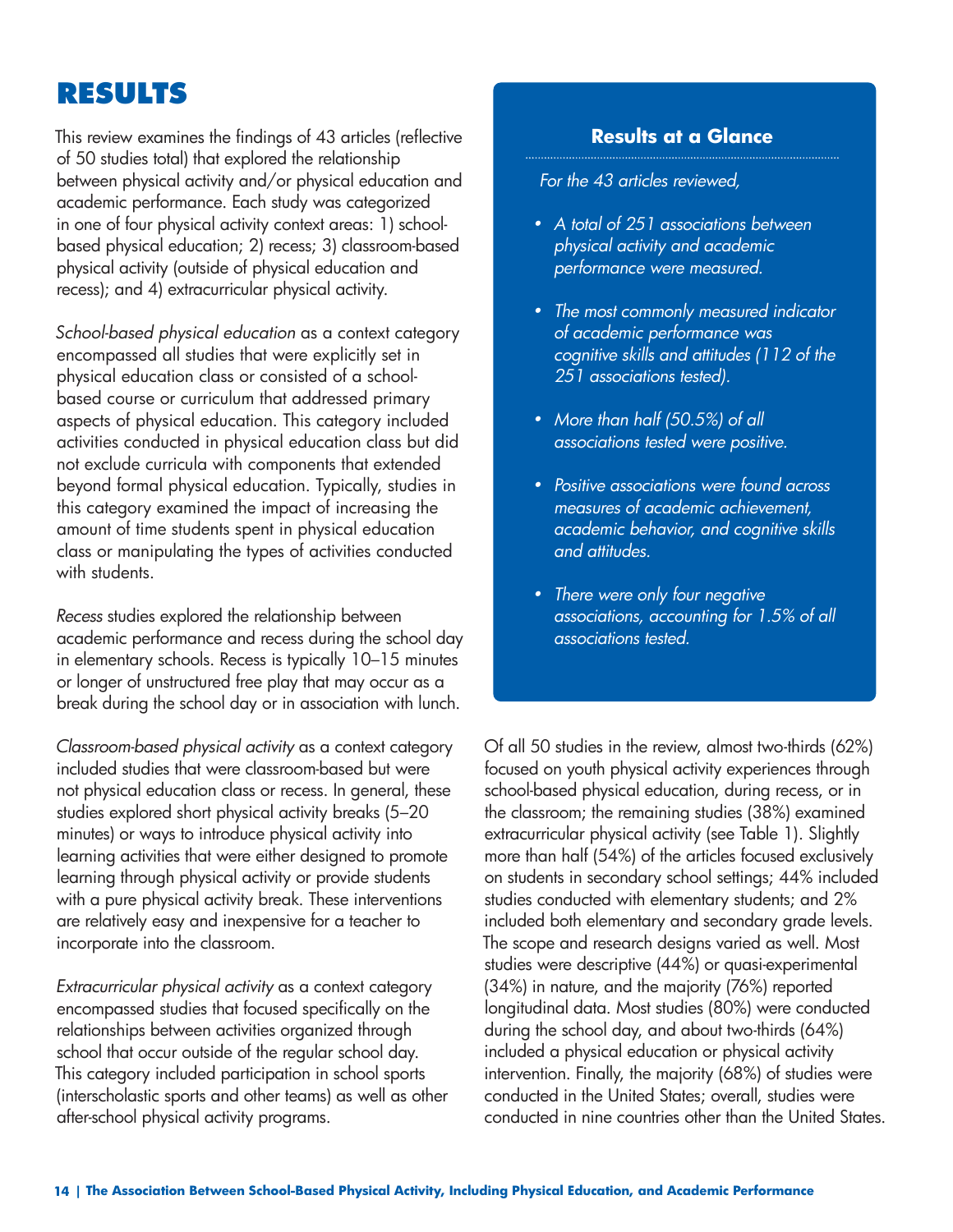For ease of review, the results are presented here by physical activity context. Within each context, results are described by study focus (intervention or nonintervention) and by the type of results.

Each results subsection also includes a summary table that shows the number of associations (total, positive, negative, and no association) for all the studies reviewed

in that context area. Results with *p* values less than 0.05 are considered statistically significant in this report. Qualitative and descriptive studies that did not include significance testing are described in the text of this report, but not in the outcome counts. Associations are displayed by type of academic performance outcome measured: cognitive skills and attitudes, academic behavior, or academic achievement.

### **Table 1: Summary Characteristics of Reviewed Studies**

|                                         |                                    | <b>Number of Studies that Included</b><br><b>Academic Achievement Measure*</b> |                                    |                                          |
|-----------------------------------------|------------------------------------|--------------------------------------------------------------------------------|------------------------------------|------------------------------------------|
| <b>Characteristics of Studies</b>       | <b>Number of</b><br>Studies (N=50) | <b>Academic</b><br><b>Achievement</b>                                          | <b>Academic</b><br><b>Behavior</b> | <b>Cognitive Skills</b><br>and Attitudes |
| <b>Physical Activity Context</b>        |                                    |                                                                                |                                    |                                          |
| Physical education class                | 14                                 | 10                                                                             | 3                                  | 7                                        |
| Recess                                  | 8                                  | $\mathbf 0$                                                                    | 3                                  | 5                                        |
| Classroom based                         | 9                                  | 6                                                                              | 1                                  | 5                                        |
| Extracurricular physical activity       | 19                                 | 16                                                                             | 9                                  | 14                                       |
| <b>Study Design</b>                     |                                    |                                                                                |                                    |                                          |
| Experimental                            | 11                                 | 8                                                                              | 3                                  | 6                                        |
| Quasi-experimental                      | 17                                 | 6                                                                              | $\overline{4}$                     | 12                                       |
| Descriptive                             | 22                                 | 17                                                                             | 11                                 | 11                                       |
| <b>Data Collection Design</b>           |                                    |                                                                                |                                    |                                          |
| Cross-sectional                         | 12                                 | 8                                                                              | 3                                  | 5                                        |
| Longitudinal                            | 38                                 | 27                                                                             | 15                                 | 26                                       |
| <b>Intervention</b>                     |                                    |                                                                                |                                    |                                          |
| Intervention                            | 32                                 | 20                                                                             | 12                                 | 23                                       |
| Nonintervention                         | 18                                 | 15                                                                             | 6                                  | 8                                        |
| Setting <sup>+</sup>                    |                                    |                                                                                |                                    |                                          |
| School day                              | 40                                 | 26                                                                             | 12                                 | 22                                       |
| After school                            | 6                                  | 5                                                                              | $\overline{2}$                     | 5                                        |
| Community                               | 3                                  | 3                                                                              | 3                                  | 3                                        |
| Household                               | $\overline{2}$                     | $\overline{2}$                                                                 | 1                                  | $\overline{2}$                           |
| <b>Student Sample Educational Level</b> |                                    |                                                                                |                                    |                                          |
| Primary                                 | 22                                 | 12                                                                             | 6                                  | 11                                       |
| Secondary                               | 27                                 | 23                                                                             | 11                                 | 19                                       |
| Cross level                             | 1                                  | 0                                                                              | $\mathbf{1}$                       | 1                                        |
| <b>Country</b>                          |                                    |                                                                                |                                    |                                          |
| <b>United States</b>                    | 34                                 | 23                                                                             | 16                                 | 21                                       |
| International                           | 16                                 | 12                                                                             | $\overline{2}$                     | 10                                       |

\* Studies often included more than one type of measure; thus, the number of studies that include these different academic performance measures may exceed the total number of studies in any given category.

† Some studies included more than one setting; therefore, the total number of studies by setting exceeds 50.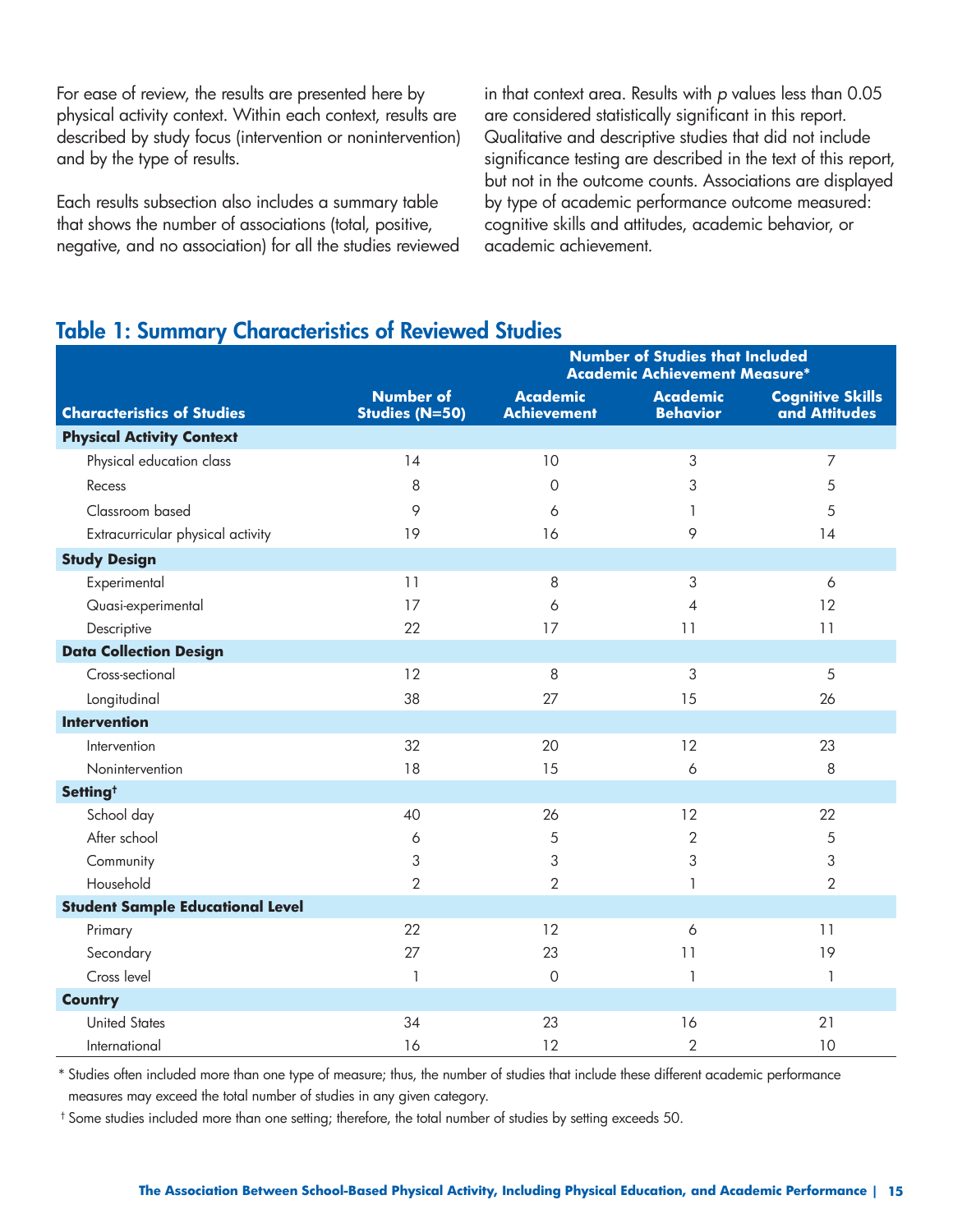# **School-Based Physical Education Studies**

Fourteen studies (reported in 14 articles) examined the relationship between school-based physical education and academic performance (see Figure 2, and Tables 2a and 2b). Most (n=10) described intervention studies and assessed the impact of an intervention on a range of outcomes. The remaining four were descriptive and examined the relationships between physical education and academic measures. Appendix D includes summary profiles for each of the articles reviewed in this section.

#### FIGURE 2:

**Type of Association Observed for Cognitive Skills and Attitudes, Academic Behaviors, and Academic Achievement Outcomes Across All Physical Education Class Studies**  (n=79 associations within 14 studies)



**Intervention Studies.** In general, the intervention studies (three implemented in the United States and seven in other countries) examined how differences in physical education affected academic performance. Six studies<sup>41-46</sup> examined increasing the amount of physical education or the level of physical activity intensity in physical education class and comparing students' academic performance by intervention condition (e.g., physical education two times per week versus daily physical education, or physical education for 20 minutes versus physical education for 30 or 40 minutes, or the intensity of physical activity during physical education).

#### **School-Based Physical Education Studies: Highlights**

- *• Eleven of 14 studies found one or more positive associations between physical education and indicators of cognitive skills and attitudes, academic behavior, and/or academic achievement.*
- *• Overall, increased time in physical education appears to have a positive relationship or no relationship with academic achievement.*
- *• Increased time in physical education does not appear to have a negative relationship with academic achievement.*

Two studies examined strategies for improving the quality of physical education: one focused on implementation by trained instructors of a curriculum that promotes greater amounts of moderate and vigorous physical activity in students, and the other implemented multiple strategies such as focusing on students' personal goal setting, emphasizing opportunities for active participation by all students, and maximizing active use of class time.<sup>47,48</sup> The remaining two studies examined the relationship between increasing the emphasis on different types of activities (i.e., aerobic exercise, coordinative exercise) and aspects of academic performance.<sup>49,50</sup>

Collectively, the studies were conducted across a broad range of grade levels, representing elementary, middle, and high schools. Seven studies employed an experimental design, and three reported data from quasi-experimental designs. Most studies involved shortterm follow-up (e.g., immediate or 3-month delay). Sallis and colleagues<sup>48</sup> and Ericsson<sup>43</sup> both followed youth for approximately 3 years.

Finally, the studies assessed a range of indicators of academic performance, including cognitive skills (e.g., concentration and creativity), attitudes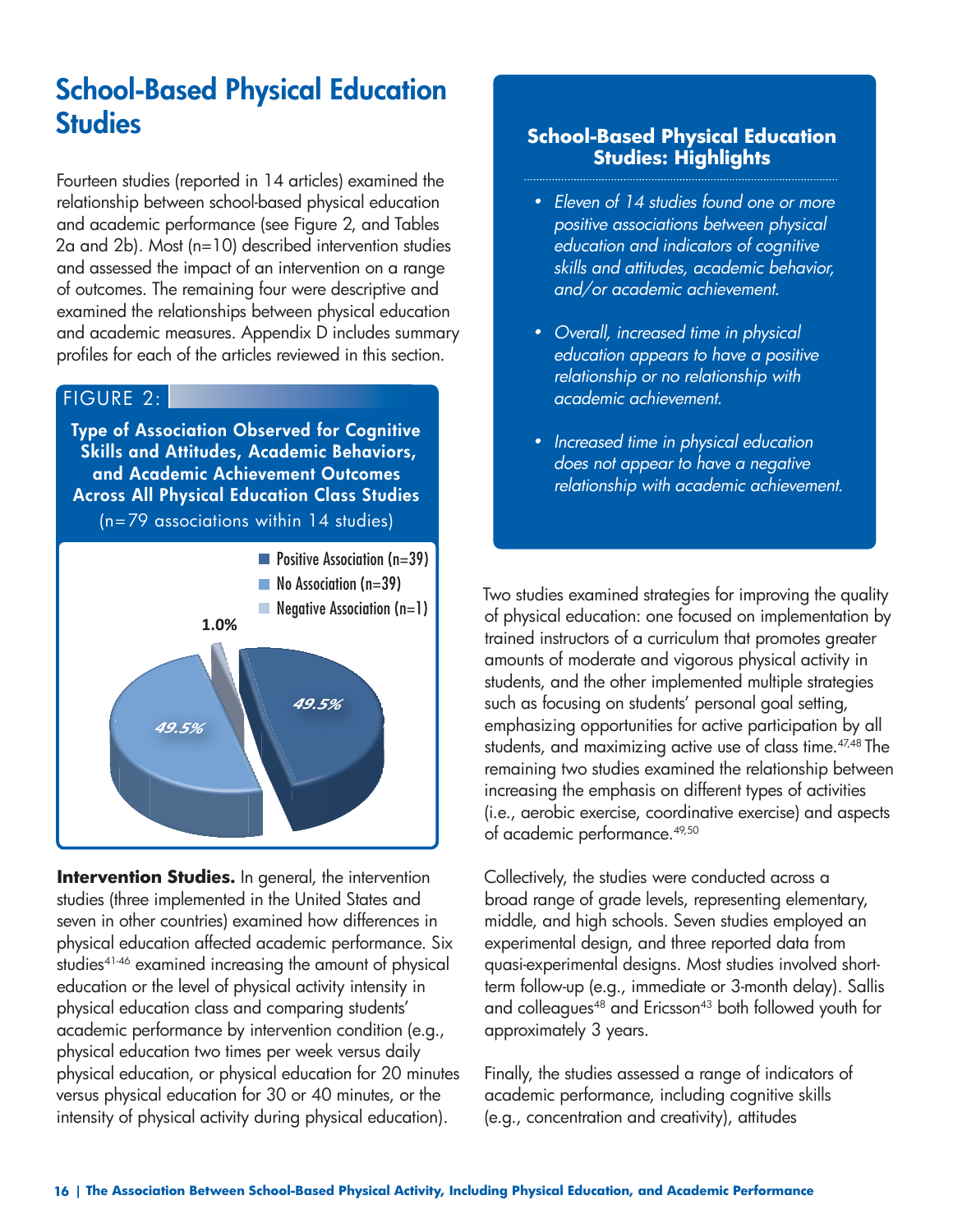(e.g., self-esteem and motivation), academic behaviors (e.g., conduct), and/or academic achievement (e.g., standardized test scores and GPA).

Results varied across the 10 intervention studies, with most (8 of 10) showing one or more positive associations. Two studies showed all or mostly positive associations between physical education and cognitive skills and attitudes or academic achievement. Specifically, Ericsson<sup>43</sup> found that extending physical education (from 2 days per week to daily) was associated positively with academic achievement (math, reading, and writing test scores). That study also noted positive associations

for attention, an indicator of cognitive functioning, although the relationships dissipated over time. Budde and colleagues<sup>49</sup> found that coordination exercises (i.e., exercises that require the body to balance, react, adjust, and/or differentiate) were more beneficial than normal sport lessons in boosting cognitive functioning (specifically, concentration and attention).

Six studies reported more mixed conclusions. Five found a mixture of positive and nonsignificant associations.41,42,44,47,50 For example, Dwyer and colleagues42 compared academic achievement and classroom behavior across three intervention conditions

### **Table 2a: School-Based Physical Education Intervention Studies: Summary of the Outcomes of Cognitive Skills and Attitudes, Academic Behaviors, and Academic Achievement**

|                                                                                       | <b>Total # of</b><br><b>Performance</b><br><b>Outcomes</b><br><b>Across the 10</b> | <b>Type of Relationship Observed Between</b><br><b>Physical Education Class and Academic Performance</b> |                   |                 |
|---------------------------------------------------------------------------------------|------------------------------------------------------------------------------------|----------------------------------------------------------------------------------------------------------|-------------------|-----------------|
| <b>Variables in Physical Education</b><br><b>Intervention Studies (N=10 Studies)*</b> | <b>Intervention</b><br><b>Studies</b>                                              | <b>Positive</b>                                                                                          | <b>None</b>       | <b>Negative</b> |
| <b>Cognitive Skills and Attitudes</b><br>(N=7 Studies)                                | 24                                                                                 | $12 \overline{ }$                                                                                        | $12 \overline{ }$ | $\mathbf 0$     |
| Attention/concentration                                                               | 5                                                                                  | 3                                                                                                        | $\mathbf{2}$      | $\Omega$        |
| Self-esteem                                                                           |                                                                                    |                                                                                                          | $\Omega$          | 0               |
| Creativity                                                                            |                                                                                    |                                                                                                          | $\Omega$          | $\Omega$        |
| Perception of academic or intellectual<br>competence/self-concept                     | 8                                                                                  | 3                                                                                                        | 5                 | $\Omega$        |
| Perceptual motor ability                                                              |                                                                                    | $\left( \right)$                                                                                         |                   | $\Omega$        |
| Planning ability                                                                      |                                                                                    | 0                                                                                                        |                   | $\Omega$        |
| Perceived self-concept                                                                | 2                                                                                  |                                                                                                          |                   | $\Omega$        |
| Impulse control                                                                       | 3                                                                                  | 2                                                                                                        |                   | O               |
| Life satisfaction                                                                     |                                                                                    |                                                                                                          | Ω                 | O               |
| Attitude towards school                                                               |                                                                                    | 0                                                                                                        |                   | $\Omega$        |
| <b>Academic Behavior</b><br>(N=3 Studies)                                             | $\overline{7}$                                                                     | $\mathbf{2}$                                                                                             | 5                 | $\mathbf 0$     |
| Conduct                                                                               | 7                                                                                  | $\mathcal{P}$                                                                                            | 5                 | $\Omega$        |
| <b>Academic Achievement</b><br>(N=6 Studies)                                          | 21                                                                                 | 11                                                                                                       | 9                 | 1               |
| Achievement test scores (e.g., math,<br>reading, language arts)                       | 19                                                                                 | 10                                                                                                       | 8                 |                 |
| Grades/grade point average                                                            | 2                                                                                  |                                                                                                          |                   | 0               |
| <b>Total</b>                                                                          | 52                                                                                 | 25                                                                                                       | 26                | $\mathbf 1$     |

\* Studies may have measured the relationship between physical education class and academic performance in more than one way (e.g., measured the association between physical education class and standardized test scores, attendance, motivation, and perceived academic potential). Individual studies in this section measured between 1 and 8 different outcomes and may be represented in multiple cells of the table.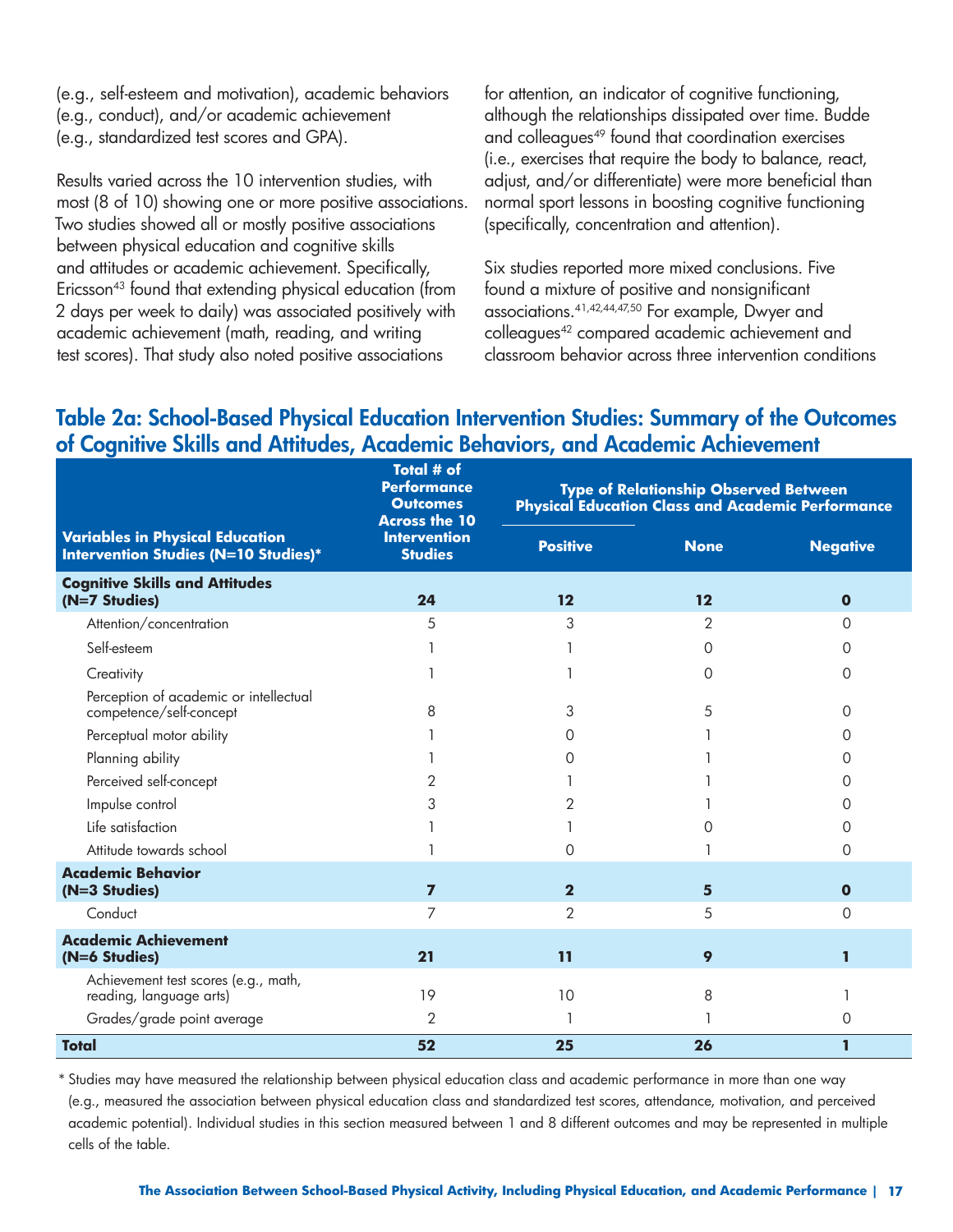(fitness group: 75 minutes of activity daily, with an emphasis on intensity of activities; skill group: 75 minutes of activity daily with no focus on intensity; and control group: three 30-minute periods of physical education per week). They found no differences in academic achievement across the three intervention conditions, despite the fact that students in the fitness and skill groups actually had less classroom teaching time to accommodate the increase in time for physical education. They also found that classroom behavior improved for students in the skill and fitness intervention conditions. The sixth study found four positive and three nonsignificant associations, as well as one negative relationship.<sup>48</sup> Sallis and colleagues<sup>48</sup> examined an intensive 2-year health-related physical education program that was taught by trained classroom teachers or physical education specialists and was designed to increase students' physical activity levels. They found that the SPARK program taught by trained teachers had a positive impact on reading, language, and basic battery standardized test scores, but had no significant impact on math. When taught by physical education specialists, students in the SPARK program scored better than students not enrolled in SPARK on reading, but lower on language and about the same in math.

Finally, two studies found no associations between physical education and indicators of academic performance. These studies examined the relationship between the frequency of physical education and either cognitive skills and attitudes<sup>46</sup> or academic

achievement.<sup>45</sup> Raviv and Low<sup>46</sup> found that physical education did not reduce concentration, contrary to the beliefs of some teachers in their study. Pollatschek and O'Hagan<sup>45</sup> found that the frequency of physical education participation (daily versus twice a week) was not associated with students' standardized math and reading test scores or affect towards school; similar results were found for boys and girls.

Collectively, the results of these studies suggest that physical education may have favorable associations with students' cognitive skills and attitudes and their academic achievement, but the relationships are not universal and vary by outcome studied. Furthermore, increasing time for physical education does not appear to have negative associations with academic achievement.

**Nonintervention Studies.** The four nonintervention studies (two conducted in the United States and two in other countries) examined associations between physical education and academic performance using cross-sectional designs (n=3) or secondary analyses of an existing longitudinal data set (n=1). Three of the four studies were conducted at the elementary or middle school level; the fourth study was completed with high school students. All studies used standardized tests to assess academic achievement. Results were either positive or neutral. Three of the studies found positive associations between time spent in physical education or skills learned in physical education and indicators of academic achievement. As an example, one study<sup>51</sup>

|                                                                                         | Total # of<br><b>Performance</b><br><b>Outcomes</b><br><b>Across the 4</b><br><b>Nonintervention</b><br><b>Studies</b> | <b>Type of Relationship Observed Between Physical</b><br><b>Education Class and Academic Performance</b> |             |                 |  |
|-----------------------------------------------------------------------------------------|------------------------------------------------------------------------------------------------------------------------|----------------------------------------------------------------------------------------------------------|-------------|-----------------|--|
| <b>Variables in Physical Education</b><br><b>Nonintervention Studies (N=4 Studies)*</b> |                                                                                                                        | <b>Positive</b>                                                                                          | <b>None</b> | <b>Negative</b> |  |
| <b>Academic Achievement</b><br>(N=4 Studies)                                            |                                                                                                                        | 14                                                                                                       | 13          | O               |  |
| Achievement test scores (e.g., math,<br>reading, language arts)                         |                                                                                                                        | 14                                                                                                       | 13          | O               |  |
| <b>Total</b>                                                                            |                                                                                                                        | Ł                                                                                                        | 13          | 0               |  |

### **Table 2b: School-Based Physical Education Nonintervention Studies: Summary of the Outcomes of Academic Achievement**

\* Studies may have measured the relationship between physical education class and academic performance in more than one way (e.g., measured the association between physical education class and multiple subjects in standardized test scores). Individual studies in this section measured between 2 and 14 different outcomes and may be represented in multiple cells of the table.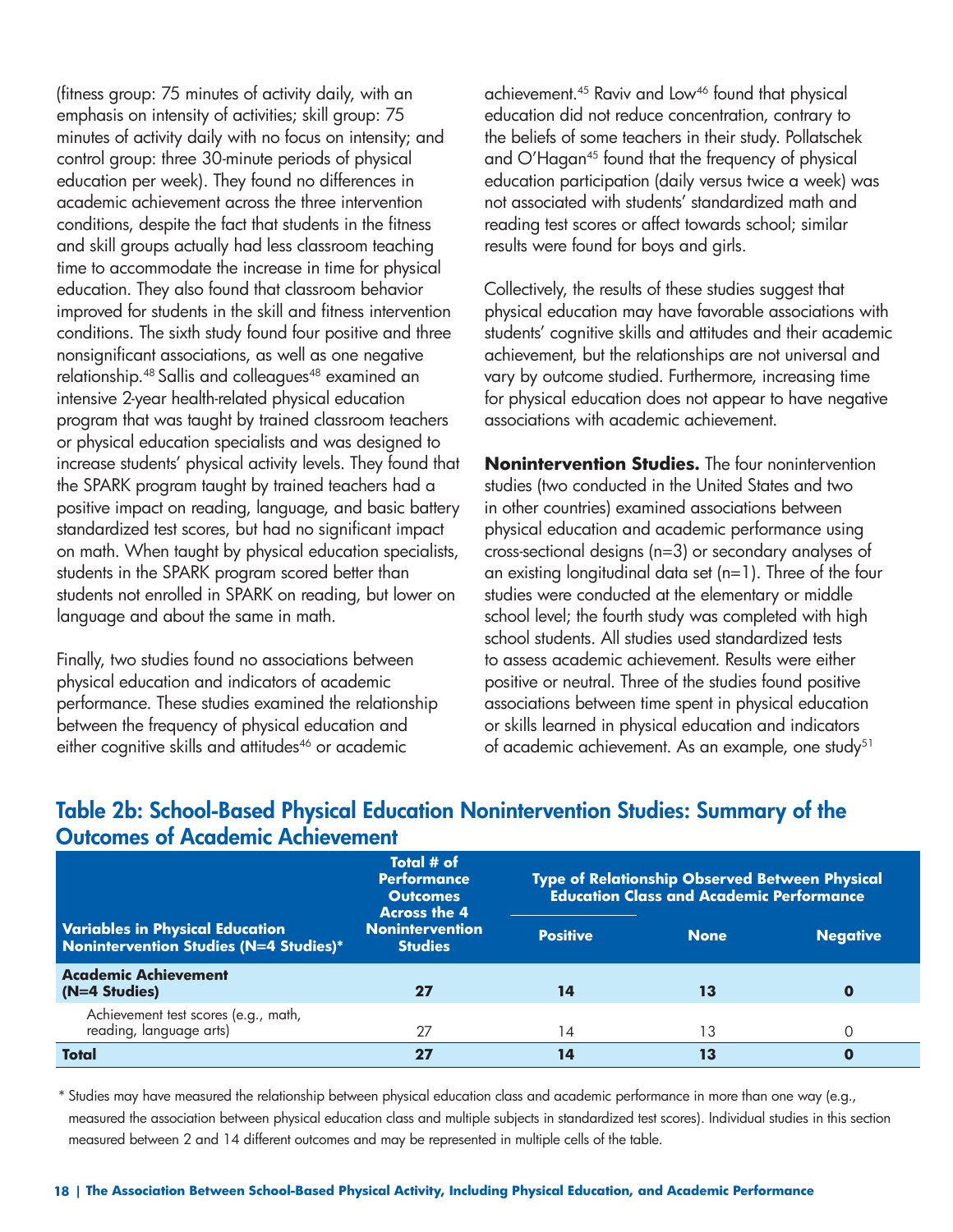noted a positive association between standardized English language arts test scores and time spent in physical education but found no such association for math scores. Another study<sup>52</sup> found small but significant associations between physical education and academic achievement in math and reading for girls who had more physical education (70–300 minutes per week) compared with those getting lower amounts (0–35 minutes per week); none of the associations were significant for boys. Dexter<sup>53</sup> found a combination of positive associations and no association between performance on sports learned in physical education and an average of math and English test scores and grades, depending on the sport; results were similar for boys and girls. The remaining study found no significant associations between physical education and academic performance on state literacy and numeracy tests.<sup>54</sup> There were no negative associations between physical education and indicators of academic performance across these four studies. Consistent with the results of the physical education intervention studies, the data from these four studies suggest physical education has some positive associations with academic outcomes, but these results vary by outcome.

**Strengths and Limitations of Methods.** This

collection of studies has a number of strengths as well as limitations. The studies were conducted across a range of grade levels and used a broad array of indicators related to cognitive skills, attitudes, and academic achievement. Furthermore, nearly half featured experimental designs, and half explored associations by gender. Several limitations were noted by the authors of the studies, including small samples or samples with potential biases that may affect the generalizability of the results (e.g., university research/laboratory school populations or affluent populations). Several authors acknowledged measurement issues, such as limited follow-up, not assessing precursors of academic achievement (e.g., concentration, memory, or classroom behavior), or failing to collect data on socioeconomic status (SES) and other potentially important background variables. Finally, authors of intervention studies also noted implementation limits, such as unequal participation in the intervention or lack of data on implementation quality. Many of the studies did not report data on the racial/ethnic characteristics of their samples, and only one examined results by racial/ethnic subgroups.

#### **Recess Studies: Highlights**

- *• All eight studies found one or more positive associations between recess and indicators of cognitive skills, attitudes, and academic behavior.*
- *• Time spent in recess appears to have a positive relationship or no relationship with children's attention, concentration, and/or on-task classroom behavior.*

# **Recess Studies**

Eight studies (reported in six articles) examined the relationship between school recess, cognitive skills, attitudes, and/or academic behavior (see Figure 3, and Tables 3a and 3b). Six of the studies tested an intervention to examine how recess impacts these indicators of academic performance. The other two descriptive, nonintervention studies explored the relationships between recess and school adjustment or classroom behavior. Appendix E includes summary profiles for each of the articles reviewed in this section.

#### FIGURE 3:

**Type of Association Observed for Cognitive Skills and Attitudes, Academic Behaviors, and Academic Achievement Outcomes Across All Recess Studies**  (n=17 associations within 8 studies)

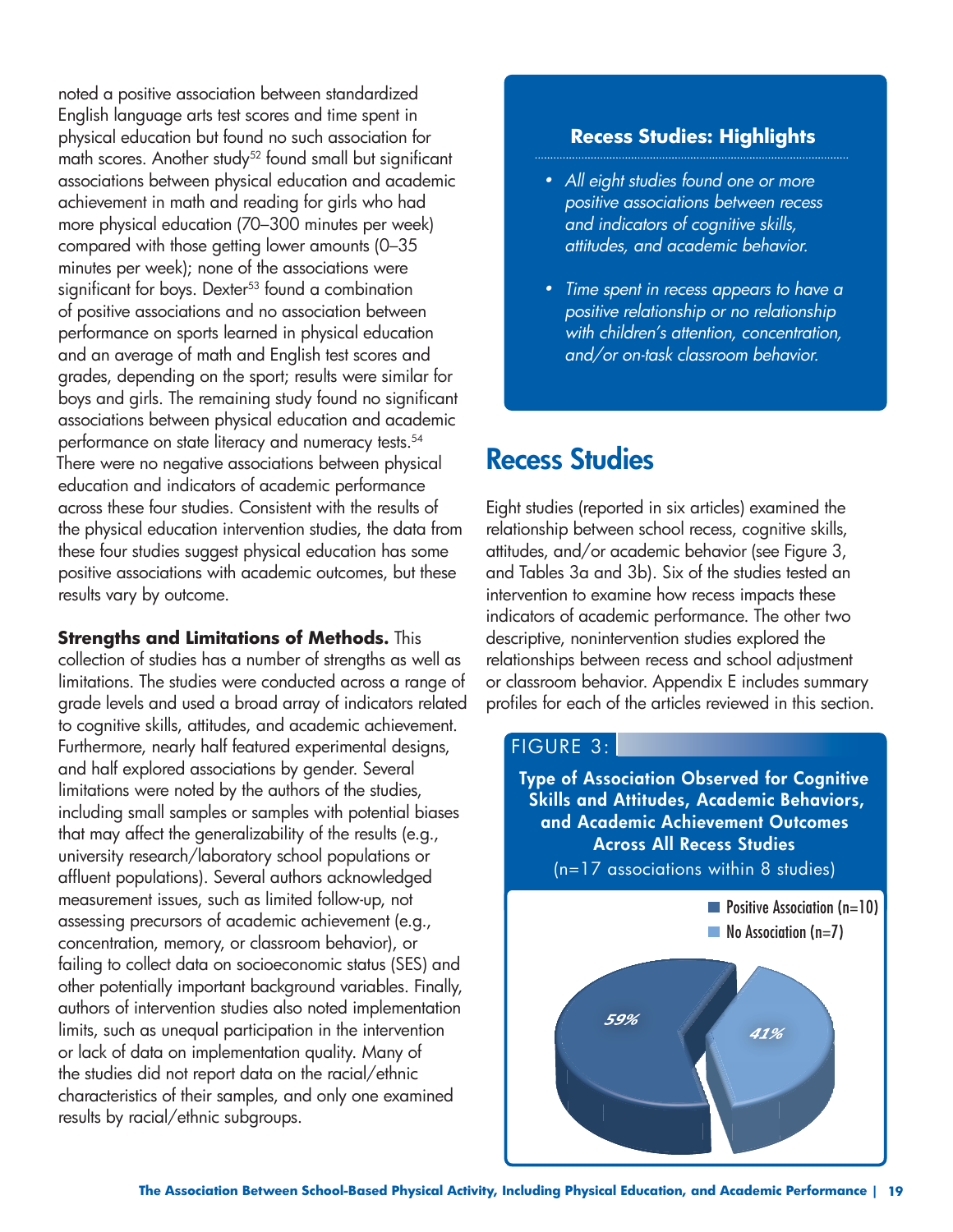**Intervention Studies.** The six intervention studies (all implemented in the United States) examined the relationship between recess, or increased physical activity during recess, and cognitive skills (attention or concentration) and academic behavior (on-task behavior). All of these studies were conducted in elementary schools with students in kindergarten through fourth grade, and all six employed an experimental or quasi-experimental design.37,55-57 Most used trained observers to collect data on classroom and recess behaviors, with multiple observation points. The data collection follow-up period ranged from 0 to 4 months following baseline. The interventions involved the introduction of recess into the daily school schedule or manipulating the timing of recess (e.g., holding recess after varying lengths of class time).

Results across these six studies showed positive outcomes or no association. Three studies reported all positive associations between more physical activity at recess and classroom behaviors.<sup>55-57</sup> Specifically, Caterino and Polak<sup>55</sup> found that fourth-grade students who participated in directed physical activity during recess (stretching and aerobic walking) had significantly higher concentration scores than those students who sat quietly in the library during recess. Both studies that measured academic behavior found a positive relationship between recess and on-task behavior. Jarrett and colleagues<sup>56</sup> observed that children were less fidgety, less listless, more focused,

and more on task when they had recess compared with when they did not have recess. Pellegrini and Davis<sup>57</sup> found that students who engaged in physical activity (as opposed to sedentary behavior) during recess fidgeted less in the classroom after recess.

The three intervention studies by Pellegrini and colleagues<sup>37</sup> reported both positive and nonsignificant associations. These studies examined the relationships between the timing of recess (i.e., recess after 2.5 hours versus 3 hours of classroom time) and students' behaviors during recess and students' classroom behaviors before and after recess. Investigators found that students' attention rates were lower after longer periods of classroom work without a break than after shorter periods. They also found that, in general, students' attention was better after recess than before. Finally, they found that the type of behavior during recess did not affect classroom attention after recess for any grade or gender groups.

**Nonintervention Studies.** One of the two nonintervention recess studies<sup>58</sup> explored the impact of the frequency of recess on teacher reports of classroom behavior in a very large sample (n=11,529); the other<sup>59</sup> explored the impact of recess on observations of individual students' cognitive and emotional adjustment to school within one school (n=77). Barros, Silver, and Stein<sup>58</sup> found that overall classroom behavior (based on

|                                                                     | Total # of<br><b>Performance</b><br><b>Outcomes</b><br><b>Across the 6</b><br><b>Intervention</b><br><b>Studies</b> | <b>Type of Relationship Observed</b><br><b>Between Recess and Academic Performance</b> |             |                 |
|---------------------------------------------------------------------|---------------------------------------------------------------------------------------------------------------------|----------------------------------------------------------------------------------------|-------------|-----------------|
| <b>Variables in Recess Intervention Studies</b><br>$(N=6$ Studies)* |                                                                                                                     | <b>Positive</b>                                                                        | <b>None</b> | <b>Negative</b> |
| <b>Cognitive Skills and Attitudes</b><br>(N=4 Studies)              | 10                                                                                                                  | 4                                                                                      | 6           |                 |
| Attention/concentration                                             | 10                                                                                                                  | $\overline{\mathcal{A}}$                                                               | 6           |                 |
| <b>Academic Behavior</b><br>(N=2 Studies)                           |                                                                                                                     | 4                                                                                      | O           |                 |
| On-task behavior (not fidgeting)                                    | 4                                                                                                                   | $\overline{4}$                                                                         | $\Omega$    |                 |
| <b>Total</b>                                                        | 14                                                                                                                  | 8                                                                                      | 6           |                 |

### **Table 3a: Recess Intervention Studies: Summary of the Outcomes of Cognitive Skills and Attitudes and Academic Behaviors**

\* Studies may have measured the relationship between recess and academic performance in more than one way (e.g., measured the association between recess and attention and behavior). Individual studies in this section measured between 1 and 9 different outcomes and may be represented in multiple cells of the table.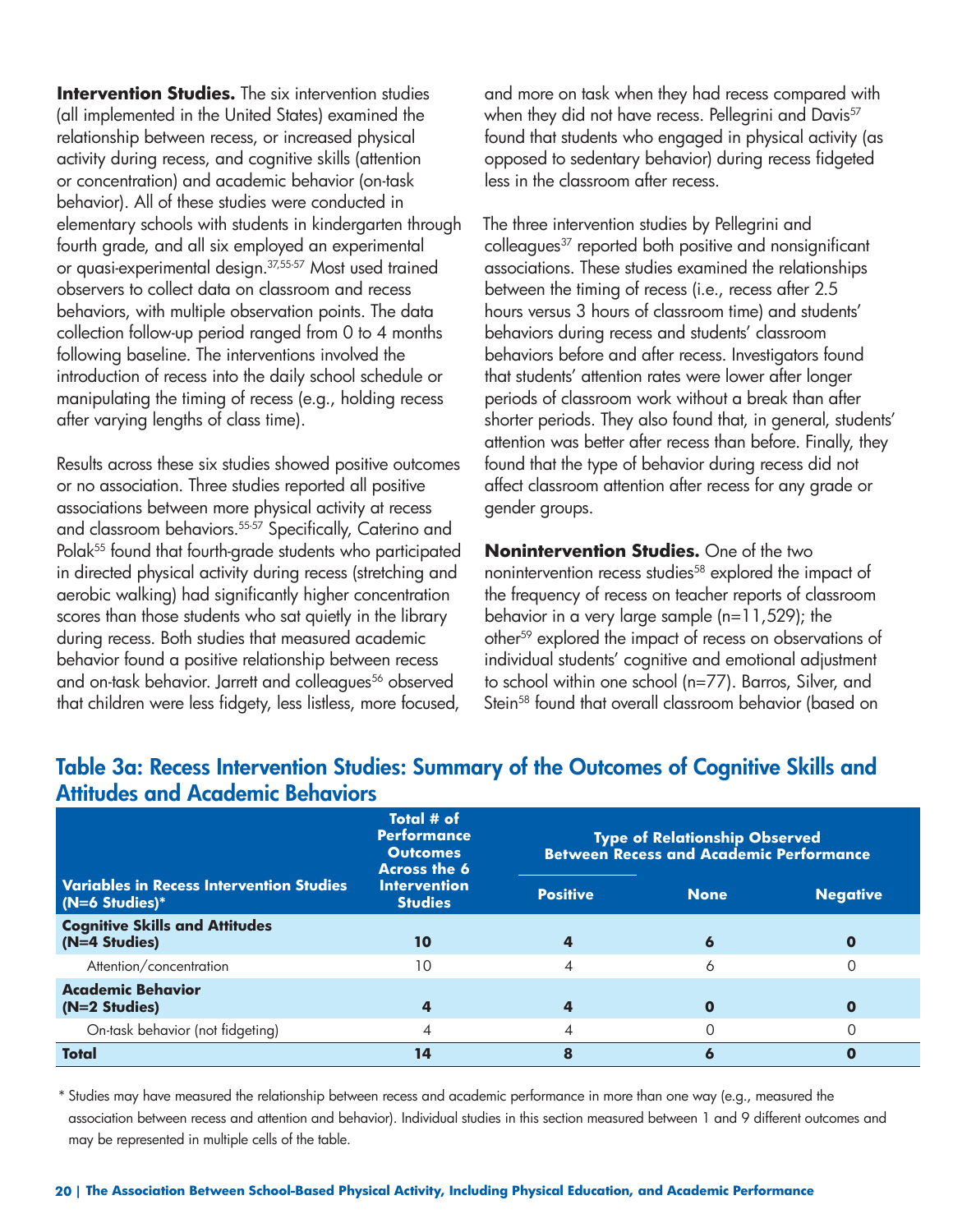### **Table 3b: Recess Nonintervention Studies: Summary of the Outcomes of Cognitive Skills and Attitudes and Academic Behaviors**

|                                                                             | Total # of<br><b>Performance</b><br><b>Outcomes</b><br><b>Across the 2</b> |                 |             | <b>Type of Relationship Observed</b><br><b>Between Recess and Academic Performance</b> |  |  |
|-----------------------------------------------------------------------------|----------------------------------------------------------------------------|-----------------|-------------|----------------------------------------------------------------------------------------|--|--|
| <b>Variables in Recess Nonintervention</b><br><b>Studies (N=2 Studies)*</b> | <b>Nonintervention</b><br><b>Studies</b>                                   | <b>Positive</b> | <b>None</b> | <b>Negative</b>                                                                        |  |  |
| <b>Cognitive Skills and Attitudes</b><br>$(N=1$ Study)                      |                                                                            |                 |             |                                                                                        |  |  |
| Perceptions of school adjustment                                            | っ                                                                          |                 |             |                                                                                        |  |  |
| <b>Academic Behavior</b><br>$(N=1$ Study)                                   |                                                                            |                 |             |                                                                                        |  |  |
| On-task behavior (not fidgeting)                                            |                                                                            |                 |             |                                                                                        |  |  |
| <b>Total</b>                                                                |                                                                            |                 |             |                                                                                        |  |  |

\* Studies may have measured the relationship between recess and academic performance in more than one way (e.g., measured the association between recess and perceptions of school adjustment and on-task behavior). Individual studies in this section measured between 1 and 2 different outcomes and may be represented in multiple cells of the table.

teacher ratings) was significantly better for students who had recess every day for at least 15 minutes than for those who did not. Exploration of the impact of recess on individual students showed a positive association with end-of-year social competence and perceptions of school adjustment for boys, but not for girls.59

#### **Strengths and Limitations of Methods.**These

studies feature several strengths as well as a few notable limitations. Six of the eight studies used experimental or quasi-experimental designs, and most involved observations of student behaviors with multiple observation points (e.g., 6, 12, or 32 observations). The studies focused on elementary-level students, primarily because recess is most common at the elementary grade levels. Study authors reported a number of limitations including small sample sizes (range of 23–77 students in seven of the eight studies), and the inability in most of the studies to analyze data by SES, race/ethnicity, or other subgroups. In addition, the authors noted that classroomlevel ratings of student behavior by the classroom teacher could be influenced by the teachers' perceptions of the benefits of recess.

## **Classroom Physical Activity Studies**

Nine studies (reported in nine articles) examined the relationship between classroom-based physical activity and academic performance (four implemented in the

United States and five in other countries) (see Figure 4 and Table 4). All nine of the studies were interventions. Appendix F includes summary profiles for each of the articles reviewed in this section.

These studies examined how the introduction of brief physical activities in a classroom setting affected cognitive skills (e.g., aptitude, attention, memory); attitudes (e.g., mood); academic behaviors (e.g., on-task behavior, concentration); and academic achievement (e.g., standardized test scores, reading literacy scores, math fluency scores). The interventions involved the introduction of physical activities by trained teachers or facilitators into the classroom setting, with activities lasting 5–20 minutes per session. Physical activity sessions or breaks typically were delivered on a daily or regular basis. Intervention implementation periods spanned from 1 day to 16 months, with most lasting 2–3 months.

All but two of these studies were conducted with elementary school students in first through fifth grades; the others were conducted in a primary and secondary school in Sweden<sup>60</sup> and an urban middle school in the United States.<sup>61</sup> Five studies employed quasiexperimental designs,<sup>60-64</sup> three used experimental designs,32,65-67 and one used a qualitative case-study design.<sup>68</sup> The data collection follow-up period ranged from 0 to 12 months after the intervention. Outcome measures most often included standardized aptitude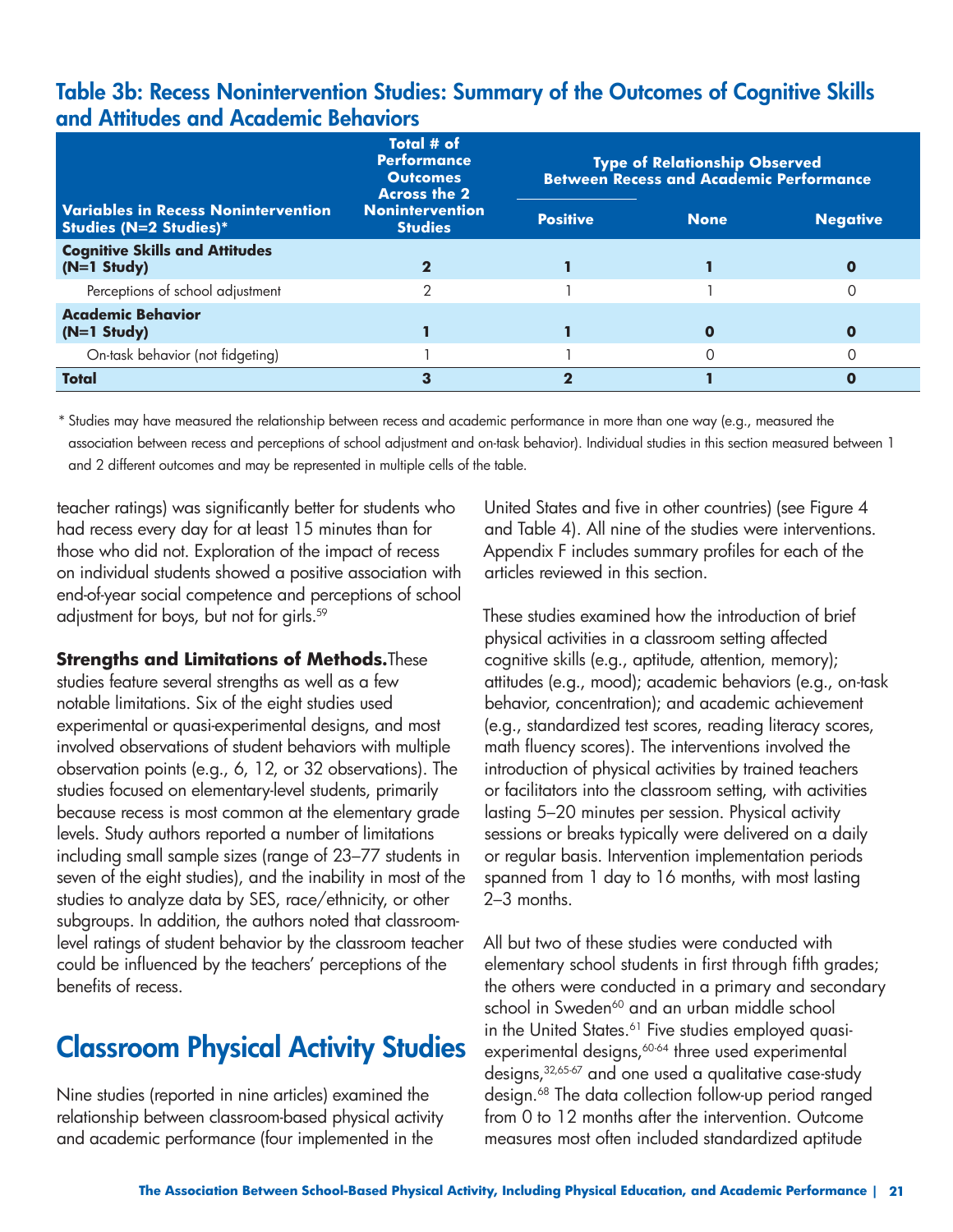and achievement tests and teacher or trained observer ratings of classroom behavior.

#### FIGURE 4:

**Type of Association Observed for Cognitive Skills and Attitudes, Academic Behaviors, and Academic Achievement Outcomes Across All Classroom Physical Activity Studies** 

(n=20 associations within 9 quantitative studies)



Results across the nine intervention studies showed positive outcomes or no association. Four studies reported all positive associations between classroom physical activity and classroom behaviors and academic achievement.60-63 Specifically, Della Valle and colleagues<sup>61</sup> found using movement with seventh-grade learners who had an active learning style enhanced their performance on a word recognition task. Maeda and Randall<sup>62</sup> reported that second-grade students exhibited greater concentration and demonstrated higher math fluency after engaging in brief movement breaks consisting of 5 minutes of vigorous exercise 1 hour after lunch. Similarly, Mahar et al.<sup>63</sup> observed greater frequency of verbal and motor behavior that followed class rules and was appropriate to the learning situation for third- and fourth-grade students whose teachers led them in daily 10-minute regimens of physical activities (e.g., jumping, rolling, hopping, twisting) during academic instruction. This relationship was especially strong among students who were least on task at baseline. Furthermore, Norlander and colleagues<sup>60</sup> found that teachers observed higher student concentration levels after daily stretching exercises.

#### **Classroom Physical Activity Studies: Highlights**

- *• Eight of the nine studies found positive associations between classroom based physical activity and indicators of academic performance.*
- *• One study examined gender effects and found no differences in outcomes by gender.*

Four intervention studies reported positive and nonsignificant associations.<sup>64,66-68</sup> Fredericks et al.<sup>66</sup> described improvements in spatial aptitude, reading skills, and math skills among first-grade students exposed to daily classroom exercises focused on the development of perceptual and sensory motor skills. However, there were no associations with other indicators of aptitude, such as perception, reasoning, memory, and verbal comprehension or emotional indicators. In their feasibility study, Lowden et al.<sup>68</sup> qualitatively described that students and teachers perceived that student exposure to *The Class Moves!*® program was positively related to improvements in on-task classroom behaviors and concentration. Teachers, however, did not feel they could relate the program to academic or cognitive achievement. Molloy<sup>64</sup> observed that students exposed to 5 minutes, but not 10 minutes, of aerobic exercise improved their arithmetic performance. Exposure to aerobic exercise was unrelated to observed on-task behavior (attention) for all but a small sample of hyperactive students. Uhrich and Swalm<sup>67</sup> found that daily sessions to develop motor skills (bimanual coordination) through a sport cupstacking exercise were associated with improvements in reading comprehension but not reading decoding scores. These improvements were comparable for boys and girls.

The ninth intervention study found no relationship between an additional 15 minutes of daily classroombased physical activity (skipping, dancing, and resistance exercises) in the context of a schoolwide physical activity program and standardized achievement tests.65 The classroom intervention lasted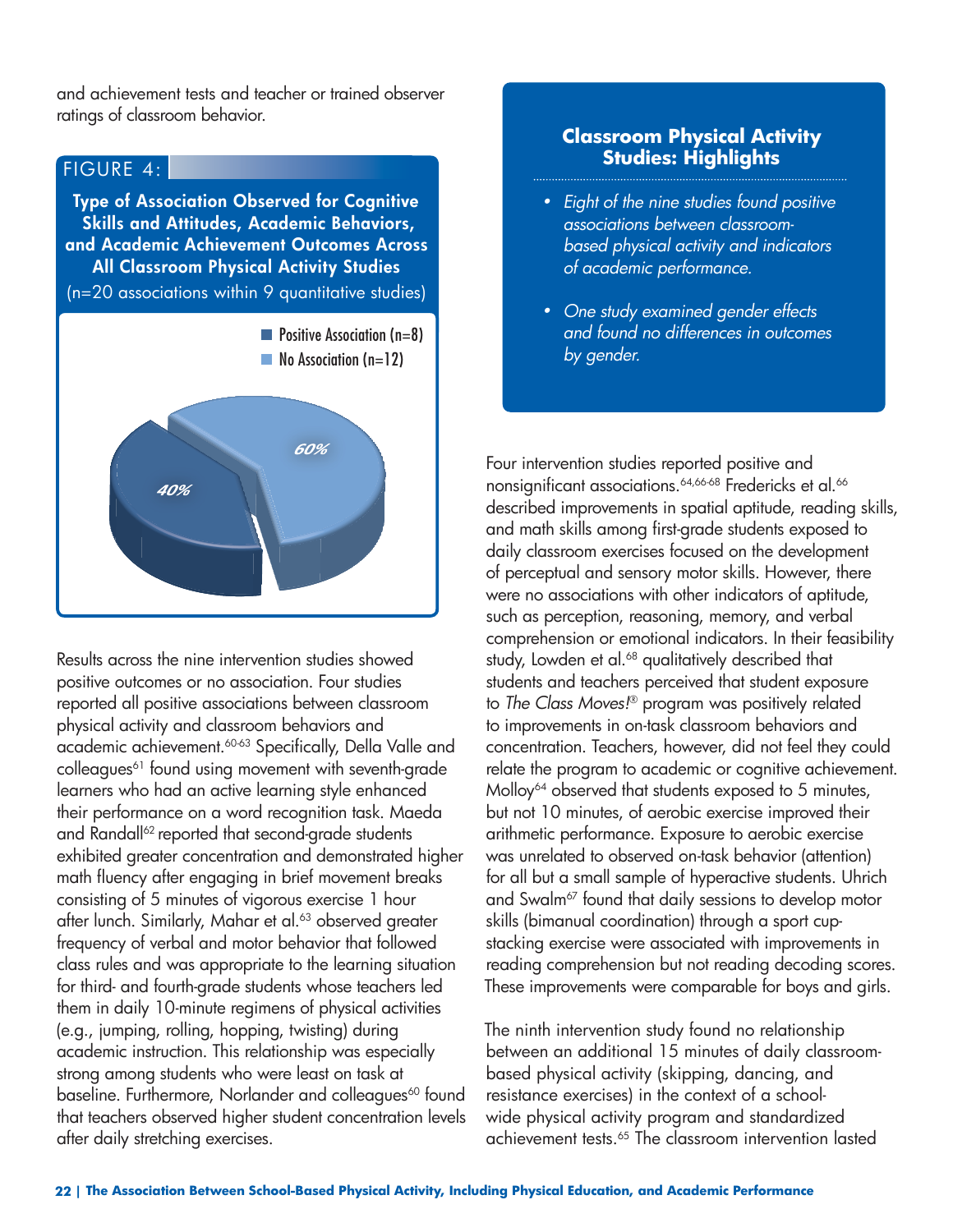### **Table 4: Classroom Physical Activity Intervention Studies: Summary of the Outcomes of Cognitive Skills and Attitudes, Academic Behaviors, and Academic Achievement**

| <b>Variables in Classroom Physical Activity</b>                 | Total # of<br><b>Performance</b><br><b>Outcomes</b><br><b>Across the 9</b> | <b>Type of Relationship Observed Between Classroom</b><br><b>Physical Activity and Academic Performance</b> |             |                 |
|-----------------------------------------------------------------|----------------------------------------------------------------------------|-------------------------------------------------------------------------------------------------------------|-------------|-----------------|
| <b>Intervention Studies</b><br>(N=9 Studies)*                   | <b>Intervention</b><br><b>Studies</b>                                      | <b>Positive</b>                                                                                             | <b>None</b> | <b>Negative</b> |
| <b>Cognitive Skills and Attitudes</b><br>(N=5 Studies)          | $\overline{11}$                                                            | $\mathbf 2$                                                                                                 | 9           | $\Omega$        |
| Attention/concentration                                         | 2                                                                          |                                                                                                             |             |                 |
| Visual/spatial skills                                           |                                                                            |                                                                                                             |             |                 |
| Memory                                                          |                                                                            |                                                                                                             |             |                 |
| Verbal/conceptual ability                                       |                                                                            |                                                                                                             |             |                 |
| Perceptual/motor ability (coordination)                         |                                                                            |                                                                                                             |             |                 |
| Mood                                                            |                                                                            | ∩                                                                                                           |             |                 |
| <b>Academic Behavior</b><br>$(N=1$ Study)                       |                                                                            |                                                                                                             | $\Omega$    | $\mathbf{o}$    |
| Conduct (classroom behavior)                                    |                                                                            |                                                                                                             | ∩           | Ω               |
| <b>Academic Achievement</b><br>(N=6 Studies)                    | 8                                                                          | 5.                                                                                                          | 3           | $\mathbf{o}$    |
| Achievement test scores (e.g., math,<br>reading, language arts) | 8                                                                          | 5                                                                                                           | 3           | 0               |
| Total                                                           | 20                                                                         | 8                                                                                                           | $12 \,$     | $\mathbf 0$     |

\* One qualitative study (Lowden68) and one quantitative study (Maeda and Randall62) that did not include significance testing were not included in these results. Studies may have measured the relationship between classroom physical activity and academic performance in more than one way (e.g., measured the associations among classroom physical activities and ability, classroom behaviors, and standardized test scores). Individual studies in this section measured between 1 and 11 different outcomes.

16 months and was designed to complement 80 minutes of weekly physical education. Analyses by gender showed similar results.

Collectively, eight of the nine studies reviewed suggest that classroom-based physical activities may have favorable associations with indicators of cognitive functioning, academic behaviors, and/or academic achievement. Furthermore, there was no evidence that allotting classroom time for these activities was negatively associated with academic achievement.

**Strengths and Limitations of Methods.** These

studies feature both strengths and important limitations. Eight of the nine studies employed either experimental or quasi-experimental designs, and most used standardized measures of cognitive functioning and academic achievement and standardized protocols for classroom observations. Several studies collected data at multiple

follow-up dates. When reported, study populations represented an array of racial and ethnic backgrounds. Limitations reported by study authors include small sample sizes, with all but two studies having fewer than 100 students, and the inability to analyze data by SES, race/ethnicity, or other subgroups. Others noted that classroom observers typically were not blinded to study condition. Some authors also noted concerns about group comparability at baseline and its potential impact on determining an intervention effect.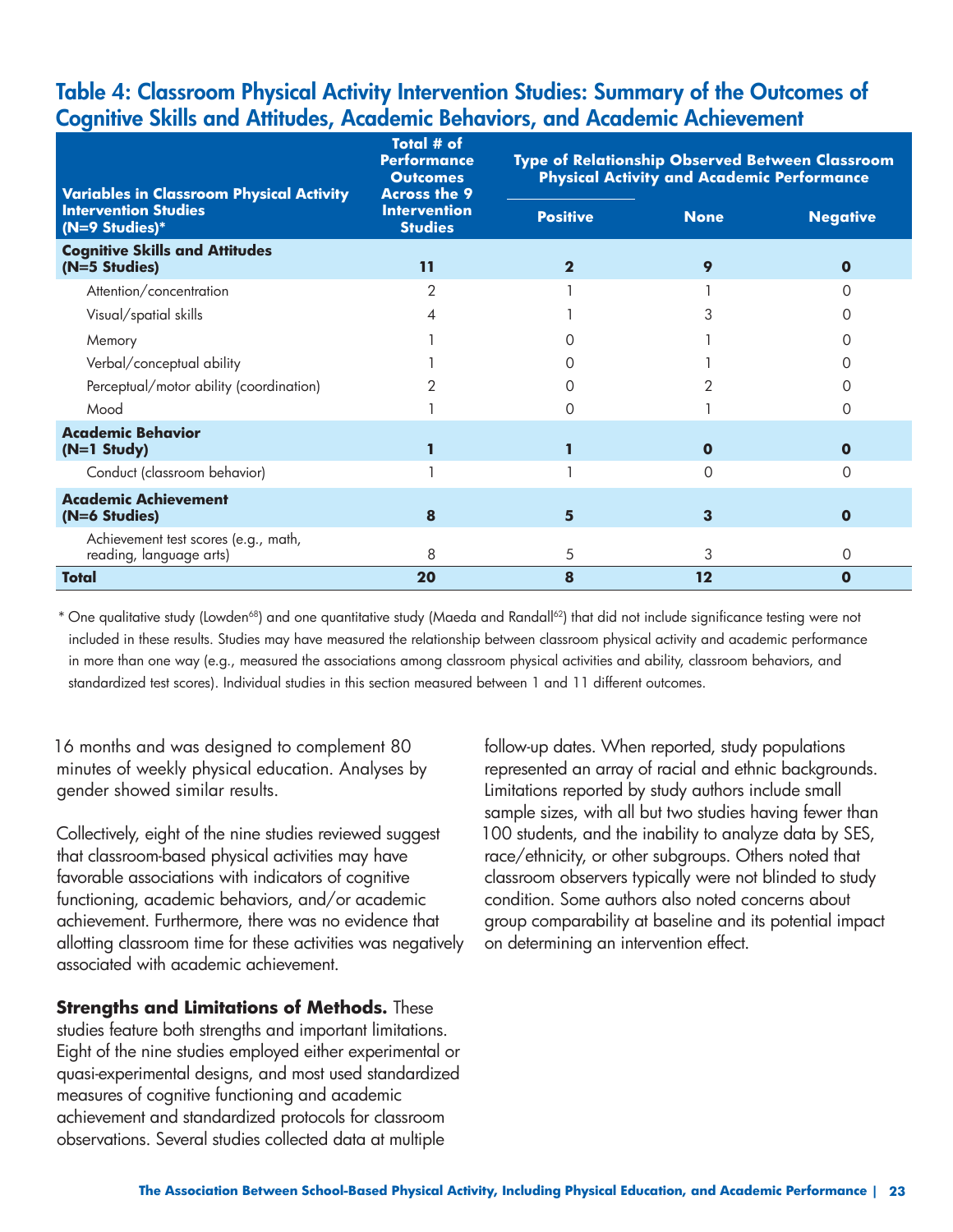# **Extracurricular Physical Activity Studies**

Nineteen studies (reported in 14 articles) examined the relationship between involvement in extracurricular physical activity (such as interscholastic sports or other physical activities outside of the regular school day) and academic performance (see Figure 5, and Tables 5a and 5b). Nine studies focused on involvement in school interscholastic sport teams; the other 10 focused on other school-related extracurricular physical activities. Appendix G includes summary profiles for each of the 14 articles reviewed in this section.

### FIGURE 5:

**Type of Association Observed for Cognitive Skills and Attitudes, Academic Behaviors, and Academic Achievement Outcomes Across All Extracurricular Physical Activity Studies** (n=135 associations within 19 studies)



## **Interscholastic School Sports**

All nine of the studies assessing the relationship between school sports team participation and academic performance were descriptive in nature and focused on secondary school students.<sup>69-77</sup> Most studies (n=8) were implemented in the United States. Eight of the nine studies examined how students' participation on sports teams was related to test scores, grades, or teacher ratings of academic achievement; two<sup>75,77</sup> measured dropout rates.

### **Extracurricular Physical Activity Studies: Highlights**

- *• Nearly all the associations between extracurricular physical activity and indicators of academic performance were either positive (52%) or neutral (46%).*
- *• Grade point average was positively associated with extracurricular physical activity 12 of the 22 times it was measured.*
- *• The two different interventions aimed at improving academic performance through extracurricular physical activity had some positive impacts on students' grades and/or verbal and conceptual skills.*
- *• Two studies examined the relationship between extracurricular physical activity and dropout rates and found that participation was associated with decreased high school dropout rates.*

Three of the nine studies were cross-sectional, collecting data at one time point; six were longitudinal and involved a secondary analysis of data collected at baseline and 3–5 years later. Two of the nine studies had small samples (85–136); the remaining studies had larger sample sizes (883–14,249).

These studies varied in measurement of academic performance and participation in sports. Some used school records (test scores, GPAs, or dropout rates),72,74,75,77 and one used a teacher rating of student academic ability<sup>71</sup> for students who participated in interscholastic sports. Others examined the relationship between student report of participation on sports teams (type of team was not specified) and students' selfreported grades. 69,70,73,78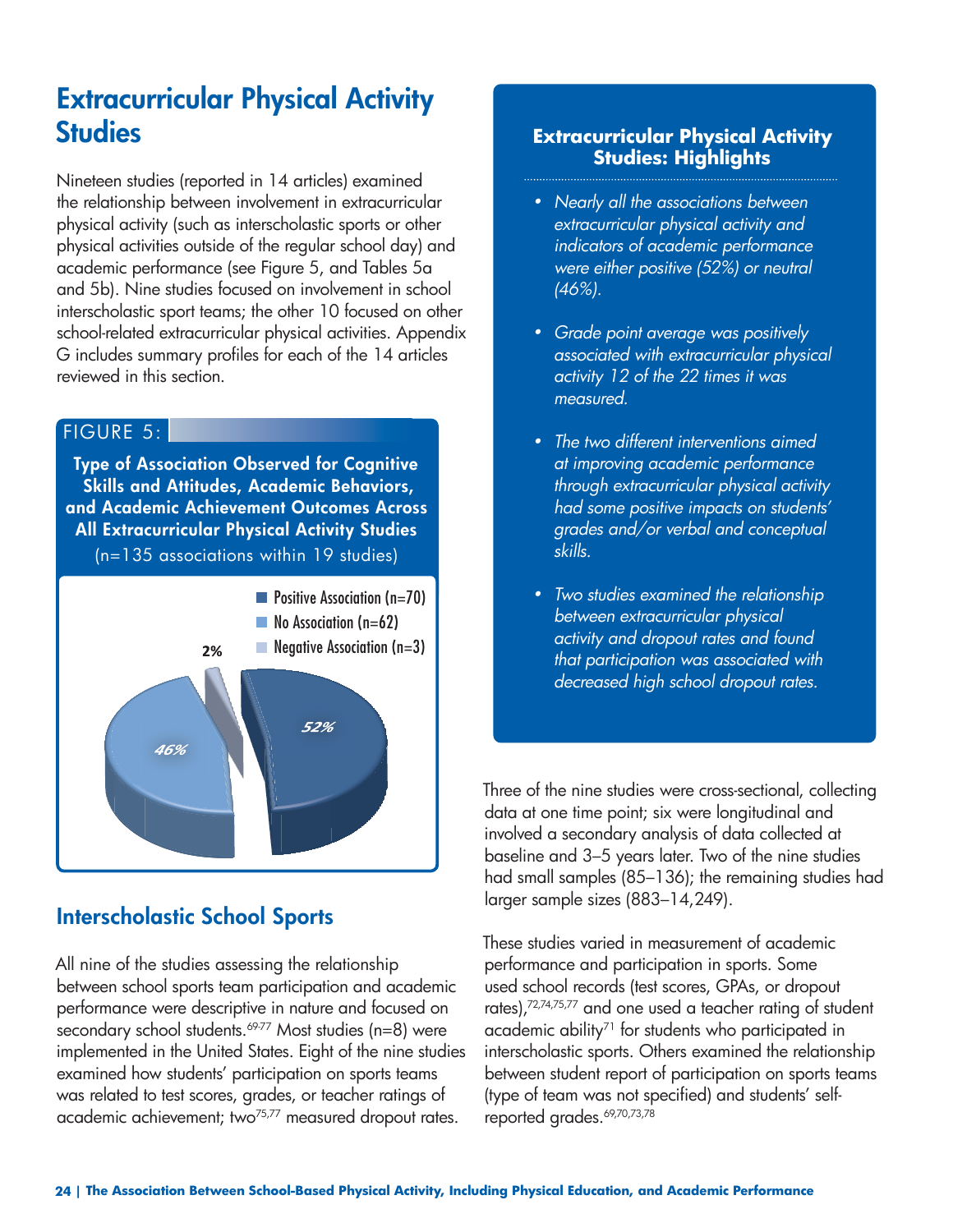The studies that explored the relationship between school records of academic achievement and student participation in interscholastic sports found mostly positive and neutral results. For example, one study<sup>74</sup> of eighth-grade students found that participation in interscholastic sports was associated with higher math grades, higher math standardized test scores, and higher overall GPAs; however, another study<sup>72</sup> of 12th-grade students found no relationship between varsity sports participation and grades. Two studies<sup>75,77</sup> examined the impact of sports on high school dropout rates and found that participants were significantly less likely to drop out of school compared with nonparticipants.

Two studies75,76 found that the relationship between academic achievement and varsity sports participation was inconsistent, showing positive, negative, and no association, depending on the outcome measured and the grade level of the students. Fredricks and Eccles<sup>76</sup> found participation in seventh-grade school sports was associated with a decreased school value in eighth and 11th grades but was associated with increased resiliency in 11th grade. Yin and Moore<sup>75</sup> found that students who reported participation in interscholastic sports in eighth grade showed significantly lower test scores for that year compared with students who did not participate. However, as these same students moved through high school, those differences disappeared, showing no differences in test scores between sport participants and nonparticipants in the 10th or 12th grades. Hawkins and Mulkey's<sup>71</sup> exploration of the relationship between interscholastic sports participation and teacher ratings of students' academic ability showed no relationship between participation and academic ability; however, other measures of academic behavior and cognitive skills and attitudes showed positive relationships or no relationship, varying by gender. As an example, male athletes were more likely to plan to attend college than nonathletes, and both male and female athletes showed greater interest in class than nonathletes.

Three of the four studies that examined the relationship between student report of participation in sports teams and self-report of grades showed positive relationships. Fredricks and Eccles<sup>70</sup> also found a positive relationship between sports participation and students' educational expectations and school completion rates.

Seven of the nine studies examined gender effects<sup>69-72,74,75,76</sup> on academic performance; five of the seven studies found at least one significant difference by gender; however, overall, 68% of the associations by gender showed no relationship. One study<sup>76</sup> also examined results by race and SES. No other subgroup or demographic analyses were reported in the other studies.

### **Other School-Related Extracurricular Physical Activity**

Ten studies focused on extracurricular physical activities organized through the school but conducted outside the regular school day (e.g., after school). Seven studies examined the effects of an intervention,<sup>2,34</sup> and the other three were descriptive,<sup>79,80,78</sup> with sample sizes ranging from 35 to 4,264. Measures of academic performance included grades, math scores, homework completion, and attendance.

**Intervention Studies.** One intervention article<sup>2</sup> focused on physical activity opportunities after school using six different studies. This article, which focused on studies conducted in the United States, assessed the impact of a life skills program with an emphasis on improving physical fitness on students' self-reported grades, school attendance, and self-concept. The program was taught after school in a sample of middle schools, high schools, and community centers. As part of the program, students completed an individual exercise program as well as instruction about related topics such as self-assessment, goal setting, fitness, and exercise planning. Program impact was evaluated at six sites immediately after the program. Results showed positive associations between program participation and academic performance (grades and attendance) or no significant relationships. The positive findings (for selfconcept, school attendance, and self-reported grades) were concentrated in the community site, which had the largest sample size. Across all sites (middle schools, high schools, and community centers), self-concept improved significantly for program participants.

The other intervention study was conducted in the United Kingdom and examined participation in a schoolorganized, year-long exercise program completed at home and its relationship with cognitive skills and math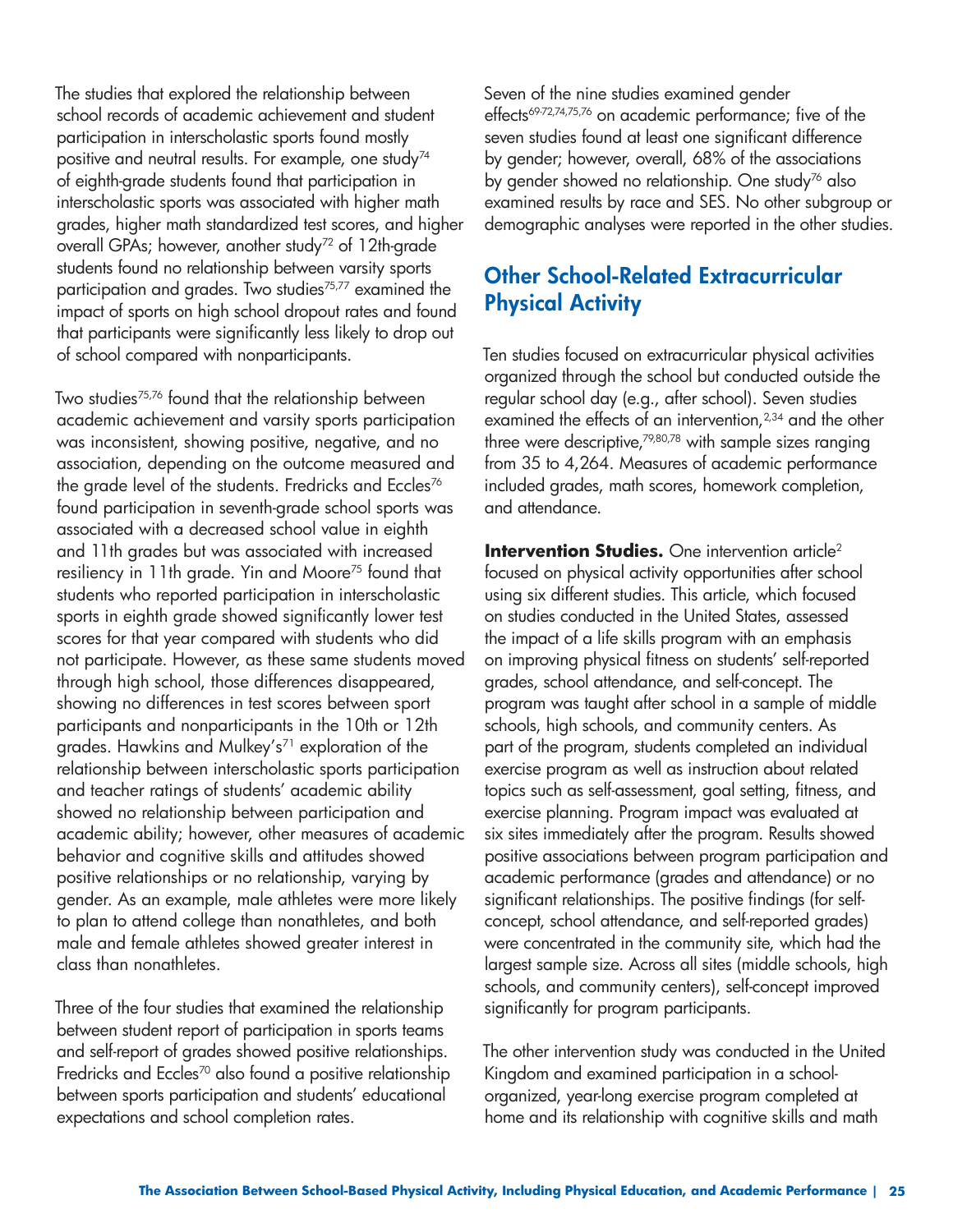### **Table 5a: Extracurricular Physical Activity Intervention Studies: Summary of the Outcomes of Cognitive Skills and Attitudes, Academic Behavior, and Academic Achievement**

| <b>Variables in Extracurricular Physical</b>             | Total # of<br><b>Performance</b><br><b>Outcomes</b><br><b>Across the 7</b><br><b>Intervention</b><br><b>Studies</b> | Type of Relationship Observed Between Extracurricular<br><b>Physical Activity and Academic Performance</b> |             |                 |  |
|----------------------------------------------------------|---------------------------------------------------------------------------------------------------------------------|------------------------------------------------------------------------------------------------------------|-------------|-----------------|--|
| <b>Activity Intervention Studies</b><br>$(N=7$ Studies)* |                                                                                                                     | <b>Positive</b>                                                                                            | <b>None</b> | <b>Negative</b> |  |
| <b>Cognitive Skills and Attitudes</b><br>(N=7 Studies)   | 17                                                                                                                  | $12 \,$                                                                                                    | 5           | $\Omega$        |  |
| Self-esteem/self-concept                                 | 6                                                                                                                   | 6                                                                                                          |             |                 |  |
| Verbal/literacy ability                                  | 8                                                                                                                   | 3                                                                                                          | 5           |                 |  |
| Working memory                                           |                                                                                                                     |                                                                                                            |             |                 |  |
| Motor ability (coordination)                             |                                                                                                                     |                                                                                                            |             |                 |  |
| <b>Academic Behavior</b><br>(N=6 Studies)                | 6                                                                                                                   |                                                                                                            | 5           | $\Omega$        |  |
| Attendance                                               | 6                                                                                                                   |                                                                                                            | 5           | Ω               |  |
| <b>Academic Achievement</b><br>(N=6 Studies)             | 6                                                                                                                   |                                                                                                            | 5           | $\mathbf 0$     |  |
| Grade point average<br>Total                             | 6<br>29                                                                                                             | 14                                                                                                         | 5<br>15     | $\Omega$<br>0   |  |

\* Studies may have measured the relationship between extracurricular physical activity and academic and cognitive performance in more than one way (e.g., measured the association between extracurricular physical activity and grade point average, self-concept, and attendance). Individual studies in this section measured between 3 and 11 different academic measures. Consequently, the number of studies across the three academic performance areas exceeds 2.

outcomes of 7- to 10-year-old children diagnosed with, or at risk of, dyslexia or dyspraxia.<sup>34</sup> This study used a quasi-experimental design with immediate and longterm (3-year) follow-up. Little detail was provided on how the physical activity intervention was developed or implemented. Children showed improved verbal and cognitive skills following the individualized physical activity intervention, although there were no math improvements.<sup>34</sup>

**Nonintervention Studies.** The three nonintervention studies, all conducted with secondary students in the United States, examined associations between participation in after-school physical activity and academic performance using existing data sets (one cross-sectional and two longitudinal). Two studies78,79 explored the association between student reports of participation in extracurricular activities and student selfreported grades, including involvement in a combination of sports and nonsport activities. Those studies found consistently positive associations between extracurricular activity participation and self-reported grades as well

as positive academic attitudes and higher academic aspirations. Harrison and Narayan<sup>80</sup> examined the impact of participation in after-school activities (including participating 1–2 hours per week or more in school sports) on homework completion and class attendance. The study showed that physical activity participation was positively related to homework completion and class attendance.

**Strengths and Limitations of Methods.** These studies featured a number of strengths. Most had relatively large sample sizes. Most (n=16) of the studies focused on measures of academic achievement, such as standardized test scores or grades (record data or self-reported data). In addition, of the studies that examined sports participation compared with nonparticipation, more than half (n=6) specified the level of competitiveness of team participation; nonetheless, these studies did not compare outcomes by varying levels of sports competitiveness. More than three-fourths of the studies were longitudinal in nature (n=15), allowing for an exploration of causality; the cross-sectional nature of the remaining studies (n=4)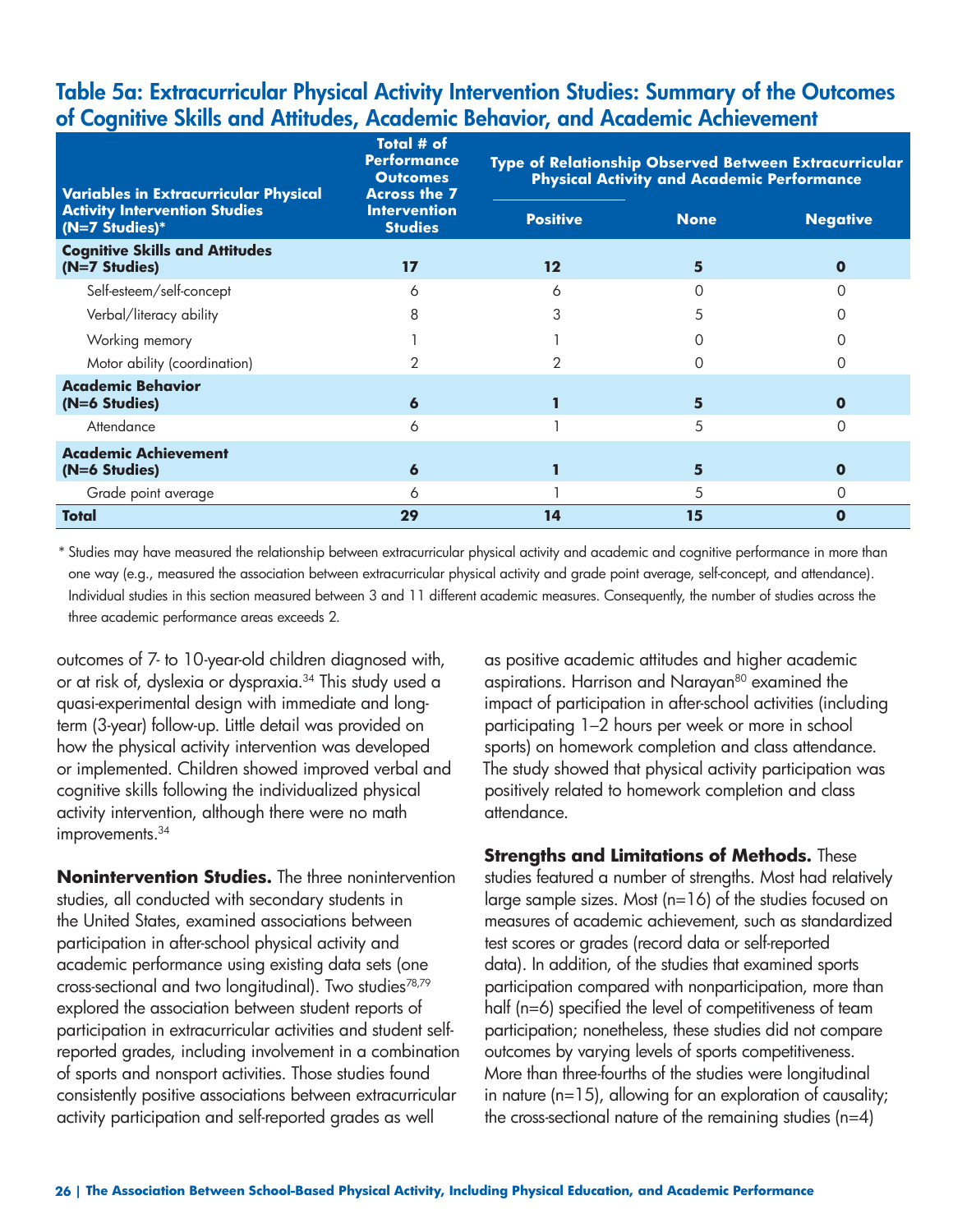limited the ability to establish the temporal relationship between the variables. Relatively few studies examined data by race/ethnicity, and only two explored physical activity interventions. Reports were unclear whether sport participation required a minimal level of academic achievement, a requirement that could bias the samples.

Several authors also acknowledged limitations such as the need to include measures of social influence (e.g., parental support) in future research, the need to look more closely at how level of participation or competitiveness in sport might affect academic achievement, and the fact that some of the associations found were relatively weak.

### **Table 5b: Extracurricular Physical Activity Nonintervention Studies: Summary of the Outcomes of Cognitive Skills and Attitudes, Academic Behavior, and Academic Achievement**

|                                                                                                         | <b>Total # of</b><br>Performance<br><b>Outcomes</b>           | Type of Relationship Observed Between Extracurricular<br><b>Physical Activity and Academic Performance</b> |                |                         |
|---------------------------------------------------------------------------------------------------------|---------------------------------------------------------------|------------------------------------------------------------------------------------------------------------|----------------|-------------------------|
| <b>Variables in Extracurricular Physical</b><br><b>Activity Intervention Studies</b><br>(N=12 Studies)* | <b>Across the 12</b><br><b>Intervention</b><br><b>Studies</b> | <b>Positive</b>                                                                                            | <b>None</b>    | <b>Negative</b>         |
| <b>Cognitive Skills and Attitudes (N=7 Studies)</b>                                                     | 48                                                            | 28                                                                                                         | 18             | $\overline{\mathbf{2}}$ |
| Self-esteem/self-efficacy/self-concept                                                                  | 19                                                            | 5                                                                                                          | 4              | $\Omega$                |
| Academic self-concept/competence                                                                        | 3                                                             | 2                                                                                                          |                | $\Omega$                |
| Locus of control                                                                                        | 5                                                             | 4                                                                                                          |                | $\circ$                 |
| Educational aspirations/potential                                                                       | 4                                                             | 4                                                                                                          | 0              | $\circ$                 |
| Interest in class                                                                                       | 4                                                             | 3                                                                                                          |                | 0                       |
| Mood                                                                                                    | 8                                                             |                                                                                                            | 7              | $\circ$                 |
| Positive academic attitudes                                                                             | 3                                                             | 3                                                                                                          | $\Omega$       | 0                       |
| School value                                                                                            | 4                                                             | Ω                                                                                                          | 2              | 2                       |
| School attachment                                                                                       | 4                                                             | 4                                                                                                          | 0              | $\circ$                 |
| Resiliency                                                                                              | $\overline{\mathcal{A}}$                                      | $\overline{2}$                                                                                             | $\overline{2}$ | $\Omega$                |
| <b>Academic Behavior (N=3 Studies)</b>                                                                  | 34                                                            | 15                                                                                                         | 19             | $\mathbf{o}$            |
| Conduct (discipline)                                                                                    | 4                                                             | $\Omega$                                                                                                   | 4              | $\Omega$                |
| Enrollment in academic track/science class                                                              | 4                                                             | 2                                                                                                          | 2              | 0                       |
| School completion                                                                                       | 1                                                             | 1                                                                                                          | 0              | 0                       |
| Attendance                                                                                              | 6                                                             | 2                                                                                                          | 4              | $\Omega$                |
| Prepared for class                                                                                      | 4                                                             | Ω                                                                                                          | 4              | 0                       |
| Homework completion                                                                                     | $\overline{2}$                                                | $\overline{2}$                                                                                             | 0              | $\Omega$                |
| Attend college                                                                                          | 4                                                             | $\overline{2}$                                                                                             | 2              | 0                       |
| Dropout rates/graduation                                                                                | 9                                                             | 6                                                                                                          | 3              | 0                       |
| <b>Academic Achievement (N=10 Studies)</b>                                                              | 24                                                            | 13                                                                                                         | 10             | 1                       |
| Achievement test scores (e.g., math, reading,<br>language arts)                                         | $\overline{4}$                                                | 1                                                                                                          | 2              | 1                       |
| Grade point average/grades                                                                              | 16                                                            | 11                                                                                                         | 5              | 0                       |
| Academic ability                                                                                        | 4                                                             | 1                                                                                                          | 3              | $\circ$                 |
| <b>Total</b>                                                                                            | 106                                                           | 56                                                                                                         | 47             | 3                       |

Studies may have measured the relationship between extracurricular physical activity and academic performance in more than one way (e.g., measured the association between participation in sports and test scores, attendance, and perceived academic potential). Individual studies in this section measured between 1 and 32 different academic measures. Consequently, the number of studies across the three academic performance areas exceeds 14.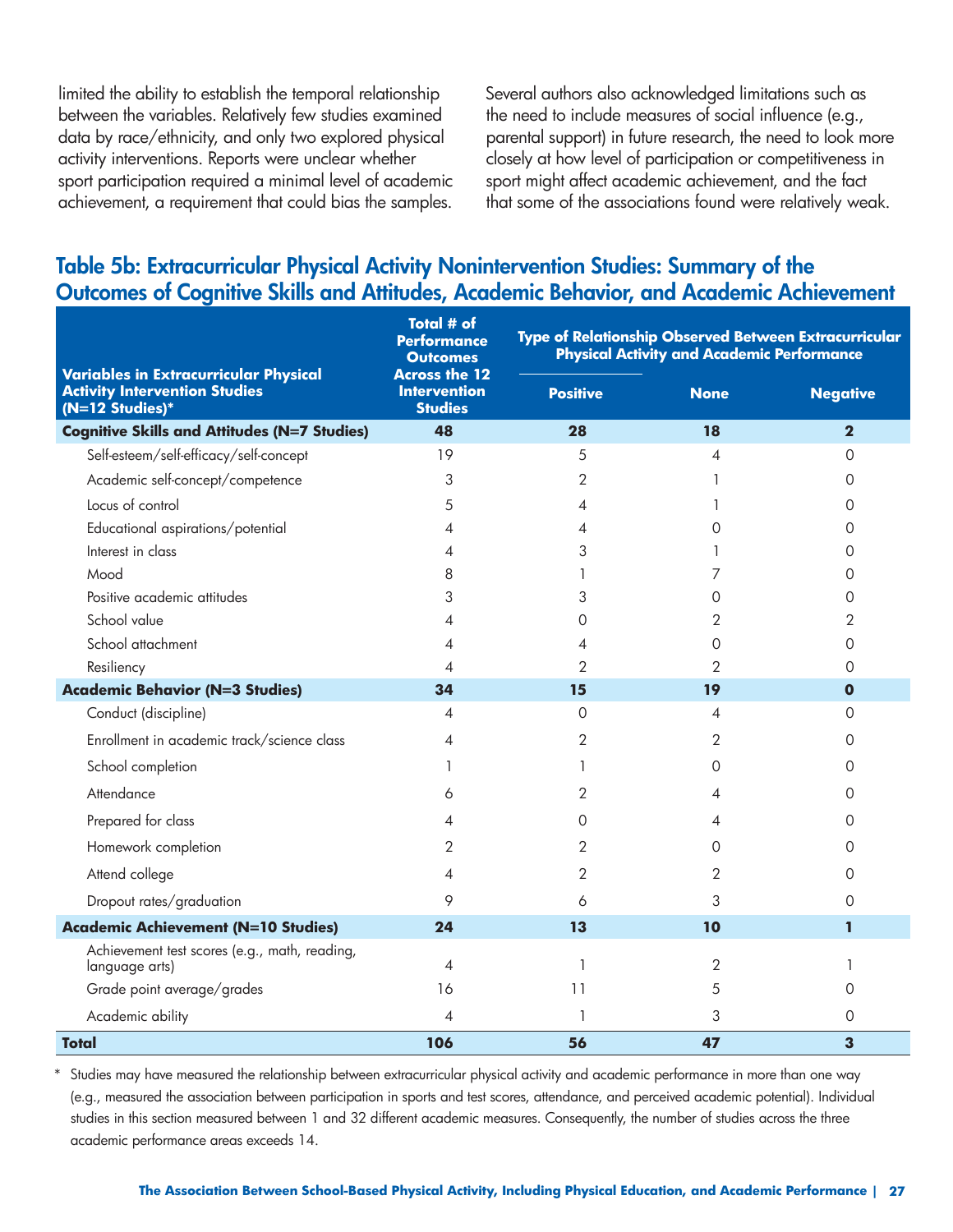## **SUMMARY**

This report identified peer-reviewed studies and published reports addressing the association between physical activity, including physical education, and indicators of academic performance, including those related to cognitive skills and attitudes, academic behaviors, and academic achievement.

# **Overall Findings**

#### **Overall, what do the results of these studies say about the relationship between physical activity and academics, and what does it mean for schools?**

- Collectively, the results suggest that physical activity is either positively related to academic performance (50.5% of the associations summarized) or that there is not a demonstrated relationship between physical activity and academic performance (48% of the associations summarized). In addition, increasing time during the school day for physical activity does not appear to take away from academic performance. This pattern of having positive relationships or no relationships, along with the lack of negative relationships, was consistent throughout the results, despite the heterogeneous nature of the included studies, and is consistent with other published reviews.15,81
- School boards, school administrators, and principals can feel confident that maintaining or increasing time dedicated for physical activity during the school day will not have a negative impact on academic performance, and it may positively impact students' academic performance.

#### **What kinds of academic outcomes were positively related to physical activity?**

• Studies looked at a broad range of outcomes. Researchers reported that participating in physical activity was positively related to outcomes including academic achievement, academic behaviors, and indicators of cognitive skills and attitudes, such as concentration, memory, self-esteem, and verbal skills.

#### **Which outcomes were most positive?**

• Positive associations were found across measures of academic achievement, academic behavior, and cognitive skills and attitudes, but there are some interesting patterns for different outcomes within these categories. Seven articles describing intervention studies (three school-based physical education, two recess, one classroom-based physical activity, and one extracurricular activity) evaluated the relationship between physical activity and academic behaviors, such as classroom conduct.<sup>2,41,42,50,56,57,63</sup> The majority of these articles (86%) found at least one positive association with academic behavior outcomes. Given these findings, physical activity interventions may offer one approach to improving academic behaviors (e.g., classroom conduct) in some youth.

#### **Does physical activity have any negative relationship with grades or test scores?**

• Very few of the findings in the studies reviewed were negative (only 4 associations of 251 examined), a percentage small enough to reasonably be expected by chance. This pattern of results is consistent with other reports $15,16$  that suggest that adding physical activity to the school day does not detract from academic performance. The evidence suggests that superintendents and principals can devote school time to physical activity without concern that it will lower student test scores.

#### **Why are some of the study results positive whereas others show no relationship?**

• There are a number of possible explanations. Some of the studies had relatively small samples, which can make it more difficult to find statistically significant results. Other studies measured a very broad range of student attitudes and behaviors to try to understand which factors may be related and *which may not*. Other issues, such as the questionnaires used in the studies, may account for some of the differences. Finally, differences that may not have been discussed in the studies—such as the intensity or duration of the physical activity, the context in which the physical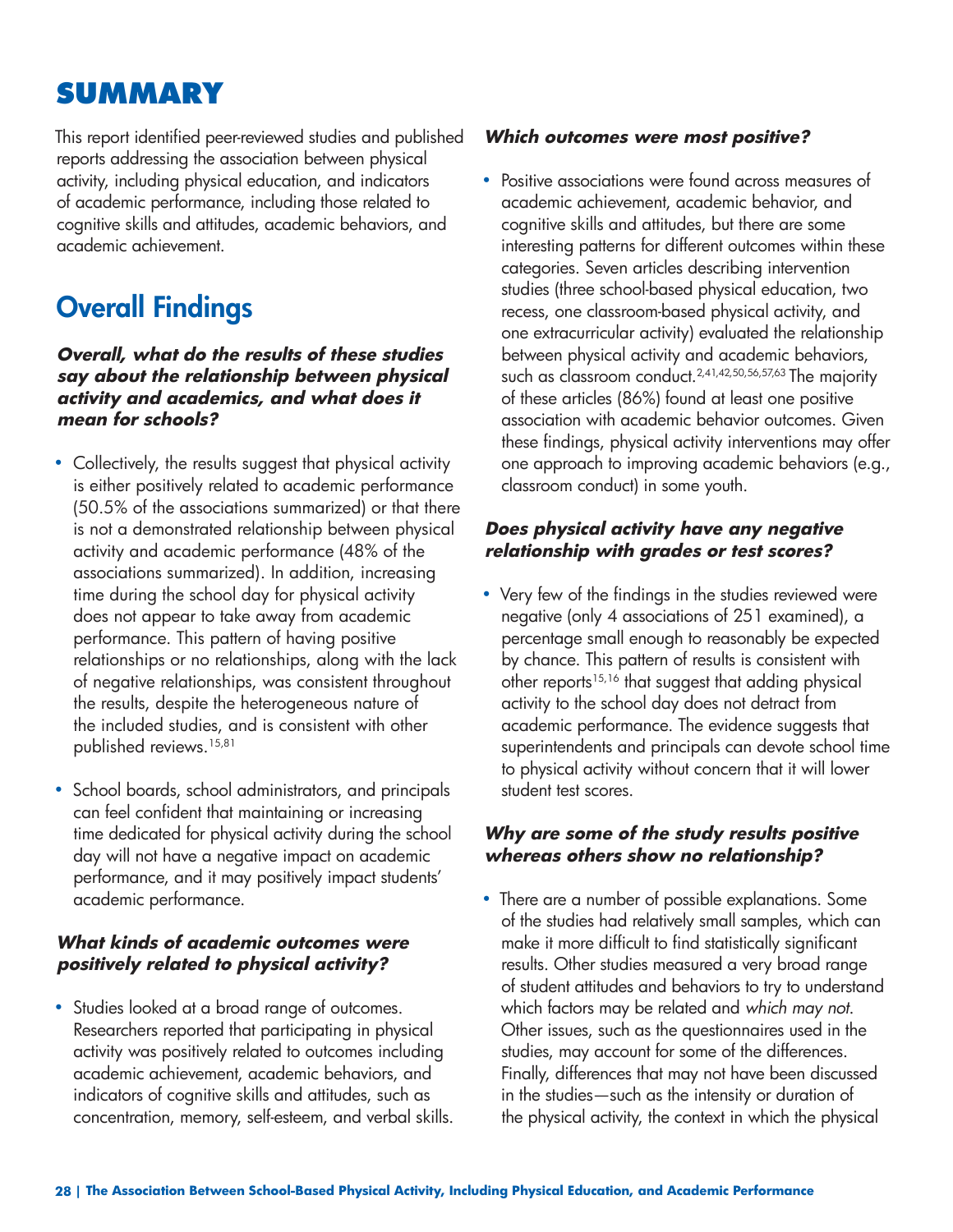activity took place, individual student differences (e.g., in motivation), and levels and quality of implementation for intervention studies—may help explain the different results among the studies.

## **Findings for Physical Activity by Context**

#### **Is school-based physical education related to academic performance?**

- The study results suggest that school-based physical education either leads to a positive result or is associated with no change in academic performance. Overall, 11 of 14 studies found one or more positive associations between physical education and indicators of cognitive skills and attitudes, academic behavior, and/or academic achievement. Nearly half the associations (49.5%) between physical education and academic performance were positive; nearly all remaining associations in this context area showed no relationship.
- The studies also suggest that increased time spent in physical education is not likely to detract from academic performance even when less time is devoted to subjects other than physical education. Across the nine studies that examined the relationship between time spent in physical education and academic performance, 16 outcomes were positive and 31 showed no association. No negative associations were found.

#### **Is recess related to academic performance?**

• Yes, for some outcomes. Eight studies meeting the criteria of this review looked at the impact of physical activity during recess on academic performance. Of all outcomes measured in this context area, 59% were positive. In addition, all eight studies found one or more positive findings suggesting that recess was associated with improvements in attention, concentration, and/or on-task classroom behavior. None of the studies looked directly at the association between recess and measures of academic achievement (e.g., test scores or grades).

• None of the studies reported negative relationships, which indicates that recess does not appear to detract from students' focus in the classroom.

#### **Are physical activity breaks during class related to academic performance?**

- Yes, for some outcomes. Nearly all studies (eight of nine) in this category found that offering physical activity breaks during standard classroom instruction may have favorable associations with some indicators of cognitive functioning (e.g., attention/ concentration); academic behaviors (e.g., classroom conduct); and/or academic achievement (e.g., test scores). Of the individual outcomes studied, 40% of associations between physical activity breaks and academic performance were positive and 60% showed no relationship.
- None of the studies found negative associations. Classroom physical activity breaks do not appear to have a negative relationship with academic performance. Indeed, classroom teachers can include physical activity breaks as one strategy to promote academic-related benefits for students. Furthermore, incorporating brief physical activity breaks into the classroom might contribute to students' overall levels of physical activity and health.<sup>82</sup>

#### **Is participation in extracurricular physical activities at school related to academic performance?**

• Yes, for some outcomes. More than half of the associations examined in these studies were positive (52% overall), and almost none were negative (2%). Of note, GPA was positively associated with extracurricular physical activity 12 of the 22 times it was measured. Two studies also examined the association between extracurricular activities and dropout rates and found that participation was linked to decreased high school dropout rates.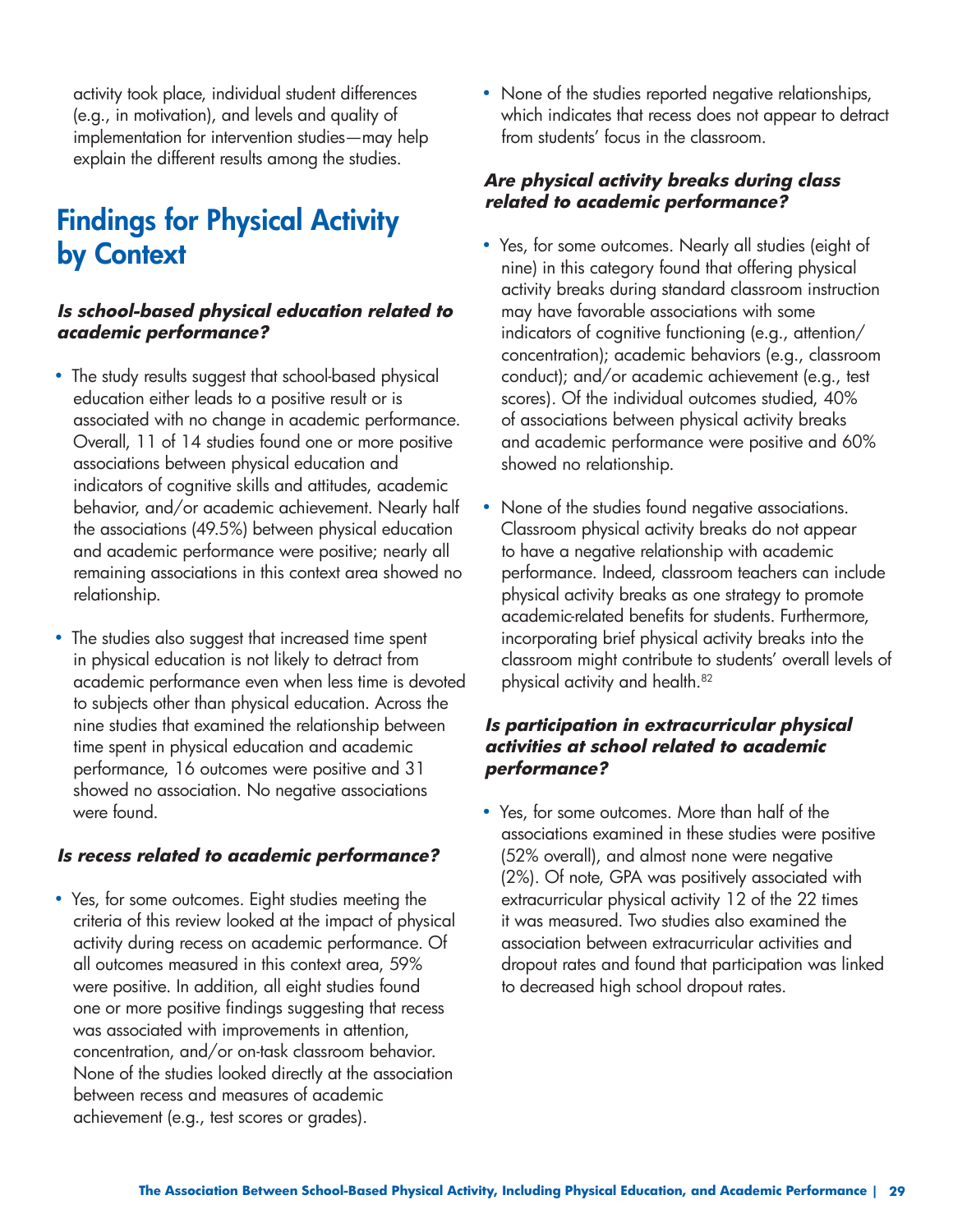## **Findings by Gender, Other Demographic Characteristics, and Research Design**

#### **Do the results vary by gender?**

• Relatively few studies examined differences in associations by gender, and there were no distinct patterns. Of studies that did examine data by gender, a few found differences, but most did not. For example, eight of the studies on school-based physical education examined data by gender. Six found no differences by gender; one found effects favoring boys (higher-level motor skills were associated with greater increases in reading and math scores among boys than girls); and one found effects favoring girls (greater time spent in physical education was related to higher reading and math scores for girls but not for boys).

#### **How do the studies and results differ by grade level?**

- Studies of recess and classroom-based physical activity tended to be from elementary school settings, and studies of extracurricular physical activity tended to be from secondary school settings.
- Overall, the pattern of results appeared slightly more positive in the secondary school setting. Of the associations examined among elementary youth only, 43% were positive, 56% were neutral, and 1% were negative. At the secondary level, 55% of the associations examined were positive, 43% were neutral, and 2% were negative.

#### **Do the results vary by race/ethnicity?**

• Very few studies examined the relationships between physical activity and academic performance by race or ethnicity, so it is difficult to make conclusions at this time. Of the seven studies that explored race/ ethnicity, most focused on how race/ethnicity affected participation in physical activity rather than on how it influenced the association between physical activity and academic achievement. One study examining classroom-based physical activity breaks by race found

no differences in academic performance between Asian and Caucasian students.<sup>65</sup> A study of an 8-week movement intervention found that language spoken (Afrikaans, English, and Other), used as a proxy indicator for race/ethnicity, may have explained some differences in children's spatial aptitude.<sup>66</sup>

#### **Do the results vary by research design?**

• Not much variation in results by research design was noted. Although many factors influence a study's quality, experimental or quasi-experimental research designs are generally regarded as more rigorous. The pattern of associations in studies with either of these types of design had very similar results. In the 29 studies using experimental or quasi-experimental designs, 50% (55 of 109) of associations were positive, and 49% (53 of 109) were not significant. Less than 1% (1 of 109) of the associations were negative.

## **Strengths and Limitations of Review**

#### **What are the strengths of this review?**

• This review has a number of strengths. It covers 23 years of research; it involved a systematic process for locating, reviewing, and coding the studies; articles were obtained using an extensive array of search terms and international databases; articles were reviewed by multiple trained coders; and the articles cover a broad array of contexts in which youth participate in schoolbased physical activities. Furthermore, a majority (64%) of studies included in the review were intervention studies, and a majority (76%) were longitudinal.

#### **What are the limitations of this review?**

• This review summarizes all studies that met the established review criteria, regardless of the study characteristics. The studies were not ranked, weighted, or grouped according to their strengths and limitations; as a result, findings from studies with more rigorous research designs and larger sample sizes were given no more influence than findings from studies with weaker designs and smaller sample sizes. Instead,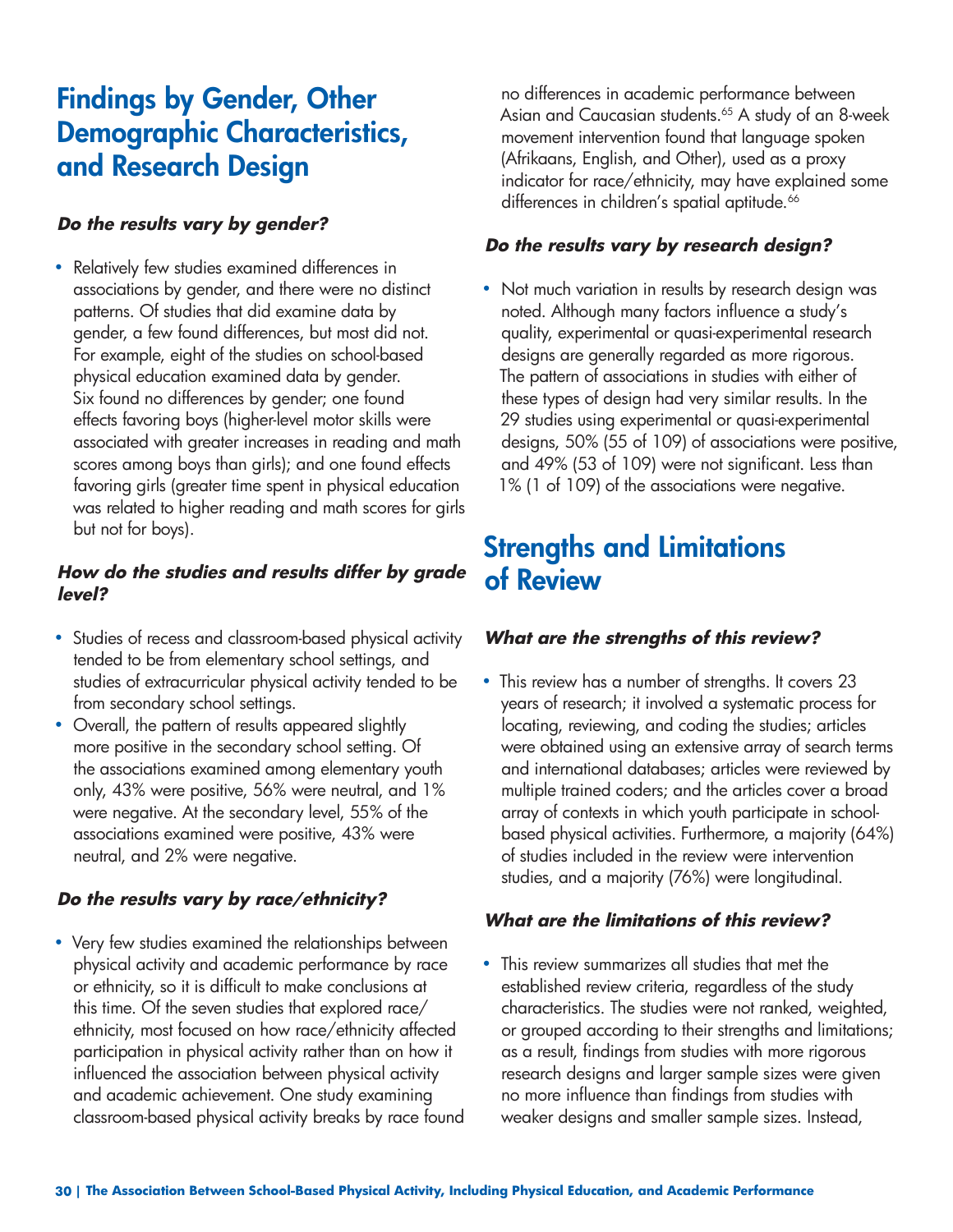results were based on counts of statistical findings, and this, in essence, had the effect of allowing individual studies containing multiple comparisons to have a greater influence on the findings as a whole. The number of statistical findings in any given study ranged from 1 to 32; given those differences, it becomes clear that a single study with 32 comparisons would have influenced the overall results more than a study that included only 1 comparison.

In addition, the breadth of the review, while revealing a variety of study designs, measures, and populations, often made comparisons and summaries difficult. For example, similar constructs were often defined and/or measured differently across studies. Even something as seemingly consistent as standardized test scores can vary from state to state. Therefore, these inconsistencies limit the ability of this or any review to draw specific conclusions across all studies.

For the same reason, it was not appropriate to make broad statements about effect sizes. Although the studies in this review include examples of moderate and large effect sizes, <sup>47,51,63</sup> there were not enough studies analyzing the same variables in any given category to make summary statements about the magnitude of associations between physical activity and academic performance variables. As a result, conclusions do not summarize magnitudes of effect sizes and are intentionally broad.

## **Implications for Future Research or Evaluation**

#### **What other research or evaluation needs to be done to further the field in this area?**

• Within the contexts reviewed, there were relatively few studies of the impact of recess and classroom physical activity on academic achievement. None of the reviewed studies examined the relationship of sports and academic achievement within the primary grades or the relationship of physically active breaks/recess and academic achievement within the secondary grades. Few studies conducted subgroup analyses beyond gender comparisons.

- Less than half of the studies described effect sizes or magnitudes of the associations observed. Reporting of effect sizes can guide researchers and practitioners towards interventions most likely to impact outcomes of interest.
- Although nearly all of the reviewed studies described a practical framework for the research, few of the studies articulated a theoretical basis for the work or explicitly described how the findings informed theory development. Theoretical specificity may enable researchers to more easily identify relevant bodies of work from other disciplines, consider new relationships and mechanisms of action, align and strengthen intervention design and measurement, and ultimately progress the field more effectively and efficiently.
- Improved understanding of the specific cognitive and behavioral impacts of particular physical activities could inform intervention developers and improve the match between interventions, populations, and educational goals. For example, compared with measures of cognitive skills and attitudes, academic behaviors such as on-task classroom behavior or following instructions were less likely to be examined as proximal outcomes of physical activity or potential mediators of academic achievement.
- Future research should further examine the relationship between school-based physical activity and academic performance in subpopulations of students (e.g., based on gender, race/ethnicity, or SES). Results from this type of research could help physical education teachers and physical activity coordinators apply findings of programs and interventions to meet the needs of particular groups of students.
- Future research should be developed in consultation with educators (e.g., school administrators and staff) and informed by research across disciplines, such as neurobiology, cognitive science, social psychology, and kinesiology. For instance, few studies placed the work within a neurobiology model to better understand the role of brain physiology, within an ecological framework to account for contextual variables, or within a developmental perspective to examine developmental differences in relationships between physical activity and academic achievement.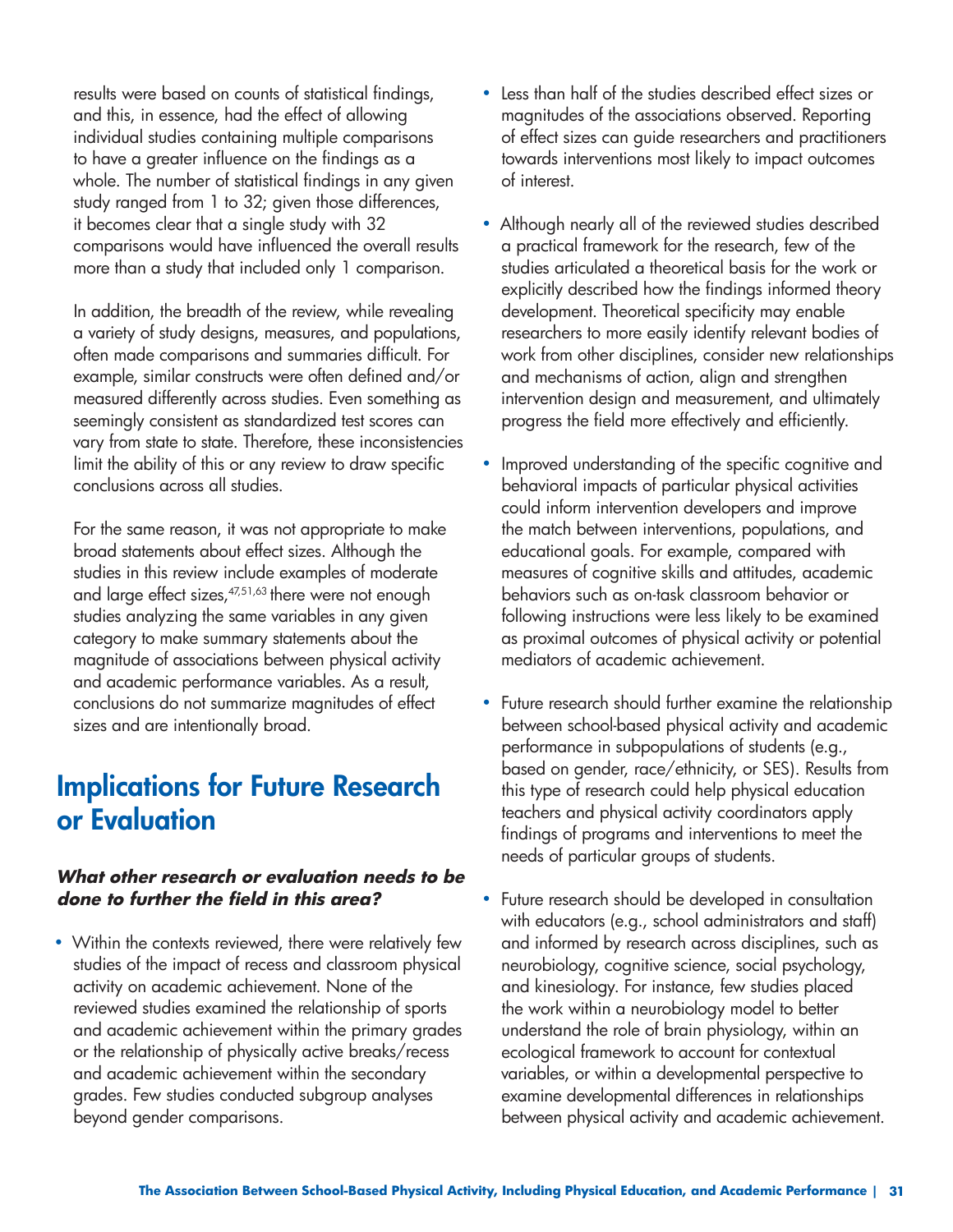• Future research and evaluation would benefit from identifying uniform ways to measure key outcomes, including both physical activity and academic performance outcomes. Similarly, future studies would benefit from larger sample sizes and stronger research designs that include longitudinal follow-up, as appropriate. Adequate follow-up of interventions has been more limited in physical education compared with other contexts.

# **Implications for Schools**

#### **What are the policy and practice implications from this review?**

- Schools should continue to offer or increase opportunities for physical activity. There is evidence that physical activity may help improve academic performance (including grades and standardized test scores) in some situations. Increasing or maintaining time dedicated to physical education does not adversely impact academic performance.
- The studies in this review also suggest that physical activity can impact cognitive skills and attitudes, important components of improved academic performance. This includes enhanced concentration and attention as well as improved classroom behavior.
- Taking all of the evidence into account, schools should strive to meet the National Association for Sport and Physical Education's recommendation of daily physical education and offer students a balanced academic program that includes opportunities for a variety of daily physical activities.

#### **What are the current recommendations for students' physical activity?**

• Recent recommendations indicate that 6- to 17-yearolds should be participating in at least 60 minutes of physical activity daily,<sup>83</sup> and schools can and should provide opportunities for physical activity to help students meet this recommendation. In fact, the Institute of Medicine's *Preventing Childhood Obesity: Health in the Balance* report recommended that schools provide a significant portion of students' daily physical activity.<sup>84</sup>

• To enable students to meet these recommended levels of physical activity, the National Association for Sport and Physical Education recommends that all pre-K through grade 12 schools implement a comprehensive school physical activity program, which includes quality physical education; physical activity before, during, and after school, including recess and other physical activity breaks; extracurricular, noncompetitive physical activity clubs; interscholastic sports; and walkand bike-to-school initiatives.35

#### **How can schools promote physical activity at school?**

- Physical activity can be included in the school environment in a number of ways without detracting from academic performance. Studies highlight potential benefits of physical activity in physical education classes, during recess, in regular classrooms, and through extracurricular sports and other physical activity opportunities.
	- *School-based physical education:* To maximize the potential benefits of student participation in physical education class, schools and physical education teachers can consider increasing the amount of time students spend in physical education class or adding components to increase the quality of physical education class. Studies reviewed here showed that programs were able to increase physical education time by increasing the number of days per week or the length of class time, adding trained physical education instructors, supplementing programs with community resources, and using outside facilities (e.g., swimming pools). In addition, the studies reviewed here explored several different strategies for enhancing the quality of physical education class, requiring varying levels of resources. These range from implementing a standards- and research-based physical education curriculum to adding specific components to physical education.
	- *Recess:* Studies reviewed here used structured or unstructured play during recess as a means to provide students with time for movement and play during the school day. School boards,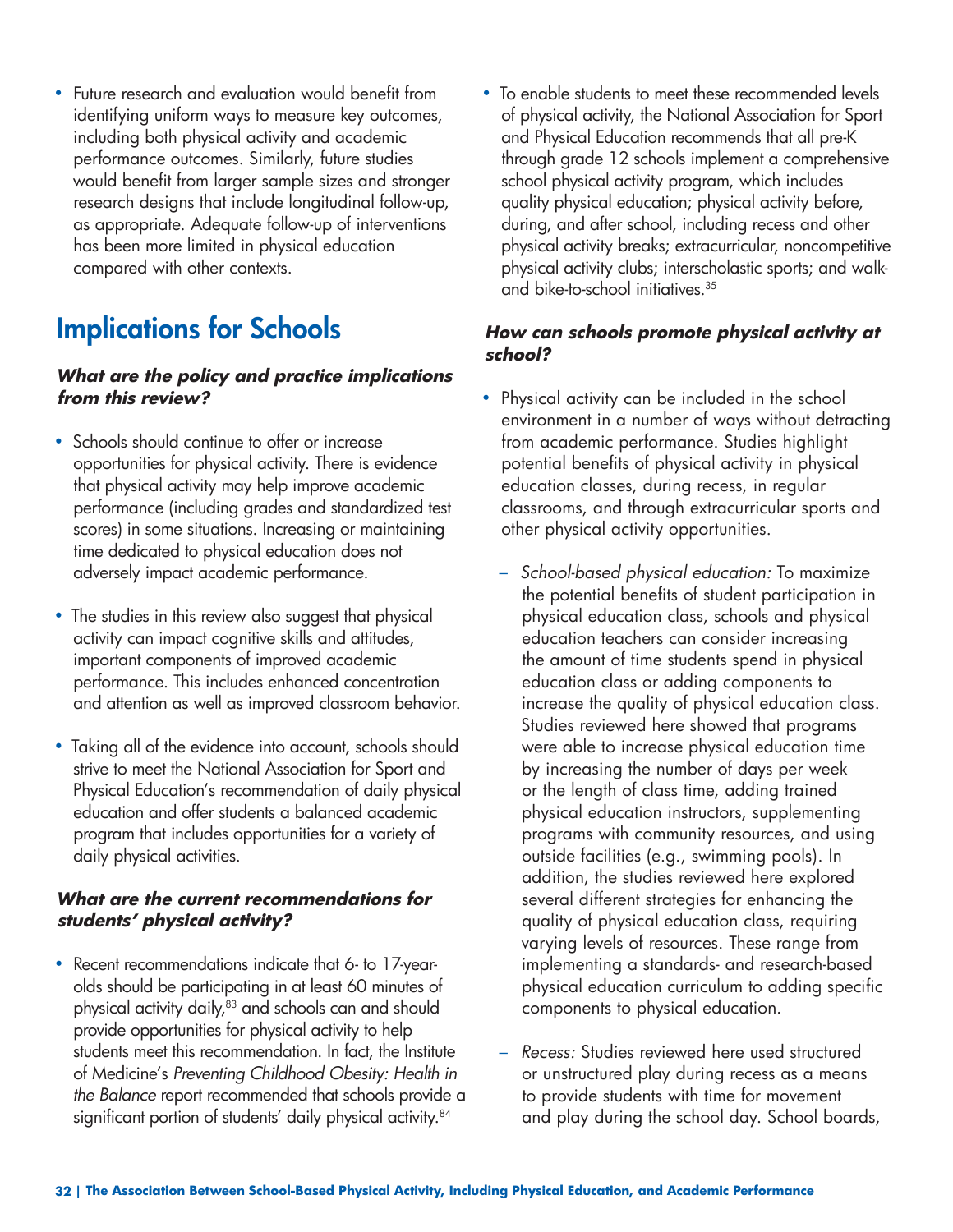superintendents, principals, and teachers can feel confident that providing recess to students on a regular basis may benefit academic behaviors (e.g., attention), facilitate social development,85 and contribute to overall physical activity<sup>86</sup> and its associated health benefits.

- *Classroom-based physical activity:* Movement activities and physical activity breaks are simple ways for classroom teachers to enhance student physical activity and possibly academic performance. Most interventions described in this review used short breaks (5–20 minutes) that required little or no teacher preparation, special equipment, or resources. As an example, interventions such as speed (cup) stacking could be a center or activity station. Simple movement-based learning techniques (e.g., walking around the perimeter of the classroom while learning vocabulary or using music and rhythmic movement to enhance memory tasks) could be incorporated into large group lessons. Short exercise breaks (e.g., 5 minutes of walking or 10 minutes of prescribed exercise) could be introduced into the classroom routine prior to teaching subjects that require intense student concentration.
- *Extracurricular physical activities:* The evidence in this review suggests that superintendents, principals, and athletic directors can develop or continue school-based sports programs (e.g., intramurals or physical activity clubs and interscholastic sports programs), without concern that participation in such activities would have negative associations with academic performance. Increasing or maintaining time dedicated to physical activity does not adversely impact academic performance. Indeed, studies suggest there may be a range of possible benefits for some students, including developing a stronger sense of self, fostering educational aspirations, maintaining interest in class, encouraging homework completion, and reducing dropout rates. School administrators and teachers can also encourage after-school organizations, clubs, student groups, and parent

groups to incorporate physical activities into their programs and events (e.g., fundraisers, special activities).

• Collectively, the findings from this review support the National Association for Sport and Physical Education's recommendations for a comprehensive school physical activity program.<sup>35</sup> The results also suggest that physical education and physical activity may help advance academic performance for many students and should not hinder academic progress.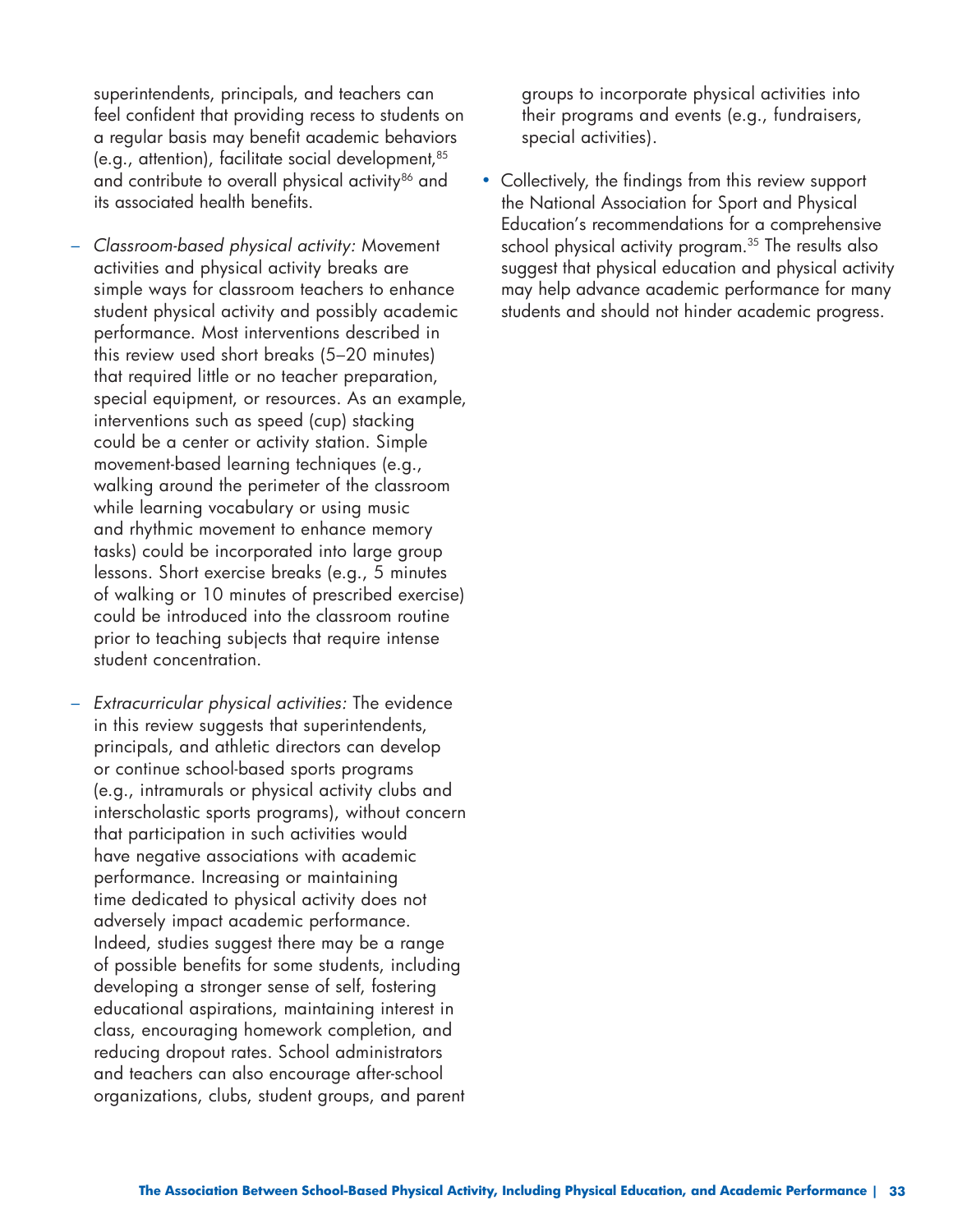## **REFERENCES**

- 1. Physical Activity Guidelines Advisory Committee. *Physical Activity Guidelines Advisory Committee Report, 2008.* Washington, DC: U.S. Department of Health and Human Services; 2008.
- 2. Collingwood TR, Sunderlin J, Reynolds R, Kohl HW 3rd. Physical training as a substance abuse prevention intervention for youth. *Journal of Drug Education* 2000;30(4):435–451.
- 3. Strong WB, Malina RM, Blimkie CJR, et al. Evidence based physical activity for school-age youth. *Journal of Pediatrics* 2005;146(6):732–737.
- 4. National Center for Education Statistics. *Digest of Education Statistics: 2008.* Washington, DC: National Center for Education Statistics; 2009.
- 5. Wilkins JLM, Graham G, Parker S, Westfall S, Fraser RG, Tembo M. Time in the arts and physical education and school achievement. *Journal of Curriculum Studies* 2003;35(6): 721–734.
- 6. Centers for Disease Control and Prevention. Youth risk behavior surveillance—United States, 2007. *MMWR*  2008;57(SS-4):1–131.
- 7. Lee SM, Burgeson CR, Fulton JE, Spain CG. Physical education and physical activity: results from the School Health Policies and Programs Study 2006. *Journal of School Health* 2007;77(8):435–463.
- 8. Coatsworth JD, Conroy DE. Youth sport as a component of organized afterschool programs. *New Directions for Youth Development* 2007(115):57–74.
- 9. Hofferth S, Curtin S. Leisure time activities in middle childhood. In: Moore KA, Lippman LH, eds. *What Do Children Need to Flourish?* New York: Springer;2005:95–110.
- 10. Castelli DM, Hillman CH, Buck SM, Erwin HE. Physical fitness and academic achievement in third- and fifthgrade students. *Journal of Sport and Exercise Psychology* 2007;29(2):239–252.
- 11. Trudeau F, Shephard RJ. Relationships of physical activity to brain health and the academic performance of schoolchildren. *American Journal of Lifestyle Medicin*e 2010;4(2):138–150.
- 12. Sibley BA, Etnier JL. The relationship between physical activity and cognition in children: a meta-analysis. *Pediatric Exercise Science* 2003;15(3):243–256.
- 13. Taras H. Physical activity and student performance at school. *Journal of School Health* 2005;75(6):214–218.
- 14. Tomporowski PD, Davis CL, Miller PH, Naglieri JA. Exercise and children's intelligence, cognition, and academic achievement. *Educational Psychology Review* 2008;20(2):111–131.
- 15. Trost S. *Active Education: Physical Education, Physical Activity and Academic Performance.* San Diego, CA: Active Living Research; 2007.
- 16. Trudeau F, Shephard RJ. Physical education, school physical activity, school sports and academic performance. *International Journal of Behavioral Nutrition and Physical Activity;*2008:5(10).
- 17. Hillman CH, Castelli DM, Buck SM. Aerobic fitness and neurocognitive function in healthy preadolescent children. *Medicine and Science in Sports and Exercise* 2005;37(11):1967–1974.
- 18. Rosenbaum DA, Carlson RA, Gilmore RO. Acquisition of intellectual and perceptual-motor skills. *Annual Review of Psychology* 2001;52:453–470.
- 19. Smith LB, Thelen E, Titzer R, McLin D. Knowing in the context of acting: the task dynamics of the A-not-B error. *Psychological Review* 1999;106(2):235–260.
- 20. Hillman CH, Erickson KI, Kramer AF. Be smart, exercise your heart: exercise effects on brain and cognition. *Nature Reviews Neuroscience* 2008;9(1):58–65.
- 21. California Department of Education. *California Physical Fitness Test: A Study of the Relationship between Physical Fitness and Academic Achievement in California Using 2004 Test Results.* Sacramento, CA: California Department of Education; 2005.
- 22. Dwyer T, Sallis JF, Blizzard L, Lazarus R, Dean K. Relation of academic performance to physical activity and fitness in children. *Pediatric Exercise Science* 2001;13(3):225–237.
- 23. Grissom JB. Physical fitness and academic achievement. *Journal of Exercise Physiology Online;*2005:11–25.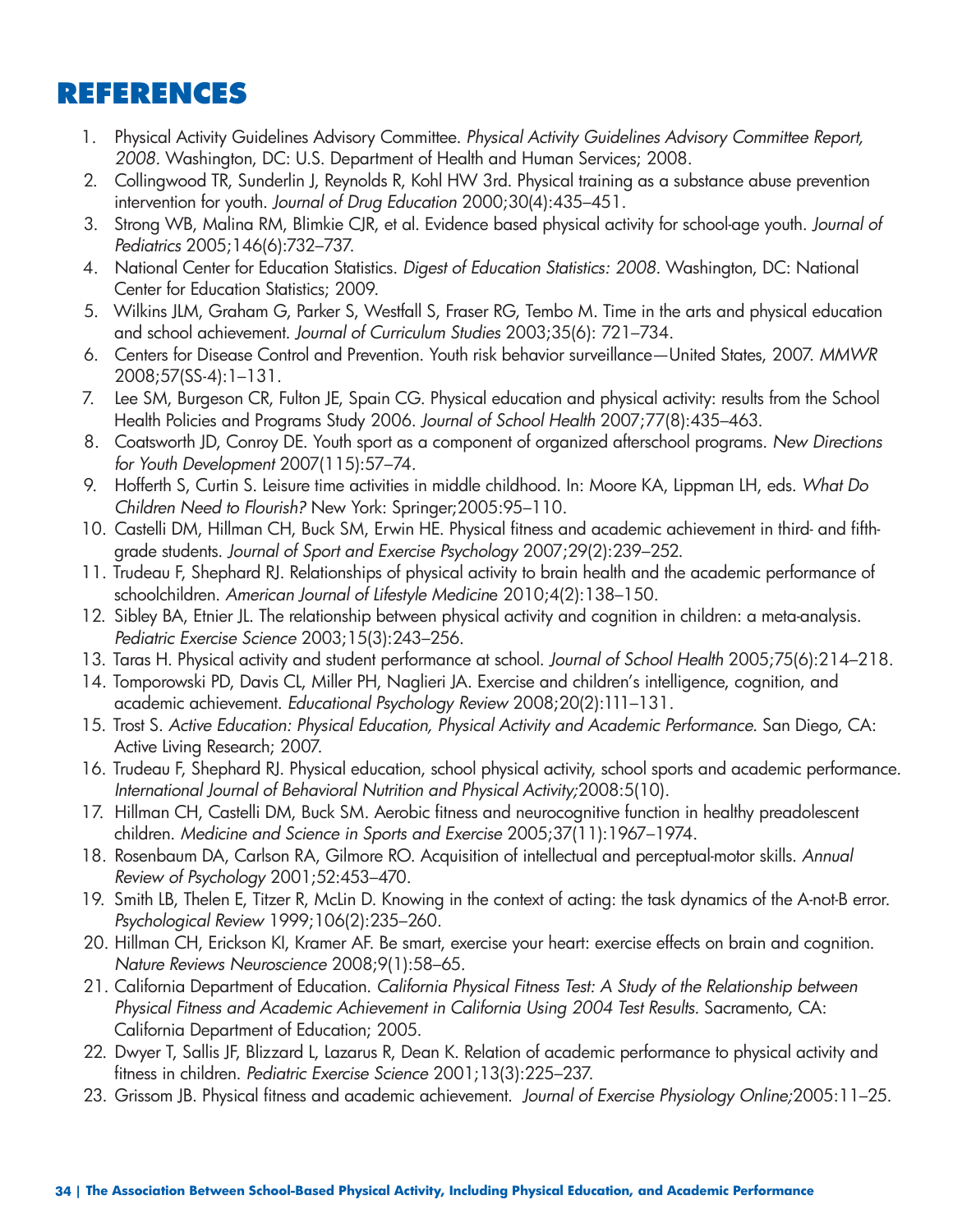- 24. Kim H-YP, Frongillo EA, Han S-S, et al. Academic performance of Korean children is associated with dietary behaviours and physical status. *Asia Pacific Journal of Clinical Nutrition* 2003;12(2):186–192.
- 25. Martin LT, Chalmers GR. The relationship between academic achievement and physical fitness. *Physical Educator* 2007;64(4):214–221.
- 26. Sollerhed AC, Ejlertsson G. Low physical capacity among adolescents in practical education. *Scandinavian Journal of Medicine and Science in Sports* 1999;9(5):249–256.
- 27. Themane MJ, Koppes LLJ, Kemper HCG, Monyeki KD, Twisk JWR. The relationship between physical activity, fitness and educational achievement of rural South African children. *Journal of Physical Education and Recreation* 2006;12(1):48–54.
- 28. Buck SM, Hillman CH, Castelli DM. The relation of aerobic fitness to Stroop task performance in preadolescent children. *Medicine and Science in Sports and Exercise* 2007;40(1):166–172.
- 29. Knight D, Rizzuto T. Relations for children in grades 2, 3, and 4 between balance skills and academic achievement. *Perceptual and Motor Skills* 1993;76(3 Pt 2):1296–1298.
- 30. Nourbakhsh P. Perceptual-motor abilities and their relationships with academic performance of fifth grade pupils in comparison with Oseretsky scale. *Kinesiology* 2006;38(1):40–48.
- 31. Son S-H, Meisels SJ. The relationship of young children's motor skills to later reading and math achievement. *Merrill Palmer Quarterly* 2006;52(4):755–778.
- 32. Boykin AW, Allen BA. Rhythmic-movement facilitation of learning in working-class Afro-American children. *Journal of Genetic Psychology* 1988;149(3):335–347.
- 33. Oja L, Jürimäe T. Physical activity, motor ability, and school readiness of 6-yr.-old children. *Perceptual and Motor Skills* 2002;95(2):407–415.
- 34. Reynolds D, Nicolson RI. Follow-up of an exercise-based treatment for children with reading difficulties. *Dyslexia* 2007;13(2):78–96.
- 35. National Association for Sport and Physical Education. *Comprehensive School Physical Activity Programs.*  Reston, VA: National Association for Sport and Physical Education; 2008.
- 36. Centers for Disease Control and Prevention. *School Connectedness: Strategies for Increasing Protective Factors among Youth.* Atlanta, GA: Centers for Disease Control and Prevention; 2009.
- 37. Pellegrini AD, Huberty PD, Jones I. The effects of recess timing on children's playground and classroom behaviors. *American Educational Research Journal* 1995;32(4):845–864.
- 38. Kirby DB. *Emerging Answers 2007: Research Findings on Programs to Reduce Teen Pregnancy and Sexually Transmitted Diseases.* Washington, DC: National Campaign to Prevent Teen and Unwanted Pregnancy; 2007.
- 39. Stone EJ, McKenzie TL, Welk GJ, Booth ML. Effects of physical activity interventions in youth. Review and synthesis. *American Journal of Preventive Medicine* 1998;15(4):298–315.
- 40. Welk GJ, Corbin CB, Dale D. Measurement issues in the assessment of physical activity in children. *Research Quarterly for Exercise and Sport* 2000;71(2 Suppl):S59–S73.
- 41. Bluechardt MH, Wiener J, Shephard RJ. Exercise programmes in the treatment of children with learning disabilities. *Sports Medicine* 1995;19(1):55–72.
- 42. Dwyer T, Blizzard L, Dean K. Physical activity and performance in children. *Nutrition Reviews* 1996;54 (4 Pt 2):S27–S31.
- 43. Ericsson I. Motor skills, attention and academic achievements: an intervention study in school years 1-3. *British Educational Research Journal* 2008;34(3):301–313.
- 44. McNaughten D, Gabbard C. Physical exertion and immediate mental performance of sixth-grade children. *Perceptual and Motor Skills* 1993;77(3 Pt 2):1155–1159.
- 45. Pollatschek JL, O'Hagan FJ. An investigation of the psycho-physical influences of a quality daily physical education programme. *Health Education Research* 1989;4(3):341–350.
- 46. Raviv S, Low M. Influence of physical activity on concentration among junior high-school students. *Perceptual and Motor Skills* 1990;70(1):67–74.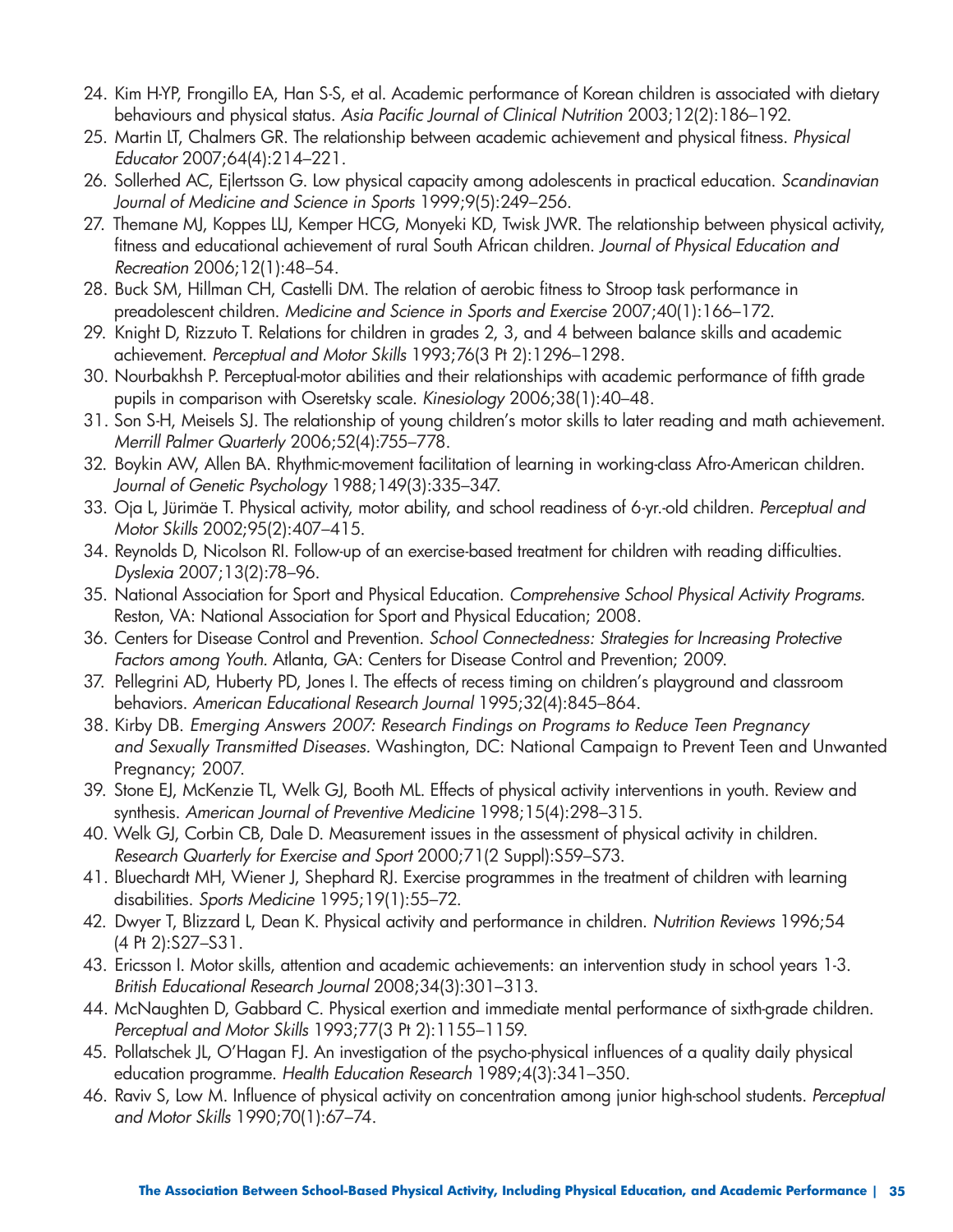- 47. Milosis D, Papaioannou AG. Interdisciplinary teaching, multiple goals and self-concept. In: Liukkonen J, Vanden Auweele Y, Vereijken B, Alfermann D, Theodorakis Y, eds. *Psychology for Physical Educators: Student in Focus.* 2nd ed. Champaign, IL: Human Kinetics;2007:175–198.
- 48. Sallis JF, McKenzie TL, Kolody B, Lewis M, Marshall S, Rosengard P. Effects of health-related physical education on academic achievement: Project SPARK. *Research Quarterly for Exercise and Sport*  1999;70(2):127–134.
- 49. Budde H, Voelcker-Rehage C, Pietraßyk-Kendziorra S, Ribeiro P, Tidow G. Acute coordinative exercise improves attentional performance in adolescents. *Neuroscience Letters* 2008;441(2):219–223.
- 50. Tuckman BW, Hinkle JS. An experimental study of the physical and psychological effects of aerobic exercise on schoolchildren. *Health Psychology* 1986;5(3):197–207.
- 51. Tremarche PV, Robinson EM, Graham LB. Physical education and its effect on elementary testing results. *Physical Educator* 2007;64(2):58–64.
- 52. Carlson SA, Fulton JE, Lee SM, et al. Physical education and academic achievement in elementary school: data from the Early Childhood Longitudinal Study. *American Journal of Public Health*  2008;98(4):721–727.
- 53. Dexter T. Relationships between sport knowledge, sport performance and academic ability: empirical evidence from GCSE Physical Education. *Journal of Sports Sciences* 1999;17(4):283–295.
- 54. Dollman J, Boshoff K, Dodd G. The relationship between curriculum time for physical education and literacy and numeracy standards in South Australian primary schools. *European Physical Education Review*  2006;12(2):151–163.
- 55. Caterino MC, Polak ED. Effects of two types of activity on the performance of second-, third-, and fourthgrade students on a test of concentration. *Perceptual and Motor Skills* 1999;89(1):245–248.
- 56. Jarrett OS, Maxwell DM, Dickerson C, Hoge P, Davies G, Yetley A. Impact of recess on classroom behavior: Group effects and individual differences. *Journal of Educational Research* 1998;92(2):121–126.
- 57. Pellegrini AD, Davis PD. Relations between children's playground and classroom behaviour. *British Journal of Educational Psychology* 1993;63(1):88–95.
- 58. Barros RM, Silver EJ, Stein RE. School recess and group classroom behavior. *Pediatrics* 2009;123(2): 431–436.
- 59. Pellegrini AD, Kato K, Blatchford P, Baines E. A short-term longitudinal study of children's playground games across the first year of school: implications for social competence and adjustment to school. *American Educational Research Journal* 2002;39(4):991–1015.
- 60. Norlander T, Moas L, Archer T. Noise and stress in primary and secondary school children: noise reduction and increased concentration ability through a short but regular exercise and relaxation program. *School Effectiveness and School Improvement* 2005;16(1):91–99.
- 61. Della Valle J, Dunn R, Geisert G, Sinatra R, Zenhausern R. The effects of matching and mismatching students mobility preferences on recognition and memory tasks. *Journal of Educational Research*  1986;79(5):267–272.
- 62. Maeda JK, Randall LM. Can academic success come from five minutes of physical activity? *Brock Education*  2003;13(1):14–22.
- 63. Mahar MT, Murphy SK, Rowe DA, Golden J, Shields AT, Raedeke TD. Effects of a classroom-based program on physical activity and on-task behavior. *Medicine and Science in Sports and Exercise*  2006;38(12):2086–2094.
- 64. Molloy GN. Chemicals, exercise and hyperactivity: a short report. *International Journal of Disability, Development and Education* 1989;36(1):57–61.
- 65. Ahamed Y, MacDonald H, Reed K, Naylor P-J, Liu-Ambrose T, McKay H. School-based physical activity does not compromise children's academic performance. *Medicine and Science in Sports and Exercise* 2007;39(2):371–376.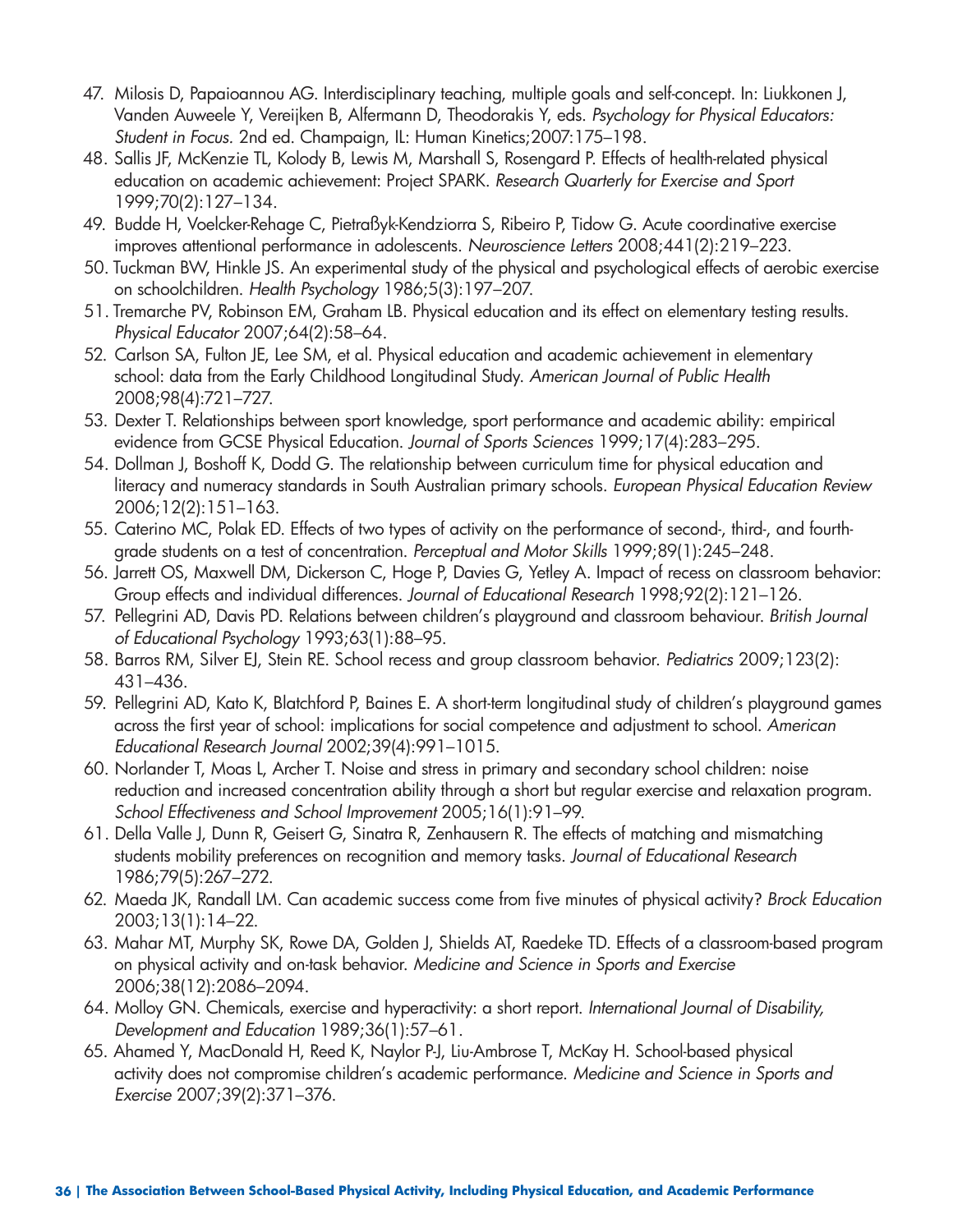- 66. Fredericks CR, Kokot SJ, Krog S. Using a developmental movement programme to enhance academic skills in grade 1 learners. *South African Journal of Research in Sport, Physical Education and Recreation*  2006;28(1):29–42.
- 67. Uhrich TA, Swalm RL. A pilot study of a possible effect from a motor task on reading performance. *Perceptual and Motor Skills* 2007;104(3 Pt 1):1035–1041.
- 68. Lowden K, Powney J, Davidson J, James C. *The Class Moves! Pilot in Scotland and Wales: An Evaluation.*  Edinburgh, Scotland: Scottish Council for Research in Education; 2001.
- 69. Crosnoe R. Academic and health-related trajectories in adolescence: the intersection of gender and athletics. *Journal of Health and Social Behavior* 2002;43(3):317–335.
- 70. Fredricks JA, Eccles JS. Is extracurricular participation associated with beneficial outcomes? Concurrent and longitudinal relations. *Developmental Psychology* 2006;42(4):698–713.
- 71. Hawkins R, Mulkey LM. Athletic investment and academic resilience in a national sample of African American females and males in the middle grades. *Education and Urban Society* 2005;38(1):62–88.
- 72. Schumaker JF, Small L, Wood J. Self-concept, academic achievement, and athletic participation. *Perceptual and Motor Skills* 1986;62(2):387–390.
- 73. Spence JC, Poon P. Results from the Alberta Schools' Athletic Association Survey. *Research Update* 1997;5(1).
- 74. Stephens LJ, Schaben LA. The effect of interscholastic sports participation on academic achievement of middle level school students. *NAASP Bulletin* 2002;86(630):34–41.
- 75. Yin Z, Moore JB. Re-examining the role of interscholastic sport participation in education. *Psychological Reports* 2004;94(3 Pt 2):1447–1454.
- 76. Fredricks J, Eccles J. Participation in extracurricular activities in the middle school years: Are there developmental benefits for African American and European American youth? *Journal of Youth and Adolescence* 2008;37(9):1029–1043.
- 77. McNeal RB, Jr. Extracurricular activities and high school dropouts. *Sociology of Education* 1995;68(1):62–81.
- 78. Darling N. Participation in extracurricular activities and adolescent adjustment: cross-sectional and longitudinal findings. *Journal of Youth and Adolescence* 2005;34(5):493–505.
- 79. Darling N, Caldwell LL, Smith R. Participation in school-based extracurricular activities and adolescent adjustment. *Journal of Leisure Research* 2005;37(1):51–76.
- 80. Harrison PA, Narayan G. Differences in behavior, psychological factors, and environmental factors associated with participation in school sports and other activities in adolescence. *Journal of School Health*  2003;73(3):113–120.
- 81. Shephard RJ. Curricular physical activity and academic performance. *Pediatric Exercise Science*  1997;9(2):113–126.
- 82. Stewart JA, Dennison DA, Kohl HW, Doyle AJ. Exercise level and energy expenditure in the TAKE 10! in-class physical activity program. *Journal of School Health* 2004;74(10):397–400.
- 83. U.S. Department of Health and Human Services. *2008 Physical Activity Guidelines for Americans.*  Washington, DC: U.S. Department of Health and Human Services; 2008.
- 84. Koplan, JP, Liverman, CT, Kraak, VA, editors, Committee on Prevention of Obesity in Children and Youth, National Institute of Medicine. *Preventing Childhood Obesity: Health in the Balance.* Washington, DC: National Academy of Sciences Press; 2005.
- 85. National Association for Sport and Physical Education. *Recess for elementary school students* [Position paper]. Reston, VA: National Association for Sport and Physical Education; 2006.
- 86. Ridgers ND, Stratton G, Fairclough SJ. Physical activity levels of children during school playtime. *Sports Medicine (Auckland, NZ)* 2006;36(4):359–371.
- 87. Vogt WP. *Dictionary of Statistics and Methodology.* Thousand Oaks, CA: Sage Publications; 1999.
- 88. Bailey KD. *Methods of Social Research.* 4th ed. New York: The Free Press; 1994.
- 89. Schutt RK. *Investigating the Social World: The Process and Practice of Research. Thousand Oaks, CA: Pine* Forge Press; 1999.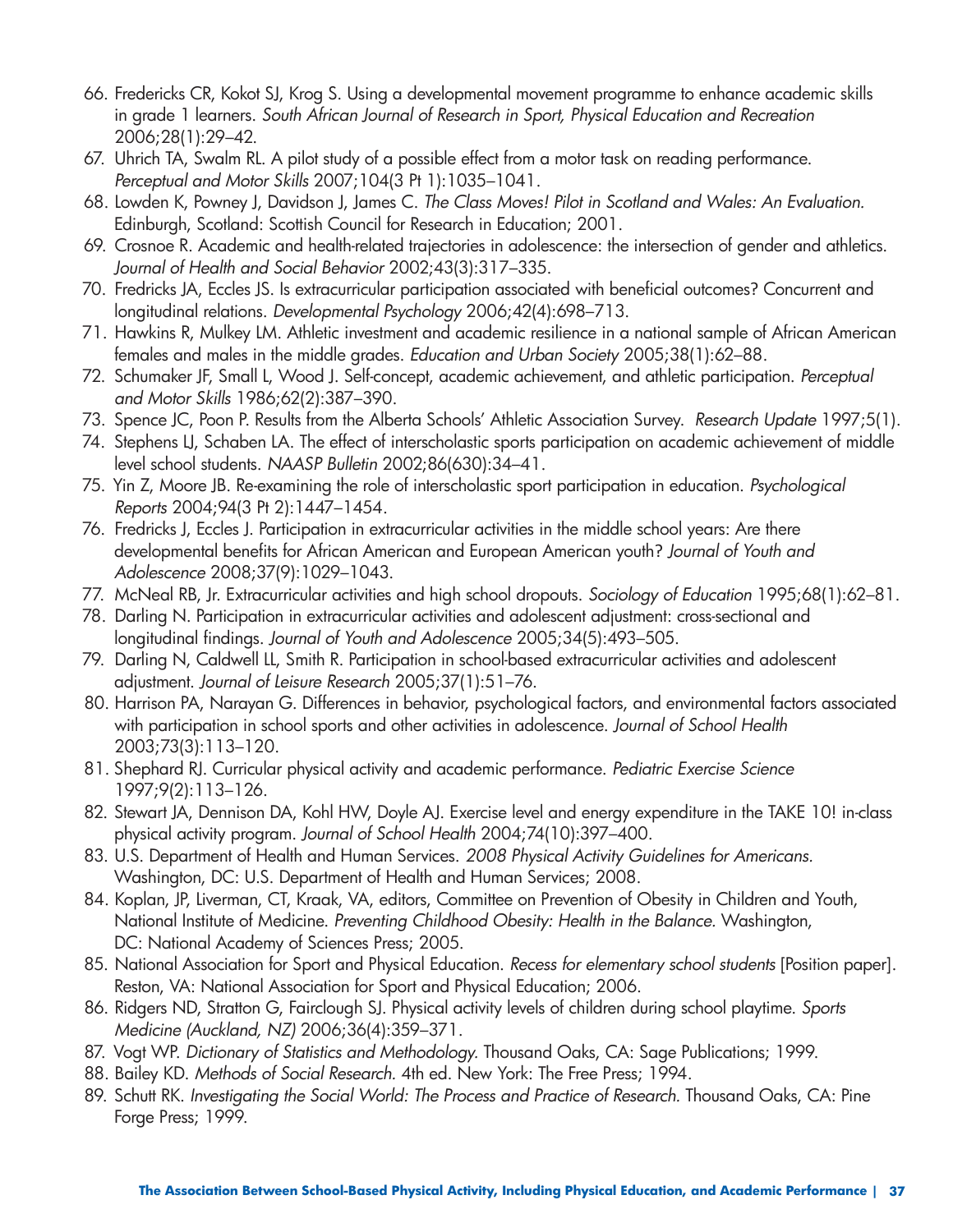- 90. Grembowski D. *The Practice of Health Program Evaluation.* Thousand Oaks, CA: Sage Publications; 2001.
- 91. Trochim WMK. *Experimental Design.* 2006. Available at http://www.socialresearchmethods.net/kb/ desexper.php.
- 92. Centers for Disease Control and Prevention. *HIV Prevention Community Planning Guide.* Atlanta, GA: Centers for Disease Control and Prevention; 2003.
- 93. Trochim WMK. *Quasi-experimental Design.* 2006. Available at http://www.socialresearchmethods.net/kb/ quasiexp.php.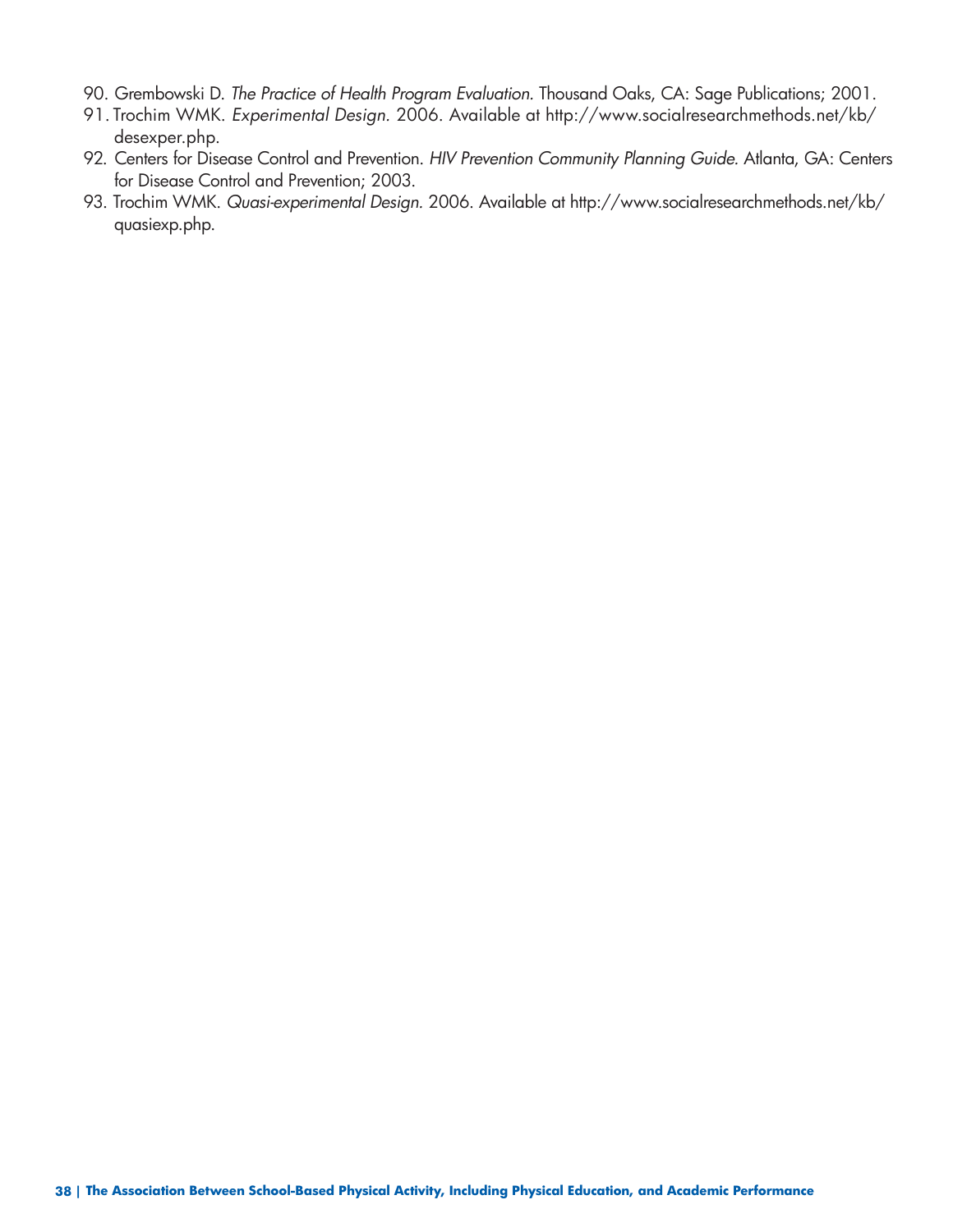**Appendix A: Database Search Terms**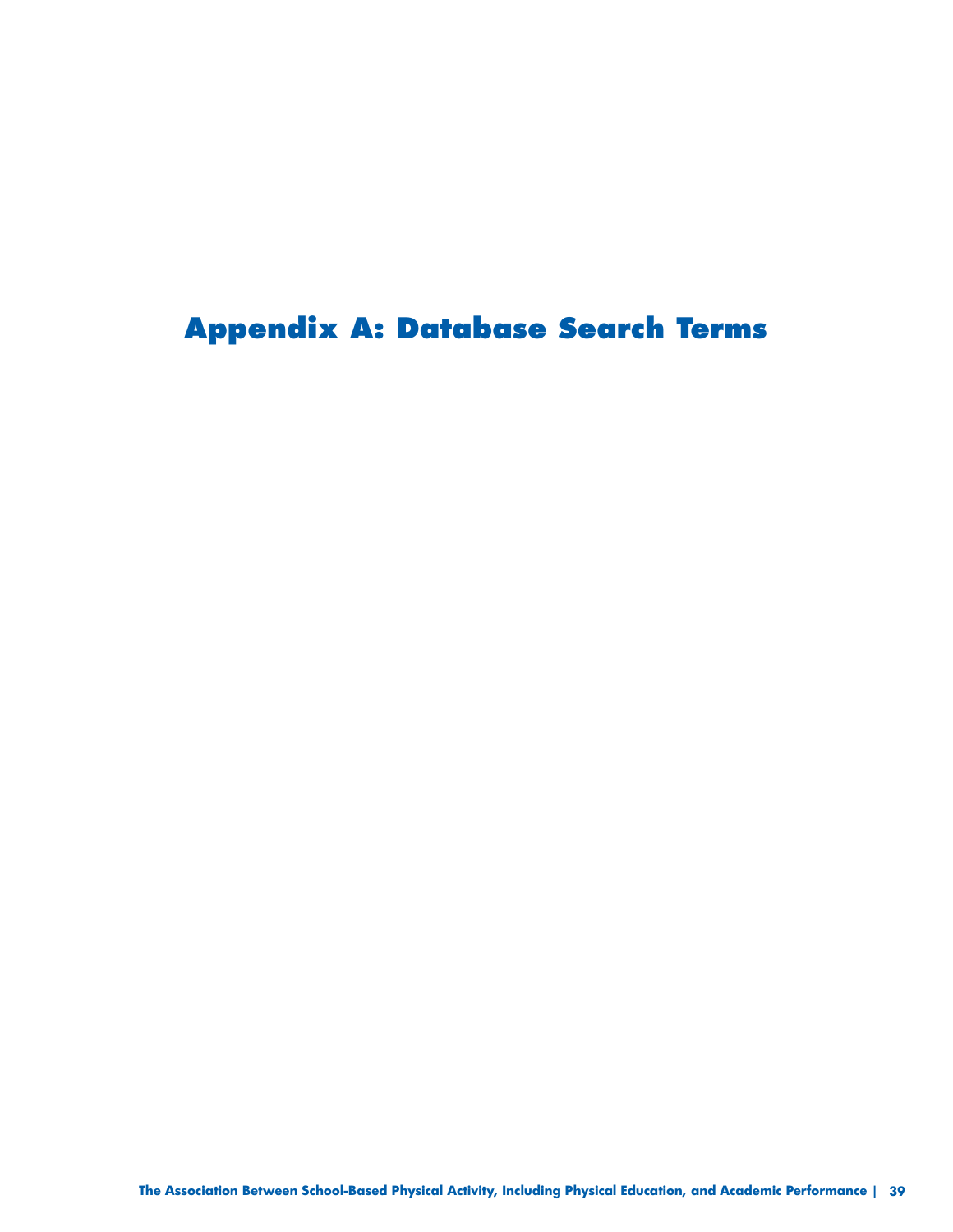### **SEARCH TERMS**

- 
- 
- 
- 
- 
- Achievement scores Sport participation (searched in Cumulative Index to Nursing and Allied Health Literature • Educational testing [CINAHL®] and SportDiscus™ only) • Educational assessment
- Energy expenditure (searched in CINAHL® and Dropout SportDiscus™ only) • School refusal

# • Student engagement **Academic-Related** • Student learning

- 
- 
- Educational status (MeSH) Cognitive performance
- Education measurement (MeSH) Student assessment
- 
- 
- Grade point average (GPA)
- Standardized test scores
- 
- Years of school completed PubMed
- 
- 
- Concentration (searched in CINAHL<sup>®</sup> • Concerniation (searched in CityArtLed and SportDiscus™ only) • Expanded Academic Index ASAP • PsycNET® • PsycNET®
- 
- 
- 
- 
- Memory Google Scholar Reading achievement
- **Physical Activity Reading performance**
- Physical activity  **Physical activity Physical activity Physical activity Physical activity Physical activity Physical activity Physical activity Physical activity Physical activity P**
- Exercise Exercise Exercise Exercise Exercise Exercise Exercise Exercise Exercise Exercise Exercise Exercise Exercise Exercise Exercise Exercise Exercise Exercise Exercise Exercise •
- Science achievement Physical education
- Fitness Fitness Fitness Fitness Fitness Fitness Fitness Fitness Fitness Fitness Fitness Fitness Fitness Fitness Fitness Fitness Fitness Fitness Fitness Fitness Fitness Fitness •
- Educational indicators Sport
	-
	-
	-
	-
	-
	- Student motivation
	-
	-
- Academic achievement ® Information retrieval (searched in CINAHL • Academic problems and SportDiscus™ only)
	-
	-
- Graduation rates Brain development
- Academic grades School connectedness

### • Grade retention **Databases For Searching**

- 
- Time on task SportDiscus™<br>• Attentiveness
	- $CINAHI®$
	-
	-
- Attendance Sociological Abstracts<br>• Tardiness Discipline Sociological Abstracts<br>• Discipline ScienceDirect®
	-
	-
	-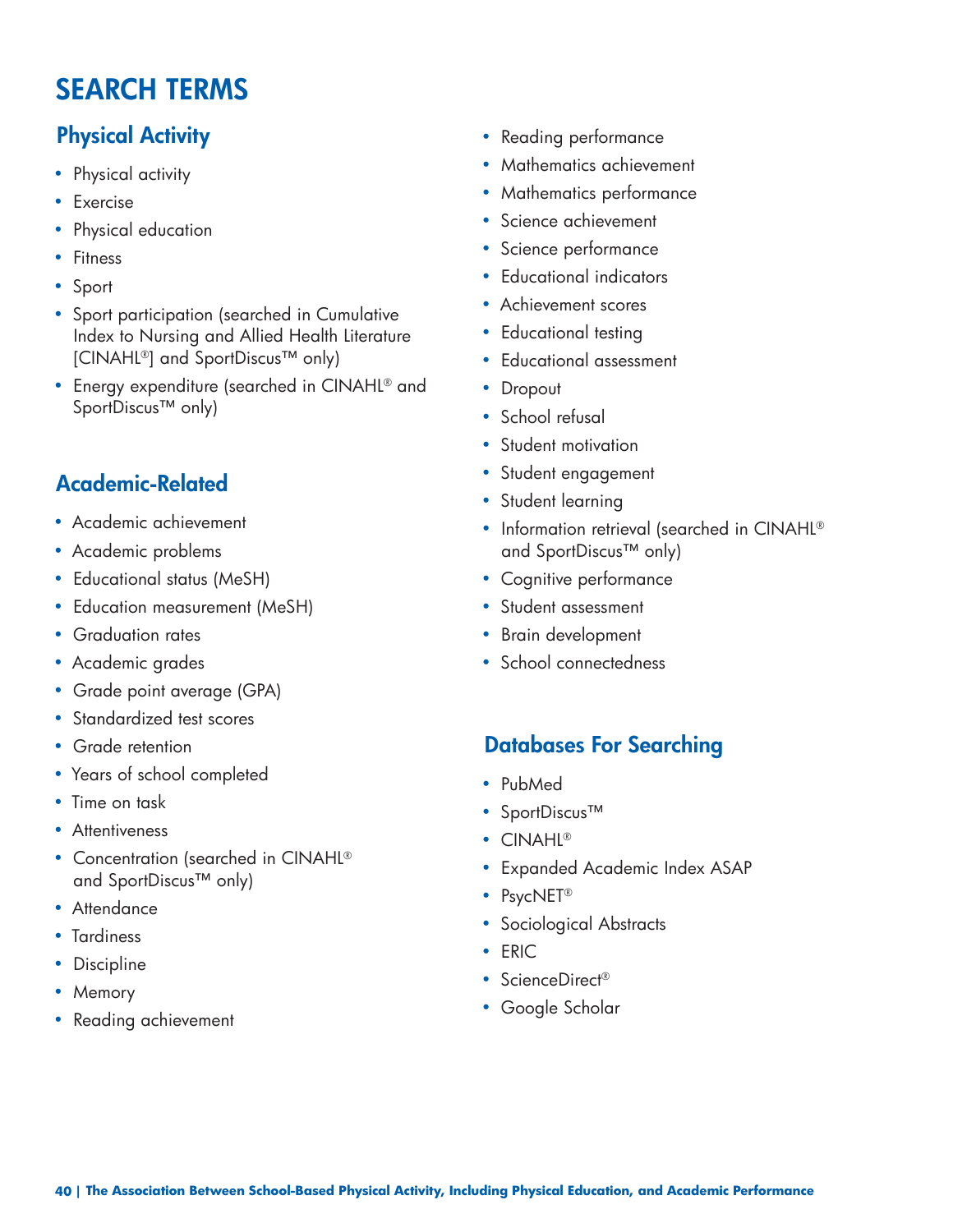## **Appendix B: Coding Sheet**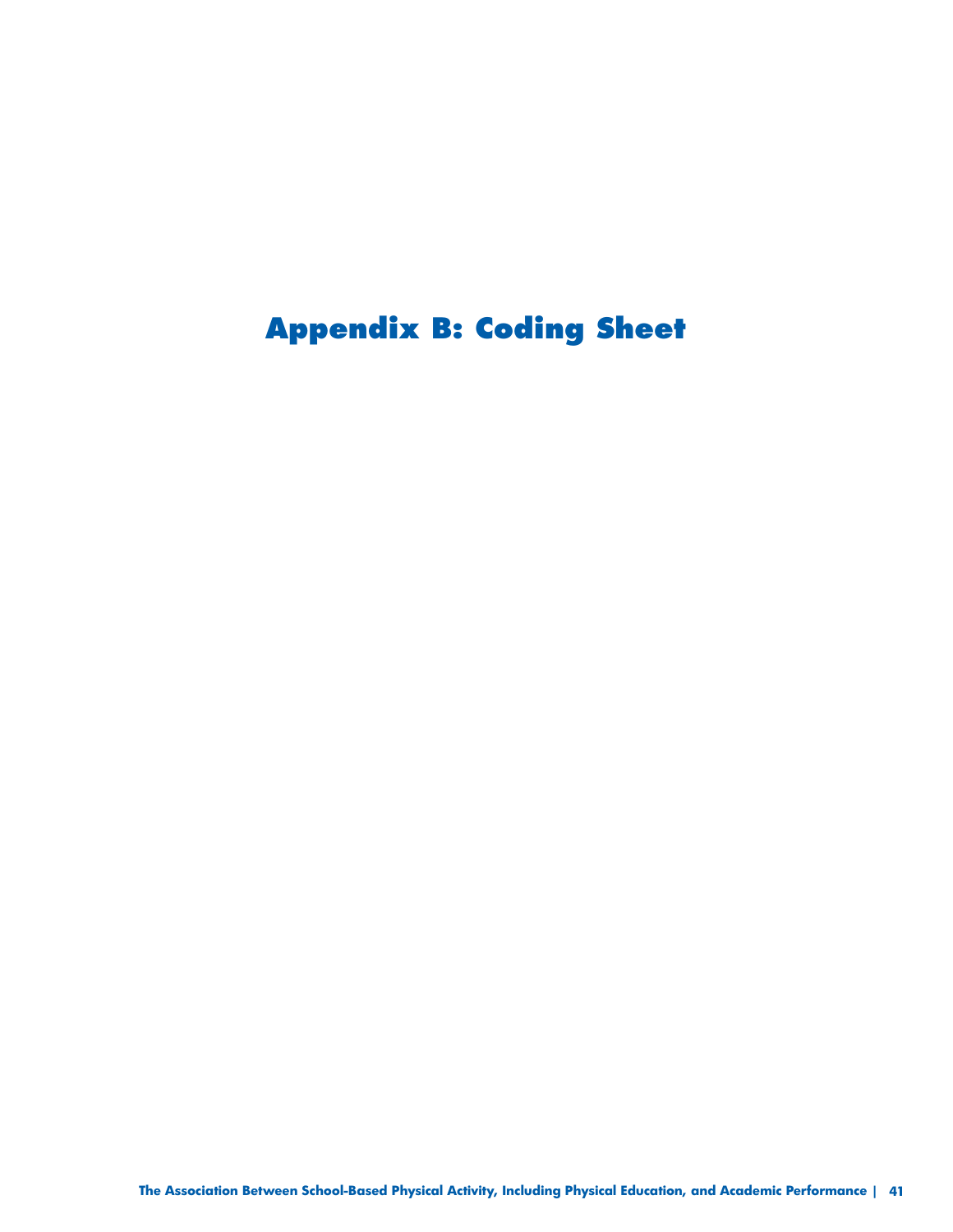| Topic:                        |
|-------------------------------|
| Title of Article:             |
|                               |
| Date of Article (month/year): |
| <b>Citation:</b>              |
| Journal:                      |
| <b>Authors:</b>               |
| Volume/edition/pages:         |

#### **1. Purpose of study as stated by author**

#### **2. Research questions/hypotheses as stated by author**

#### **3. Study Design (check all that apply)**

| <b>Study Type</b>    | Data Type               |
|----------------------|-------------------------|
| Quasi-experimental   | Quantitative            |
| Experimental         | Qualitative             |
| Case study           |                         |
| <b>Cohort Design</b> | <b>Follow-up Design</b> |
| Cross-sectional      | Immediate post          |
| Prospective          | Delayed post            |
| Retrospective        |                         |
| Describe design:     |                         |
|                      |                         |
|                      |                         |
|                      |                         |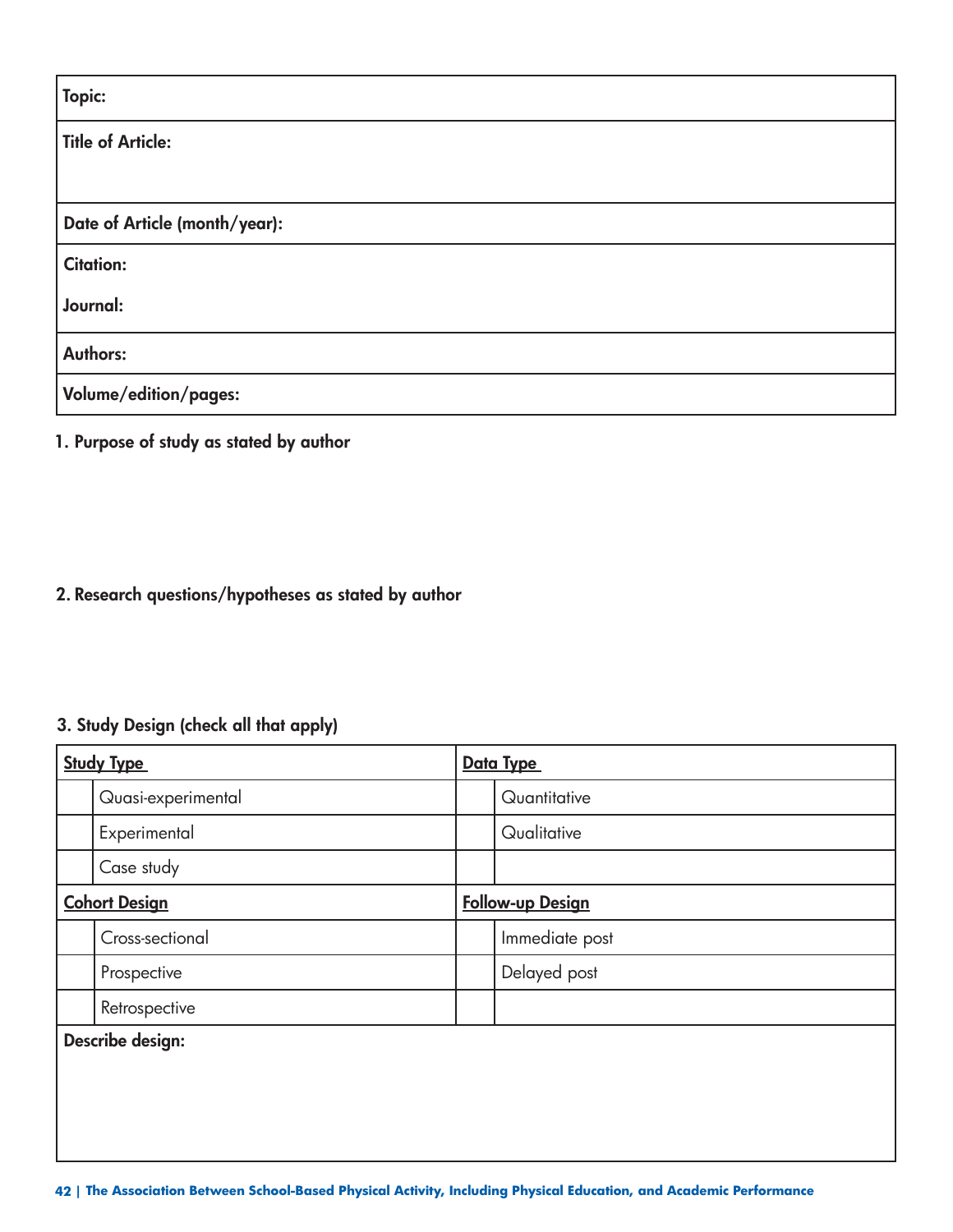#### **4. Sampling**

| a. Sample included: (check all that apply)                                             |                                                       |
|----------------------------------------------------------------------------------------|-------------------------------------------------------|
| $\Box$ Children/youth (ages 5–18)<br>$\Box$ Parents                                    | $\Box$ School personnel<br>$\Box$ Community personnel |
| $\square$ Classroom<br>$\square$ School<br>$\Box$ Community                            | □ Household                                           |
| □ Other. Please describe:                                                              |                                                       |
|                                                                                        |                                                       |
|                                                                                        |                                                       |
|                                                                                        |                                                       |
| b. Describe how each sample was obtained:                                              |                                                       |
|                                                                                        |                                                       |
|                                                                                        |                                                       |
|                                                                                        |                                                       |
| c. What was the sampling frame for each sample?                                        |                                                       |
|                                                                                        |                                                       |
|                                                                                        |                                                       |
|                                                                                        |                                                       |
| d. Study inclusion criteria for each sample:                                           |                                                       |
|                                                                                        |                                                       |
|                                                                                        |                                                       |
|                                                                                        |                                                       |
| e. Type of sample: (check all that apply and note for which sample)                    |                                                       |
|                                                                                        |                                                       |
|                                                                                        |                                                       |
|                                                                                        |                                                       |
| <b>Probability</b>                                                                     | <b>Nonprobability</b>                                 |
| $\Box$ Simple random sampling                                                          | □ Convenience sampling                                |
| $\Box$ Stratified random sampling                                                      | $\Box$ Quota sampling                                 |
| $\Box$ Cluster sampling                                                                | $\square$ Purposive sampling                          |
| $\Box$ Census<br>Other. Please describe:                                               | $\Box$ Snowball sampling<br>Other. Please describe:   |
| f. What was the participation rate for each sample?                                    |                                                       |
|                                                                                        |                                                       |
| Mark source of this rate: $\Box$ Reported by authors $\Box$ Calculated by the reviewer |                                                       |
| g. If the study was longitudinal, what were the retention rates by time period?        |                                                       |
|                                                                                        |                                                       |
|                                                                                        |                                                       |
|                                                                                        |                                                       |
| $\Box$ Mark here if the study was not longitudinal.                                    |                                                       |
| h. Are there any selection bias issues mentioned and/or apparent?                      | $\square$ No<br>$\Box$ Yes                            |
| If yes, describe:                                                                      |                                                       |
|                                                                                        |                                                       |
|                                                                                        |                                                       |
|                                                                                        |                                                       |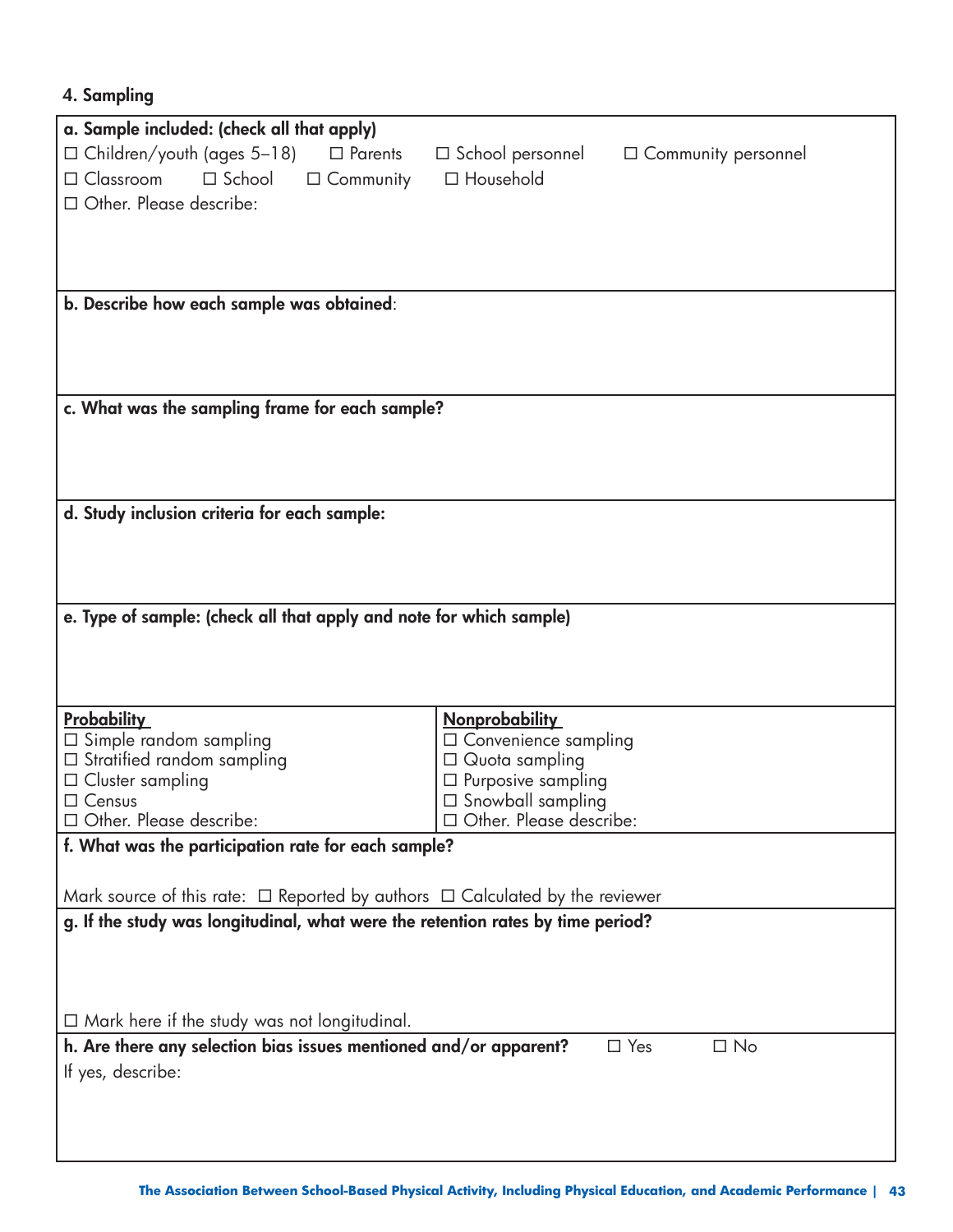#### **5. Sample Characteristics**

| <b>Children or Youth</b>                                                                     |                                                                                                                             | $N =$    | Other. Please describe:                                       |                                                                                                                                                            | $N =$    |
|----------------------------------------------------------------------------------------------|-----------------------------------------------------------------------------------------------------------------------------|----------|---------------------------------------------------------------|------------------------------------------------------------------------------------------------------------------------------------------------------------|----------|
|                                                                                              |                                                                                                                             |          |                                                               |                                                                                                                                                            |          |
| Age range:                                                                                   |                                                                                                                             |          | Age range:                                                    |                                                                                                                                                            |          |
| Mean age:                                                                                    |                                                                                                                             |          | Mean age:                                                     |                                                                                                                                                            |          |
| Grade level in school:                                                                       |                                                                                                                             |          |                                                               |                                                                                                                                                            |          |
| Socioeconomic status (describe how established as well):                                     |                                                                                                                             |          |                                                               |                                                                                                                                                            |          |
|                                                                                              |                                                                                                                             |          |                                                               |                                                                                                                                                            |          |
| Child gender:                                                                                | % Male                                                                                                                      | % Female | Other gender:                                                 | % Male                                                                                                                                                     | % Female |
| Youth Race/Ethnicity:                                                                        |                                                                                                                             |          | <b>Other Race/Ethnicity:</b>                                  |                                                                                                                                                            |          |
| % Asian<br>% Black or African American<br>% Hispanic<br>% White<br>% Other. Please describe: | % American Indian or Alaska Native<br>% Native Hawaiian or Other Pacific Islander<br>% Alternate Category. Please describe: |          | % Asian<br>% Hispanic<br>% White<br>% Other. Please describe: | % American Indian or Alaska Native<br>% Black or African American<br>% Native Hawaiian or Other Pacific Islander<br>% Alternate Category. Please describe: |          |
| <b>Country of study:</b> $\Box$ USA $\Box$ Other. Please describe:                           |                                                                                                                             |          |                                                               |                                                                                                                                                            |          |

#### **6. Setting**

|                                                  | School (during school day). Specify grade levels served by school:       |        |
|--------------------------------------------------|--------------------------------------------------------------------------|--------|
| Recess<br>$\Box$<br>$\Box$ Classroom $\Box$<br>П | Physical education class<br>$\Box$<br>Lunch time                         | Other: |
|                                                  | (e.g., jog-a-thon)                                                       |        |
|                                                  | Before school (on school grounds or on the way to school):               |        |
|                                                  | After school (on school grounds). Specify grade levels served by school: |        |
| Community-based organization:                    |                                                                          |        |
| Other. Please describe:                          |                                                                          |        |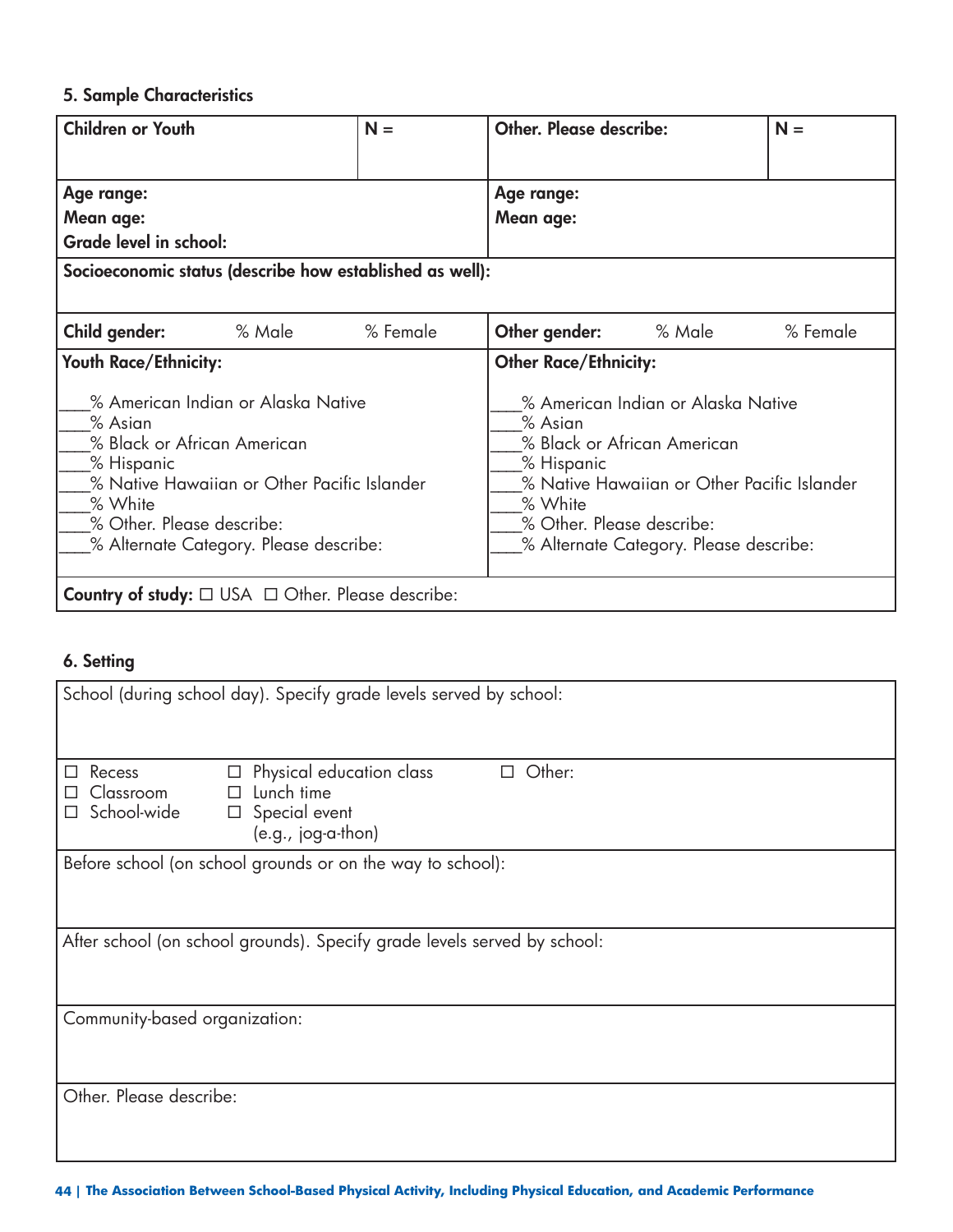**7. Theory and theoretical model as stated by author, if specified** (Is there a theoretical base for the study? If so, what theory is described? What are the relational forms in the model?)

**8. Describe the intervention conditions as stated by the author. Include a description of the structure (e.g., number of sessions, number of sessions per week, average length of each session, who is implementing and how those individuals are trained), topics covered and implementation:**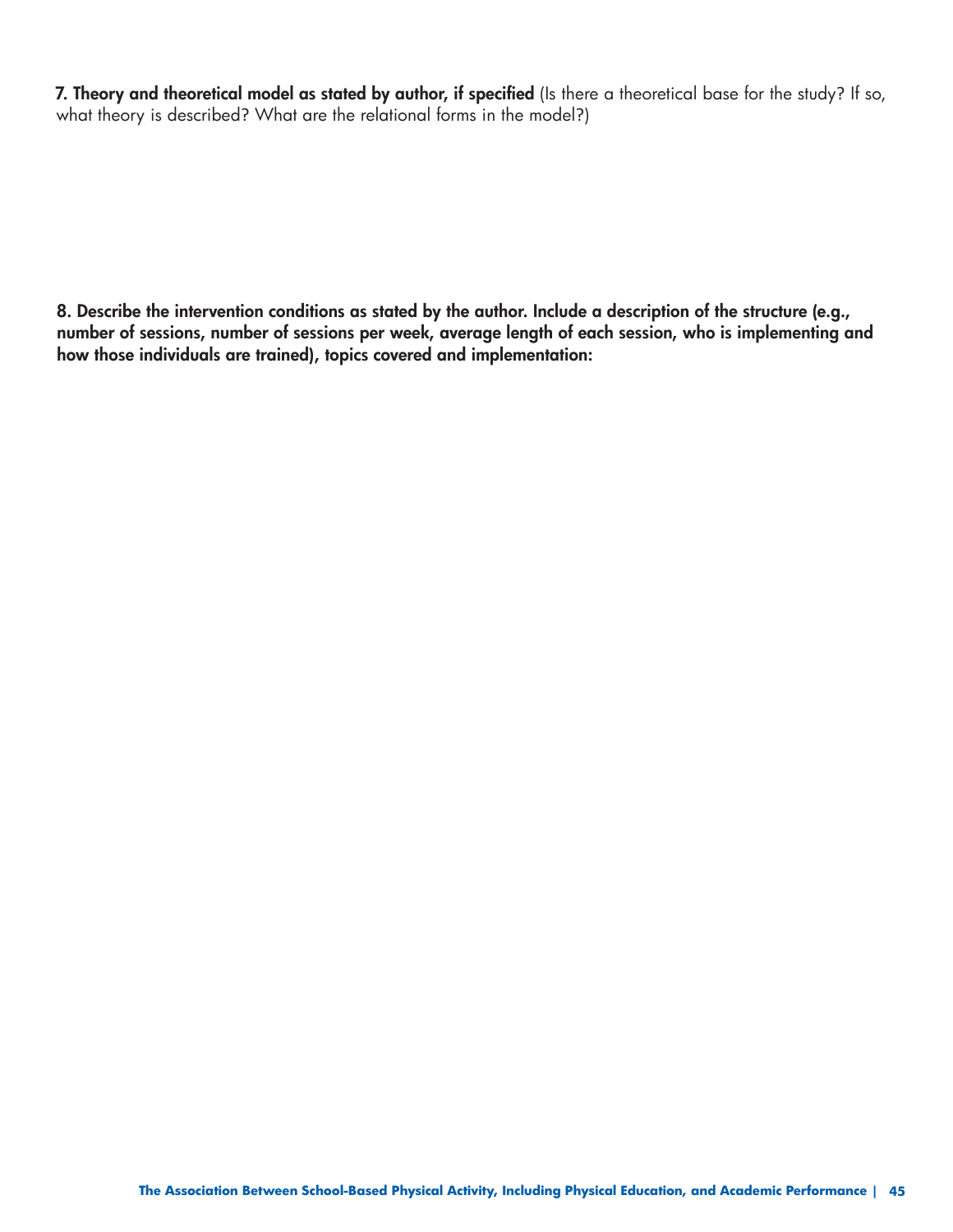| Study Sample<br>Note if from<br>Information<br>or Other)<br>Validity                                                                 |  |  |
|--------------------------------------------------------------------------------------------------------------------------------------|--|--|
| Study Sample<br>Note if from<br>Information<br>Reliability<br>or Other)                                                              |  |  |
| Collection<br>Points**<br>Data<br>Time                                                                                               |  |  |
| Source (e.g.,<br>Student,<br><b>Trained Data</b><br>Informant or<br><b>Information</b><br><b>Collector)</b> <sup>§</sup><br>Teacher, |  |  |
| Method (e.g.,<br>Paper-Pencil<br>Data<br>Collection<br>Survey) <sup>#</sup>                                                          |  |  |
| Types (e.g.,<br>Nominal, Ordinal,<br> Interval, Ratio)<br><b>Measurement</b><br>Summary<br><b>Item and</b>                           |  |  |
| <b>Items</b><br>Scale<br>$\equiv$<br>#                                                                                               |  |  |
| Name<br>Scale<br>Index<br>$\overline{\bullet}$<br>$\overline{\sigma}$                                                                |  |  |
| Population (i.e.,<br>How Is Concept<br><b>What Target</b><br>ized and for<br>Indicators)?<br>Operational                             |  |  |
| <b>Broad Concept</b><br>or Construct                                                                                                 |  |  |

 $``{\sf The Access database will display the box with the following response options: baseline, 1 months, 3 months, 0.2 months, 18 months, 24 months, 36$ "The Access database will display check boxes with the following response options: baseline, 1 month, 2 months, 3 months, 6 months, 12 months, 18 months, 24 months, 36 months, and other. months, and other.

§The Access database will display a drop down box with the following options: student, teacher, parent, school administration, research staff, other adult, peer, and other.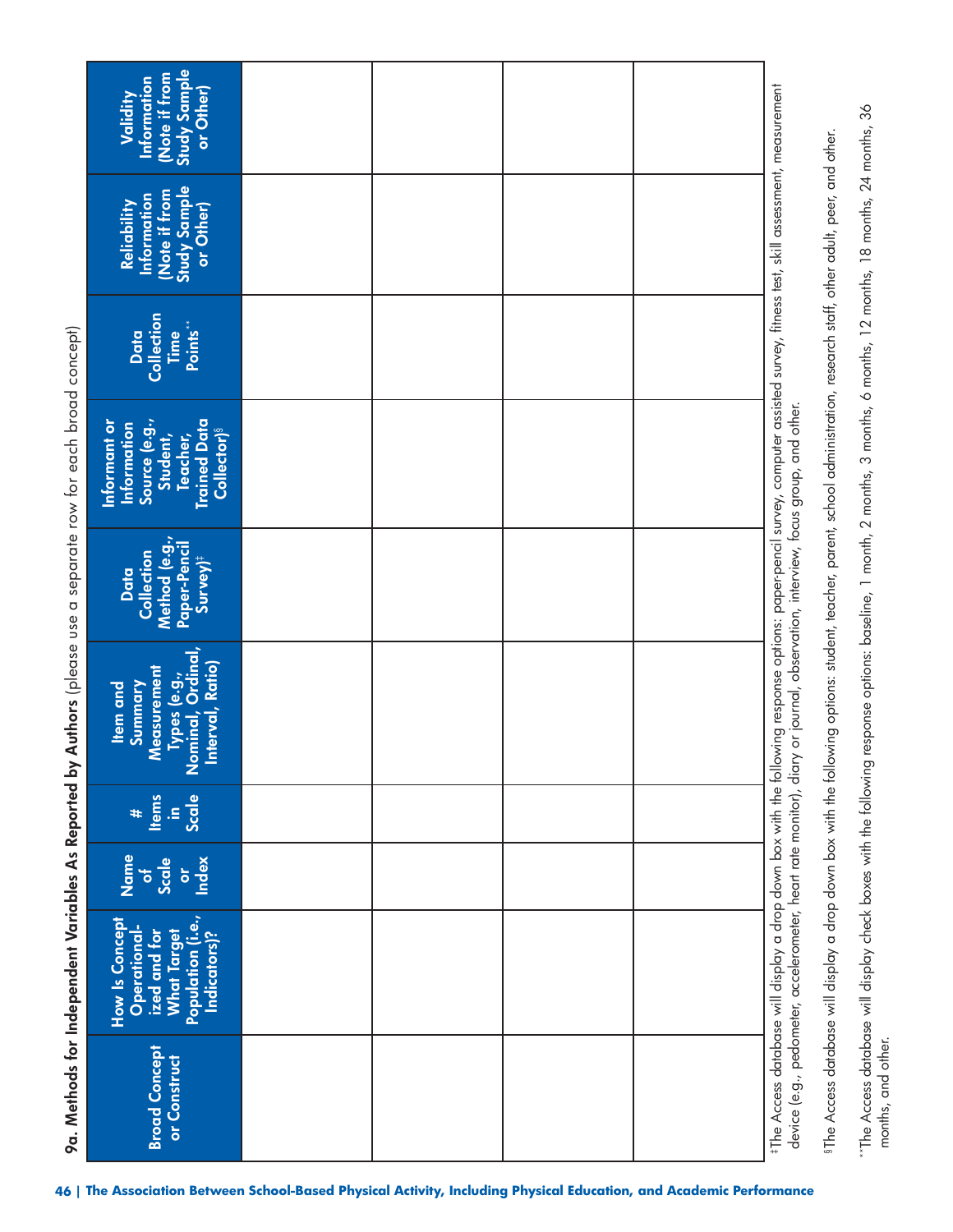| Note if from<br>Study Sample<br>Information<br>or Other)<br>Validity                                            |                                                                                                                |  |                                                                                                                                                                                                                                                                                                                                                                                                                                                                                                      |    |
|-----------------------------------------------------------------------------------------------------------------|----------------------------------------------------------------------------------------------------------------|--|------------------------------------------------------------------------------------------------------------------------------------------------------------------------------------------------------------------------------------------------------------------------------------------------------------------------------------------------------------------------------------------------------------------------------------------------------------------------------------------------------|----|
| Study Sample<br>Note if from<br>Information<br>Reliability<br>or Other)                                         |                                                                                                                |  |                                                                                                                                                                                                                                                                                                                                                                                                                                                                                                      |    |
| Collection<br>Points <sup>§§</sup><br>Data<br>Time                                                              |                                                                                                                |  |                                                                                                                                                                                                                                                                                                                                                                                                                                                                                                      |    |
| <b>Trained Data</b><br>Source (e.g.,<br>Informant or<br>Information<br>Collector)#<br>Student,<br>Teacher,      |                                                                                                                |  | response options: baseline, 1 month, 2 months, 3 months, 6 months, 12 months, 18 months, 24 months, 36                                                                                                                                                                                                                                                                                                                                                                                               |    |
| Method (e.g.,<br>Paper-Pencil<br>Collection<br>$Survey$ <sup>††</sup><br>Data                                   |                                                                                                                |  |                                                                                                                                                                                                                                                                                                                                                                                                                                                                                                      |    |
| Types (e.g.,<br>Nominal, Ordinal,<br> Interval, Ratio)<br><b>Neasurement</b><br>Summary<br><b>Item and</b><br>< |                                                                                                                |  | ttThe Access database will display a drop down box with the following response options: paper-pencil survey, computer assisted survey, fitness test, skill assessment, measurement<br>#The Access database will display a drop down box with the following options: student, teacher, parent, school administration, research staff, other adult, peer, and other.<br>device (e.g., pedometer, accelerometer, heart rate monitor), diary or journal, observation, interview, focus group, and other. |    |
| $\begin{array}{c}\n\text{#} \\ \text{Hems}\n\end{array}$<br>Scale<br>$\equiv$                                   |                                                                                                                |  |                                                                                                                                                                                                                                                                                                                                                                                                                                                                                                      |    |
| Name<br><b>Scale</b><br>Index<br>$\overleftarrow{\mathbf{o}}$<br>p                                              |                                                                                                                |  |                                                                                                                                                                                                                                                                                                                                                                                                                                                                                                      |    |
| What Target<br>Population (i.e.,<br>How Is Concept<br>Operational-<br>ized and for<br>Indicators)?              |                                                                                                                |  | 89The Access database will display check boxes with the following                                                                                                                                                                                                                                                                                                                                                                                                                                    |    |
| <b>Broad Concept</b><br>or Construct                                                                            |                                                                                                                |  | months, and other.                                                                                                                                                                                                                                                                                                                                                                                                                                                                                   |    |
|                                                                                                                 | The Association Between School-Based Physical Activity, Including Physical Education, and Academic Performance |  |                                                                                                                                                                                                                                                                                                                                                                                                                                                                                                      | 47 |

**9b. Methods for Dependent Variables As Reported by Authors** (please use a separate row for each broad concept) 9b. Methods for Dependent Variables As Reported by Authors (please use a separate row for each broad concept)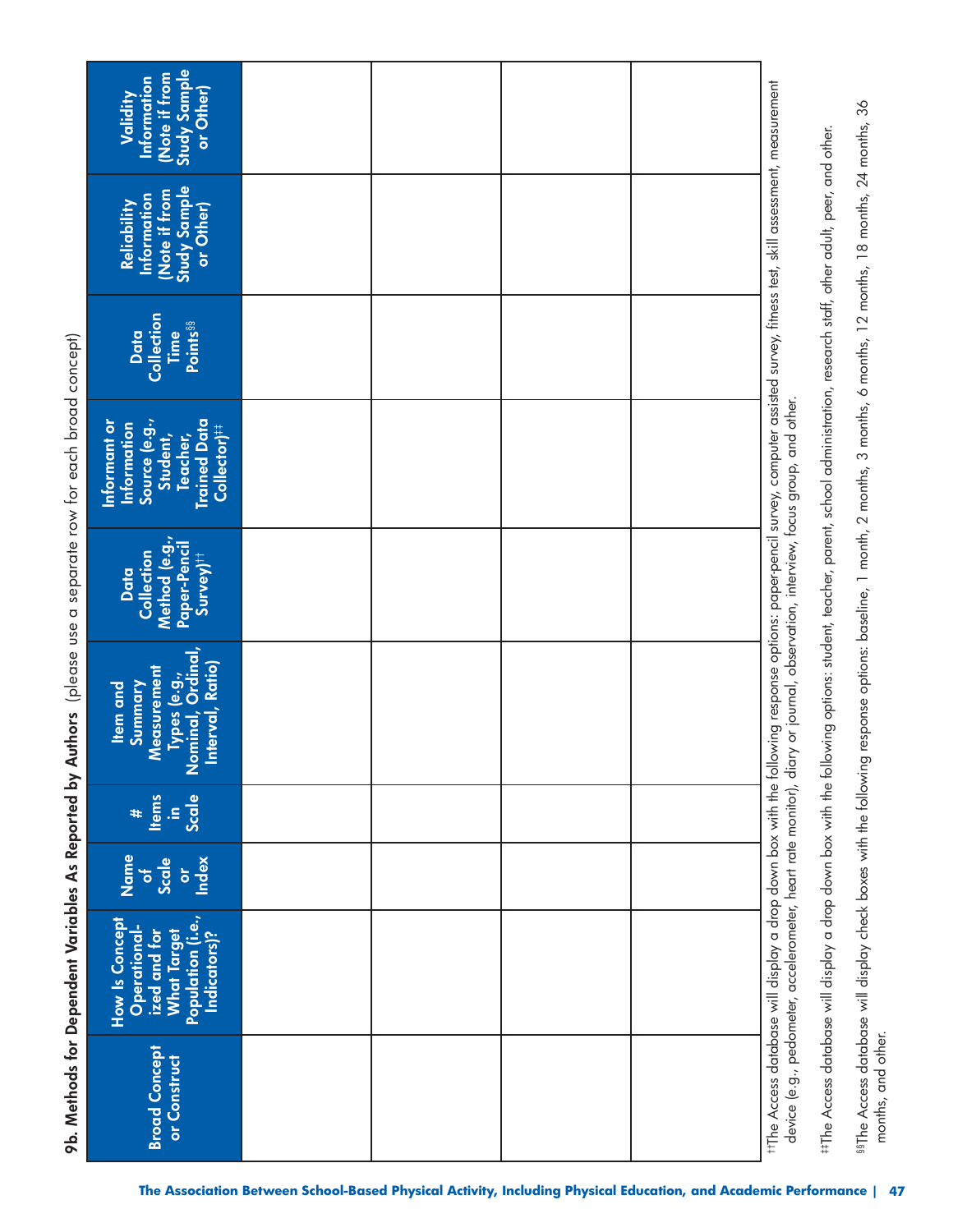#### **10. Analytic strategy**

| a. Describe the analytic strategy as stated by author (by outcome as appropriate):                                               |     |           |           |            |
|----------------------------------------------------------------------------------------------------------------------------------|-----|-----------|-----------|------------|
|                                                                                                                                  |     |           |           |            |
| b. Describe the covariates used for each analysis, as applicable:                                                                |     |           |           |            |
| c. Did the authors:                                                                                                              |     |           |           |            |
|                                                                                                                                  |     |           |           |            |
| Conduct statistical testing when appropriate?                                                                                    | Yes | No        | <b>NA</b> | $INP***$   |
| Control for design effects in the statistical model (e.g.,<br>control for cluster design and/or repeated measures<br>over time)? | Yes | No        | <b>NA</b> | <b>INP</b> |
| Correct for multiple testing (e.g., Bonferroni or more<br>stringent p-value)?                                                    | Yes | No        | <b>NA</b> | <b>INP</b> |
| Experiments: Control for differential exposure to the<br>intervention (dose)?                                                    | Yes | No        | <b>NA</b> | <b>INP</b> |
| d. Missing data (describe how it was handled if applicable, e.g., listwise deletions, imputations):                              |     |           |           |            |
| e. Are there any other apparent problems with the data analyses?                                                                 |     | Yes<br>No | Not sure  |            |
| If yes, please explain:                                                                                                          |     |           |           |            |
|                                                                                                                                  |     |           |           |            |

\*\*\*INP=Information not provided.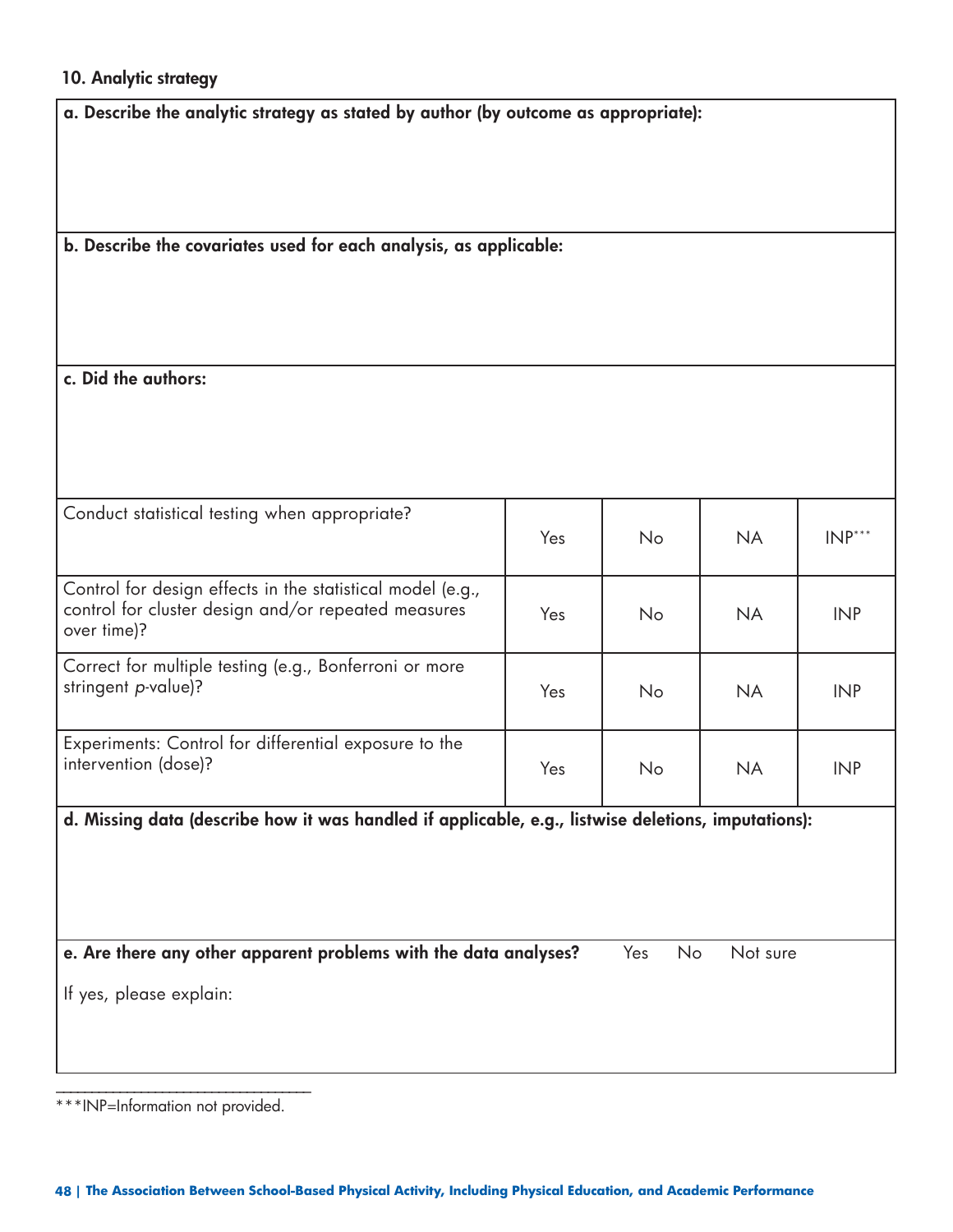| Do Results Directly                                                                   | Relate to Paper<br>Focus?! <sup>  </sup>   |                                                                                                                |  |                                                                                                                                                                                               |
|---------------------------------------------------------------------------------------|--------------------------------------------|----------------------------------------------------------------------------------------------------------------|--|-----------------------------------------------------------------------------------------------------------------------------------------------------------------------------------------------|
| <b>Include Magnitude of Association if</b><br>Reported (e.g., effect size)<br>Summary | Description of Association<br>if Available |                                                                                                                |  |                                                                                                                                                                                               |
|                                                                                       | Association###<br>Type of                  |                                                                                                                |  |                                                                                                                                                                                               |
| $\mathbf{z}$                                                                          |                                            |                                                                                                                |  |                                                                                                                                                                                               |
| Results by<br><b>Outcome</b><br>Concept/                                              | (Data Results)                             |                                                                                                                |  |                                                                                                                                                                                               |
| Results by<br>Outcome<br>Concept,                                                     | (Descriptive)                              |                                                                                                                |  | tttPlease rate on a 3-point scale (O=No, not related; 1=Yes, a little; 2=Yes, a lot).<br>##Please rate on a 3-point scale (O=Negative association, 1=No association, 2=Positive association). |
| <b>Broad Concept</b><br>Outcome or                                                    | <b>Tested</b>                              |                                                                                                                |  |                                                                                                                                                                                               |
| Research                                                                              | Question or<br>Hypothesis                  |                                                                                                                |  |                                                                                                                                                                                               |
|                                                                                       |                                            | The Association Between School-Based Physical Activity, Including Physical Education, and Academic Performance |  |                                                                                                                                                                                               |

11. Results **11. Results**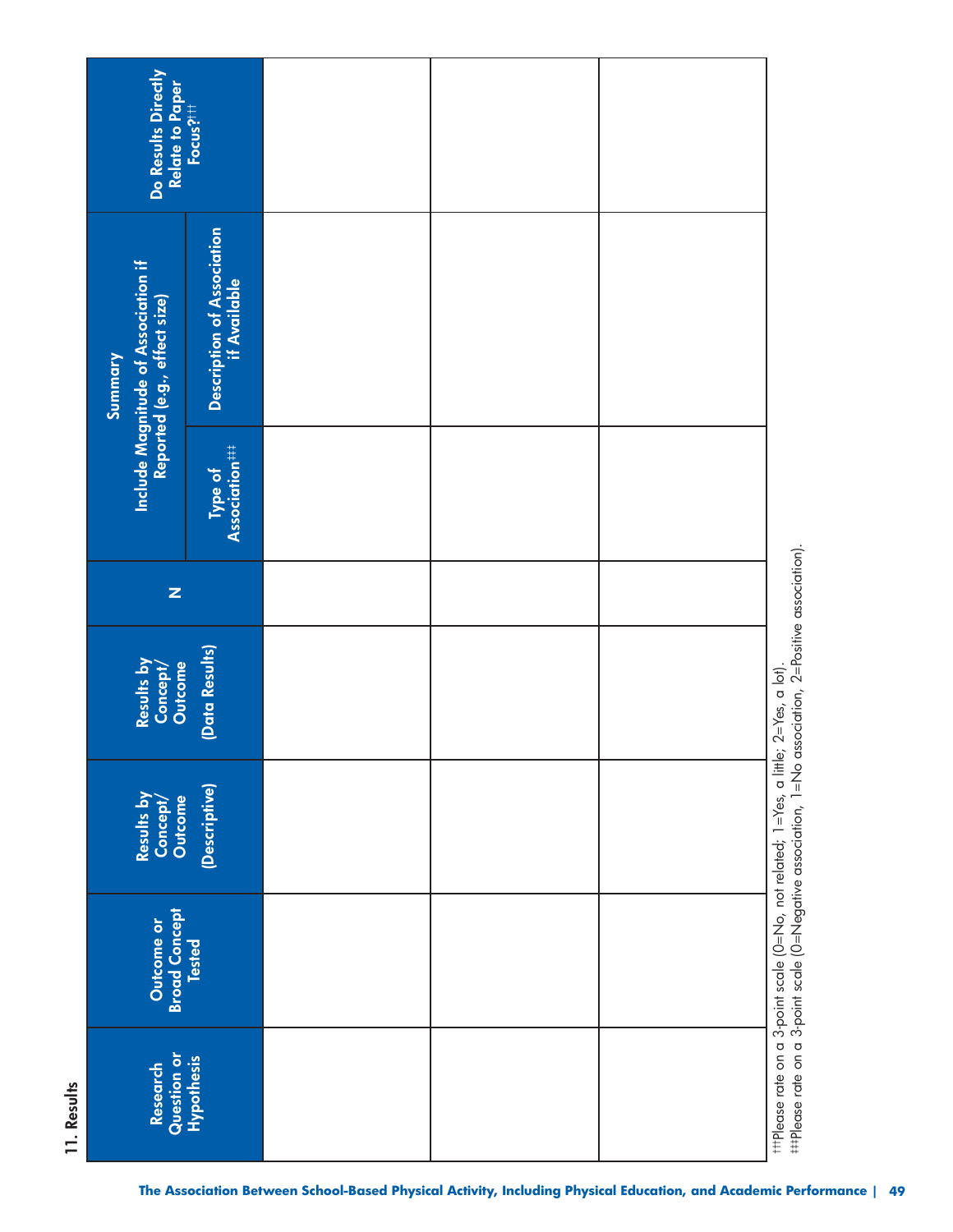#### **12. Limitations: What limitations were reported by the authors (as stated by author)?**

**13. Limitations noted by reviewers, but not reported by authors:** 

#### **14. What type of activity does the article deal with? (Mark all that apply.)**

- Physical education class
- □ Regular recess
- □ Lunch recess
- Classroom-based, but not physical education classes specifically
- General physical activity (school-based or nonschool-based)
- □ Sports or athletics
- $\Box$  Other (please specify):

#### **15. Additional Comments:**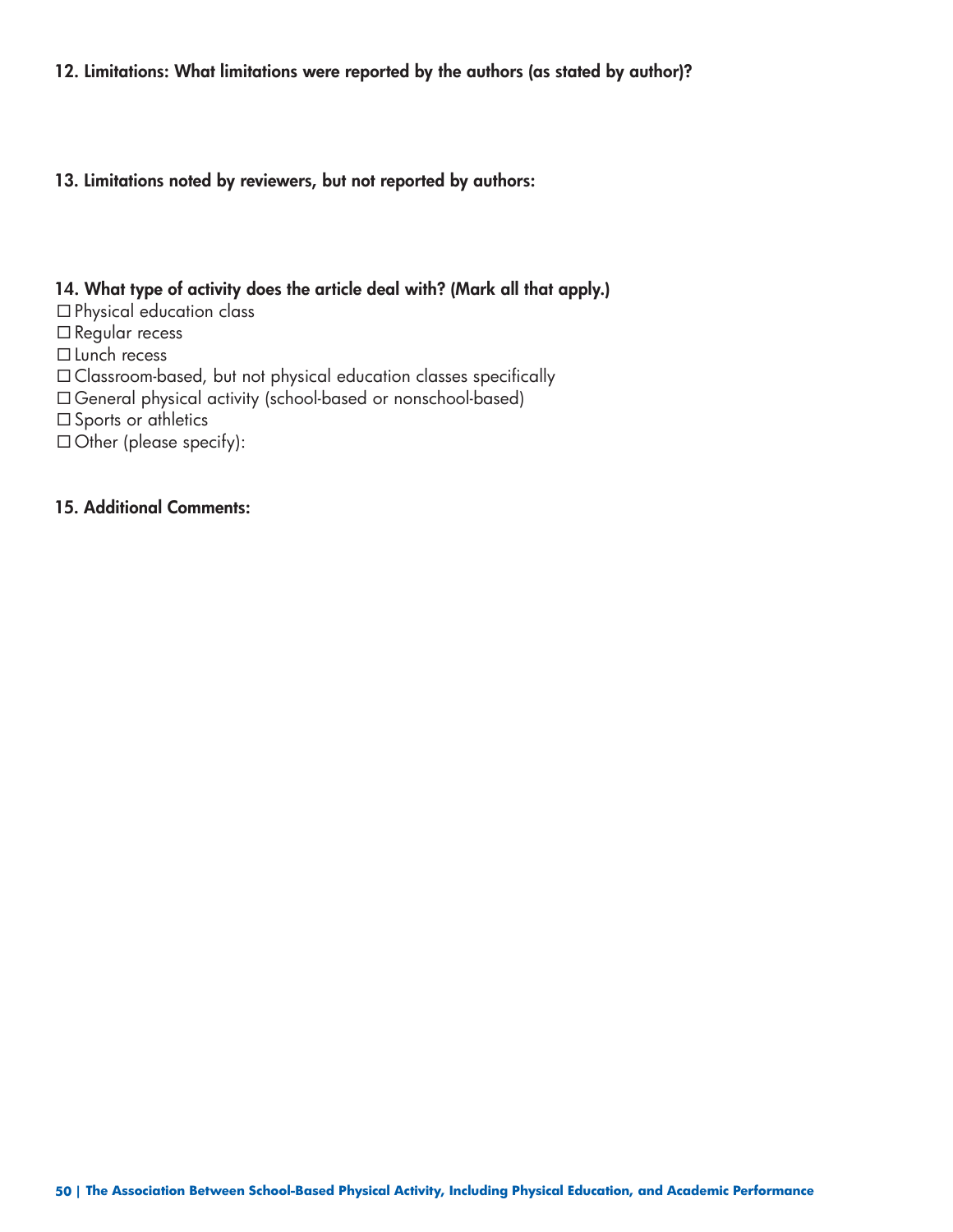### **Appendix C: Glossary of Research Design Terms**

#### **Case-study design**

A case study is an in-depth examination (often over time) of one or a small number of cases believed to represent a broader phenomenon;<sup>87</sup> it is usually, but not always, observational.<sup>88</sup> In this report, all case studies reported only qualitative data.

#### **Cross-sectional study**

A cross-sectional study is conducted at a single time point (often through a survey), with a sample believed to represent a cross section of the population of interest on relevant variables such as sex, age, education levels, etc. Cross-sectional studies can be used to determine whether two variables are associated but do not allow for the direct examination of the impact of time on such associations, a condition necessary to establish casuality.<sup>88,89</sup>

#### **Descriptive design**

Descriptive studies have the purpose of describing activities, events, or behaviors that have occurred in a given situation; their goal is often to create a "profile" of a phenomenon, program, or population as it exists.<sup>90</sup> Descriptive and inferential statistics may be used.<sup>87</sup> These studies differ from most quasi-experimental and experimental designs in that they do not control environments or expose subjects to different treatments and typically lack a control or comparison group, making it more difficult to account for the influence of extraneous factors.<sup>87,88</sup>

#### **Experimental design**

Experimental design is often considered the most rigorous of research designs and is frequently referred to as the gold-standard for establishing causality; in order for a study to be classified as experimental, it must include a control group and use random assignment to intervention and control groups.<sup>91</sup> Results may not generalize beyond the sample or conditions of the experiment.<sup>87</sup>

#### **Intervention**

An intervention is "a specific activity (or set of related activities) intended to change the knowledge, attitudes, beliefs, behaviors, or practices of individuals and populations to reduce their health risk. An intervention has distinct process and outcome objectives and a protocol outlining the steps for implementation."<sup>92</sup>

#### **Longitudinal study**

A longitudinal study is a study conducted over time of a variable or a group of subjects,<sup>87</sup> unlike a cross-sectional study. By collecting data at a minimum of two distinct points in time,<sup>90</sup> one advantage of longitudinal studies is that they allow for the direct observation of the impact of time on variable associations, a condition necessary to establish casuality.88 The studies in this review had a wide range of time between the initial and final data collection points; in some, final data were collected immediately following interventions, and in others, final data were collected as many as 4 years after the initial data collection.

#### **Quasi-experimental design**

A quasi-experimental design is similar to an experimental design but lacks the important characteristic of random assignment to intervention and control or comparison groups.<sup>93</sup> Though not considered as rigorous as an experimental design, it is often considered the next best thing for establishing causality.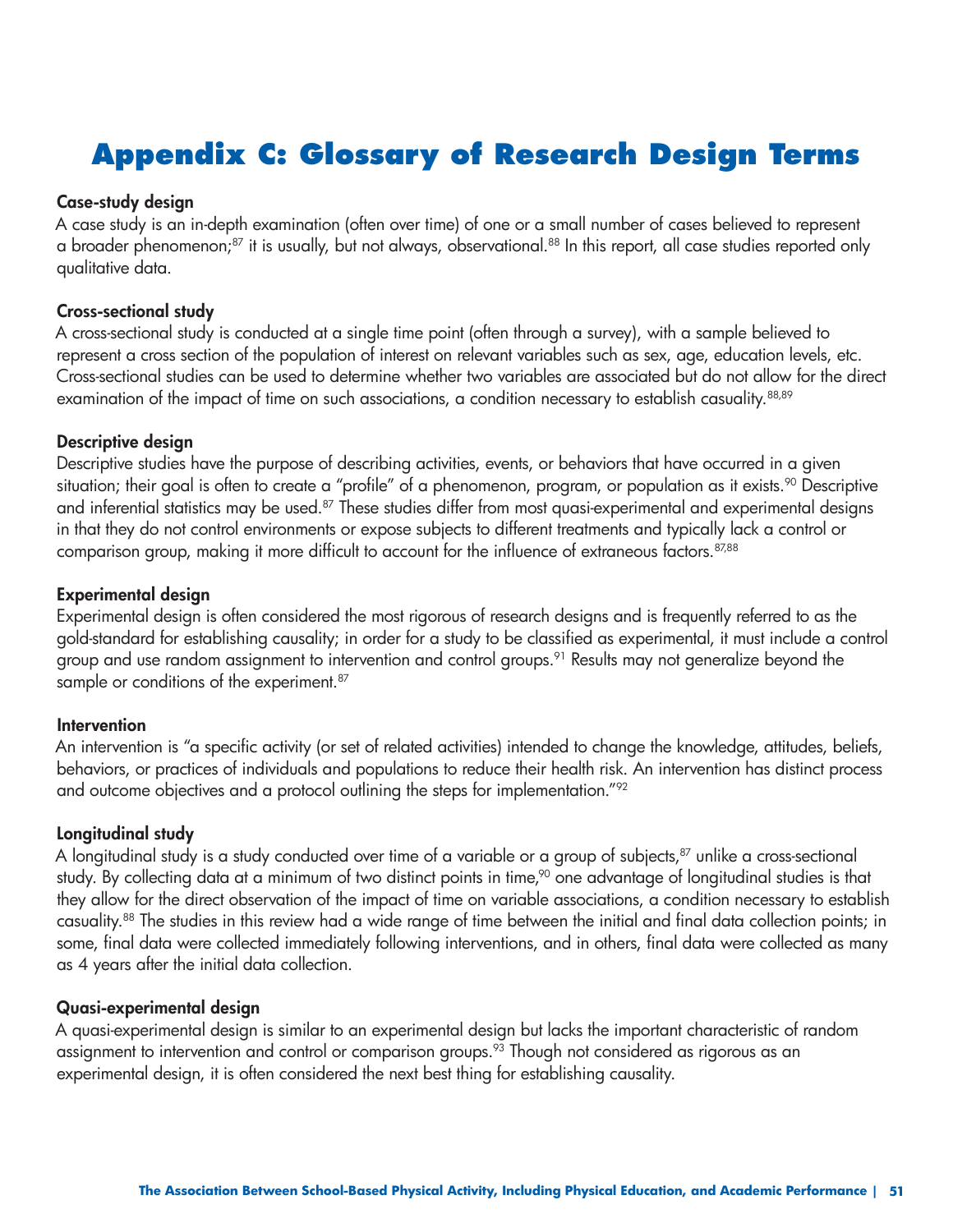### **Appendix D: School-Based Physical Education Summary Matrix**

Articles describing quasi-experimental or experimental designs are highlighted in the table before the matrix for each setting. Not all studies used these designs.

| School Based Physical Education Studies Using Quasi Experimental or Experimental Design<br>(Authors and Date Only) |      |
|--------------------------------------------------------------------------------------------------------------------|------|
| Bluechardt, M.H., Shephard, R.J.                                                                                   | 1995 |
| Budde, H., Voelcker-Rehage, C., Pietraßyk-Kendziorra, S., Ribeiro, P., Tidow, G.                                   | 2008 |
| Dwyer, T., Blizzard, L., Dean, K.                                                                                  | 1996 |
| Ericsson, I.                                                                                                       | 2008 |
| McNaughten, D., Gabbard, C.                                                                                        | 1993 |
| Milosis, D., Papaioannou, A.G.                                                                                     | 2007 |
| Pollatschek, J.L., O'Hagan, F.J.                                                                                   | 1989 |
| Raviv, S., Low, M.                                                                                                 | 1990 |
| Sallis, J.F., McKenzie, T.L., Kolody, B., Lewis, M., Marshall, S., Rosengard, P.                                   | 1999 |
| Tremarche, P.V., Robinson, E.M., Graham, L.B.                                                                      | 2007 |
| Tuckman, B.W., Hinkle, J.S.                                                                                        | 1986 |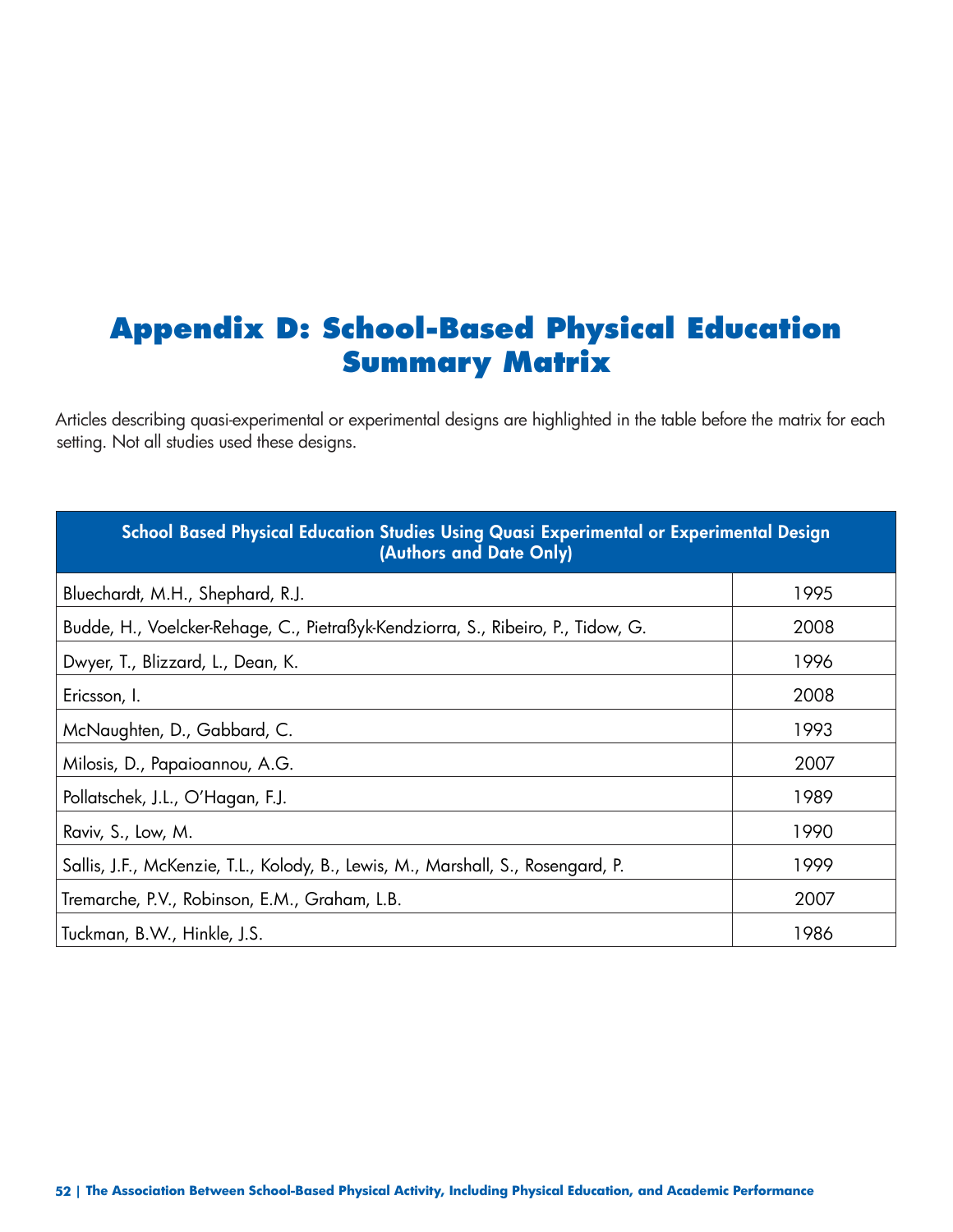Proficiency) and self-reported nonacademic Proficiency) and self-reported nonacademic **week intervention, controlling for gender?a**  sured by Bruininks-Oseretsky Test of Motor week intervention, controlling for gender?<sup>o</sup> sured by Bruininks-Oseretsky Test of Motor measures than the control group after 10aAdditional analyses showed that there were no **measures than the control group after 10- 0 0 0 0 0 + 0 0 0 0 0**  aAdditional analyses showed that there were no week intervention, controlling for gender?  $\circ$  $\circ$ significant group x time x gender effects on the significant group x time x gender effects on the measures than the control group after 10week intervention, controlling for gender? measures than the control group after 10- Does the intervention group perform sig-Does the intervention group perform significantly better on motor skills (as meanificantly better on motor skills (as mea**academic and teacher-observed social**  academic and teacher-observed social • Composite motor skill scores (gross, Study Citation Study Focus Sample Study Design and Intervention Conditions Rey Outcomes and Results<br>Study Citation and Setting Characteristics Data Collection · Composite motor skill scores (gross, Key Outcomes and Results **Does the intervention group perform**  Does the intervention group perform acceptance, athletic competence, physical appearance, behavioral **significantly better on self-reported**  acceptance, athletic competence, physical appearance, behavioral significantly better on self-reported **• Self-perception of mathematical**  Self-perception of mathematical **• Cooperates (social behavior)**  • Nonacademic scores (social **• Seeks help (social behavior)**  • Nonacademic scores (social • Cooperates (social behavior) Seeks help (social behavior) **• Self-perception of general • Self-perception of spelling • Self-perception of reading**  • Self-perception of general Self-perception of reading Self-perception of spelling **• Self-perception of writing • Disrupts (social behavior)**  Self-perception of writing · Disrupts (social behavior) **• Leader (social behavior)**  • Leader (social behavior) **• Fights (social behavior)**  · Fights (social behavior) **intellectual ability • Global self-worth**  intellectual ability · Global self-worth fine, battery) fine, battery) competence **competence competence competence**  competence **competence**  competence competence conduct) outcomes. outcomes. designed to combine vigorous physical skills as identified by classroom teacher. designed to combine vigorous physical skills as identified by classroom teacher. pool and gymnasium activities (one of 2 students each for the duration of the and fine motor). Pool sessions focused pool and gymnasium activities (one of 2 students each for the duration of the Intervention: Closely supervised twice-*Intervention:* Closely supervised twiceand fine motor). Pool sessions focused activity with social skills training and on strength and visual-motor control. Social skills were developed through each every week). 70 minutes of the hours of training and were assigned each every week). 70 minutes of the activity with social skills training and hours of training and were assigned *Control:* Students received the same Social skills were developed through modeling, practice problem-solving, project.<br>Co*ntrol:* Students received the same academic instruction (twice weekly, modeling, practice problem-solving, *Control:* Sessions focused on deficit *Intervention:* Gym sessions focused on strength and visual-motor control Control: Sessions focused on deficit academic instruction (twice weekly, **Conditions:** Students with learning sessions in the pool or gymnasium sessions in the pool or gymnasium Intervention: Gym sessions focused Methods: Sessions were based on **Methods:** Sessions were based on Conditions: Students with learning period. 26 instructors received 17 on upper-limb coordination (gross on upper-limb coordination (gross disabilities participated in intense disabilities participated in intense period. 26 instructors received 17 **Intervention Conditions** weekly, 90-minute extracurricular weekly, 90-minute extracurricular physical education instruction or problem solving over a 10-week amount of individual attention in amount of individual attention in physical education instruction or problem solving over a 10-week 90 minutes were activity based. 90 minutes were activity based. role-play with feedback. 90 minutes, 10 weeks). role-play with feedback. 90 minutes, 10 weeks). academic enrichment. academic enrichment. **Topics covered:**  Topics covered: Structure: **Structure:**  Data collection method and time **Data collection method and time**  Bruininks-Oseretsky Test of Motor Bruininks-Oseretsky Test of Motor physical and social performance physical and social performance during intervention as measured 2 times (baseline, immediate during intervention as measured by the Self-Perception Profile for 2 times (baseline, 10 weeks) 3 times (baseline, 10 weeks, Skill assessment (gross and fine Proficiency)<br>CJ 2 times (baseline, immediate Learning Disabled Students)<br>CJ 2 times (baseline, 10 weeks) **points:**<br>Skill assessment (gross and fine by the Self-Perception Profile for behavior)<br>ひ 3 times (baseline, 10 weeks, Paper-pencil survey (self-report Paper-pencil survey (self-report academic and non-academic academic and non-academic **Study design:** Experimental motor skills as measured by motor skills as measured by Teacher observation (social **Study Design and** Study design: Experimental Learning Disabled Students) Teacher observation (social competence, perception of competence, perception of Data Collection follow-up after 10-week follow-up after 10-week intervention) intervention) 3 months) Characteristics **Sample 1:** Youth Sample 1: Youth **Grade:** Primary Age range: NR **Age range:** NR Mean age: 9.4 **Mean age:** 9.4 Grade: Primary Sample **Ethnicity:** NR Ethnicity: NR M: 76% F: 24% **Gender: N:** 45 Ontario, Canada Ontario, Canada physical activity **Study Focus** and Setting education class education class physical activity **Setting:** School **Extracurricular** Setting: School Extracurricular program and **Study focus:**  program and self-reported Study focus: **Description:**  competence self-reported Description: competence academic academic Physical **Country:**  Southern Journal of Leaming *Journal of Learning*  **Study Citation** Bluechardt MH, physical activity physical activity enhance social Bluechardt MH, enhance social extracurricular Shephard RJ41 extracurricular Shephard RJ<sup>41</sup> 1995;28(3): 1995;28(3): program to program to *Disabilities*  Disabilities Using an 160-169 skills

888Results are coded as follows: + signifies a significant positive outcome; O significant outcome; – signifies a significant negative outcome. Matrices may not include §§§Results are coded as follows: + signifies a significant positive outcome; 0 signifies no significant outcome; – signifies a significant negative outcome. Matrices may not include all outcomes described in the article; shaded outcomes are outcomes of primary interest to (and were included in) this review; additional outcomes reported here may be of all outcomes described in the article; shaded outcomes are outcomes of primary interest to (and were included in) this review; additional outcomes reported here may be of interest to readers. interest to readers.

 Indicates data collection time points. NR = Not reported by study authors.<br>۞ Indicates data collection time points. NR = Not reported by study authors.

**Appendix D: Physical Education Class Summary Matrix§§§**  Appendix D: Physical Education Class Summary Matrix<sup>888</sup>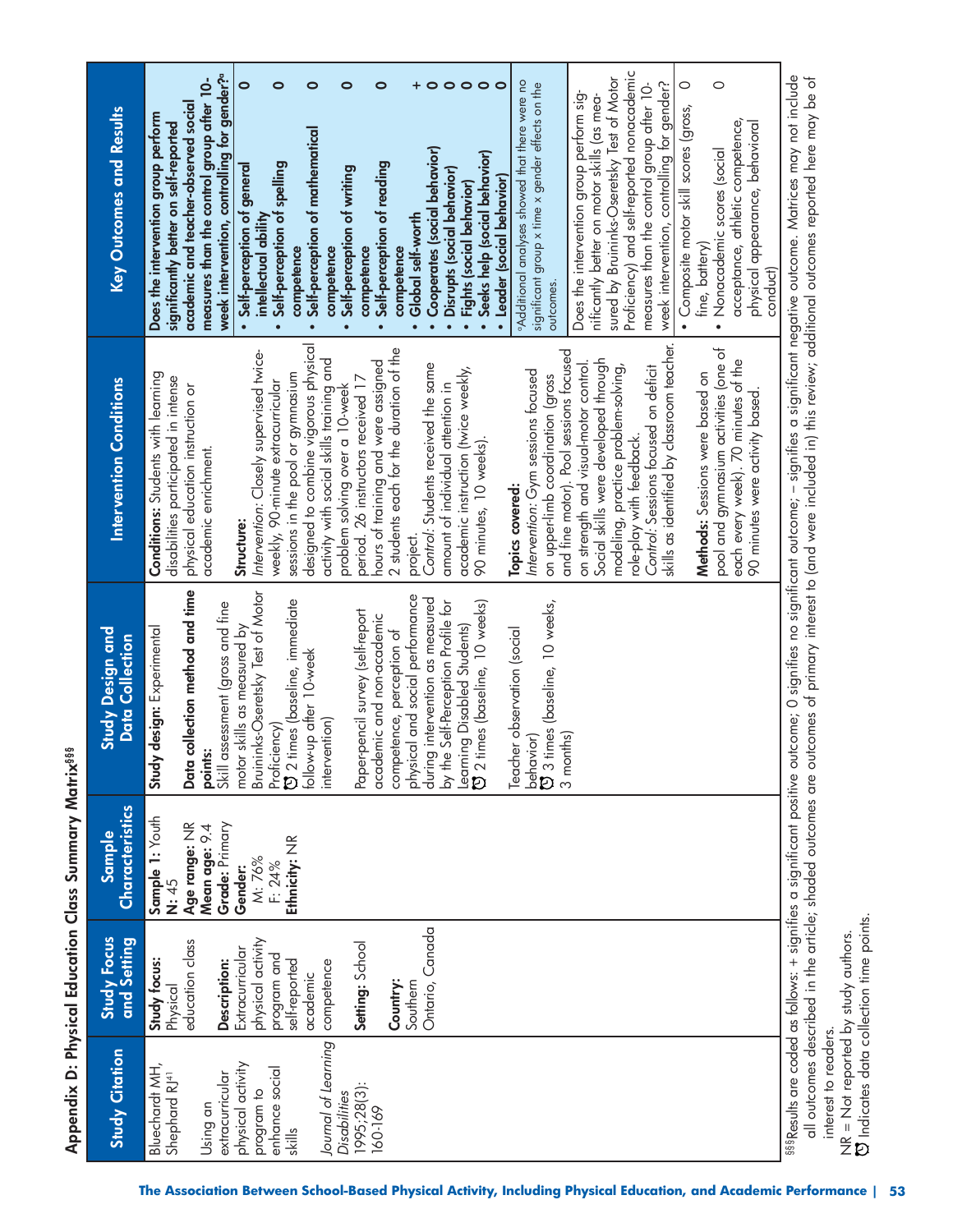| <b>Study Citation</b>                                                             | Study Focus<br>and Setting                                      | Characteristics<br>Sample                                                 | <b>Study Design and</b><br><b>Data Collection</b>                                                                                | <b>Intervention Conditions</b>                                                                                                                                          | <b>Key Outcomes and Results</b>                                                                                                                                         |
|-----------------------------------------------------------------------------------|-----------------------------------------------------------------|---------------------------------------------------------------------------|----------------------------------------------------------------------------------------------------------------------------------|-------------------------------------------------------------------------------------------------------------------------------------------------------------------------|-------------------------------------------------------------------------------------------------------------------------------------------------------------------------|
| Voelcker-Rehage<br>Ribeiro P, Tidow<br>Kendziorra S,<br>C, Pietraßyk-<br>Budde H, | education class<br>Study focus:<br>Description:<br>Physical     | Mean age: 15.00<br>Sample 1: Youth<br>Age range: NR<br>Grade: NR<br>N: 47 | concentration and attention as<br>time points: Standardized tests<br>Data collection method and<br>Study design: Experimental    | <b>Conditions:</b> Students were assigned to<br>the coordinated exercise condition or<br>the normal sport lesson condition.<br>Coordinated exercise condition           | Did the students in the coordinated exercise<br>attention scores on the d2 test than control<br>group have higher concentration and<br>groups from pretest to posttest? |
| Acute coordinative<br>exercise improves<br>G49                                    | on concentration<br>Effect of exercise<br>and attention<br>span | M: 76.60%<br>Ethnicity: NR<br>F: 23.40%<br>Gender:                        | U 2 times (pretest week 2 after a<br>regular class and posttest week 3<br>after exercise or sport class)<br>measured by d2 test) | minutes at each of 5 exercise stations.<br>test; groups of 4 students spent 1.75<br><b>(CE):</b> Exercises selected from special<br>forms for soccer and Munich Fitness | $\ddot{}$<br>• Overall concentration and attention<br>score                                                                                                             |
| performance in<br>adolescents.<br>attentional                                     | Setting: School,<br>education class<br>physical                 | Sample 2: Youth<br>Age range: NR<br>N: 52                                 |                                                                                                                                  | Normal sport lesson condition (NSL):<br>at same intensity as CE group but<br>Students exercised for 10 minutes                                                          | Did the students in the coordinated exercise<br>group have a greater number of correct<br>responses on the d2 test than control<br>groups from pretest to posttest?     |
| 2008;441(2):<br>Neuroscience<br>Letters                                           | Germany<br>Country:                                             | Mean age: 14.90<br>Grade: NR<br>Gender:                                   |                                                                                                                                  | without any specification on motor<br>coordination.                                                                                                                     | $\begin{array}{c} + \end{array}$<br>$^{+}$<br>• Quantity of correct responses<br>· Quality of responses                                                                 |
| 219-223                                                                           |                                                                 | M: 84.60%<br>Ethnicity: NR<br>F: 15.40%                                   |                                                                                                                                  |                                                                                                                                                                         | Additional analyses showed that there were no<br>significant effects of gender on the pretest to<br>posttest changes.                                                   |
| Fulton JE, Lee SM,<br>Carlson SA,                                                 | Study focus:<br>Physical                                        | Sample 1: Youth<br>N: 5316                                                | secondary analysis of data from<br>Study design: Descriptive,                                                                    | No intervention                                                                                                                                                         | Do students who spend more time in<br>physical education (medium vs. low                                                                                                |
| $H W$ 3rd, et al. $52$<br>Brown DR, Kohl<br>Maynard LM,                           | education class<br>Description:                                 | Age range: NR<br>Grade: Primary<br>Mean age: 6.2                          | the Early Childhood Longitudinal<br>Study, Kindergarten Class of<br>1998 to 1999 (ECLS-K)                                        |                                                                                                                                                                         | measured by IRT scores and controlling for<br>physical education time) have higher<br>academic achievement over time (as                                                |
| Physical education                                                                | between physical<br>Association                                 | (K-5th grades)<br>Gender:                                                 | Data collection method and time                                                                                                  |                                                                                                                                                                         | Reading (boys)<br>demographics)?<br>$\bullet$                                                                                                                           |
| elementary school:<br>achievement in<br>and academic                              | and academic<br>achievement<br>education                        | M: 47.90%<br>F: 52.10%<br>Ethnicity:                                      | week and minutes per day spent<br>points: Teacher report (times per<br>in physical education)<br>۞ 5 times (baseline-Fall K,     |                                                                                                                                                                         | $\circ$<br>$\circ$ $\circ$<br>· Reading (girls)<br>• Math (boys)<br>• Math (girls)                                                                                      |
| Longitudinal Study.<br>Early Childhood<br>data from the                           | Setting: School,<br>physical                                    | Hispanic: 13.3%<br>White: 69.2%<br>Other: 17.5%                           | Spring K, Spring 1st, Spring 3rd,<br>and Spring 5th grades)                                                                      |                                                                                                                                                                         | physical education (high vs. low physical<br>education time) have higher academic<br>Do students who spend more time in                                                 |
| American Journal<br>of Public Health                                              | education class,<br>classroom                                   |                                                                           | Standardized tests (math and<br>reading item response theory                                                                     |                                                                                                                                                                         | achievement over time (as measured by IRT<br>scores and controlling for demographics)?                                                                                  |
| 2008;98(4):<br>721-727                                                            | Country: USA                                                    |                                                                           | Spring K, Spring 1st, Spring 3rd,<br>[IRT] scores);<br>© 5 times (baseline-Fall K,<br>Spring 5th grades)<br>and                  |                                                                                                                                                                         | $\circ$<br>$\bullet$<br>$\ddot{}$<br>$+$<br>· Reading (boys)<br>· Reading (girls)<br>• Math (boys)<br>• Math (girls)                                                    |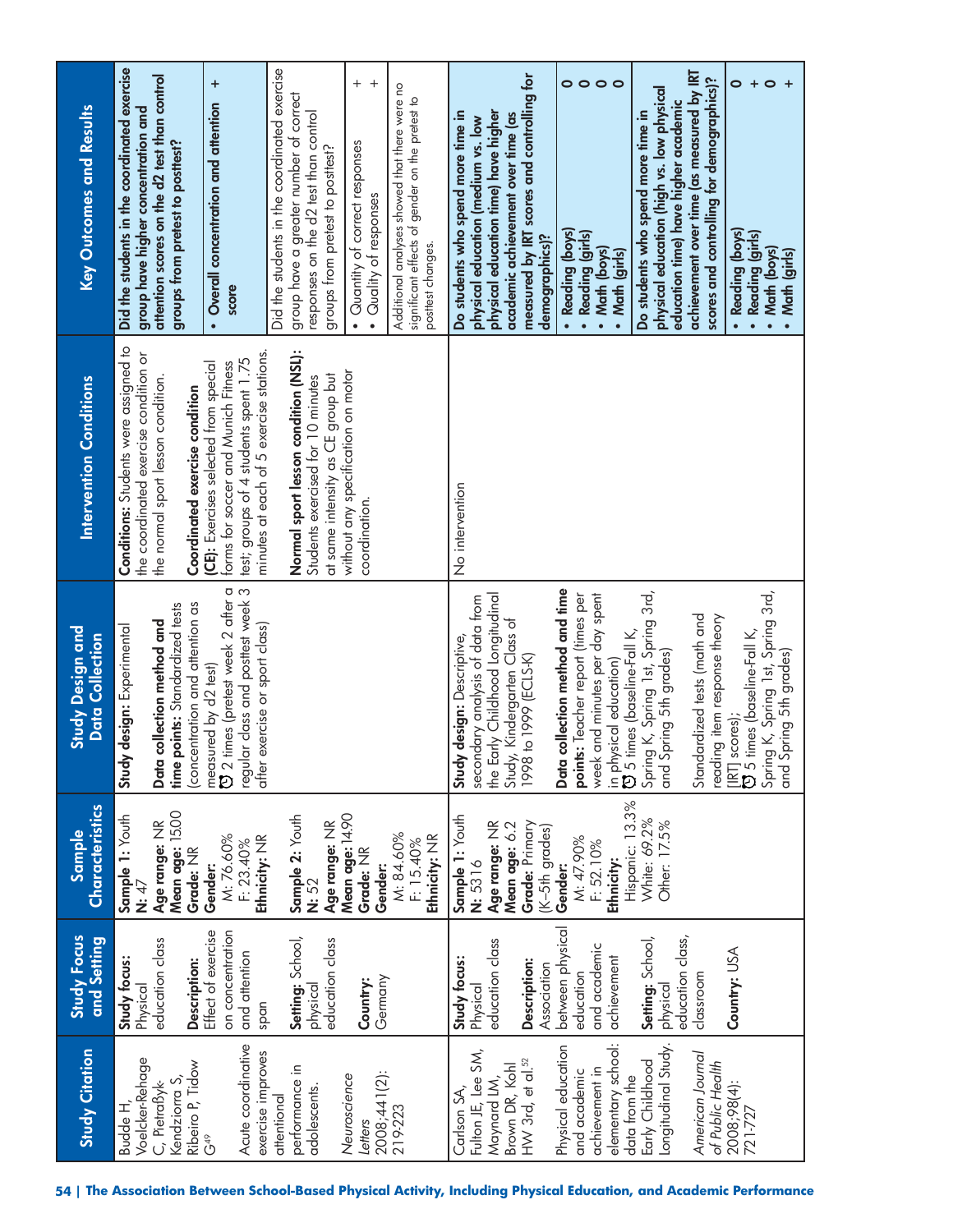| <b>Study Citation</b>                                                                                                                                                                                                                                                                | <b>Study Focus</b><br>and Setting                                                                                                                                                                                                                                             | Characteristics<br>Sample                                                                                                                                      | <b>Study Design and</b><br><b>Data Collection</b>                                                                                                                                                                                                                                                                                                                                                                                                                                                                                                                                         | <b>Intervention Conditions</b> | <b>Key Outcomes and Results</b>                                                                                                                                                                                                                                                                                                                                                                                                                                                                                                                                                                                                                                                                         |
|--------------------------------------------------------------------------------------------------------------------------------------------------------------------------------------------------------------------------------------------------------------------------------------|-------------------------------------------------------------------------------------------------------------------------------------------------------------------------------------------------------------------------------------------------------------------------------|----------------------------------------------------------------------------------------------------------------------------------------------------------------|-------------------------------------------------------------------------------------------------------------------------------------------------------------------------------------------------------------------------------------------------------------------------------------------------------------------------------------------------------------------------------------------------------------------------------------------------------------------------------------------------------------------------------------------------------------------------------------------|--------------------------------|---------------------------------------------------------------------------------------------------------------------------------------------------------------------------------------------------------------------------------------------------------------------------------------------------------------------------------------------------------------------------------------------------------------------------------------------------------------------------------------------------------------------------------------------------------------------------------------------------------------------------------------------------------------------------------------------------------|
| empirical evidence<br>Physical Education.<br>academic ability:<br>knowledge, sport<br>performance and<br>Sports Sciences<br>between sport<br>Relationships<br>1999;17(4):<br>from GCSE<br>Journal of<br>Dexter T <sup>53</sup><br>283-295                                            | knowledge, sport<br>Description: The<br>education class,<br>Setting: School,<br>education class<br>and academic<br>between sport<br>performance,<br>relationships<br>Country: UK<br>Study focus:<br>classroom<br>Physical<br>physical<br>ability                              | Grade: Secondary<br>Mean age: 16.00<br>Sample 1: Youth<br>Age range: NR<br>(at completion<br>of compulsory<br>Ethnicity: NR<br>Gender: NR<br>N: 517<br>school) | secondary analysis of data from<br>the 1995 General Certificate<br>rounders, netball, average sport<br>performance score as measured<br>by Amateur Athletic Association<br>ESSO 5 Star points system)<br><b>[3</b> 1 time<br>(GCSE) examination in physical<br>(GCSE/English, math, physical<br>time points: Standardized tests<br>education, math, and English<br>Skill assessment (badminton,<br>education knowledge, sport<br>Data collection method and<br>basketball, football, hockey,<br>design: Descriptive,<br>of Secondary Education<br>knowledge)<br><b>13</b> 1 time<br>Study | No intervention                | Is academic ability (as measured by GCSE<br>Is academic ability (as measured by GCSE<br>$\bullet$<br>$\ddot{}$<br>$\bullet$<br>$\ddot{}$<br>$+$ $\circ$<br>$\ddot{}$<br>$\ddot{}$<br>$\ddot{}$<br>$\pm$<br>Additional analyses by gender showed similar<br>English scores) associated with sport skill<br>performance (as assessed by teachers)?<br>math scores) associated with sport skill<br>pertormance (assessed by teachers)?<br>Badminton<br>· Badminton<br><b>Basketball</b><br><b>Basketball</b><br>· Rounders<br>· Rounders<br><b>Athletics</b><br>• Athletics<br>• Football<br>• Football<br>· Netball<br>· Netball<br>• Hockey<br>Hockey<br>results.<br>$\bullet$<br>$\bullet$<br>$\bullet$ |
| between curriculum<br>Dollman J, Boshoff<br>K, Dodd G <sup>s4</sup><br>standards in South<br>Australian primary<br>European Physical<br>Education Review<br>time for physical<br>The relationship<br>and numeracy<br>2006;12(2):<br>151-163<br>and literacy<br>education<br>schools. | South Australian<br>primary schools<br>The relationship<br>education class<br>Setting: School<br>curriculum time<br>and numeracy<br>standards in<br>Study focus:<br>Description:<br>for physical<br>and literacy<br>education<br>between<br>Australia<br>Country:<br>Physical | Sample 1: School<br>(3rd, 5th and 7th<br>Grade: Primary<br>and Secondary<br>grades)<br>N: 17                                                                   | dedicated to physical education,<br>and numeracy tests—State LaN)<br>© 2 times (baseline, 12 months)<br>and physical education training,<br>Standardized tests (state literacy<br>pencil survey (curriculum time<br>physical education staff age<br>time points: Principal paper-<br>Data collection method and<br>design: Descriptive<br>ethnicity, SES)<br>$\overline{0}$ 1 time<br>Study                                                                                                                                                                                               | No intervention                | nonEnglish-speaking background, and staff<br>Does curriculum time committed to physical<br>$\circ \circ \circ$<br>(controlling for socioeconomic status (SES)<br>by the State Literacy and Numeracy Test<br>education independently predict literacy<br>and numeracy competencies assessed<br>Average school attainment in both<br>literacy and numeracy<br>profile variables)?<br>· Numeracy<br>· Literacy<br>$\bullet$                                                                                                                                                                                                                                                                                |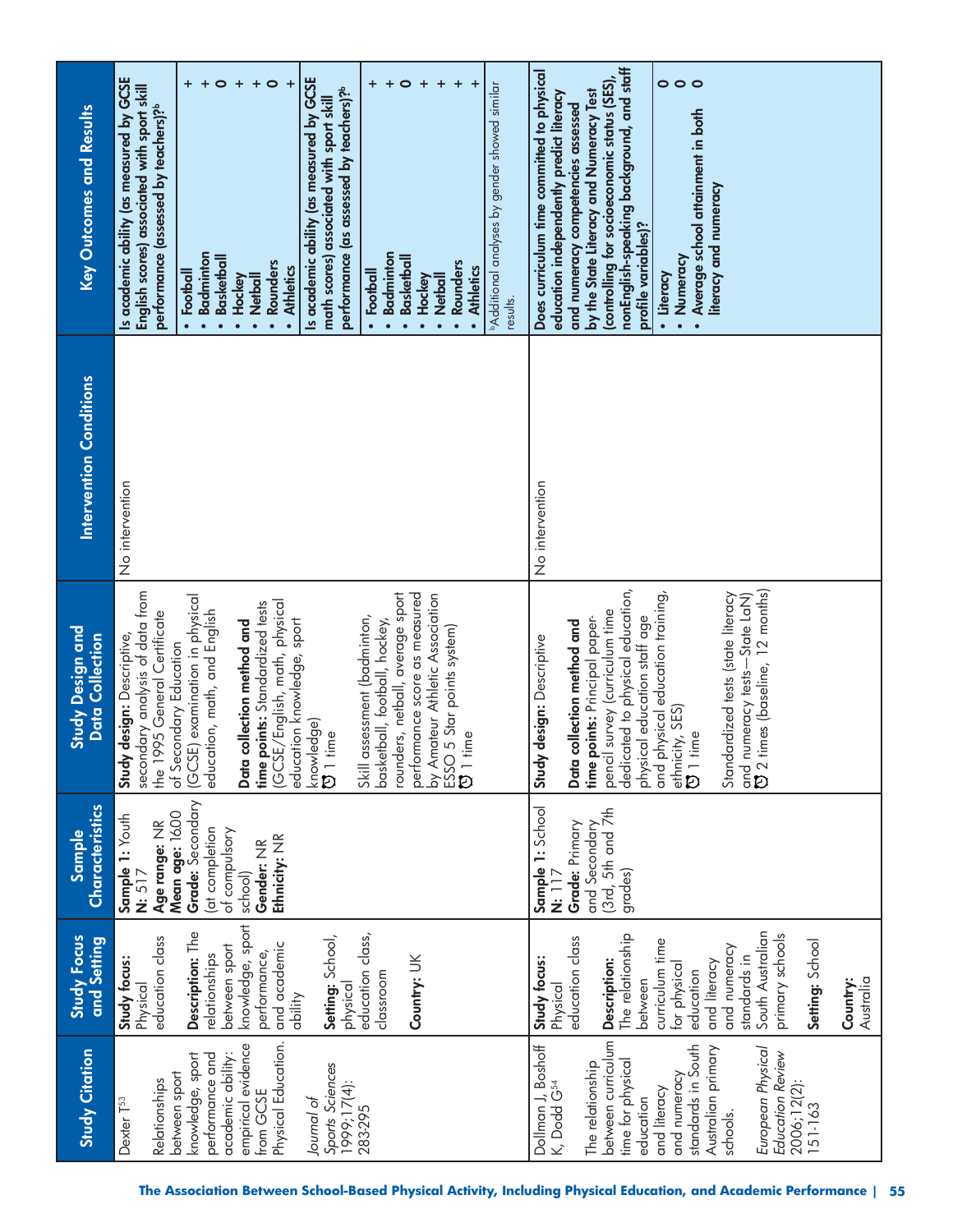| <b>Study Citation</b>                                             | <b>Study Focus</b><br>and Setting                                                           | Characteristics<br>Sample                                  | Study Design and<br><b>Data Collection</b>                                                                                                             | <b>Intervention Conditions</b>                                                                                                                          | <b>Key Outcomes and Results</b>                                                                                  |
|-------------------------------------------------------------------|---------------------------------------------------------------------------------------------|------------------------------------------------------------|--------------------------------------------------------------------------------------------------------------------------------------------------------|---------------------------------------------------------------------------------------------------------------------------------------------------------|------------------------------------------------------------------------------------------------------------------|
| Dwyer T, Blizzard<br>Physical activity<br>L, Dean K <sup>42</sup> | education class<br>Study focus:<br>Physical                                                 | Sample 1: School<br>Grade: Primary<br><br>Ż                | collection method and time<br>points: Observation (classroom<br>design: Experimental<br>Study<br>Data                                                  | Performance and Exercise (SHAPE)<br>Name: School Health, Academic<br>yputs                                                                              | improve performance on arithmetic and<br>Does participation in a fitness program<br>reading tests?               |
| and performance                                                   | Description:                                                                                | (5th grade)                                                | behavior)<br>U 2 times (baseline,                                                                                                                      | Structure: Students were divided                                                                                                                        | $\bullet$<br>Academic performance                                                                                |
| Nutrition Reviews<br>1996;54(4 PH<br>in children.                 | Physical activity<br>and academic<br>performance                                            | Sample 2: Youth<br>Age range: NR<br>Mean age: 10<br>N: 501 | Measurement device (height and<br>1 week<br>post intervention)                                                                                         | control) that focused on developing<br>into three groups (skill, fitness, and<br>student skill and competence level<br>in minor games. The intervention | improve classroom behavior (as observed<br>Does participation in a fitness program<br>by teacher)?               |
| 2):S27-S31                                                        | Setting: School,<br>classroom                                                               | Grade: Primary<br>(5th grade)                              | weight, skinfold test, endurance<br>fitness test)                                                                                                      | took place over 14 weeks and was<br>overseen by the investigators to                                                                                    | $\ddot{}$<br>· Classroom behavior                                                                                |
|                                                                   | This article also<br>Australia<br>Country:                                                  | Ethnicity: NR<br>Gender: NR                                | CJ 2 times (baseline, 1 week<br>Standardized tests<br>post intervention)                                                                               | the exercise (duration and frequency)<br>Implementation: In the skill group,<br>ensure adherence.                                                       | Does participation in a fitness program<br>improve measures of Physical Work<br>Capacity and BMI?                |
|                                                                   | Health and Fitness<br>Australian School<br>reported on the<br>Study (ASHFS);                |                                                            | Educational Research arithmetic<br>test and the GAP reading test)<br>to 2 times (baseline, 1 week<br>(the Australian Council for<br>post intervention) | was increased to 75 minutes daily, 15<br>minutes of which were in the morning.<br>The fitness group had the same.                                       | $+$<br>+<br>Physical work capacity (fitness)<br>Skinfold sum scores<br>$\bullet$<br>$\bullet$                    |
|                                                                   | those data are not<br>not meet inclusion<br>because they did<br>presented here<br>criteria. |                                                            |                                                                                                                                                        |                                                                                                                                                         |                                                                                                                  |
| Ericsson   <sup>43</sup>                                          | Study focus:<br>Physical                                                                    | Sample 1: Youth<br>N: 251                                  | design: Quasi-experimental<br>Study                                                                                                                    | Intervention: Students received<br><b>Conditions:</b>                                                                                                   | better attention than students with deficits<br>Do students with good motor skills have                          |
| attention and<br>Motor skills,<br>academic                        | education class<br>Description:                                                             | Age range: 7-9<br>Grade: Primary<br>Mean age: NR           | using the Motorisk Utveckling<br>time points: Skill assessment<br>collection method and<br>Data                                                        | physical education lessons 5 days per<br>Comparison: Standard physical<br>week.                                                                         | in motor skills (as observed by teachers<br>and parents)?                                                        |
| achievements: an<br>intervention study                            | and attention<br>Motor skills                                                               | (1st-3rd grades)<br>Gender:                                | checklist (observation of 16 gross<br>som Grund för Inläming (MUGI)                                                                                    | education lessons 2 days per week.                                                                                                                      | $\ddot{}$<br>$\ddot{}$<br>· Impulse control<br><b>Attention</b><br>$\bullet$                                     |
| in school years<br>$\frac{3}{2}$                                  | and academic<br>achievement                                                                 | Ethnicity: NR<br>M: 55%<br>F: 45%                          | eye coordination) in 2nd and 3rd<br>bilateral coordination and hand-<br>motor tasks measuring balance/                                                 | Intervention: 3 regular school physical<br>education lessons per week plus<br>Methods:                                                                  | have better attention than students in<br>Do students in intervention groups                                     |
| <b>British Educational</b><br>Research Journal                    | Setting: School,<br>physical                                                                |                                                            | grades<br>O 3 times, data collection                                                                                                                   | physical activity lessons for 2 more<br>different local sports clubs gave                                                                               | comparison group (as observed by teachers<br>and parents)?                                                       |
| 2008;34(3):<br>301-313                                            | Country: Sweden<br>education class                                                          |                                                            | timepoints varied by cohort<br>(baseline, year 2, year 3)                                                                                              | physical activity per week. If needed<br>essons every week, for a total of 5<br>essons of motor skills training and                                     | $\ddot{}$<br>$\ddot{}$<br>· Impulse control 2nd grade<br>Attention 2nd grade<br>$\bullet$                        |
|                                                                   |                                                                                             |                                                            | Paper-pencil survey using<br>Conners' questionnaire                                                                                                    | 1 extra lesson of MUGI motor training<br>(for students deemed motor deficient),                                                                         | $\circ$<br>Impulse control 3rd grade<br>Attention 3rd grade<br>$\bullet$                                         |
|                                                                   |                                                                                             |                                                            | conception of children's attention<br>ability and impulse control)<br>(teachers' and parents'                                                          | per week was provided.                                                                                                                                  | Do students in intervention groups have<br>better standardized test scores than<br>students in comparison group? |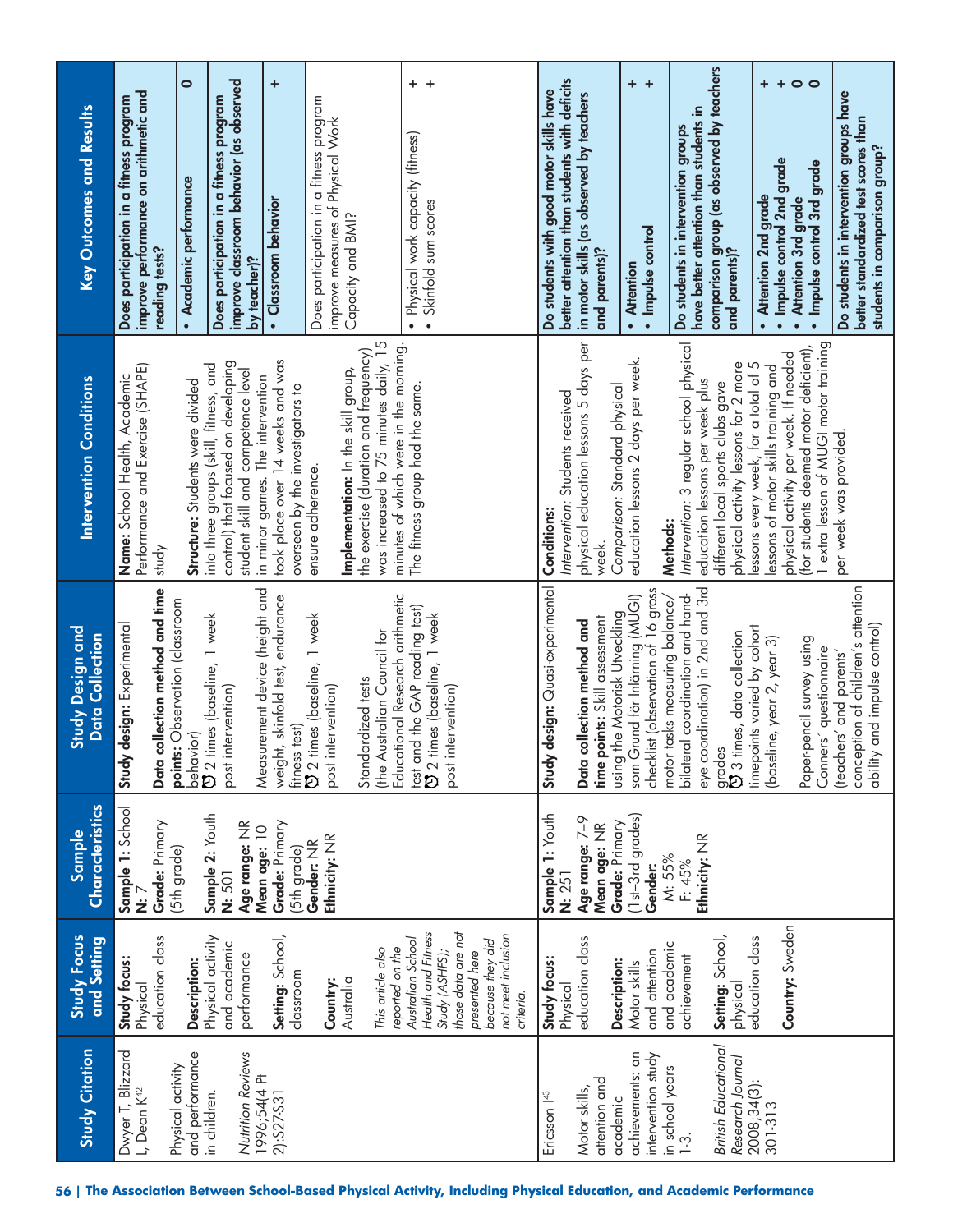| <b>Key Outcomes and Results</b>                   | $\ddot{}$<br>$+$<br>• Math (spatial ability and number    | Do children's observed motor skills improve<br>with extended physical activity and extra     | $\ddot{}$<br>intervention boys had significantly better math<br>Additional analyses by gender showed that | <sup>d</sup> After 1 year, differences between groups were<br>rather large (0.24), and in year 3, differences                                                               | Does increased duration (20, 30 or 40 | minutes) of physical exertion (walking) lead<br>to improved mathematical test scores? |                                      | $\bullet$                        | $\ddot{}$<br>+                                                              | Does the time of day <sup>e</sup> and duration of                     | (walking) improve math performance?<br>student exposure to physical activity |                                          | $\bullet$<br>$\ddot{}$                                                | $\ddot{}$                                                                    | <b>Additional analyses showed that gender did not</b> | have a significant effect or interaction with the              |  |
|---------------------------------------------------|-----------------------------------------------------------|----------------------------------------------------------------------------------------------|-----------------------------------------------------------------------------------------------------------|-----------------------------------------------------------------------------------------------------------------------------------------------------------------------------|---------------------------------------|---------------------------------------------------------------------------------------|--------------------------------------|----------------------------------|-----------------------------------------------------------------------------|-----------------------------------------------------------------------|------------------------------------------------------------------------------|------------------------------------------|-----------------------------------------------------------------------|------------------------------------------------------------------------------|-------------------------------------------------------|----------------------------------------------------------------|--|
|                                                   | · Swedish reading and writing<br>conception) <sup>c</sup> | motor training in school?                                                                    | • Motor skills <sup>d</sup>                                                                               | scores than control boys.<br>were very large (0.37).                                                                                                                        |                                       |                                                                                       |                                      | • Math test score (20 minutes)   | • Math test score (30 minutes)<br>Math test score (40 minutes)<br>$\bullet$ |                                                                       |                                                                              |                                          | • Math test score (before lunch)<br>Math test score (morning)         | Math test score (after lunch)<br>$\bullet$                                   |                                                       | results.                                                       |  |
| <b>Intervention Conditions</b>                    |                                                           |                                                                                              |                                                                                                           |                                                                                                                                                                             | Structure: Two procedures: walking    | σ<br>timed mathematical computation test.<br>for a specific duration and receiving    | Testing was conducted over a 5- week | period.                          | Methods: Subjects walked around the                                         | perimeter of a regulation basketball<br>court at a monitored moderate | intensity (120 to 145 beats per<br>minute). Walking duration was             | systematically ordered for the 20, 30,   | and 40 minutes. Walking occurred<br>early morning (8:30 a.m.), before | lunch (11:50 a.m.) or afternoon (2:20<br>p.m.). A mathematics test was given | at the end of the specified duration of               | activity, and subjects had 90 seconds<br>to complete the task. |  |
| <b>Study Design and</b><br><b>Data Collection</b> | times (baseline, year 2,<br>year 3)<br>$\tilde{D}$        | reading development in 1st and<br>education teachers document<br>Standardized tests (special | 2nd grades)<br>び 3 times (baseline, 6 months,<br>18 months)                                               | in Swedish, math, words, reading)<br>[3] 1 time (Swedish and math:<br>Spring of 2nd grade; words and<br>Standardized tests (national tests<br>reading: Spring of 3rd grade) | Study design: Experimental            | Data collection method and time                                                       | points: Measurement device           | (time of day and duration of     | times (baseline, Tuesday,<br>walking activity)<br>[3] 11 times (base        | 4 and Tuesday of week 5)<br>Wednesday, Thursday of week<br>2, 3,      | Mathematical test                                                            | 1 times (baseline, Tuesday,<br>$\bar{5}$ | 4 and Tuesday of week 5)<br>Wednesday, Thursday of week<br>2, 3,      |                                                                              |                                                       |                                                                |  |
| Characteristics<br>Sample                         |                                                           |                                                                                              |                                                                                                           |                                                                                                                                                                             | Sample 1: Youth<br>N: 120             | Age range: NR                                                                         | Mean age: 11.3                       | Grade: Secondary<br>(6th grade)  | Gender:                                                                     | M: 50%<br>F: 50%                                                      | Ethnicity: NR                                                                |                                          |                                                                       |                                                                              |                                                       |                                                                |  |
| <b>Study Focus</b><br>and Setting                 |                                                           |                                                                                              |                                                                                                           |                                                                                                                                                                             | Study focus:                          | education class<br>Physical                                                           |                                      | Description:                     | exertion and<br>Physical                                                    | mathematical<br>performance                                           | Setting: School,                                                             | classroom                                | Country: USA                                                          |                                                                              |                                                       |                                                                |  |
| <b>Study Citation</b>                             |                                                           |                                                                                              |                                                                                                           |                                                                                                                                                                             | McNaughten D,                         | Gabbard C <sup>44</sup>                                                               | Physical                             | immediate mental<br>exertion and | performance                                                                 | of sixth-grade<br>children.                                           | Perceptual and                                                               | Motor Skills<br>1993;77(3 Pt             | 2):1155-1159                                                          |                                                                              |                                                       |                                                                |  |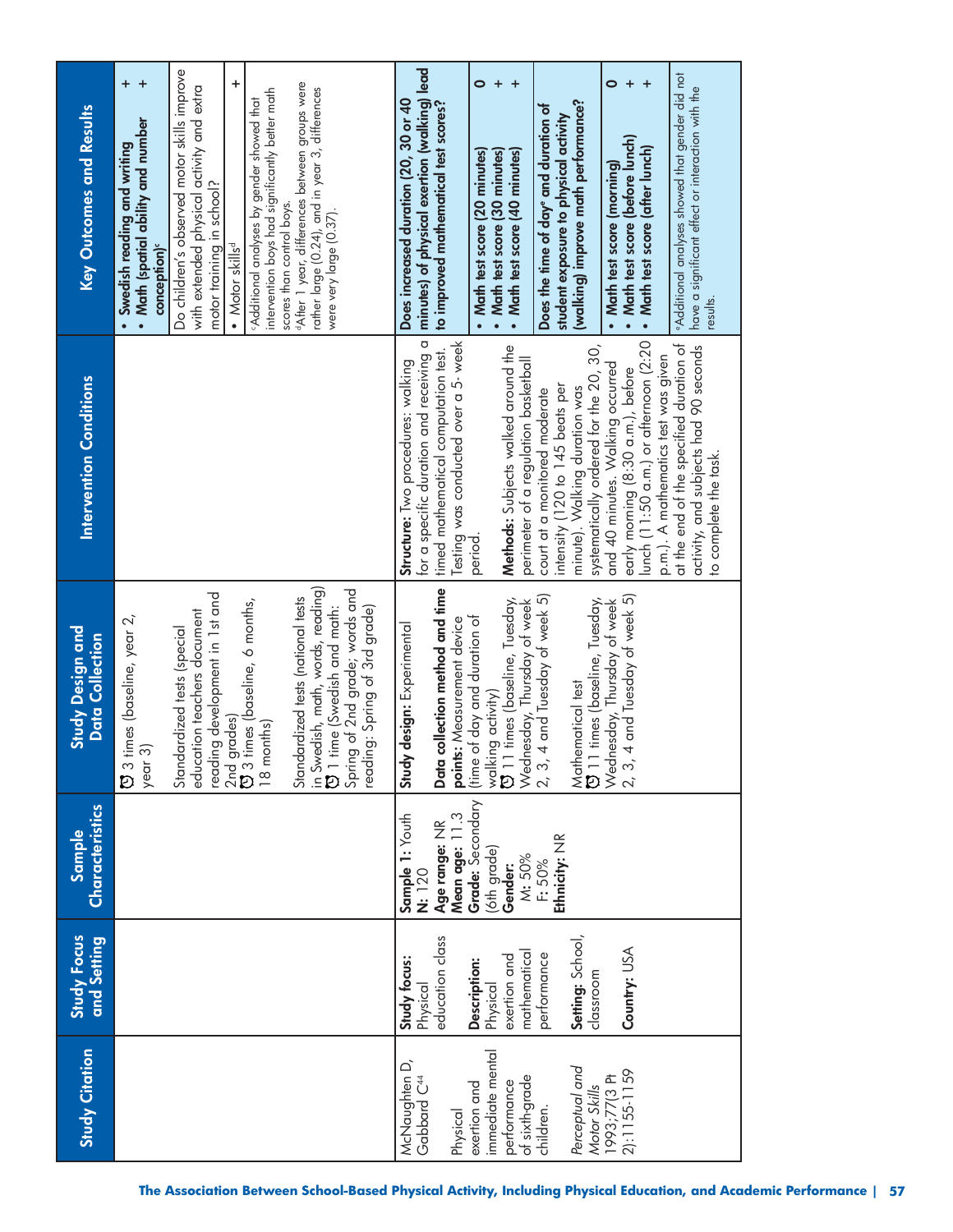| <b>Study Citation</b>                                                                | Study Focus<br>and Setting                                  | <b>Characteristics</b><br>Sample                                               | Study Design and<br><b>Data Collection</b>                                                                                             | <b>Intervention Conditions</b>                                                                                                                        | <b>Key Outcomes and Results</b>                                                                                                                                                                  |
|--------------------------------------------------------------------------------------|-------------------------------------------------------------|--------------------------------------------------------------------------------|----------------------------------------------------------------------------------------------------------------------------------------|-------------------------------------------------------------------------------------------------------------------------------------------------------|--------------------------------------------------------------------------------------------------------------------------------------------------------------------------------------------------|
| Papaioannou AG <sup>47</sup><br>teaching, multiple<br>Interdisciplinary<br>Milosis D | education class<br>Study focus:<br>Description:<br>Physical | Mean age: 12.3<br>Sample 1: Youth<br>Age range: NR<br>Grade: Initial<br>N: 292 | collection method and time<br>points: Paper-pencil survey (self-<br>Study design: Experimental<br>concept)<br><b>D</b> 2 times<br>Data | Name: Multidimensional Model of<br>in the MMGO physical education<br><b>Conditions:</b> Students participated<br>Goal Orientations (MMGO)             | grades, student reported self-concept, and<br>$+$<br>intervention improve math and lanugage<br>Does student participation in the MMGO<br>General self-concept<br>life satisfaction?<br>$\bullet$ |
| goals and self-<br>concept.                                                          | interdisciplinary<br>The effect of an<br>approach to        | junior high school<br>grade in Greek<br>Gender:                                | times (baseline, 6 months)<br>Administrative records (math                                                                             | curriculum or standard physical<br>education class.                                                                                                   | $\ddot{}$<br>$\boldsymbol{+}$<br>$+$<br>Greek language self-concept<br>General school self-concept<br>Mathematics self-concept<br>$\bullet$<br>$\bullet$<br>$\bullet$                            |
| Vanden Auweele<br>In: Liukkonen J,<br>Y, Vereijken B,                                | teaching physical<br>self-concept and<br>education on       | M: 55%<br>F: 45%                                                               | and Greek language grades)<br>[3] 2 times (baseline, 9 months)                                                                         | education class taught 3 times per<br>Intervention: MMGO physical<br>Structure:                                                                       | $\circ$<br>$\ddot{}$<br>$+$<br>Language grades<br>Life satisfaction<br>Math grades<br>$\bullet$<br>$\bullet$<br>$\bullet$                                                                        |
| Psychology for<br>Alfermann D,<br>Theodorakis<br>Y, editors.                         | Setting: School,<br>physical<br>goals                       |                                                                                |                                                                                                                                        | Control: Standard physical education<br>class 3 times per week for 6 months.<br>trained physical education teacher.<br>week for 6 months by specially |                                                                                                                                                                                                  |
| Physical Educators<br>Student in Focus<br>2nd edition.                               | Country: Greece<br>education class                          |                                                                                |                                                                                                                                        | Topics covered: The MMGO course<br>focused on personal improvement                                                                                    |                                                                                                                                                                                                  |
| Human Kinetics;<br>Champaign, IL:<br>2007:175-198                                    |                                                             |                                                                                |                                                                                                                                        | domain, the achievement domain,<br>goals and outcomes in the health<br>and the social domain.                                                         |                                                                                                                                                                                                  |
| O'Hagan FJ <sup>45</sup><br>Pollatschek JL,                                          | Study focus:<br>Physical                                    | Sample 1: School<br>N: 399                                                     | design: Quasi-experimental<br>Study                                                                                                    | Intervention: Students participated in<br><b>Conditions:</b>                                                                                          | Was the daily physical education program<br>associated with improved performance                                                                                                                 |
|                                                                                      | education class                                             | Age range: NR                                                                  | Data collection method and                                                                                                             | Comparison: 2 periods of physical<br>daily physical education.                                                                                        | scores (standardized test scores and self-                                                                                                                                                       |
| An investigation<br>of the psycho-                                                   | Description:                                                | Grade: Secondary<br>Mean age: NR                                               | time points: Paper-pencil survey<br>(attitude towards school and                                                                       | education per week.                                                                                                                                   | reported attitude) compared with standard<br>physical education? <sup>4</sup>                                                                                                                    |
| physical influences<br>of a quality daily                                            | Effect of daily<br>physical                                 | (6th grade)                                                                    | school work, social relations,                                                                                                         | Methods:                                                                                                                                              | $\circ$ $\circ$<br>• Math scores                                                                                                                                                                 |
| physical education<br>programme.                                                     | vs. physical<br>education                                   |                                                                                | and personality)<br>۞ 2 times (baseline, end of<br>academic year)                                                                      | Intervention: Daily PE classes usually<br>consisting of 45 to 60 minutes per                                                                          | $\circ$<br>Attitude toward school<br>• Reading scores<br>$\bullet$                                                                                                                               |
| Health Education                                                                     | twice a week<br>education                                   |                                                                                | Fitness test (motor fitness: muscular                                                                                                  | certain activities, such as orienteering.<br>day but as much as half a day on                                                                         | Additional analyses showed that gender did<br>not have a significant effect on academic                                                                                                          |
| Research                                                                             | on physical,                                                |                                                                                | strength and endurance, circulatory                                                                                                    |                                                                                                                                                       | achievement.                                                                                                                                                                                     |
| 1989;4(3):341-<br>350                                                                | affective student<br>academic, and                          |                                                                                | endurance, muscular power, agility,<br>flexibility, and speed as measured                                                              |                                                                                                                                                       | Was the daily physical education program<br>associated with improved motor fitness                                                                                                               |
|                                                                                      | outcomes                                                    |                                                                                | Health, Physical Education and<br>by Canadian Association of                                                                           |                                                                                                                                                       | scores compared with standard physical<br>education? <sup>9</sup>                                                                                                                                |
|                                                                                      | Setting: School,<br>physical                                |                                                                                | Recreation (CAHPER) Fitness-                                                                                                           |                                                                                                                                                       |                                                                                                                                                                                                  |
|                                                                                      | education class                                             |                                                                                | Performance II Test)<br>CJ 2 times (baseline, end of<br>academic year)                                                                 |                                                                                                                                                       | $^{+}$<br>$^{+}$<br>Motor fitness (boys)<br>• Motor fitness (girls)                                                                                                                              |
|                                                                                      | Scotland<br>Country:                                        |                                                                                | Standardized tests (reading,                                                                                                           |                                                                                                                                                       | alntervention girls scored higher on every motor<br>fitness test; intervention boys scored higher on                                                                                             |
|                                                                                      |                                                             |                                                                                | <b>13</b> 2 times (baseline, end of<br>math 'GAPADOL')                                                                                 |                                                                                                                                                       | shuttle run and 50-meter run.                                                                                                                                                                    |
|                                                                                      |                                                             |                                                                                | academic year)                                                                                                                         |                                                                                                                                                       |                                                                                                                                                                                                  |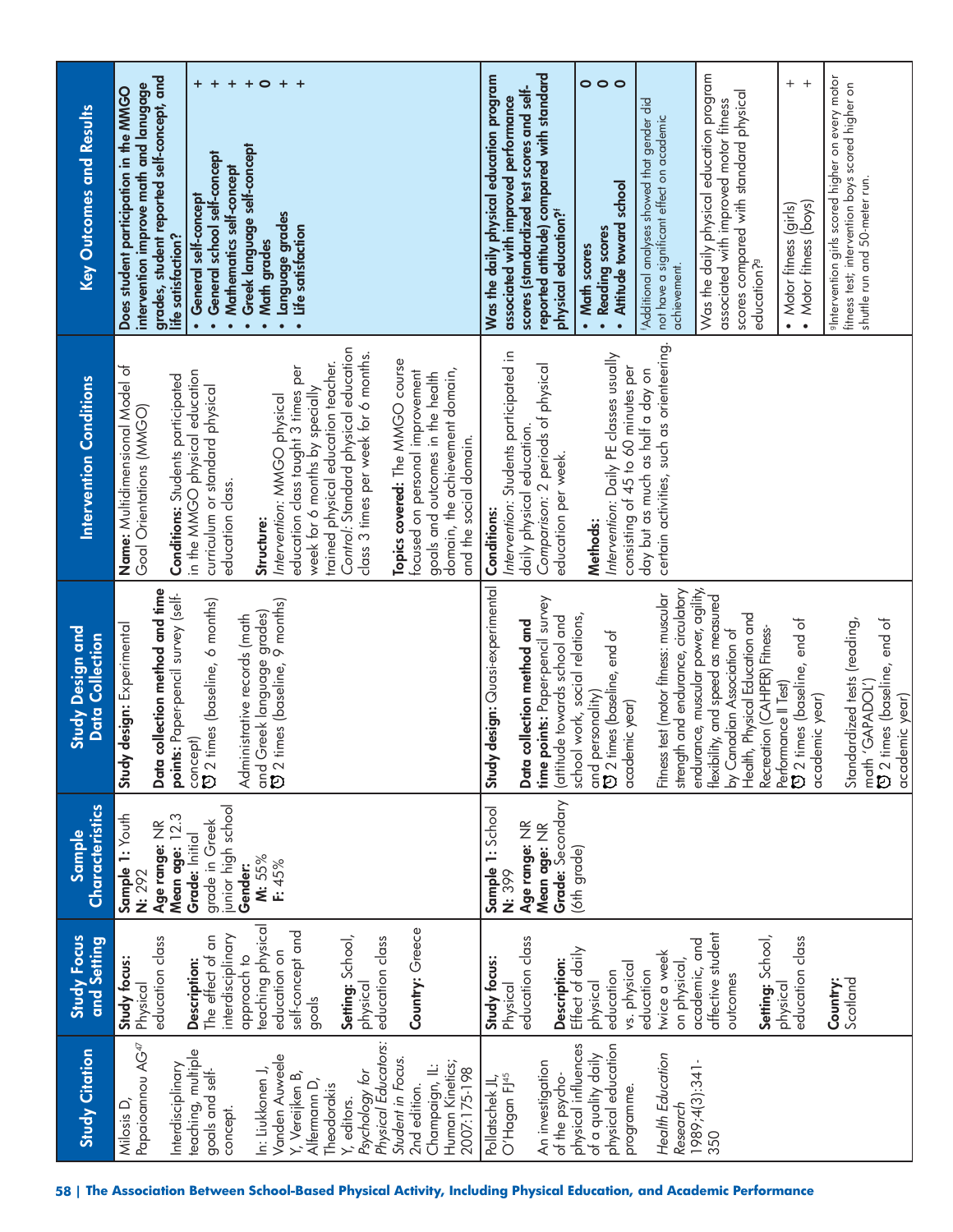| <b>Study Citation</b>                                                                     | <b>Study Focus</b><br>and Setting                            | Characteristics<br><b>Sample</b>                                                   | <b>Study Design and</b><br><b>Data Collection</b>                                                       | <b>Intervention Conditions</b>                                                                                              | <b>Key Outcomes and Results</b>                                                                                                                                                   |
|-------------------------------------------------------------------------------------------|--------------------------------------------------------------|------------------------------------------------------------------------------------|---------------------------------------------------------------------------------------------------------|-----------------------------------------------------------------------------------------------------------------------------|-----------------------------------------------------------------------------------------------------------------------------------------------------------------------------------|
| Raviv S, Low M <sup>46</sup><br>physical activity<br>Influence of                         | education class<br>Study focus:<br>Physical                  | Age range: 11-12<br>Sample 1: Youth<br>N: 96                                       | Study design: Quasi-experimental<br>points: Standardized tests<br>collection method and<br>Data<br>time | Conditions: Students were divided into<br>4 groups: 2 participated in physical<br>education class and 2 studied<br>science. | Does course content (science or physical<br>concentration measured by the d2 test?<br>education) improve student levels of                                                        |
| among junior high-<br>on concentration                                                    | Description:<br>Physical                                     | <b>Mean age:</b> NR<br><b>Grade:</b> Secondary<br>(Israeli junior high<br> school) | (concentration as measured by<br>$\frac{d}{d}$ test)<br>$\frac{d}{d}$ NR                                | Structure: Each subject was taught                                                                                          | $\bullet$<br>• Better concentration in science than<br>physical education                                                                                                         |
| school students.<br>Perceptual and                                                        | Setting: School,<br>education and<br>concentration           | Ethnicity: NR<br>Gender: NR                                                        |                                                                                                         | the beginning and end of the school<br>twice a day by the same teacher at<br>day.                                           | Does timing (beginning or end of class)<br>improve student levels of concentration<br>measured by the d2 test?                                                                    |
| Motor Skills<br>1990;70(1):67-74                                                          | education class,<br>Country: Israel<br>classroom<br>physical |                                                                                    |                                                                                                         |                                                                                                                             | $^+$<br>$^{+}$<br>Better concentration at the ends of<br>beginning of the day than the end<br>lessons than the beginning<br>Better concentration at the<br>$\bullet$<br>$\bullet$ |
|                                                                                           |                                                              |                                                                                    |                                                                                                         |                                                                                                                             | of the day                                                                                                                                                                        |
| Sallis JF, McKenzie<br>TL, Kolody B, Lewis<br>M, Marshall S,<br>Rosengard P <sup>48</sup> | education class<br>Study Focus:<br>Physical                  | Sample 1: Schools<br>N: 7<br>Sample 2: Youth                                       | Data collection method and<br>Study design: Experimental<br>points: Paper-pencil<br>time                | <b>Conditions:</b> Students were assigned<br>Name: SPARK (physical education<br>curriculum)                                 | improve student outcomes on standardized<br>Did exposure to SPARK physical education<br>tests?                                                                                    |
| Effects of health-<br>related physical                                                    | school physical<br>The effect of<br>Description:             | Age range: NR<br>Mean age: 9.5<br>N: 759                                           | reading, language, math, and<br>survey (standardized test in<br>basic battery as measured               | to SPARK physical education classes<br>specialists, by trained classroom<br>taught by physical education                    | +<br>$\ddot{}$<br>• Cohort 2<br>$\cdot$ Cohort 1<br>Reading                                                                                                                       |
| on academic<br>achievement:<br>education                                                  | standardized test<br>education on<br>scores                  | (4th-6th grade)<br>Grade: Primary<br>Gender:                                       | by Metropolitan Achievement<br><b>D</b> 2 times (baseline in 2nd<br>test-MAT6 and MAT7)                 | teachers, or standard physical<br>education (control).                                                                      | 0 ၀<br>Cohort 2<br>$\cdot$ Cohort 1<br><b>Math</b>                                                                                                                                |
| Project SPARK.<br>Research                                                                | Setting: School<br>day, physical                             | M: 52%<br>Ethnicity:<br>F: 48%                                                     | grade, cohort 1 in Spring of 5th<br>grade, cohort 2 in Fall of 6th<br>grade)                            | education lessons including health-<br>total per week: 3 days of physical<br>Structure: Four 30-minute lessons              | +<br>$\cdot$ Cohort 2<br>$\cdot$ Cohort $1$<br>language                                                                                                                           |
| Exercise and Sport<br>1999;70(2):127-<br>Quarterly for                                    | education class,<br>classroom                                | Hispanic: 4.9%<br>Asian/Pacific<br><b>Black: 2.2%</b>                              |                                                                                                         | fitness and skill-fitness activities plus<br>behavior change/self-management.<br>30 minutes of classroom lesson on          | 0<br>+<br><b>Basic battery</b><br>Cohort 2<br>• Cohort 1                                                                                                                          |
| 34                                                                                        | Country: USA                                                 | Islander: 14.2%                                                                    |                                                                                                         | Topics covered: 13 health-fitness units<br>and 9 sports units                                                               |                                                                                                                                                                                   |
|                                                                                           |                                                              |                                                                                    |                                                                                                         | presentation of new topic, set physical<br>Methods: Brief review of skills,<br>activity goals.                              |                                                                                                                                                                                   |
|                                                                                           |                                                              |                                                                                    |                                                                                                         |                                                                                                                             |                                                                                                                                                                                   |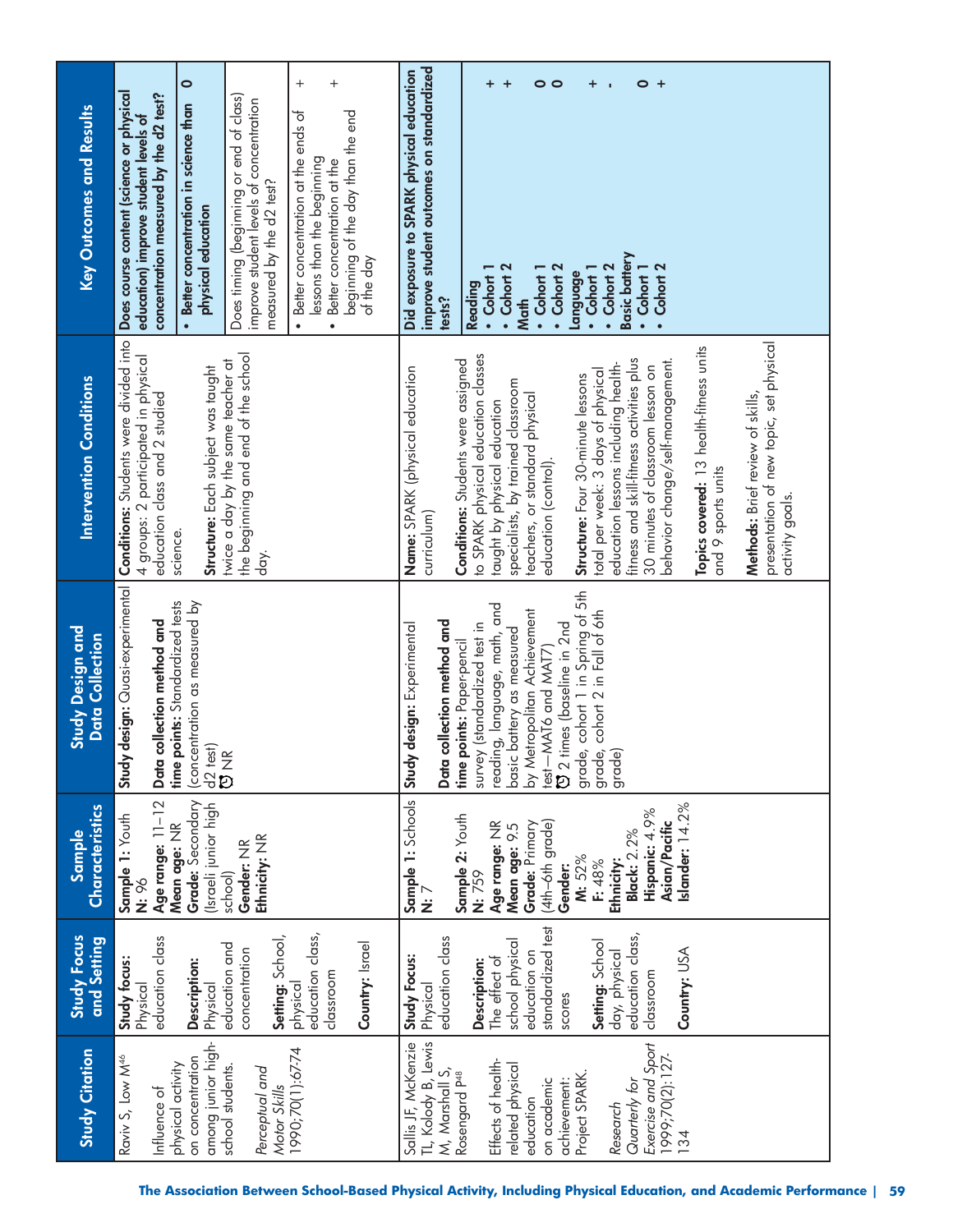| <b>Study Citation</b>                                                                                                                                                                                           | <b>Study Focus</b><br>and Setting                                                                                                                                                                 | <b>Characteristics</b><br>Sample                                                                                                                                              | <b>Study Design and</b><br><b>Data Collection</b>                                                                                                                                                                                                                                                                                                                                                                                                                                                                                                                                                                 | <b>Intervention Conditions</b>                                                                                                                                                                                                                                                                                                                                                                                                                                                                                                                                                                                                                                                                                                                          | Key Outcomes and Results                                                                                                                                                                                                                                                                                                                                                                                                                                                                                                                                                                                                                                                                                                                                                                                   |
|-----------------------------------------------------------------------------------------------------------------------------------------------------------------------------------------------------------------|---------------------------------------------------------------------------------------------------------------------------------------------------------------------------------------------------|-------------------------------------------------------------------------------------------------------------------------------------------------------------------------------|-------------------------------------------------------------------------------------------------------------------------------------------------------------------------------------------------------------------------------------------------------------------------------------------------------------------------------------------------------------------------------------------------------------------------------------------------------------------------------------------------------------------------------------------------------------------------------------------------------------------|---------------------------------------------------------------------------------------------------------------------------------------------------------------------------------------------------------------------------------------------------------------------------------------------------------------------------------------------------------------------------------------------------------------------------------------------------------------------------------------------------------------------------------------------------------------------------------------------------------------------------------------------------------------------------------------------------------------------------------------------------------|------------------------------------------------------------------------------------------------------------------------------------------------------------------------------------------------------------------------------------------------------------------------------------------------------------------------------------------------------------------------------------------------------------------------------------------------------------------------------------------------------------------------------------------------------------------------------------------------------------------------------------------------------------------------------------------------------------------------------------------------------------------------------------------------------------|
| Tremarche PV,<br>Robinson EM,<br>Graham LB <sup>51</sup>                                                                                                                                                        | education class<br>Study focus:<br>Physical                                                                                                                                                       | Sample 1: Youth<br>Age range: 9-1<br>$\overline{\mathbf{u}}$ : 311                                                                                                            | Study design: Quasi-experimental<br>time points: Standardized tests<br>collection method and<br>Data                                                                                                                                                                                                                                                                                                                                                                                                                                                                                                              | No intervention                                                                                                                                                                                                                                                                                                                                                                                                                                                                                                                                                                                                                                                                                                                                         | Did students who received more hours of<br>physical education score higher on the<br><b>MCAS</b> test?                                                                                                                                                                                                                                                                                                                                                                                                                                                                                                                                                                                                                                                                                                     |
| Physical Educator<br>2007;64(2):58-64<br>Physical education<br>elementary testing<br>and its effect on<br>results.                                                                                              | on standardized<br>quality physical<br>education time<br>Setting: School<br>Country: USA<br>of increased<br>Description:<br>The impact<br>test scores                                             | <b>White: 92.5%</b><br>Grade: Primary<br>Hispanic: 1%<br>Mean age: NR<br>Indian: 3.3%<br><b>Black: 2.6%</b><br>Asian: .6%<br>Gender: NR<br>(4th grade)<br>Ethnicity:          | Paper-pencil survey (student time<br>in physical education per school<br>and math on the Massachusetts<br>(English and language arts<br>Comprehensive Assessment<br>System—MCAS scores)<br><b>[5]</b> 1 time<br>time<br>$\sum_{i=1}^{\infty}$                                                                                                                                                                                                                                                                                                                                                                     |                                                                                                                                                                                                                                                                                                                                                                                                                                                                                                                                                                                                                                                                                                                                                         | $+$ 0<br>· English language arts<br>• Math                                                                                                                                                                                                                                                                                                                                                                                                                                                                                                                                                                                                                                                                                                                                                                 |
| Health Psychology<br>effects of aerobic<br>An experimental<br>1986;5(3):197<br>schoolchildren.<br>Tuckman BW,<br>Hinkle JS <sup>50</sup><br>psychological<br>physical and<br>study of the<br>exercise on<br>207 | effects of aerobic<br>Setting: School,<br>education class<br>education class<br>Country: USA<br>psychological<br>Physical and<br>Study focus:<br>Description:<br>exercise<br>Physical<br>physical | Grade: Cross level<br>(4th-6th grades)<br>Sample 1: Youth<br>Mean age: NR<br>Age range:<br>9.30-11.30<br>Gender: NR<br>Nonwhite:<br>$27 - 29%$<br>Ethnicity:<br><b>N:</b> 154 | collection method and time<br><b>9</b> 3 times (baseline, posttest, 5<br>Measurement device (skinfold<br>Measurement device (time on<br>motor ability as measured by<br>as conducive or disruptive to<br>assessment (perceptual-<br>points: Measurement device<br>Paper-pencil survey (teacher<br>test for body fat, pulse rate)<br>ひ 2 times<br>Study design: Experimental<br>rating of student behavior<br>classroom participation)<br>[5] 2 times<br>on 50-meter run)<br>months after posttest)<br>Bender-Gestalt test)<br><b>(3</b> 2 times<br>800-meter run)<br>times<br>Data<br>$rac{m}{\sqrt{2}}$<br>Skill | students and 5 times per week for 4th-<br>place 3 times per week for 6th-grade<br>lasted 30 minutes. The sessions were<br>program, which included basketball,<br>on a 400-meter track and consisted<br>Intervention: 3 running sessions per<br>part of students' physical education<br>Control: regular physical education<br>conducted by the research team as<br>volleyball, and occasional jogging<br>in the running program or regular<br>of gradual increments in distance,<br>week for 12 weeks. Each session<br>Methods: The running took place<br><b>Conditions:</b> Students participated<br>interval workouts, and relay runs.<br>Regular physical education took<br>and 5th-grade students.<br>physical education.<br>Structure:<br>classes. | Does exposure to the intervention improve<br>Does exposure to the intervention improve<br>$\ddot{}$<br>+<br>$\circ$<br>$\bullet$<br>showed no differences for classroom behavior,<br>better on the maze test than control boys and<br>treatment boys and treatment girls performed<br>self-concept, Bender-Gestalt test. However,<br>Additional analyses of treatment x gender<br>children's physical and psychological<br>Perceived self-concept (self-report)<br>Planning ability and visual-motor<br>Perceptual motor ability (Bender-<br>coordination (Maze Tracing test)<br>• Creativity (Alternate Uses test)<br>• Classroom behavior (teacher<br>children's physical outcomes?<br>control girls, respectively.<br>observation)<br>Gestalt test)<br>outcomes?<br>$\bullet$<br>$\bullet$<br>$\bullet$ |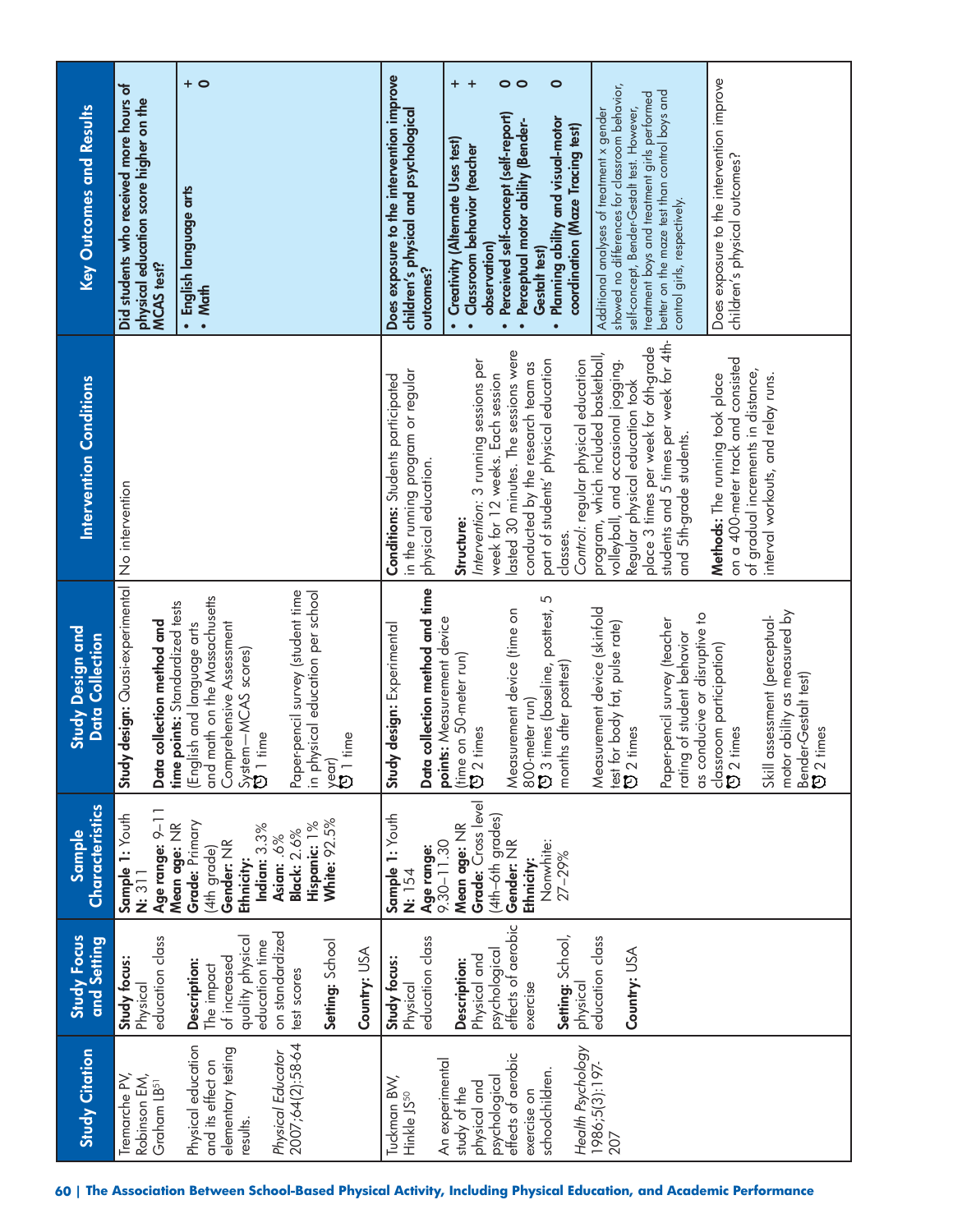| Key Outcomes and Results                          | • 800-meter run (boys and girls)<br>(5-month follow-up-boys)<br>(5-month follow-up-girls)<br>Skinfold (body fat) (boys)<br>· Skinfold (body fat) (girls)<br>• 50-meter dash<br>800-meter run<br>$\bullet$ 800-meter run<br>• Pulse rate                                                                                                                  |
|---------------------------------------------------|----------------------------------------------------------------------------------------------------------------------------------------------------------------------------------------------------------------------------------------------------------------------------------------------------------------------------------------------------------|
| Intervention Conditions                           |                                                                                                                                                                                                                                                                                                                                                          |
| <b>Study Design and</b><br><b>Data Collection</b> | assessment (planning ability<br>as measured by the Alternative<br>Uses Test measuring divergent<br>thinking; self-concept as<br>visual motor coordination<br>Children's Self-Concept Scale)<br>ひ 2 times<br>Paper-pencil survey (creativity<br>as measured by the Maze<br>Tracing Test)<br><b>CJ</b> 2 times<br>measured by Piers-Harris<br>and<br>Skill |
| Characteristics<br>Sample                         |                                                                                                                                                                                                                                                                                                                                                          |
| Study Focus<br>and Setting                        |                                                                                                                                                                                                                                                                                                                                                          |
| <b>Study Citation</b>                             |                                                                                                                                                                                                                                                                                                                                                          |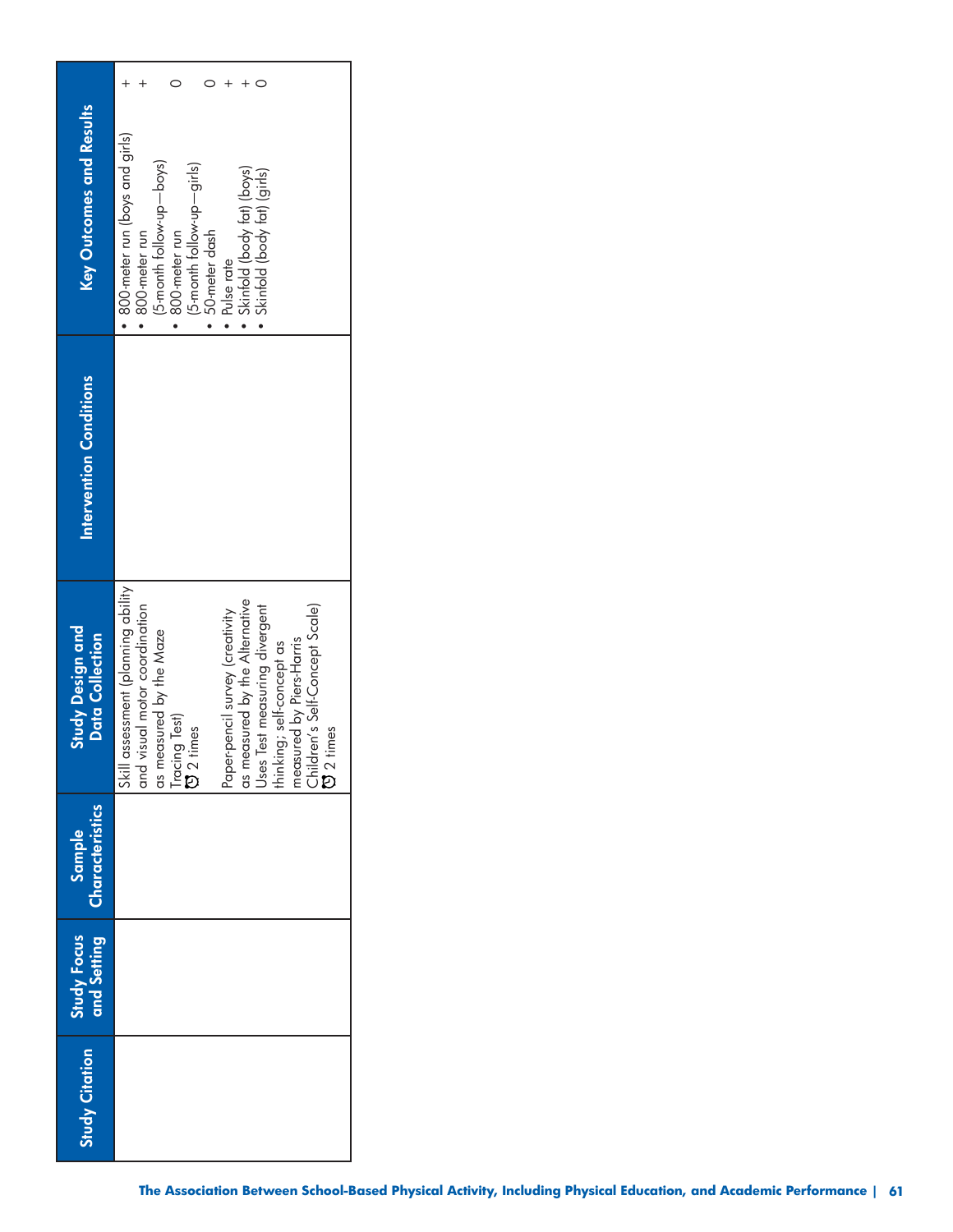### **Appendix E: Recess Summary Matrix**

Articles describing quasi-experimental or experimental designs are highlighted in the table before the matrix for each setting. Not all studies used these designs.

| Recess Studies Using Quasi Experimental or Experimental Design<br>(Authors and Date Only) |      |
|-------------------------------------------------------------------------------------------|------|
| Caterino, M.C., Polak, E.D.                                                               | 1999 |
| Jarrett, O.S., Maxwell, D.M., Dickerson, C., Hoge, P., Davies, G., Yetley, A.             | 1998 |
| Pellegrini, A.D., Davis, P.D.                                                             | 1993 |
| Pellegrini, A.D., Huberty, P.D., Jones, I.                                                | 99F  |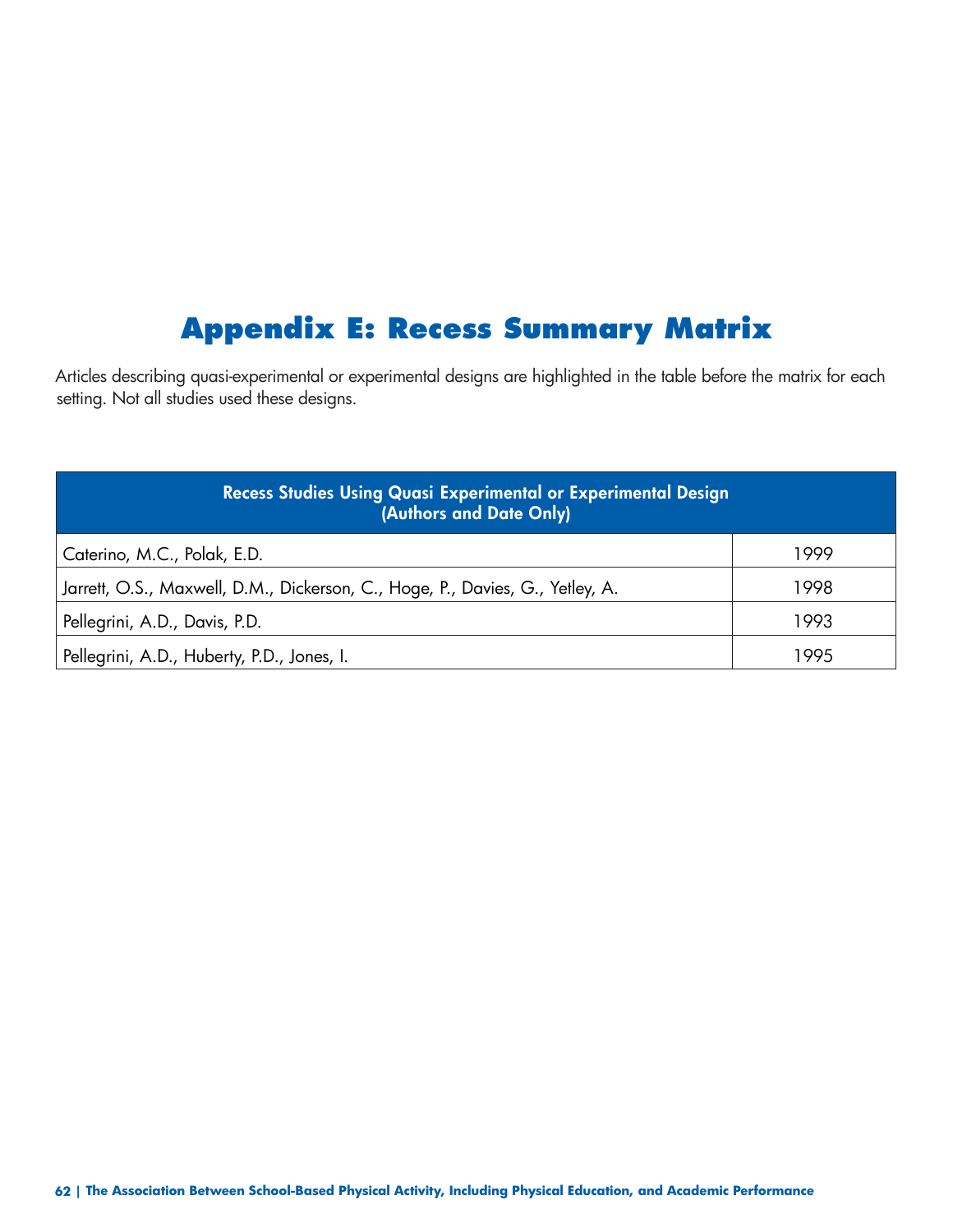| <b>Study Citation</b>                               | <b>Study Focus</b><br>and Setting                | Characteristics<br><b>Sample</b>              | <b>Study Design and</b><br><b>Data Collection</b>                                            | <b>Intervention Conditions</b>                             | Key Outcomes and Results                                                                                                                                                                                                                                                                                                                               |
|-----------------------------------------------------|--------------------------------------------------|-----------------------------------------------|----------------------------------------------------------------------------------------------|------------------------------------------------------------|--------------------------------------------------------------------------------------------------------------------------------------------------------------------------------------------------------------------------------------------------------------------------------------------------------------------------------------------------------|
| Barros, RM, Silver,<br>EJ, Stein, REK <sup>58</sup> | Study focus:<br>Recess                           | Age range: 8-9<br>Sample1: Youth<br>N: 11,529 | Childhood Longitudinal Study<br>secondary analysis of Early<br>design: Descriptive,<br>Study | No intervention                                            | reported by the teacher, than students who do not<br>Do students who are exposed to recess during the<br>school day have better classroom behavior, as                                                                                                                                                                                                 |
| School recess and<br>group classroom<br>behavior.   | <b>Description:</b><br>of exposure<br>The effect | Grade: Primary<br>Mean age: NR<br>(3rd grade) | dataset (Kindergarten<br>Class of 1998-1999)<br>(ECLS)                                       |                                                            | ÷<br>Classroom behavior (overall classroom)<br>have recess?                                                                                                                                                                                                                                                                                            |
|                                                     | to recess on                                     | Gender:                                       | Data collection method and                                                                   |                                                            | Results were also examined by the level of exposure to                                                                                                                                                                                                                                                                                                 |
| Pediatrics 2009;<br>123(2):431-436                  | primary school<br>students'                      | M: 50.3%<br>F: 49.7%                          | time points: Paper-pencil survey<br>(teacher report of frequency of                          |                                                            | recess. All levels of recess showed significantly better class-<br>room behavior when compared with no recess. Differences                                                                                                                                                                                                                             |
|                                                     | classroom                                        |                                               | recess and physical education                                                                |                                                            | were not significant between exposure levels.                                                                                                                                                                                                                                                                                                          |
|                                                     | behavior                                         | <b>Black: 12%</b><br>Ethnicity:               | classroom characteristics,<br>and teacher rating of group<br>class,                          |                                                            | Additional analyses by ethnicity and SES revealed signifi-                                                                                                                                                                                                                                                                                             |
|                                                     | Setting: School,<br>recess                       | Other/mixed: 11%<br>Hispanic: 16%             | U) time (students in 3rd grade)<br>classroom behavior)                                       |                                                            | cant differences. Black and Hispanic students and lower<br>income students were all significantly less likely to have                                                                                                                                                                                                                                  |
|                                                     | Country: USA                                     | White: 61%                                    |                                                                                              |                                                            | recess. There were no differences by gender.                                                                                                                                                                                                                                                                                                           |
| Caterino MC,<br>Polak ED <sup>55</sup>              | Study focus:                                     | Sample 1: Youth                               | design: Experimental<br>Study                                                                | Conditions: Physical activity                              | Do students who participate in directed physical                                                                                                                                                                                                                                                                                                       |
|                                                     | Recess                                           | N: 54                                         |                                                                                              | group, classroom activity                                  | activity have significantly higher scores on the                                                                                                                                                                                                                                                                                                       |
|                                                     |                                                  | Age range: NR                                 | Data collection method and                                                                   | dioub                                                      | Woodcock-Johnson Test of Concentration than                                                                                                                                                                                                                                                                                                            |
| Effects of two                                      | Description:                                     | Mean age: NR                                  | time points: Standardized tests                                                              |                                                            | students who participate in typical classroom                                                                                                                                                                                                                                                                                                          |
| types of activity on                                | The effect of                                    | Grade: Primary (3rd,                          | concentration as measured by<br>the Woodcock-Johnson Test of                                 | Structure: Students in the                                 | activity?                                                                                                                                                                                                                                                                                                                                              |
| of second-, third-,<br>the performance              | physical activity<br>on elementary               | 4th, and 5th grades)<br>Gender: NR            | Concentration)                                                                               | went to the gym for 15<br>physical activity group          | $\ddot{}$<br>• Concentration (4th-grade students)                                                                                                                                                                                                                                                                                                      |
| and fourth-grade                                    | school students'                                 | Ethnicity: NR                                 | C 1 time (immediately after                                                                  | minutes of stretching and                                  |                                                                                                                                                                                                                                                                                                                                                        |
| students on a test                                  | concentration                                    |                                               | intervention)                                                                                | aerobic walking and                                        |                                                                                                                                                                                                                                                                                                                                                        |
| of concentration.                                   |                                                  | Sample 2: Youth                               |                                                                                              | then to the library for the                                |                                                                                                                                                                                                                                                                                                                                                        |
|                                                     | Setting: School,                                 | N: 71                                         |                                                                                              | Woodcock-Johnson Test of                                   |                                                                                                                                                                                                                                                                                                                                                        |
| Motor Skills 1999;<br>Perceptual and                | library and gym<br>classroom,                    | Grade: Primary<br>Mean age: NR                |                                                                                              | the classroom activity group<br>Concentration. Students in |                                                                                                                                                                                                                                                                                                                                                        |
| 89(1):245-248                                       |                                                  | Gender: NR                                    |                                                                                              | participated in regular                                    |                                                                                                                                                                                                                                                                                                                                                        |
|                                                     | Country: USA                                     | Ethnicity: NR                                 |                                                                                              | classroom activities and then                              |                                                                                                                                                                                                                                                                                                                                                        |
|                                                     |                                                  |                                               |                                                                                              | went to the library for the                                |                                                                                                                                                                                                                                                                                                                                                        |
|                                                     |                                                  | Sample 3: Youth                               |                                                                                              | Woodcock-Johnson Test of                                   |                                                                                                                                                                                                                                                                                                                                                        |
|                                                     |                                                  | Mean age: NR<br>N: 52                         |                                                                                              | Concentration.                                             |                                                                                                                                                                                                                                                                                                                                                        |
|                                                     |                                                  | Grade: Primary                                |                                                                                              |                                                            |                                                                                                                                                                                                                                                                                                                                                        |
|                                                     |                                                  | Gender: NR                                    |                                                                                              |                                                            |                                                                                                                                                                                                                                                                                                                                                        |
|                                                     |                                                  | Ethnicity: NR                                 |                                                                                              |                                                            |                                                                                                                                                                                                                                                                                                                                                        |
|                                                     |                                                  |                                               |                                                                                              |                                                            | ***Results are coded as follows: + signifies a significant positive outcome; O significant outcome; – signifies a significant negative outcome. Matrices may not include<br>all outcomes described in the article; shaded outcomes are outcomes of primary interest to (and were included in) this review; additional outcomes reported here may be of |

Appendix E: Recess Summary Matrix\*\*\* **Appendix E: Recess Summary Matrix\*\*\*** 

interest to readers.

interest to readers.

NR=Not reported by study authors. Indicates data collection time points.

NR=Not reported by study authors.<br>© Indicates data collection time points.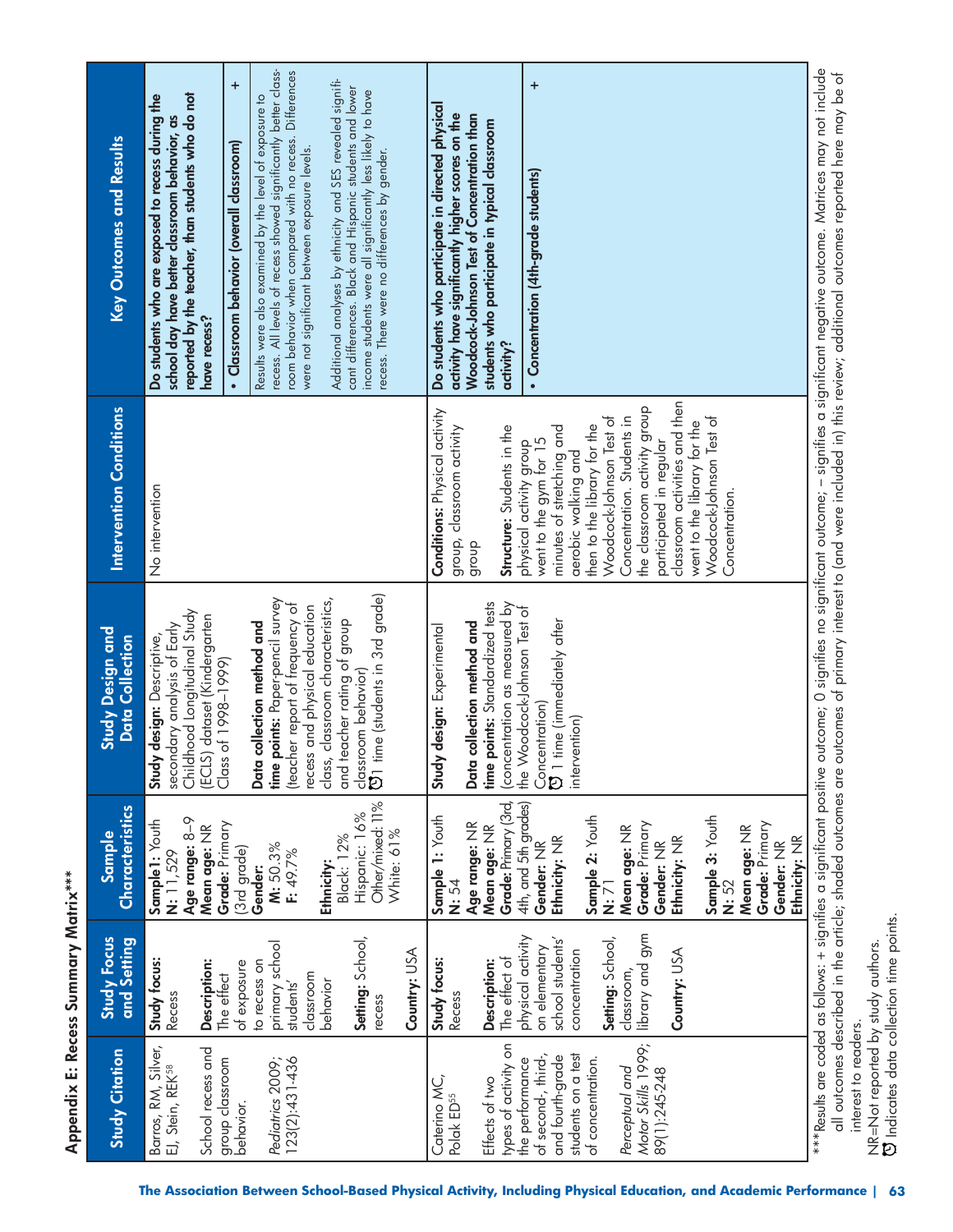| <b>Study Citation</b>                                                                                                                                                                            | Study Focus<br>and Setting                                                                                                                                                | Characteristics<br>Sample                                                                                                                                                                                      | <b>Study Design and</b><br><b>Data Collection</b>                                                                                                                                                                                                                                                                                                                                                                                                                                                             | <b>Intervention Conditions</b>                                                                                                                                                                                                                                                                                                                                                                                                                                                               | Key Outcomes and Results                                                                                                                                                                                                                                                                                                                                                                                                                                                                                                                                                                                                                                                                                                                                                                                                                                                                                                                                                                                                                                                                                                                                                                                                                 |
|--------------------------------------------------------------------------------------------------------------------------------------------------------------------------------------------------|---------------------------------------------------------------------------------------------------------------------------------------------------------------------------|----------------------------------------------------------------------------------------------------------------------------------------------------------------------------------------------------------------|---------------------------------------------------------------------------------------------------------------------------------------------------------------------------------------------------------------------------------------------------------------------------------------------------------------------------------------------------------------------------------------------------------------------------------------------------------------------------------------------------------------|----------------------------------------------------------------------------------------------------------------------------------------------------------------------------------------------------------------------------------------------------------------------------------------------------------------------------------------------------------------------------------------------------------------------------------------------------------------------------------------------|------------------------------------------------------------------------------------------------------------------------------------------------------------------------------------------------------------------------------------------------------------------------------------------------------------------------------------------------------------------------------------------------------------------------------------------------------------------------------------------------------------------------------------------------------------------------------------------------------------------------------------------------------------------------------------------------------------------------------------------------------------------------------------------------------------------------------------------------------------------------------------------------------------------------------------------------------------------------------------------------------------------------------------------------------------------------------------------------------------------------------------------------------------------------------------------------------------------------------------------|
| Dickerson C, Hoge<br>P, Davies G, Yetley<br>Maxwell DM,<br>Jarrett OS                                                                                                                            | Description: The<br>Study focus:<br>Recess                                                                                                                                | Sample 1: Youth<br>Age range: NR<br>Mean age: NR<br>N: 43                                                                                                                                                      | Study design: Quasi-experimental<br>collection method and time<br>points: Observation (classroom<br>Data                                                                                                                                                                                                                                                                                                                                                                                                      | Structure: Children were observed in<br>days that they did not have physical<br>education. During the first week of<br>the classroom each week on the 2                                                                                                                                                                                                                                                                                                                                      | behavior and decrease students' fidgetiness<br>in the classroom (as observed by research<br>Does recess improve students' on-task<br>staff)?                                                                                                                                                                                                                                                                                                                                                                                                                                                                                                                                                                                                                                                                                                                                                                                                                                                                                                                                                                                                                                                                                             |
| Journal of Educational<br>Impact of recess<br>Research 1998;<br>92(2):121-126<br>and individual<br>Group effects<br>on classroom<br>differences.<br>behavior:<br>$\mathsf{A}^{56}$               | recess, classroom<br>Setting: School,<br>effect of recess<br>Country: USA<br>on classroom<br>behavior                                                                     | White: 81.4%<br>Black: 18.6%<br>Grade: Primary<br>M: 41.9%<br>(4th grade)<br>F: 58.1%<br>Ethnicity:<br>Gender:                                                                                                 | behavior: concentration, fidgety,<br>November] to mid-March [until<br>O 6 times (baseline [mid-<br>Observation (academic<br>6 recesses per child])<br>achievement)<br>び 1 time (year-end)<br>work, listless)                                                                                                                                                                                                                                                                                                  | observation, each class was randomly<br>the days and no recess on the other<br>assigned to have recess on one of<br>day (recess amounted to 15 to 20<br>minutes).                                                                                                                                                                                                                                                                                                                            | $+$ $+$<br>· On-task behavior<br>· Less fidgetiness                                                                                                                                                                                                                                                                                                                                                                                                                                                                                                                                                                                                                                                                                                                                                                                                                                                                                                                                                                                                                                                                                                                                                                                      |
| Relations between<br>Psychology 1993;<br>and classroom<br>of Educational<br>British Journal<br>Pellegrini AD,<br>63(1):88-95<br>playground<br>Davis PD <sup>57</sup><br>behaviour.<br>children's | Setting: School,<br>and classroom<br>Country: USA<br>Relationships<br>Study focus:<br>Description:<br>playground<br>children's<br>behavior<br>between<br>Recess<br>recess | Sample 1: School<br>Sample 2: Youth<br>Grade: Primary<br>Grade: Primary<br>Age range: NR<br>Mean age: 9.4<br>Ethnicity: NR<br>M: 60.9%<br>(3rd grade)<br>(3rd grade)<br>F: 39.1%<br>Gender:<br>N: 23<br>.<br>Ż | Study design: Quasi-experimental<br>14-week data collection period)<br>behavior)<br>۞ 32 times (only when outdoor<br>(cognitive ability as measured<br>by the lowa Test of Basic Skills<br>(1986)<br>points: Standardized Test<br>play time occurred during the<br>nonsocial exercise, social<br>exercise, nonsocial sedentary,<br>and social sedentary recess<br>Data collection method and<br>Observation (concentration<br>fidgeting in classroom<br>$\overline{5}$ 1 time<br>time<br>and<br>$\frac{1}{2}$ | (2.5 hours) and a longer confinement<br>Structure: Each child was exposed to<br>both conditions by counterbalancing<br>confinement period in the classroom<br>experienced confinement across the<br>Conditions: Students were exposed<br>the order in which the whole class<br>period in the classroom (3 hours)<br>before recess, during recess, and<br>Method: Students were observed<br>to 1 of 2 conditions, a shorter<br>14-week observation period.<br>before recess.<br>after recess. | engaging in gross body and/or muscular activity.<br>Does children's observed exercise behavior<br>exchanging language, gestures, or gazes while<br>or muscular activity alone or without interacting<br>$+$<br>+<br>$^{+}$<br>Nonsocial exercise behavior: gross body and/<br>(controlling for standardized test scores)?<br>immediately following recess (controlling<br>Nonsocial sedentary behavior: nonstrenuous<br>exercise such as walking, sitting, or standing<br>behavior (social and nonsocial) <sup>t</sup> during<br>improve observed classroom behavior<br>· Fidget (nonsocial exercise behavior)<br>behavior immediately following recess<br>Concentration (nonsocial sedentary<br>Social sedentary behavior: Nonstrenuous<br>(social and nonsocial) <sup>th</sup> during recess<br><sup>h</sup> Social exercise behavior: Children were<br>• Fidget (social sedentary behavior)<br>recess improve observed classroom<br>Does children's observed sedentary<br>exercise without interacting with others.<br>· Fidget (social exercise behavior)<br>Concentration (social sedentary<br>for standardized test scores)?<br>while interacting with others.<br>behavior)<br>behavior)<br>with others.<br>$\bullet$<br>$\bullet$ |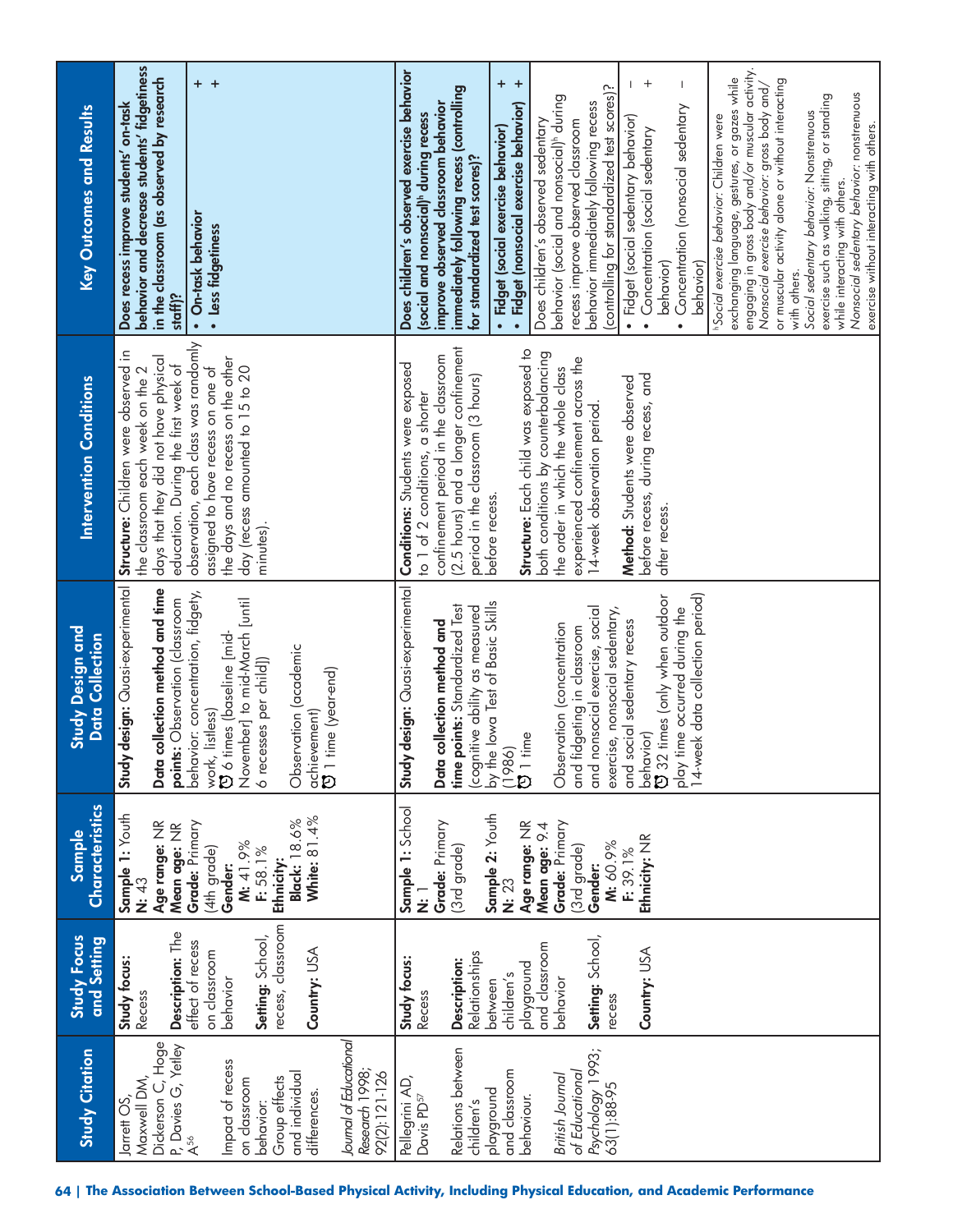|                                        |                                                                                                                       | + 0                                                                                                                                                       | $+$ 0                                                                                | $+$ 0                                                                                                                                          |                                                                                                                               | $\bullet$                                          | $\circ$                            | $\bullet$                                           |                                                                                                                                                                             | $\circ$<br>$+$                                                                                 | $\circ$<br>$\hspace{0.1mm} +$                                                                                      | $+$ $\circ$                                                                   |
|----------------------------------------|-----------------------------------------------------------------------------------------------------------------------|-----------------------------------------------------------------------------------------------------------------------------------------------------------|--------------------------------------------------------------------------------------|------------------------------------------------------------------------------------------------------------------------------------------------|-------------------------------------------------------------------------------------------------------------------------------|----------------------------------------------------|------------------------------------|-----------------------------------------------------|-----------------------------------------------------------------------------------------------------------------------------------------------------------------------------|------------------------------------------------------------------------------------------------|--------------------------------------------------------------------------------------------------------------------|-------------------------------------------------------------------------------|
| Key Outcomes and Results               | Are children more attentive to classroom<br>tasks after recess than before recess (as<br>observed by research staff)? | • More attentive (grades 2 and 4)<br>• More attentive (K)<br>Experiment 1:                                                                                | • More attentive (grade 4)<br>• More attentive (grade $2$ )<br>Experiment 2:         | • More attentive (class 1)<br>More attentive (class 2)<br>Experiment 3:                                                                        | Does children's observed behavior during<br>attention (as observed by research staff)?<br>recess affect post-recess classroom | Experiment<br>• Attention                          | Experiment 2:<br>• Attention       | Experiment 3:<br>• Attention                        | interaction (as observed by research staff)?<br>playground physical activity and social<br>Does the timing of recess (after 2.5 or<br>3 hours of classroom time) affect the | • More social interaction (4th-grade<br>• More physical activity<br>Experiment 1:<br>students) | • More physical activity (2nd- and<br>More social interaction<br>4th-grade students)<br>Experiment 2:<br>$\bullet$ | • More physical activity (boys)<br>• More social interaction<br>Experiment 3: |
| <b>Intervention Conditions</b>         | Conditions: Children in 2nd and 4th<br>grades were presented with either a<br>male-preferred or female-preferred      | seats while the teacher read a story<br>task immediately before recess and<br>were expected to sit quietly in their<br>immediately after recess. Children | with either a male or female main<br>Structure: 4 days per week recess<br>character. | period) and 2 days per week students<br>per week students went to recess<br>at 10:00 a.m. (short deprivation<br>timing was manipulated: 2 days | went to recess at 10:30 a.m. (long<br>Method: Students were observed<br>deprivation period).                                  | before recess, during recess, and<br>atter recess. |                                    |                                                     |                                                                                                                                                                             |                                                                                                |                                                                                                                    |                                                                               |
| Study Design and<br>Collection<br>Data | y design: Quasi-experimental<br>points: Observation (social<br>collection method and<br>Data<br>time<br>Stud          | recess, physical activity during<br>inattention before and after<br>interaction during recess,                                                            | recess)<br>U 32 times (every Monday–<br>Thursday for 2 months)                       |                                                                                                                                                |                                                                                                                               |                                                    |                                    |                                                     |                                                                                                                                                                             |                                                                                                |                                                                                                                    |                                                                               |
| Characteristics<br>Sample              | Sample 1: Youth<br>Age range: NR<br>$\overline{\mathbf{r}}$ 37                                                        | (2nd, 4th grades)<br>Grade: Primary<br>Mean age: NR<br>Gender:                                                                                            | <b>Black: 30.0%</b><br>M: 46%<br>Ethnicity:<br>F: 54%                                | Sample 2: Youth<br>White: 70.0%<br>N: 62                                                                                                       | Grade: Primary<br>Age range: NR<br>Mean age: 7.6<br>(K, 2nd, 4th                                                              | Gender:<br>grades)                                 | M: 55.0%<br>F: 45.0%<br>Ethnicity: | White: Majority %<br>Asian: Small %<br>Black: 30.0% | Sample 3: Youth<br>Age range: NR<br>N: 44                                                                                                                                   | Mean age: 10.1<br>Grade: Primary<br>M: 39.0%<br>F: 61.0%<br>(4th grade)<br>Gender:             | Ethnicity: NR                                                                                                      |                                                                               |
| Study Focus<br>and Setting             | Study focus:<br>Recess                                                                                                | student behavior<br>its impact on<br>Description:<br>Recess and                                                                                           | in the classroom<br>playground<br>and on the                                         | Setting: School,<br>Country: USA<br>recess                                                                                                     |                                                                                                                               |                                                    |                                    |                                                     |                                                                                                                                                                             |                                                                                                |                                                                                                                    |                                                                               |
| <b>Study Citation</b>                  | Huberty PD, Jones<br>Pellegrini AD,<br>$\overline{37}$                                                                | The effects of<br>on children's<br>recess timing                                                                                                          | and classroom<br>playground<br>behaviors.                                            | 1995;32(4):845-<br>Research Journal<br><b>Educational</b><br>American                                                                          | 864                                                                                                                           |                                                    |                                    |                                                     |                                                                                                                                                                             |                                                                                                |                                                                                                                    |                                                                               |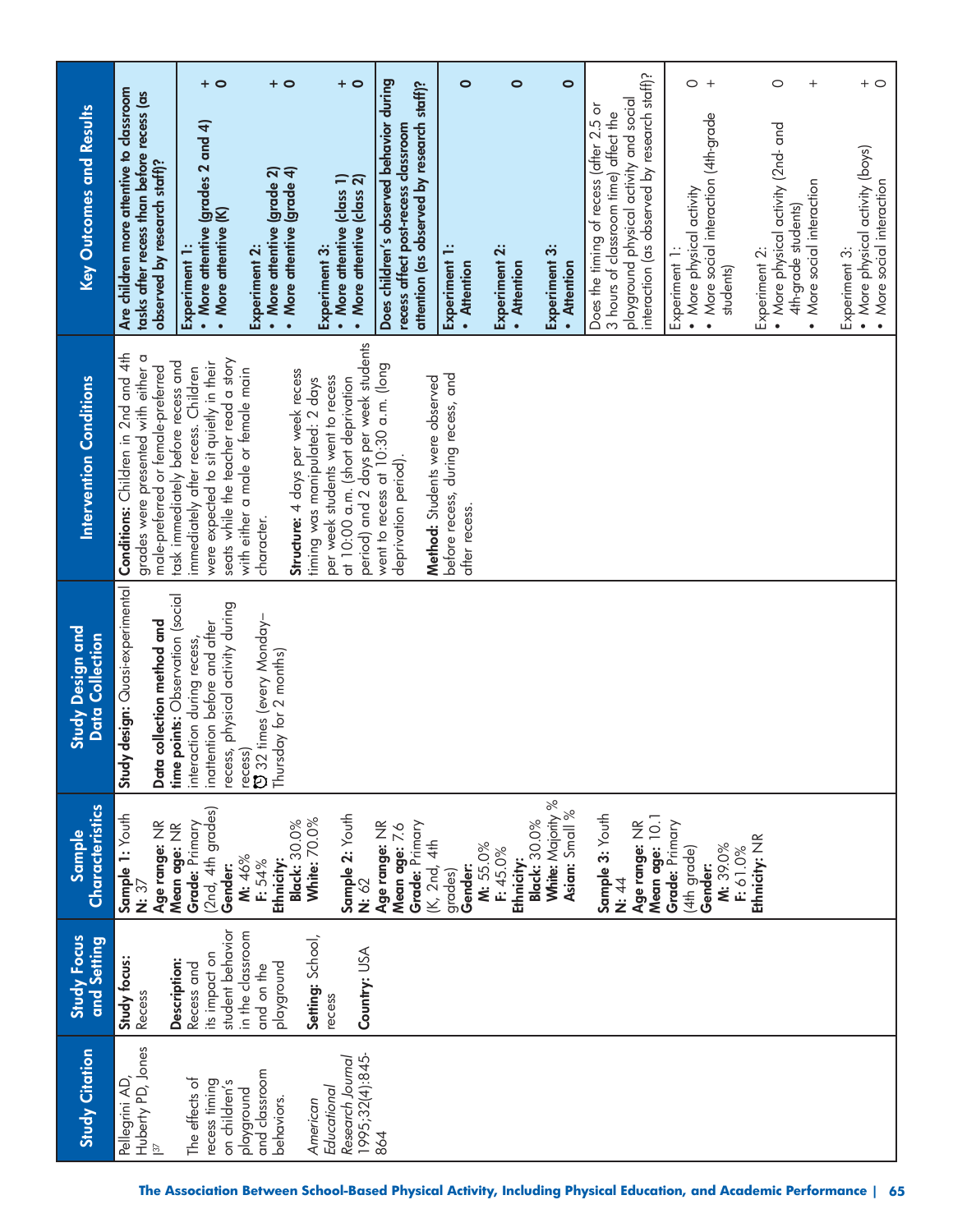| <b>Study Citation</b>                                                                            | <b>Study Focus</b><br>and Setting                         | Characteristics<br>Sample                                                                 | <b>Study Design and</b><br><b>Data Collection</b>                                                                                        | <b>Intervention Conditions</b> | <b>Key Outcomes and Results</b>                                                                                                                                                                                                                            |
|--------------------------------------------------------------------------------------------------|-----------------------------------------------------------|-------------------------------------------------------------------------------------------|------------------------------------------------------------------------------------------------------------------------------------------|--------------------------------|------------------------------------------------------------------------------------------------------------------------------------------------------------------------------------------------------------------------------------------------------------|
| Pellegrini AD, Kato <b>Study focus:</b><br>K, Blatchford P, Recess<br>Baines E <sup>59</sup>     | Description:                                              | Sample 1: Youth<br>Age range: NR<br>Grade: Primary<br>Mean age: 6.4<br>N: $\overline{77}$ | Study design: Descriptive, with<br>Data collection method and<br>longitudinal follow-up                                                  | No intervention                | "game facility" predict end-of-year school<br>adjustment (based on research staff and<br>Does a composite measure of students'<br>teacher aggregate ratings)?                                                                                              |
| longitudinal study<br>of children's<br>A short-term                                              | game tacilitation,   Gender:<br>adjustment,<br>School     | (1st grade)                                                                               | checklist of student behavior of<br>survey (teacher and researcher<br>time points: Paper-pencil                                          |                                | · School adjustment (boys)<br>• School adjustment (girls)                                                                                                                                                                                                  |
| playground games<br>across the first<br>social competence<br>Implications for<br>year of school: | Setting: School,<br>  play/games<br>  behaviors<br>recess | Ethnicity: NR<br>M: 39.0%<br>F: 61.0%                                                     | adjustment to school, facility in<br>sports and games)<br>ひ 2 times (late Fall and early<br>Spring)                                      |                                | facility predict student's end-ot-year social<br>competence (based on research staff and<br>Does a composite measure ot game<br>teacher aggregate ratings)?                                                                                                |
| and adjustment to<br>school.                                                                     | Country: USA                                              |                                                                                           | behaviors and game facility)<br>Observation (student game<br><b>12</b> times (observed for                                               |                                | · Social competence (boys)<br>· Social competence (girls)                                                                                                                                                                                                  |
| 2002;39(4):991-<br>Research Journal<br><b>Educational</b><br>American<br>1015                    |                                                           |                                                                                           | school connectedness)<br>ひ 2 times (early Fall and late<br>Interview (peer nominations,<br>minimum of 3 minutes per<br>Spring)<br>month) |                                | researcher, and peer identification of children<br>aggregate measure that included researcher<br>observations of recess behavior, behavior<br>Game facility was measured through an<br>checklists completed by the teacher and<br>who were good at sports. |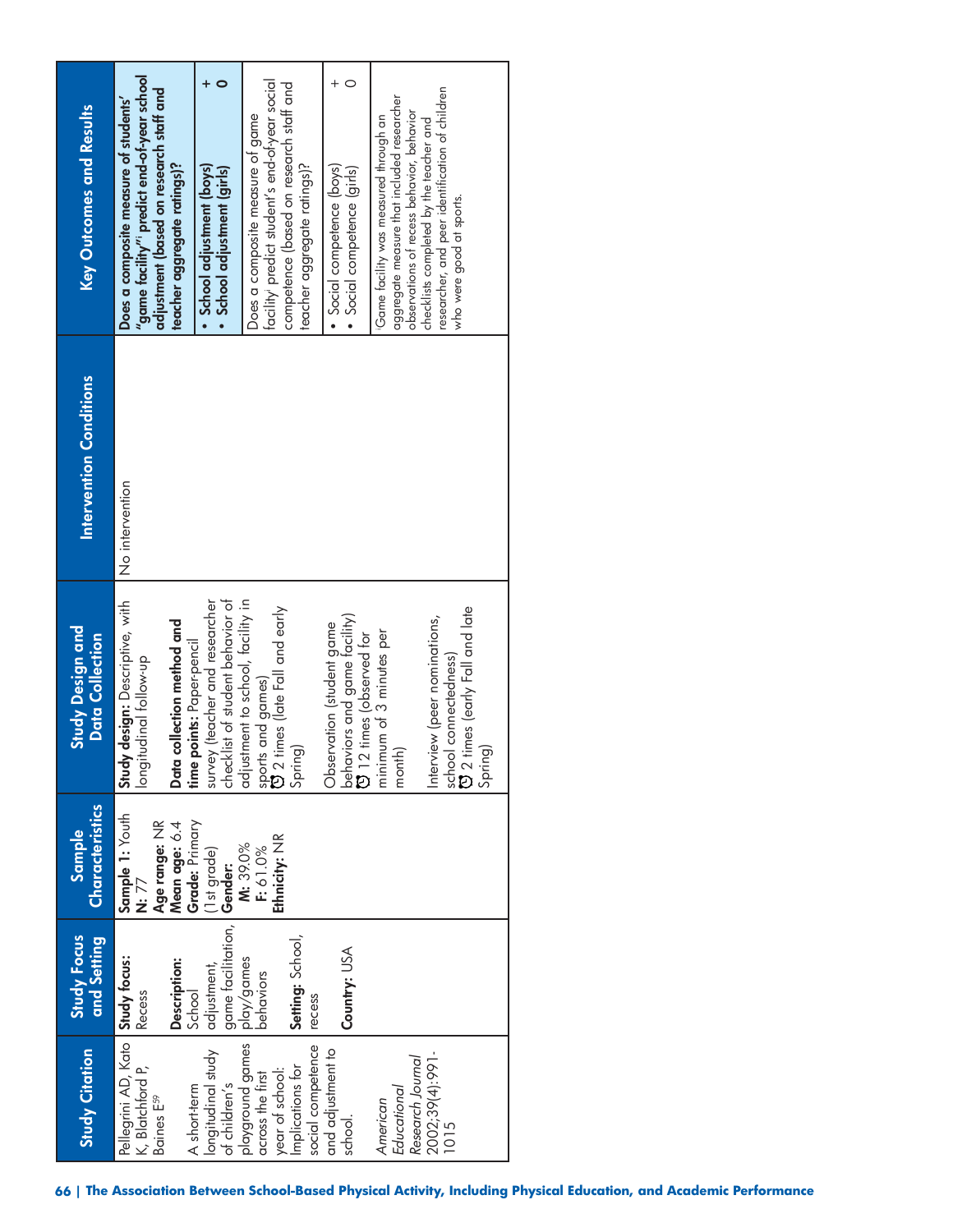### **Appendix F: Classroom Physical Activity Summary Matrix**

Articles describing quasi-experimental or experimental designs are highlighted in the table before the matrix for each setting. Not all studies used these designs.

| Classroom Physical Activity Studies Using Quasi Experimental or Experimental Design<br>(Authors and Date only) |      |
|----------------------------------------------------------------------------------------------------------------|------|
| Ahamed, Y., MacDonald, H., Reed, K., Naylor, P.-J., Liu-Ambrose, T., McKay, H.                                 | 2007 |
| Della Valle, J., Dunn, R., Geisert, G., Sinatra, R., Zenhausern, R.                                            | 1986 |
| Fredericks, C.R., Kokot, S.J., Krog, S.                                                                        | 2006 |
| Maeda, J.K., Randall, L.M.                                                                                     | 2003 |
| Mahar, M.T., Murphy, S.K., Rowe, D.A., Golden, J., Shields, A.T., Raedeke, T.D.                                | 2006 |
| Molloy, G.N.                                                                                                   | 1989 |
| Norlander, T., Moas, L., Archer T.                                                                             | 2005 |
| Uhrich, T.A., Swalm, R.L.                                                                                      | 2007 |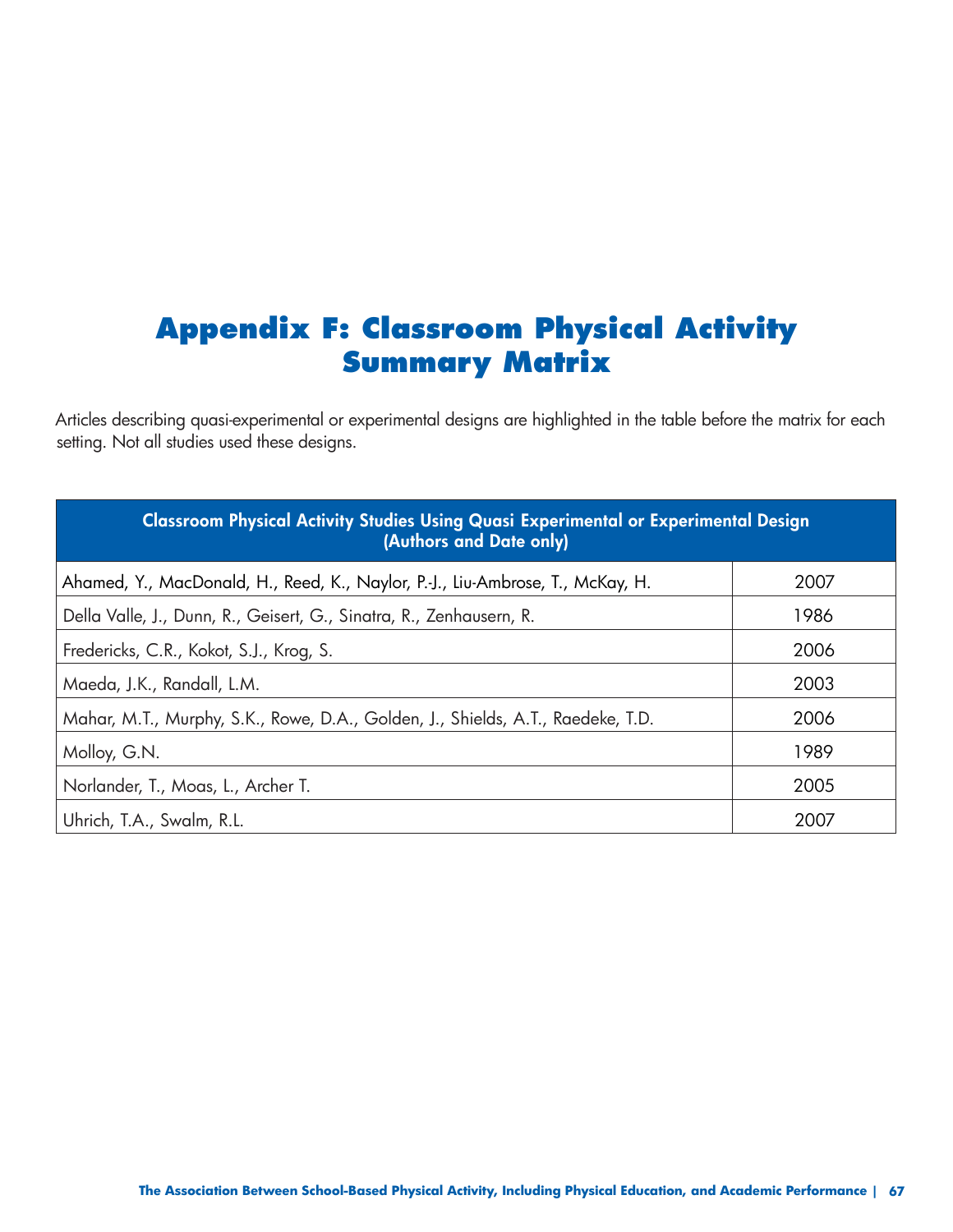| MacDonald H,<br>Ahamed Y,         | and Setting                       | Characteristics<br>Sample | <b>Study Design and</b><br><b>Data Collection</b>                   | Intervention Conditions                                                            | <b>Key Outcomes and Results</b>                                                                |
|-----------------------------------|-----------------------------------|---------------------------|---------------------------------------------------------------------|------------------------------------------------------------------------------------|------------------------------------------------------------------------------------------------|
|                                   | Study focus:<br>Classroom         | Sample 1: School<br>N: 20 | design: Experimental<br>Study                                       | Name: Action Schools! BC (AS! BC) Model                                            | academic performance (a combined score<br>Did increased physical activity improve              |
| Reed K, Naylor                    |                                   | Age range: NA             | Data collection method and time                                     | Structure: The AS! BC model comple-                                                | of reading, math and language arts)?                                                           |
| P-J, Liu-Ambrose T,               | Description:                      | Mean age: NA              | points: Paper-pencil survey (self-                                  | ments the 80 minutes per week of                                                   |                                                                                                |
| McKay H <sup>65</sup>             | Physical activity<br>intervention | Grade: Primary            | report-moderate to vigorous<br>physical activity as measured        | physical education time with 15 more<br>minutes per day of physical activity in    | $\bullet$<br>· Standardized test score (combined)                                              |
| School-based                      | evaluation                        | Sample 2: Youth           | by a modified version of the                                        | the classroom (for a total of 75 minutes                                           | Did increased physical activity improve                                                        |
| physical activity                 | focusing on                       | N: 288                    | Physical Activity Questionnaire                                     | per week) to achieve the recommended                                               | academic performance by gender?                                                                |
| does not                          | maintenance                       | Age range: 9-11           | for Children (PAQ-C)<br>O 5 times (baseline minus 3                 | total of 150 minutes per week.                                                     | $\circ$<br>· Standardized test scores (combined)                                               |
| compromise                        | and change                        | Mean age: 10.2            |                                                                     |                                                                                    | (by gender)                                                                                    |
| children's                        | of academic                       | Grade: Primary            | months, baseline, 3 months, 9                                       | Implementation: The intervention                                                   |                                                                                                |
| academic                          | performance                       | (4th, 5th grades)         | months, 12 months)                                                  | spanned 16 months but academic                                                     |                                                                                                |
| performance.                      | Setting: School,                  | M: 49.7%<br>Gender:       | Standardized tests (Canadian                                        | the school year. Teachers in intervention<br>performance was only evaluated across |                                                                                                |
| Medicine and                      | physical                          | F: 50.3%                  | Achievement Test-CAT-3 in                                           | schools were required to implement                                                 |                                                                                                |
| Science in Sports                 | education                         | Ethnicity:                |                                                                     | classroom-based activities for 15 minutes                                          |                                                                                                |
| and Exercise                      |                                   | Asian 60.3%               | reading, math and language arts)<br>CJ 3 times (baseline, 3 months, | during each school day. Activities                                                 |                                                                                                |
| 2007;39(2):371-                   | Country:                          | White 27.9%               | 12 months)                                                          | offered by teachers included skipping,                                             |                                                                                                |
| 376                               | Canada                            | Other 11.8%               |                                                                     | dancing, and resistance exercises.                                                 |                                                                                                |
| Della Valle J,                    | Study focus:                      | Sample 1: Youth           | design: Quasi-experimental<br>Study                                 | Conditions: Passive condition, active                                              | Does matching student's mobility                                                               |
| Dunn R, Geisert                   | Classroom                         | <b>N: 40</b>              |                                                                     | condition                                                                          | preference to the learning environment                                                         |
| G, Sinatra R,                     |                                   | Age range: NR             | Data collection method and                                          |                                                                                    | improve word recognition?                                                                      |
| Zenhausern R <sup>61</sup>        | Description: The                  | Mean age: NR              | time points: Observation                                            | Structure: In the passive condition,                                               | $\ddot{}$<br>• Word recognition test score                                                     |
|                                   | effect of activity                | Grade: Secondary          | (students studied 15 word pairs                                     | students learned word pairs by                                                     |                                                                                                |
| The effects of                    | evel on learning                  | (junior high              | in a passive and in an active                                       | remaining in their seats while 15                                                  | performed significantly better when there was<br>Students who preferred active learning        |
| matching and                      |                                   | school)                   | environment)<br><b>1</b> time                                       | word pairs were flashed on a screen                                                |                                                                                                |
| students' mobility<br>mismatching | Setting: School,<br>classroom     | M: 42.5%<br>Gender:       |                                                                     | at 4-second intervals. In the active<br>condition, students examined 15            | preferred passive learning performed better in<br>an active learning environment. Students who |
| preferences on                    |                                   | F: 57.5%                  | Standardized tests (mobility                                        | different word pairs printed on cards                                              | the passive learning environment. When the                                                     |
| recognition and                   | Country: USA                      | Ethnicity: NR             | preference-score on element                                         | arranged around the perimeter of the                                               | learning environment matched the student's                                                     |
| memory tasks.                     |                                   |                           | of mobility from learning style                                     | room. Students examined each card for                                              | preferred learning style, scores were signifi-                                                 |
|                                   |                                   |                           |                                                                     | 4 seconds and moved to the next one.                                               | cantly better.                                                                                 |
| Journal of                        |                                   |                           | assessment)<br><b>D</b> 1 time                                      |                                                                                    |                                                                                                |
| Educational                       |                                   |                           |                                                                     | Implementation: Within-subjects                                                    |                                                                                                |
| Research                          |                                   |                           | Standardized tests (word                                            | design, the same students learned                                                  |                                                                                                |
| 1986;79(5):267-<br>272            |                                   |                           | recognition test of 60 word pairs)<br>$\mathfrak{V}_1$ time         | word-pairs in each of the 2 conditons.                                             |                                                                                                |

 Indicates data collection time points. NA = Not applicable.<br>CJ Indicates data collection time points. NA = Not applicable.

may be of interest to readers. NR = Not reported by study authors.

NR = Not reported by study authors. may be of interest to readers.

include all outcomes described in the article; shaded outcomes are outcomes of primary interest to (and were included in) this review; additional outcomes reported here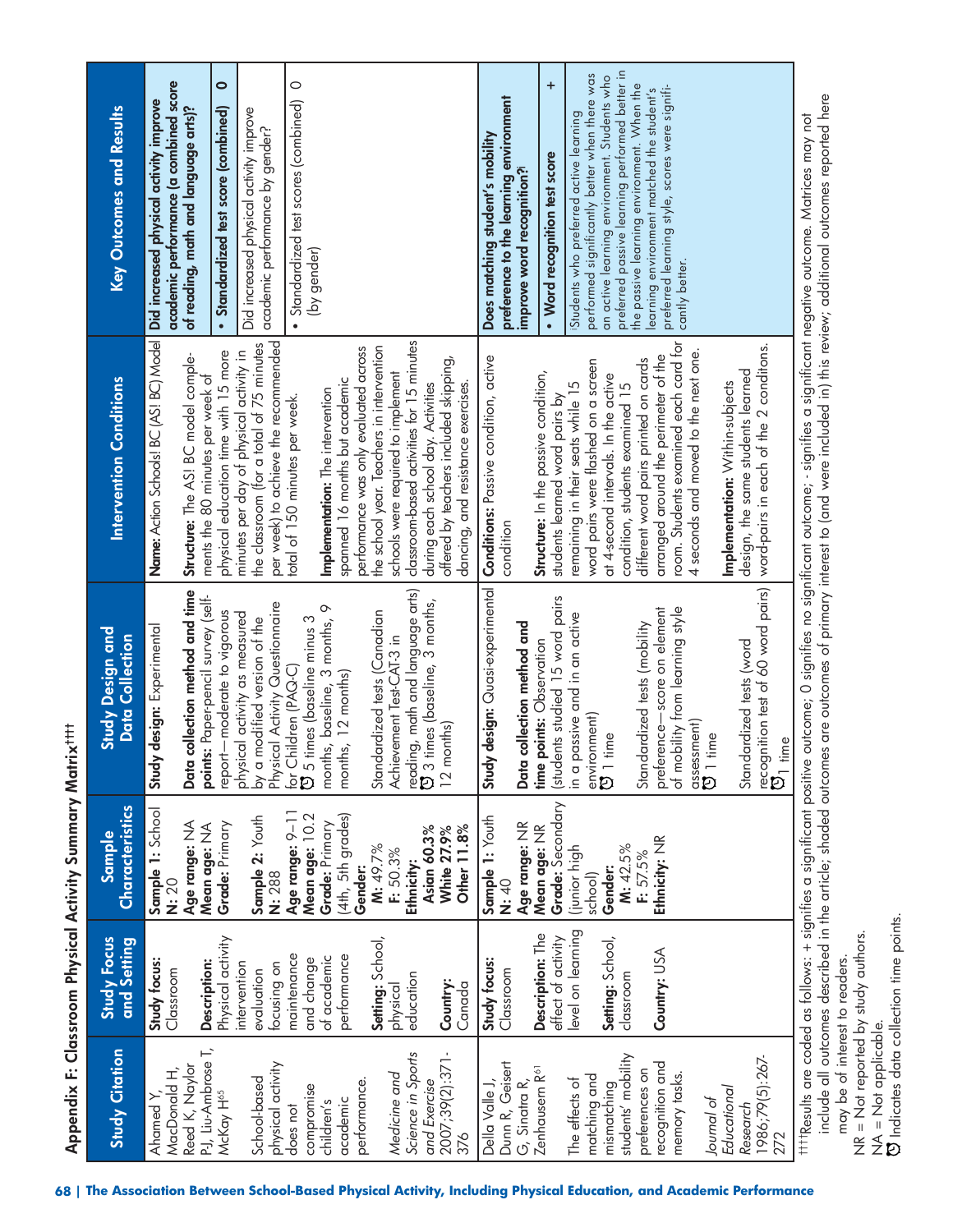| Key Outcomes and Results            | $\circ \circ \circ \circ \circ \circ \circ$<br>+<br>$\ddot{}$<br>$\ddot{}$<br>Does exposure to the movement program<br>measured by the Aptitude Test for School<br>improve aptitude scores for youth as<br><b>Verbal comprehension</b><br><b>Emotional indicators</b><br>Reading aptitude<br>Spacial aptitude<br>Math aptitude<br>Coordination<br>Perception<br>Reasoning<br>Numerical<br>Beginners?<br>Memory<br>Gestalt<br>$\bullet$<br>$\bullet$<br>$\bullet$<br>$\bullet$<br>$\bullet$                                                                                                                                                                                                                                                                                                                                                                                                                                                                                                                                                    | the Class Moves! Program have increased<br>$^{+}$<br>*Data collected through qualitative interviews;<br>Do teachers report students involved in<br>clear definitions of each outcome were not<br>academic performance measures?k<br>· Classroom behavior<br>provided by the authors.                                                                                                                                                    |
|-------------------------------------|-----------------------------------------------------------------------------------------------------------------------------------------------------------------------------------------------------------------------------------------------------------------------------------------------------------------------------------------------------------------------------------------------------------------------------------------------------------------------------------------------------------------------------------------------------------------------------------------------------------------------------------------------------------------------------------------------------------------------------------------------------------------------------------------------------------------------------------------------------------------------------------------------------------------------------------------------------------------------------------------------------------------------------------------------|-----------------------------------------------------------------------------------------------------------------------------------------------------------------------------------------------------------------------------------------------------------------------------------------------------------------------------------------------------------------------------------------------------------------------------------------|
| <b>Intervention Conditions</b>      | Training: Teachers attended a seminar<br>Topics Covered: Content was of highly<br>laterality, interhemispheric integration,<br>control group followed normal school<br>educational toys, and control groups.<br>group contained the children in their<br>classrooms, but allowed them to use<br>movements through infancy, midline<br>After warm-up, smaller groups were<br>Conditions: Experimental, free-play,<br>allowed children to use playground<br>divergence, visual accommodation.<br>program with 20 minutes per day.<br>specific developmental movements<br>Structure: The experimental group<br>crossing, balance, proprioception,<br>table-top educational games. The<br>in the developmental sequence of<br>formed to rotate through stations.<br>in difficulty as individual mastery<br>equipment. The educational toys<br>Activities in stations progressed<br>followed an 8-week movement<br>regarding the project and their<br>vestibular work, convergence,<br>occurred. The freeplay group<br>involvement.<br>curriculum. | and can be conducted before, during,<br>students in each group. Exercises are<br>activities are a break from sedentary<br>grouped by theme and age and are<br>follows a stage-related development<br>listed on a monthly calendar, which<br>plan. Sessions are 10 to 15 minutes<br>Name: The Class Moves! Program<br>or after any class subject. Ideally<br>of students with a maximum of 8<br>Structure: There were 24 groups<br>work. |
| Study Design and<br>Data Collection | points: Skill assessment (Aptitude<br>Data collection method and time<br>emotional indicators)<br>ひ 2 times (baseline, 2 months)<br>and verbal comprehension)<br>[3] 2 times (baseline, 2 months)<br>Gestalt, coordination, memory,<br>spatial, reasoning, numerical,<br>-examined perception,<br>Study design: Experimental<br>Standardized test (Draw-a-<br>person-DAP-utilized for<br>Test for School Beginners-<br>ASB                                                                                                                                                                                                                                                                                                                                                                                                                                                                                                                                                                                                                    | reflection of program impact)<br>ひ 2 times (baseline, 3 months)<br>points: Interview (teacher<br>Data collection method and<br>Study design: Case study<br>time                                                                                                                                                                                                                                                                         |
| Characteristics<br>Sample           | Africans: 11.3%<br>English: 79.3%<br>Sample 1: Youth<br>Mean age: NR<br>Grade: Primary<br>Age range: NR<br>Other: 9.4%<br>M: 43.40%<br>F: 56.60%<br>(1st grade)<br>Language:<br>Gender:<br>N: 53                                                                                                                                                                                                                                                                                                                                                                                                                                                                                                                                                                                                                                                                                                                                                                                                                                              | <b>Sample 1:</b> School<br><b>N:</b> 6<br>Age range: 5-12<br>Primarily white<br>Sample 2: Youth<br>Grade: Primary<br>Mean age: NR<br>M: 48%<br>N: ~192<br>Ethnicity:<br>F: 52%<br>Gender:                                                                                                                                                                                                                                               |
| <b>Study Focus</b><br>and Setting   | Setting: School<br>Movement and<br>Country: South<br>between brain<br>Study focus:<br>Description:<br>-interplay<br>academics<br>Classroom<br>and body<br>Africa                                                                                                                                                                                                                                                                                                                                                                                                                                                                                                                                                                                                                                                                                                                                                                                                                                                                              | Country: Scotland<br>Setting: School,<br>and motivation<br>concentration<br>Study focus:<br>Description:<br>to enhance<br>and Wales<br>Classroom<br>classroom<br>Exercises                                                                                                                                                                                                                                                              |
| <b>Study Citation</b>               | enhance academic<br>2006;28(1):29-42<br>Physical Education<br>Kokot SJ, Krog S <sup>66</sup><br>Research in Sport,<br>skills in grade 1<br>and Recreation<br>developmental<br>Fredericks CR,<br>programme to<br>South African<br>Journal for<br>movement<br>learners.<br>Using a                                                                                                                                                                                                                                                                                                                                                                                                                                                                                                                                                                                                                                                                                                                                                              | Jan. Report No.: 100.<br>Lowden K, Powney<br>The Class Moves!<br>Education; 2001<br>Pilot in Scotland<br>Scottish Council<br>and Wales: An<br>for Research in<br>J, Davidson J,<br>Edinburgh:<br>Evaluation.<br>James C <sup>68</sup>                                                                                                                                                                                                   |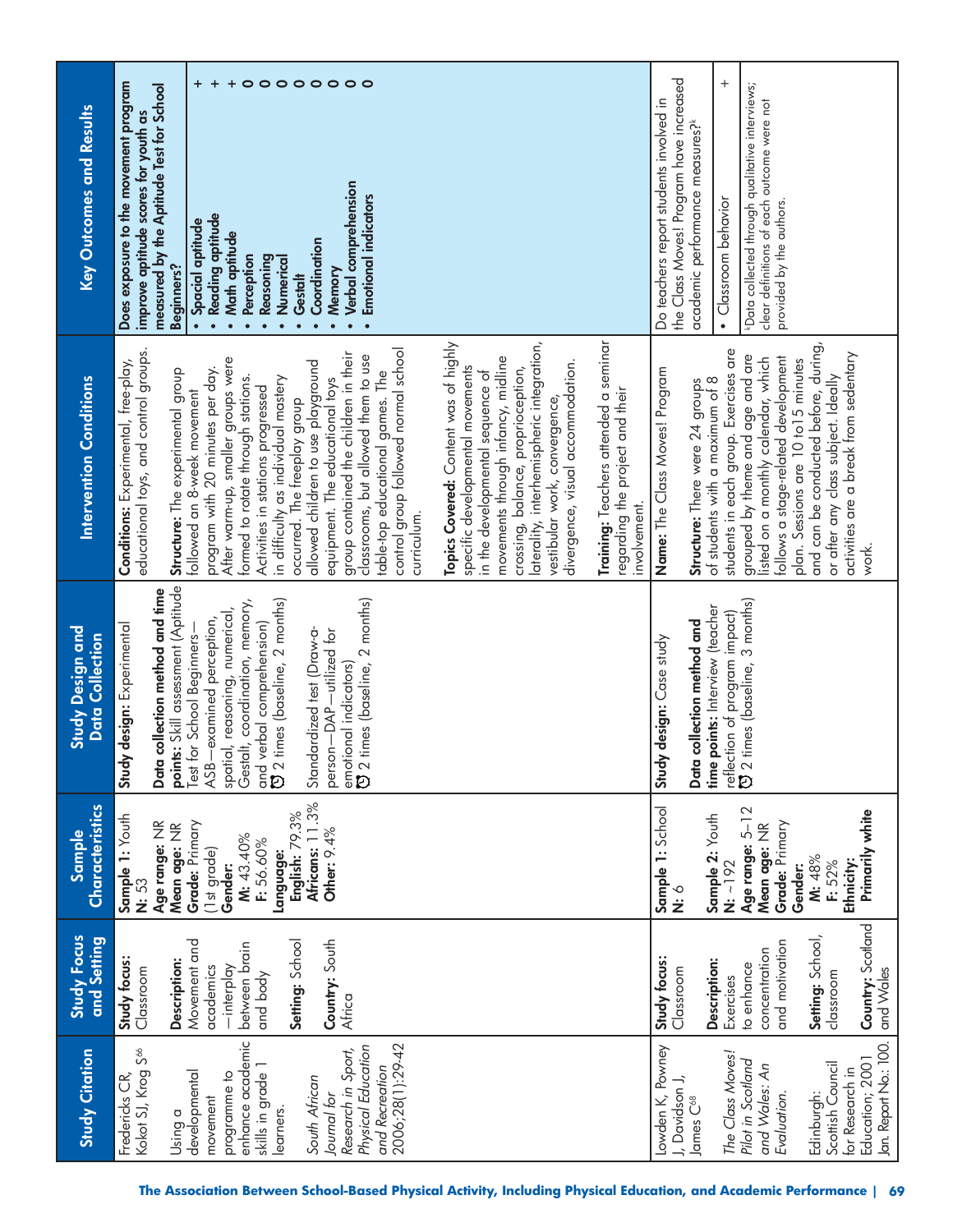| <b>Study Citation</b>                 | <b>Study Focus</b><br>and Setting       | <b>Characteristics</b><br>Sample       | Study Design and<br>Data Collection                                             | <b>Intervention Conditions</b>                                                     | <b>Key Outcomes and Results</b>                                              |
|---------------------------------------|-----------------------------------------|----------------------------------------|---------------------------------------------------------------------------------|------------------------------------------------------------------------------------|------------------------------------------------------------------------------|
|                                       |                                         | Sample 3: School<br>personnel<br>N: 24 |                                                                                 |                                                                                    |                                                                              |
|                                       |                                         | <b>Sample 4:</b> Parents<br>N: 19      |                                                                                 |                                                                                    |                                                                              |
|                                       |                                         | Sample 5: School<br>personnel<br>N: 30 |                                                                                 |                                                                                    |                                                                              |
| Maeda JK, Randall<br>LM <sup>62</sup> | Study focus:<br>Classroom               | Sample 1: Youth<br>N: 19               | Study design: Quasi-experimental,<br>with single subject behavioral             | approximately 1 hour after lunch, 4<br>Structure: The weekly routine,              | Do 5 minutes of a moderate to vigorous<br>activity increase math fluency and |
| Can academic                          | Description: The                        | Age range: NR<br>Mean age: NR          | design—multiple treatment<br>reversal design                                    | days per week, consisted of restroom,<br>water, physical activity, water, and      | concentration (based on teacher<br>observation)?                             |
| success come from                     | impact of adding                        | Grade: Primary                         |                                                                                 | then return to the classroom for the                                               |                                                                              |
| five minutes of                       | 5 minutes of                            | Gender:                                | collection method and time<br>Data                                              | math activity.                                                                     | $+$ $+$<br>• Math fluency                                                    |
| physical activity?                    | to a day for 2nd-<br>physical activity  | M: 36.8%<br>F: 63.2%                   | points: Observation (5 minutes                                                  | Implementation: The teacher divided                                                | Concentration<br>$\bullet$                                                   |
| <b>Brock Education</b>                | grade students                          | Ethnicity: NR                          | running/walking)<br>ひ 61 times (each day for 61 days)                           | the students into 2 groups based on                                                |                                                                              |
| Journal                               |                                         |                                        |                                                                                 | their performance in math related                                                  |                                                                              |
| 2003;13(1):14-22                      | Setting: School,<br>classroom           |                                        | Teacher-made fluency test                                                       | level group and 2) below-grade<br>to addition concepts: 1) grade-                  |                                                                              |
|                                       |                                         |                                        | $(1\text{-minute math addition test})\ \bullet$ of times (each day for 61 days) | level group. 3 versions of addition                                                |                                                                              |
|                                       | Country: USA                            |                                        |                                                                                 | problems sheets were used.                                                         |                                                                              |
| Mahar MT,                             | Study focus:                            | Sample 1: Youth                        | Study design: Quasi-experimental                                                | Structure: Students in all K-4th-grade                                             | Does participation in Energizers increase                                    |
| Murphy SK, Rowe                       | Classroom                               | Age range: NR<br>N: 243                | collection method and time<br>Data                                              | classrooms (3 classes per grade) in one<br>school participated in "Energizers."    | on-task behavior in school (based on<br>researcher observation)?             |
| DA, Golden<br>J, Shields AT,          | Description: A                          | Mean age: NR                           | points: Structured and timed                                                    | These are classroom-based physical                                                 | • On-task behavior (3rd- and 4th-                                            |
| Raedeke TD <sup>63</sup>              | classroom-based<br>physical activity    | Grade: Primary                         | observation (on-task behavior                                                   | activities that last approximately 10                                              | $\ddot{}$<br>grade students)                                                 |
| Effects of a                          | program's effect                        | (K-4th grade)<br>Gender: NR            | of 3rd- and 4th-grade students<br>-defined as verbal or<br>$rac{1}{\sqrt{2}}$   | learning materials, involve no equipment,<br>minutes, integrate grade-appropriate  | Does participation in Energizers increase                                    |
| classroom-based                       | on elementary<br>school-aged            | Ethnicity: NR                          | class rules and was appropriate<br>motor behavior that followed                 | and require little teacher preparation.                                            | physical activity in school (based on<br>pedometer counts)?                  |
| physical activity<br>program on       | children's physical                     |                                        | to the learning situation)                                                      | Training: Before the study, classroom                                              | $^{+}$<br>· Physical activity                                                |
| and on-task<br>behavior.              | activity levels and<br>on-task behavior |                                        | O Daily over a 12-week period                                                   | teachers attended a 45-minute training                                             |                                                                              |
|                                       | during academic                         |                                        | and postintervention)<br>(pre-                                                  | session where they were taught how<br>to lead students through Energizers          |                                                                              |
| Science in Sports<br>Medicine and     | instruction                             |                                        | pedometers (number of steps<br>surement device-<br>Mea                          | activities. Training included information<br>about the childhood obesity epidemic. |                                                                              |
| and Exercise                          | Setting: School,                        |                                        | taken in all K–4th-grade classes)<br>CJ 5 days in a week (all childrer          |                                                                                    |                                                                              |
| 2006;38(12):<br>2086-2094             | classroom                               |                                        | days in a week (all children<br>e grade per week)<br>no ni                      | Implementation: Teachers were each<br>asked to lead one 10-minute activity         |                                                                              |
|                                       | Country: USA                            |                                        |                                                                                 | per day for 12 weeks.                                                              |                                                                              |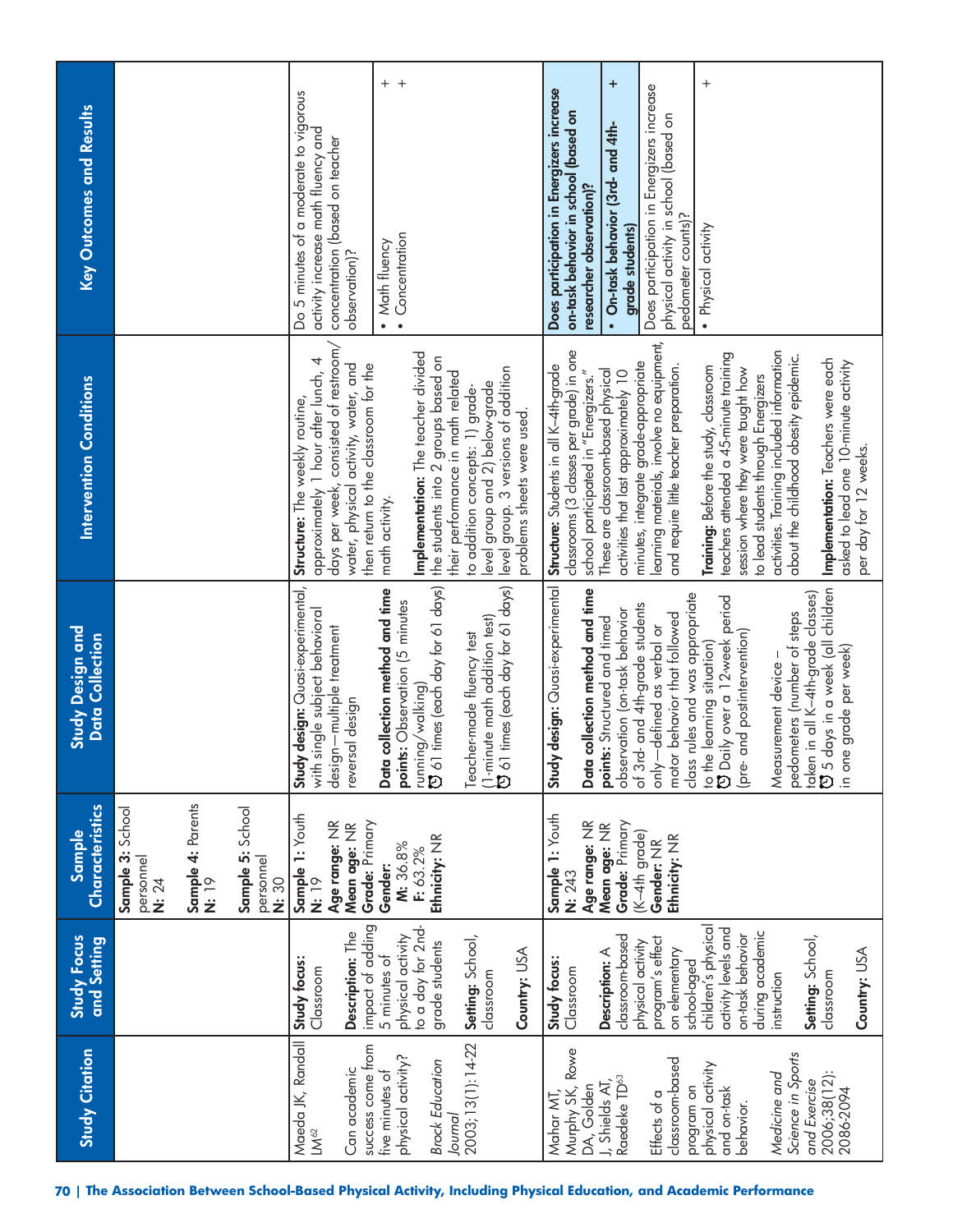| <b>Study Citation</b>                  | <b>Study Focus</b><br>and Setting | <b>Characteristics</b><br><b>Sample</b> | <b>Study Design and</b><br><b>Data Collection</b>                                     | <b>Intervention Conditions</b>                                          | <b>Key Outcomes and Results</b>                                                     |
|----------------------------------------|-----------------------------------|-----------------------------------------|---------------------------------------------------------------------------------------|-------------------------------------------------------------------------|-------------------------------------------------------------------------------------|
| Molloy GN <sup>64</sup>                | Study focus:<br>Classroom         | Sample 1: Youth<br>N: 32                | Study design: Quasi-experimental                                                      | 3 levels of aerobic exercise at a<br>Structure: Children engaged in     | Does student's participation in 5 minutes<br>of aerobic exercise improve arithmetic |
| exercise and<br>Chemicals,             | Description:                      | Age range: NR<br>Mean age: NR           | time points: Paper-pencil survey<br>Data collection method and                        | minutes, or 10 minutes of exercise.<br>constant cadence: no exercise, 5 | ÷<br>problem solving performance?<br>· Arithmetic performance                       |
| hyperactivity: a<br>short report.      | Effect of exercise<br>on problem  | Grade: Primary<br>Gender: NR            | time (immediately following<br>(achievement test scores)<br>CJ 1 time (immediately fo |                                                                         | Does student's participation in 10 minutes                                          |
|                                        | solving and                       | Ethnicity: NR                           | each exercise condition: no                                                           |                                                                         | of aerobic exercise improve arithmetic                                              |
| International                          | attention in                      |                                         | exercise, 5 minutes of exercise,                                                      |                                                                         | $\bullet$<br>problem solving performance?<br>· Arithmetic performance               |
| Journal of<br>Disability,              | normal and<br>hyperactive         |                                         | 10 minutes of exercise)                                                               |                                                                         | How does observed attention span change                                             |
| Development                            | students                          |                                         | Observation (on-task behavior)                                                        |                                                                         | after aerobic exercise?                                                             |
| 1989;36(1):57-61<br>and Education      | Setting: School,                  |                                         | time (immediately following<br>each exercise condition: no<br>$\bar{p}$               |                                                                         | $\bullet$<br>· Attention                                                            |
|                                        | classroom                         |                                         | exercise, 5 minutes of exercise,<br>10 minutes of exercise)                           |                                                                         |                                                                                     |
|                                        | Country:                          |                                         |                                                                                       |                                                                         |                                                                                     |
|                                        | Australia                         |                                         | Standardized test (hyperactivity)<br>[5] 1 time (before study)<br>time (before study) |                                                                         |                                                                                     |
| Norlander T, Moas                      | Study focus:                      | Sample 1: Youth                         | Study design: Quasi-experimental                                                      | Structure: Relaxation/exercise                                          | Does the intervention affect student ability                                        |
| L, Archer T <sup>60</sup>              | Classroom                         | N: 84                                   |                                                                                       | episodes occurred twice daily for                                       | to concentrate (as reported by teachers)?                                           |
| Noise and                              | Description:                      | Age range: NR                           | collection method and time<br>points: Measurement device<br>Data                      | 4 weeks, immediately following                                          | $\ddot{}$<br>• Concentration                                                        |
| stress in primary                      | Relationships                     | Mean age: 11.3<br>Grade: Cross          |                                                                                       | the morning break and after the<br>lunch break. The program took 5      | Does the intervention reduce classroom                                              |
| and secondary                          | between                           | level (primary and                      | (noise levels in the classroom)<br>$\mathfrak{O}$ 2 times (baseline, 1 month)         | to 10 minutes and consisted of a                                        | noise level (as measured by research staff)?                                        |
| school children:<br>noise reduction    | concentration,<br>noise, stress,  | secondary school)<br>Gender:            | Paper-pencil survey (student                                                          | combination of stretching exercises<br>and relaxation exercises.        | $^{+}$<br>• Noise levels                                                            |
| and increased                          | and exercise                      | M: 45.5%                                | satisfaction with exercise and                                                        |                                                                         | Does the intervention affect student self-                                          |
| concentration                          |                                   | F: 54.5%                                | relaxation program, stress levels)<br>CJ 2 times (baseline, 1 month)                  |                                                                         | reported stress level?                                                              |
| short but regular<br>ability through a | Setting: School,<br>classroom     | Ethnicity: NR                           |                                                                                       |                                                                         | $\circ$<br>• Stress level                                                           |
| exercise and                           |                                   | Sample 2: School                        | Paper-pencil survey                                                                   |                                                                         |                                                                                     |
| relaxation program.                    | Country: Sweden                   | personnel<br>i<br>ä                     | (teacher perception of student                                                        |                                                                         |                                                                                     |
| School                                 |                                   | Mean age: 42.1                          | concentration and stress levels)<br>$\mathfrak{O}$ 2 times (baseline, 1 month)        |                                                                         |                                                                                     |
| Effectiveness<br>and School            |                                   | M: 28.6%<br>Gender:                     |                                                                                       |                                                                         |                                                                                     |
| Improvement                            |                                   | F: 71.4%                                |                                                                                       |                                                                         |                                                                                     |
| 2005;16(1):91-99                       |                                   | Ethnicity: NR                           |                                                                                       |                                                                         |                                                                                     |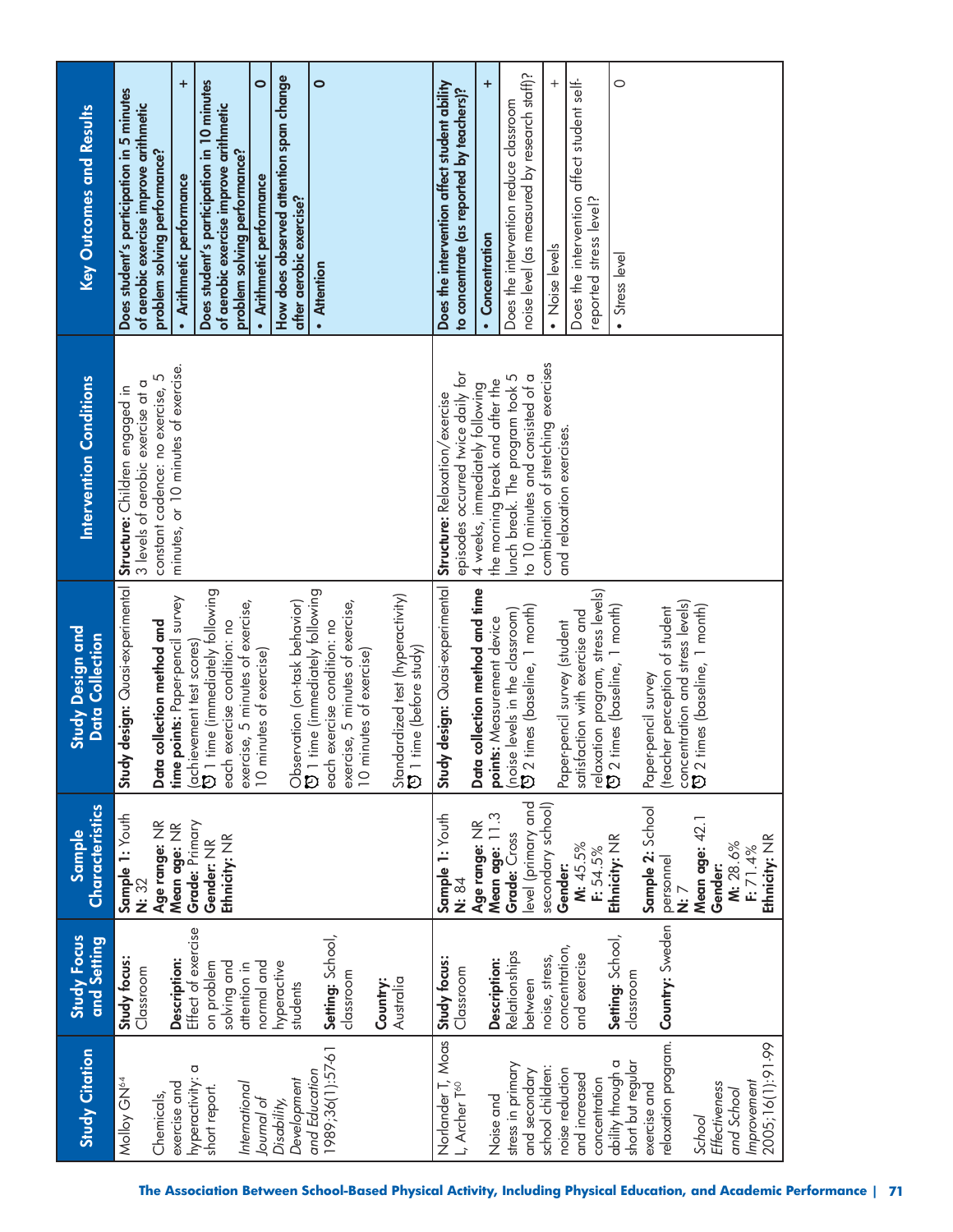| Key Outcomes and Results                          | Does student participation in sport stacking<br>improve children's reading literacy scores<br>on the GMRT-4 standardized test?<br>· Reading decoding scores<br>· Reading comprehension                                                                                                                                                                                |
|---------------------------------------------------|-----------------------------------------------------------------------------------------------------------------------------------------------------------------------------------------------------------------------------------------------------------------------------------------------------------------------------------------------------------------------|
| <b>Intervention Conditions</b>                    | modified into 18 20-minute lessons<br>Implementation: Each child had 12<br>while intervention group "stacked"<br>cups to use during the intervention<br>with 3 lessons per week over a<br>intervention group had a later<br>time. Controls had snack time<br>Structure: Five 1-hour lessons<br>period of 6 weeks.<br>snack time).                                     |
| <b>Study Design and</b><br><b>Data Collection</b> | Interview (reading instruction<br>Data collection method and<br>Study design: Experimental<br>Gates-MacGinitie Reading<br>comprehension skills using<br>time points: Standardized<br>Test 4th Edition, GMRT-4)<br><b>D</b> 1 time (conclusion of<br><b>D</b> 2 times (baseline, 6<br>reading decoding and<br>tests (measuring<br>intervention)<br>fidelity)<br>weeks) |
| Characteristics<br>Sample                         | African-American: 20%<br>Native American: 1%<br>Asian-American: 2%<br>Euro-American: 74%<br>Latin-American: 3%<br>Age range: 10-11<br>Mean age: NR<br>Grade: Cross level<br>Sample 1: Youth<br>(K-8th grade)<br>M: 56%<br>$\frac{1}{4}$<br>Ethnicity:<br>F: 44%<br>Gender:                                                                                            |
| <b>Study Focus</b><br>and Setting                 | Setting: School,<br>$^{\prime\prime}$ cup stacking $^{\prime\prime}$<br>Country: USA<br>and reading<br>achievement<br>Study focus:<br>Description:<br>Influence of<br>Classroom<br>classroom,<br>education<br>physical                                                                                                                                                |
| <b>Study Citation</b>                             | Uhrich TA, Swalm<br>a possible effect<br>task on reading<br>A pilot study of<br>2007;104(3 PH<br>Perceptual and<br>1):1035-1041<br>performance.<br>from a motor<br>Motor Skills<br>RL∘∕                                                                                                                                                                               |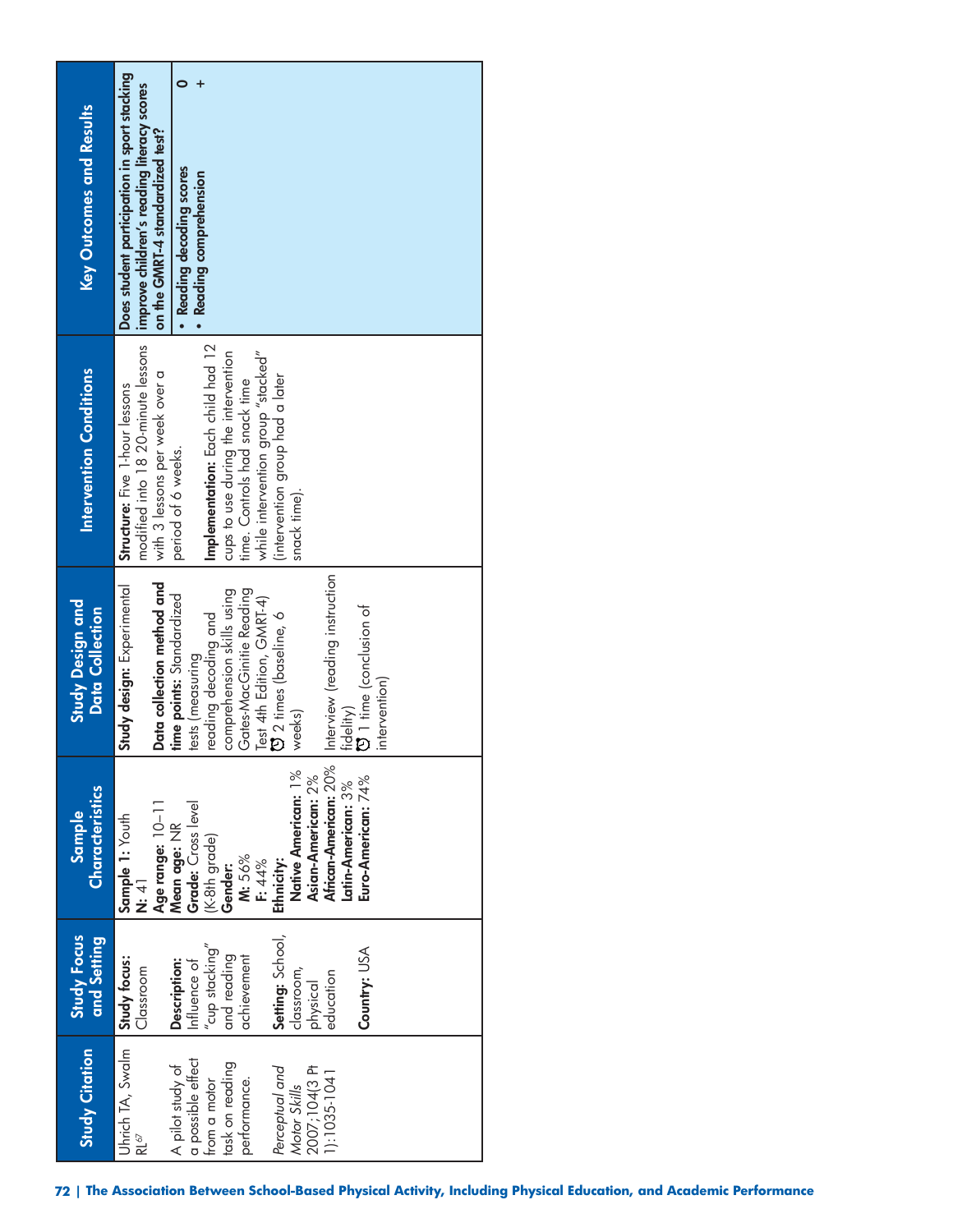## **Appendix G: Extracurricular Physical Activity Summary Matrix**

Articles describing quasi-experimental or experimental designs are highlighted in the table before the matrix for each setting. Not all studies used these designs.

| Extracurricular Physical Activity Studies Using Quasi Experimental or Experimental Design<br>(Authors and Date Only) |      |
|----------------------------------------------------------------------------------------------------------------------|------|
| Darling, N.                                                                                                          | 2005 |
| Reynolds, D., Nicolson, R.I.                                                                                         | 2007 |
| Schumaker, J.F., Small, L., Wood, J.                                                                                 | 1986 |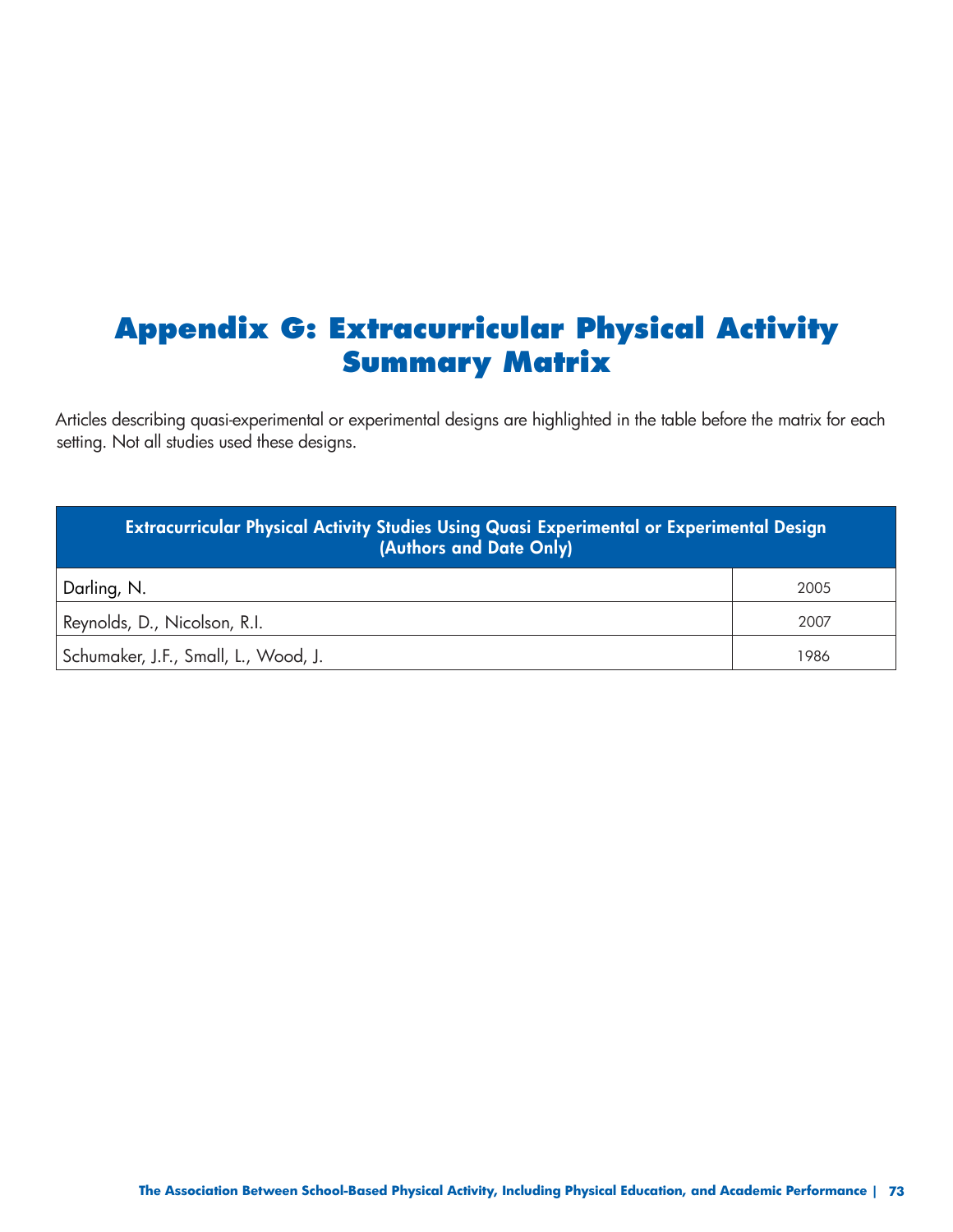| <b>Key Outcomes and Results</b>                   | $\bullet$<br>$\circ$<br>$^{+}$<br>$\circ$<br>$\circ$<br>$\ddot{}$<br>$\bullet$<br>$\circ$<br>$\bullet$<br>$\circ$<br>$+$<br>$\bullet$<br>$\circ$<br>$\ddot{}$<br>+<br>$^{+}$<br>+<br>+<br>What were the effects of the First Choice<br>fitness program on participating youth<br>academic outcomes and risk factors?<br>· Grades (self-report)<br>• Grades (self-report)<br>• Grades (self-report)<br>· Grades (self-report)<br>· Grades (self-report)<br>· Grades (self-report)<br>School attendance<br>· School attendance<br>School attendance<br>School attendance<br><b>School attendance</b><br>School attendance<br>Self-concept<br>Self-concept<br>Self-concept<br>Self-concept<br>Self-concept<br>Self-concept<br>Site 3<br>Site 5<br>Site 6<br>Site 2<br>Site 4<br>Site 1<br>$\bullet$<br>$\bullet$<br>$\bullet$<br>$\bullet$                                                                                                                                                                                                                                         |
|---------------------------------------------------|---------------------------------------------------------------------------------------------------------------------------------------------------------------------------------------------------------------------------------------------------------------------------------------------------------------------------------------------------------------------------------------------------------------------------------------------------------------------------------------------------------------------------------------------------------------------------------------------------------------------------------------------------------------------------------------------------------------------------------------------------------------------------------------------------------------------------------------------------------------------------------------------------------------------------------------------------------------------------------------------------------------------------------------------------------------------------------|
| <b>Intervention Conditions</b>                    | leadership, teaching skills, safety, and<br>modules to teach physical fitness as a<br>Structure: Program was implemented<br>through exercise classes, educational<br>planning, and self-reward motivation<br>life skill, focusing on self-assessment,<br>school, 2 junior high schools, and 3<br>4 junior high schools, 2 senior high<br>community centers). This evaluation<br>Fitness Leaders in a 40-hour course<br>assessment techniques, goal setting<br>goal setting, exercise and nutrition<br>and exercise prescription, exercise<br>facility, 6 drug treatment facilities,<br>certification exam. Content of the<br>was conducted in 6 sites (1 high<br>(including 1 juvenile correctional<br>schools, and 9 neighborhood or<br>Method: There were 24 different<br>and individual exercise program<br>Training: Staff were trained as<br>staff course focused on fitness<br>in 22 settings across the state<br>modules, discussion modules,<br>Name: First Choice program<br>with a written and practicum<br>foundations content.<br>community sites).<br>maintenance. |
| <b>Study Design and</b><br><b>Data Collection</b> | time points: Fitness test (physical<br>well-being, church participation,<br>alcohol, and drugs)<br>ひ 2 times (baseline, 3 months)<br>fitness battery)<br>۞ 2 times (baseline, 3 months)<br>Paper-pencil survey (self-report<br>week and rate how compares<br>to peers, self-report of school<br>of physical activity times per<br>functioning and grades, self-<br>concept, school attendance,<br>Data collection method and<br>Study design: Descriptive<br>relationship with parents,<br>friends' use of cigarettes,                                                                                                                                                                                                                                                                                                                                                                                                                                                                                                                                                          |
| Characteristics<br>Sample                         | Grade: Secondary<br>Grade: Secondary<br>Hispanic: 3.1%<br>Mean age: 15.5<br>Sample 1: Youth<br>Sample 2: Youth<br><b>White: 80.4%</b><br><b>White: 97.1%</b><br>Mean age: 12<br>Other: 1.5%<br><b>Black: 2.9%</b><br>Black: 15%<br>(senior high<br>M: 58.8%<br>M: 53.5%<br>F: 41.2%<br>(junior high<br>F: 46.5%<br>Ethnicity:<br>Ethnicity:<br>Gender:<br>Gender:<br>school)<br>school)<br>N: 44<br>N: 34                                                                                                                                                                                                                                                                                                                                                                                                                                                                                                                                                                                                                                                                       |
| <b>Study Focus</b><br>and Setting                 | physical activity<br>Setting: School,<br>risk prevention<br>Extracurricular<br>Country: USA<br>Study focus:<br>Description:<br>Fitness as a<br>intervention<br>community                                                                                                                                                                                                                                                                                                                                                                                                                                                                                                                                                                                                                                                                                                                                                                                                                                                                                                        |
| <b>Study Citation</b>                             | abuse prevention<br>Education 2000;<br>Reynolds R, Kohl<br>HW 3rd <sup>2</sup><br>Physical training<br>lournal of Drug<br>$30(4):435-45$ ]<br>as a substance<br>intervention for<br>TR, Sunderlin J<br>Collingwood<br>youth.                                                                                                                                                                                                                                                                                                                                                                                                                                                                                                                                                                                                                                                                                                                                                                                                                                                    |

‡‡‡‡Results are coded as follows: + signifies a significant positive outcome; 0 signifies no significant outcome; – signifies a significant negative outcome. Matrices may not include all outcomes described in the article; shaded outcomes are outcomes of primary interest to (and were included in) this review; additional outcomes reported here may be of interest to readers.

 Indicates data collection time points. NR=Not reported by study authors.<br>CJ Indicates data collection time points. NR=Not reported by study authors.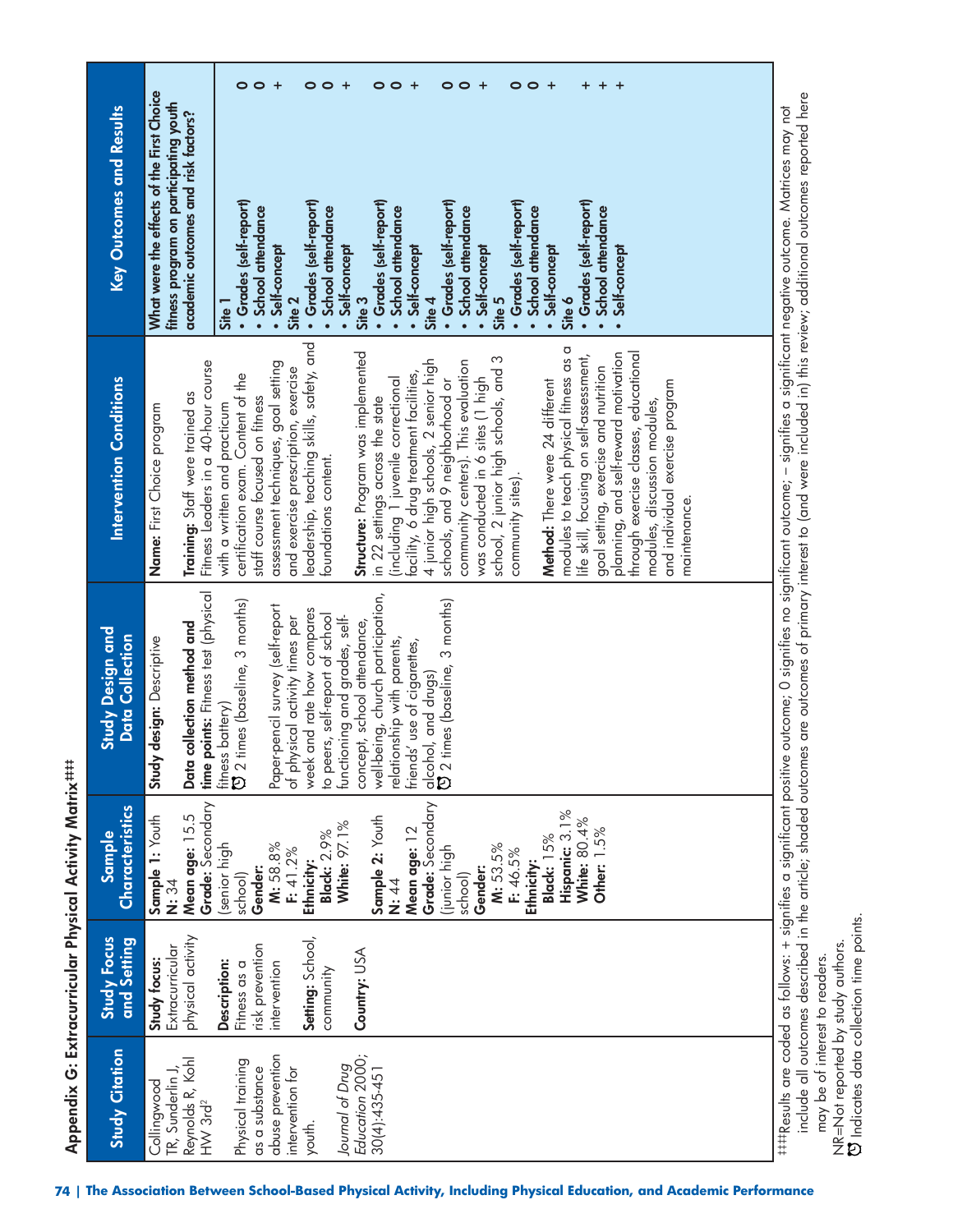| <b>Study Citation</b> | Study Focus<br>and Setting | Characteristics<br>Sample                                                                                                     | Study Design and<br>Data Collection | <b>Intervention Conditions</b> | <b>Key Outcomes and Results</b>                                                                                                                                   |
|-----------------------|----------------------------|-------------------------------------------------------------------------------------------------------------------------------|-------------------------------------|--------------------------------|-------------------------------------------------------------------------------------------------------------------------------------------------------------------|
|                       |                            | Mean age: 10.9<br>Sample 3: Youth<br>N: 33                                                                                    |                                     |                                | What were the effects of the First Choice<br>fitness program on participating youth<br>activity levels?                                                           |
|                       |                            | (junior high school)<br>Grade: Secondary                                                                                      |                                     |                                | $Site$ $\overline{\phantom{a}}$                                                                                                                                   |
|                       |                            | Gender:                                                                                                                       |                                     |                                | $\circ$<br>$\left  \begin{array}{ll} \bullet & \text{Activity level} \\ \text{Site } 2 \end{array} \right $                                                       |
|                       |                            | M: 60%<br>F: 40%                                                                                                              |                                     |                                | $\circ$<br>$\left  \begin{array}{l} \bullet \hspace{0.1cm} \mathsf{Activity} \hspace{0.1cm} \mathsf{level} \\ \mathsf{Site} \hspace{0.1cm} 3 \end{array} \right $ |
|                       |                            | Ethnicity:                                                                                                                    |                                     |                                | $\circ$<br>$\bullet$ Activity level<br>Site 4                                                                                                                     |
|                       |                            | Hispanic: 6%<br>White: 94%                                                                                                    |                                     |                                |                                                                                                                                                                   |
|                       |                            |                                                                                                                               |                                     |                                | $\circ$<br>$\left  \begin{array}{l} \bullet \text{ Activity level} \\ \text{Site } 5 \end{array} \right $                                                         |
|                       |                            | Sample 4: Youth<br>N: 22                                                                                                      |                                     |                                | $\circ$<br>• Activity level<br>Site 6                                                                                                                             |
|                       |                            | Age range: NR                                                                                                                 |                                     |                                | $^{+}$<br>• Activity level                                                                                                                                        |
|                       |                            | Mean age: 11.4<br>Grade: NR (National                                                                                         |                                     |                                | In addition to activity level, other fitness measures                                                                                                             |
|                       |                            | Guard community site)<br>Hispanic: 32%<br>Black: 68%<br>M: 50%<br>Ethnicity:<br>F: 50%<br>Gender:                             |                                     |                                | included 1-mile run times, sit and reach, sit-ups,<br>push-ups, body fat, and well-being.                                                                         |
|                       |                            | Guard community site)<br>Grade: NR (National<br>Mean age: 11.9<br>Sample 5: Youth<br>M: 47.5%<br>F: 52.5%<br>Gender:<br>N: 40 |                                     |                                |                                                                                                                                                                   |
|                       |                            | Guard community site)<br>Grade: NR (National<br>Sample 6: Youth<br>Mean age: 11.1<br>N: 156                                   |                                     |                                |                                                                                                                                                                   |
|                       |                            | Ethnicity:<br>Black: 76.2%<br>M: 60.8%<br>F: 39.2%<br>Gender:                                                                 |                                     |                                |                                                                                                                                                                   |
|                       |                            | Hispanic: 3.8%<br>White: 19.8%                                                                                                |                                     |                                |                                                                                                                                                                   |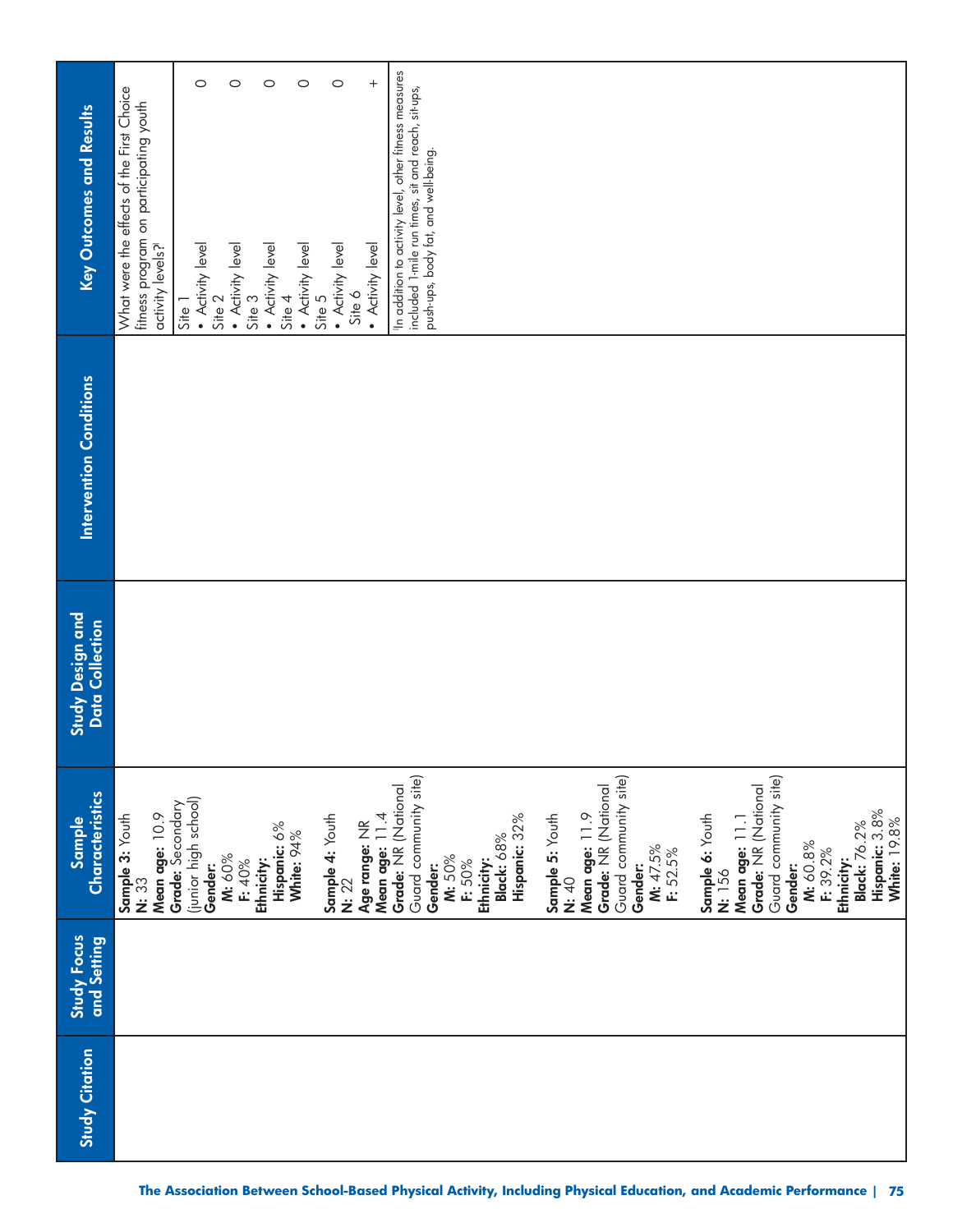| Sample 1: School<br>⊙<br>Ż<br>Study Focus<br>and Setting<br>Extracurricular<br>Study focus:                                                                                                                                                                     | istics<br>Sample Characteri                                                         | Study design: Descriptive,<br>secondary data analysis<br>Study Design and<br>Data Collection                                                                                                                         | <b>Intervention Conditions</b><br>No intervention | athletes' academic trajectories (based on<br>Do male and female high school student<br><b>Key Outcomes and Results</b>                                                                                                                                                                                                                                                                                                                         |
|-----------------------------------------------------------------------------------------------------------------------------------------------------------------------------------------------------------------------------------------------------------------|-------------------------------------------------------------------------------------|----------------------------------------------------------------------------------------------------------------------------------------------------------------------------------------------------------------------|---------------------------------------------------|------------------------------------------------------------------------------------------------------------------------------------------------------------------------------------------------------------------------------------------------------------------------------------------------------------------------------------------------------------------------------------------------------------------------------------------------|
| Sample 2: Youth<br>Age range: NR<br>Mean age: NR<br>N: 2,651<br>The relationship<br>physical activity<br>of gender and<br>academic and<br>Description:<br>athletics to                                                                                          | school)<br>Grade: Secondary (high s                                                 | (see Steinberg et al, 1996)<br>and time points: Paper-<br>Data collection method<br>substance use, athletic<br>pencil survey (self-<br>reported grades,                                                              |                                                   | +<br>$+$<br>self-reported grades) improve more than<br>Start of high school:<br>male nonathletes?<br>• Female athletes<br>• Male athletes<br>Over 3 years:                                                                                                                                                                                                                                                                                     |
| Gender: NR<br>Ethnicity:<br>Setting: School<br>health-related<br>trajectories in<br>adolescence.                                                                                                                                                                | <b>Grade:</b> Secondary (high school)<br>Ethnic minority: 40%<br>Not specified: 60% | [2 questionnaires answered<br>per year over a 3-year<br>period (1987-1990)]<br>participation)<br><b>D</b> 6 times                                                                                                    |                                                   | Are gender and athlete status related to<br>$+ +$<br>$\circ$<br>substance use at the start of high school?<br>Do gender and athlete status affect<br>· Tobacco, alcohol, or drug use<br>• Female athletes<br>• Male athletes                                                                                                                                                                                                                   |
| Country: USA                                                                                                                                                                                                                                                    |                                                                                     | Paper-pencil survey<br>(friends' behavior,<br>demographics)<br>$\overline{C}$ 1 time                                                                                                                                 |                                                   | 0<br>$\circ$<br>• Alcohol use (males, female athletes)<br>the trajectory of substance use?<br>· Illegal drug use<br>• Tobacco use                                                                                                                                                                                                                                                                                                              |
| Sample 1: Youth<br>M: 47.9%<br>F: 52.1%<br>N: 4,264<br>Ethnicity:<br>Gender:<br>The relationship<br>physical activity<br>Extracurricular<br>Study focus:<br>Description:<br>between                                                                             | Grade: Secondary (9th-12th grades)                                                  | Study design: Descriptive,<br>secondary analysis of an<br>Data collection method<br>Paper-pencil survey<br>and time points:<br>existing dataset                                                                      | No intervention                                   | adolescent adjustment (after adjustment for<br>$\ddot{}$<br>nonsport) associated with indicators of<br>extracurricular activities (sport and<br>Is participation in school-based<br>· Higher self-reported grades<br>demographics)? <sup>m</sup>                                                                                                                                                                                               |
| who participated in longit<br>data collection): Youth<br>Hispanic: 13.6%<br>White: 60.5%<br>Asian: 21.3%<br><b>Black: 4.6%</b><br>N: 2,462<br>Setting: School,<br>extracurricular<br>school-related<br>activities and<br>after school<br>adjustment<br>academic | tudinal<br>Sample 2 (a subset of sample 1                                           | extracurricular activities,<br>attitude towards school,<br>friends' participation in<br>self-reports on last term<br>academic aspirations,<br>extracurricular activity<br>and type of activity,<br>(participation in |                                                   | adjustment than nonparticipants in extracurricular<br>Participants in sports activities had more positive<br>$\ddot{}$<br>$\ddot{}$<br>"No significant differences by gender or other<br>demographic characteristics in final analyses.<br>nonsports extracurricular activity participants.<br>activities, but lower positive adjustment than<br>Do youth who have friends who<br>· Higher academic aspirations<br>Positive academic attitudes |
| Grade: Secondary (9th-1<br>Hispanic: 13.1%<br>White: 61.3%<br>Asian: 21.2%<br><b>Black: 4.4%</b><br>M: 48%<br>F: 52%<br>Ethnicity:<br>Gender:<br>grades)<br>Country: USA                                                                                        | 2 <sub>th</sub>                                                                     | grades)<br>© 2 times for Sample 1<br>(baseline, $12$ months)<br>$\mathbf{\widetilde{C}}$ 1 time for Sample $2$<br>$(12$ months)                                                                                      |                                                   | $^{+}$<br>$+$<br>$^{+}$<br>participate in extracurricular activities<br>have higher indicators of adolescent<br>Higher academic aspirations<br>• Higher self-reported grades<br>Positive academic attitudes<br>adjustment?<br>$\bullet$<br>$\bullet$                                                                                                                                                                                           |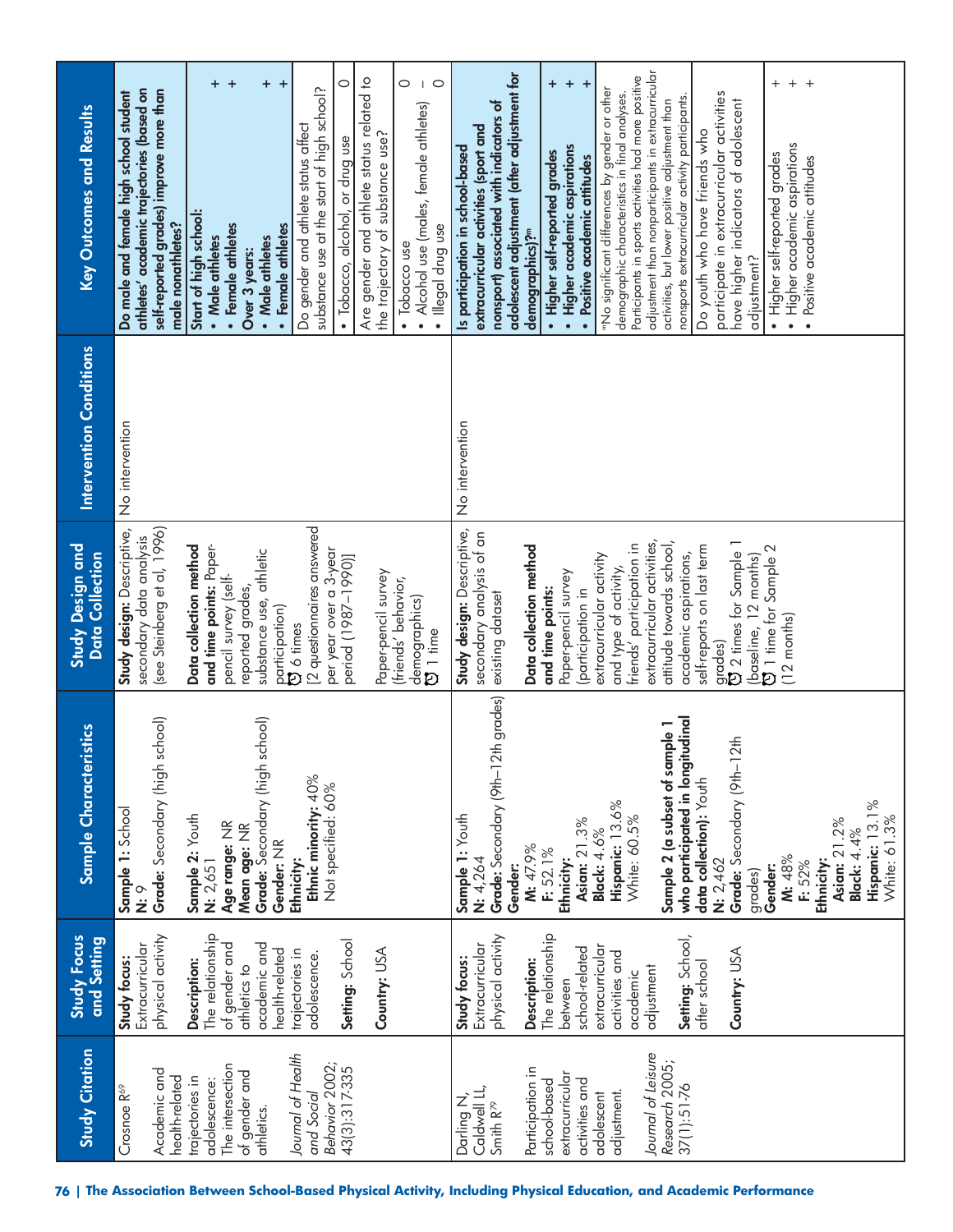| Key Outcomes and Results                          | adjustment for demographics) in year 1 of<br>indicators of adolescent adjustment (after<br>extracurricular activities associated with<br>Is participation in school-based<br>study?" | $\circ$<br>"Additional analyses were conducted and in no<br>$\ddot{}$<br>· Higher academic aspirations<br>· Higher self-reported grades<br>Positive academic attitudes<br>· Less depression<br>$\bullet$ | association between participation and outcomes.<br>More time spent on extracurricular activities was<br>case did entering time commitment change the<br>associated with higher grades and academic<br>aspirations. | indicators of adolescent adjustment (after<br>extracurricular activities associated with<br>adjustment for demographics) across<br>Is participation in school-based<br>mutiple years of study? <sup>o</sup> | $\ddot{}$<br>$\ddot{}$<br>$\circ$<br>· Higher academic aspirations<br>Higher self-reported grades<br>· Positive academic attitudes<br>· Less depression | years of participation were associated with higher<br><b>Additional analyses were conducted and more</b><br>grades, a more positive attitude toward school,<br>and higher academic aspirations. | adjustment for demographics) across mutiple<br>indicators of adolescent adjustment (after<br>extracurricular activities associated with<br>Is participation in school-based<br>years of study? | $^{+}$<br>O<br>$^{+}$<br>· Less other drug use<br>· Less marijuana use<br>· Less smoking<br>· Less drinking |
|---------------------------------------------------|--------------------------------------------------------------------------------------------------------------------------------------------------------------------------------------|----------------------------------------------------------------------------------------------------------------------------------------------------------------------------------------------------------|--------------------------------------------------------------------------------------------------------------------------------------------------------------------------------------------------------------------|-------------------------------------------------------------------------------------------------------------------------------------------------------------------------------------------------------------|---------------------------------------------------------------------------------------------------------------------------------------------------------|-------------------------------------------------------------------------------------------------------------------------------------------------------------------------------------------------|------------------------------------------------------------------------------------------------------------------------------------------------------------------------------------------------|-------------------------------------------------------------------------------------------------------------|
| Intervention Conditions                           | No intervention                                                                                                                                                                      |                                                                                                                                                                                                          |                                                                                                                                                                                                                    |                                                                                                                                                                                                             |                                                                                                                                                         |                                                                                                                                                                                                 |                                                                                                                                                                                                |                                                                                                             |
| <b>Study Design and</b><br><b>Data Collection</b> | design: Quasi-experimental<br>(cross-sectional and longitudinal<br>collection method and<br>analyses)<br>Study<br>Data                                                               | points: Paper-pencil survey<br>participation in extracurricular<br>[self-reported grades, attitude<br>aspirations, demographics,<br>towards school, academic<br>engagement in classes,<br>time p         | interscholastic and intramural<br>extracurricular activities (e.g.,<br>sports, performing groups,<br>current year, time spent in<br>activity at school during                                                      | depressive symptoms, substance<br>leadership groups), and clubs,<br>family relationships, parenting<br>behavior, peer relationship,<br>deviance, life event stress,                                         | use]<br><b>[3</b> 3 times (1987–1990)                                                                                                                   |                                                                                                                                                                                                 |                                                                                                                                                                                                |                                                                                                             |
| Characteristics<br>Sample                         | Grade: Secondary<br>(9th-12th grades)<br>Sample 1: School<br>ó.<br>Ö                                                                                                                 | Grade: Secondary<br>(9th-12th grades)<br>analyses): Youth<br>cross-sectional<br>Sample 2<br>N: 3,761                                                                                                     | Asian: 18.7%<br>M: 47%<br>Ethnicity:<br>F: 53%<br>Gender:                                                                                                                                                          | Hispanic: 13.8%<br>White: 64.0%<br><b>Black: 4.5%</b><br>(Iongitudinal<br>Sample 3                                                                                                                          | Grade: Secondary<br>(9th-11th grades)<br>analyses): Youth<br>N: 3,427                                                                                   |                                                                                                                                                                                                 |                                                                                                                                                                                                |                                                                                                             |
| <b>Study Focus</b><br>and Setting                 | physical activity<br>Extracurricular<br>Study focus:<br>Description:                                                                                                                 | The relationship<br>extracurricular<br>school-related<br>activities and<br>academic<br>between                                                                                                           | Setting: School,<br>after school<br>adjustment                                                                                                                                                                     | Country: USA                                                                                                                                                                                                |                                                                                                                                                         |                                                                                                                                                                                                 |                                                                                                                                                                                                |                                                                                                             |
| <b>Study Citation</b>                             | Participation in<br>extracurricular<br>activities and<br>Darling N <sup>78</sup>                                                                                                     | and longitudinal<br>Cross sectional<br>adjustment:<br>adolescent<br>findings.                                                                                                                            | 2005; 34(5):493-<br>and Adolescence<br>Journal of Youth<br>505                                                                                                                                                     |                                                                                                                                                                                                             |                                                                                                                                                         |                                                                                                                                                                                                 |                                                                                                                                                                                                |                                                                                                             |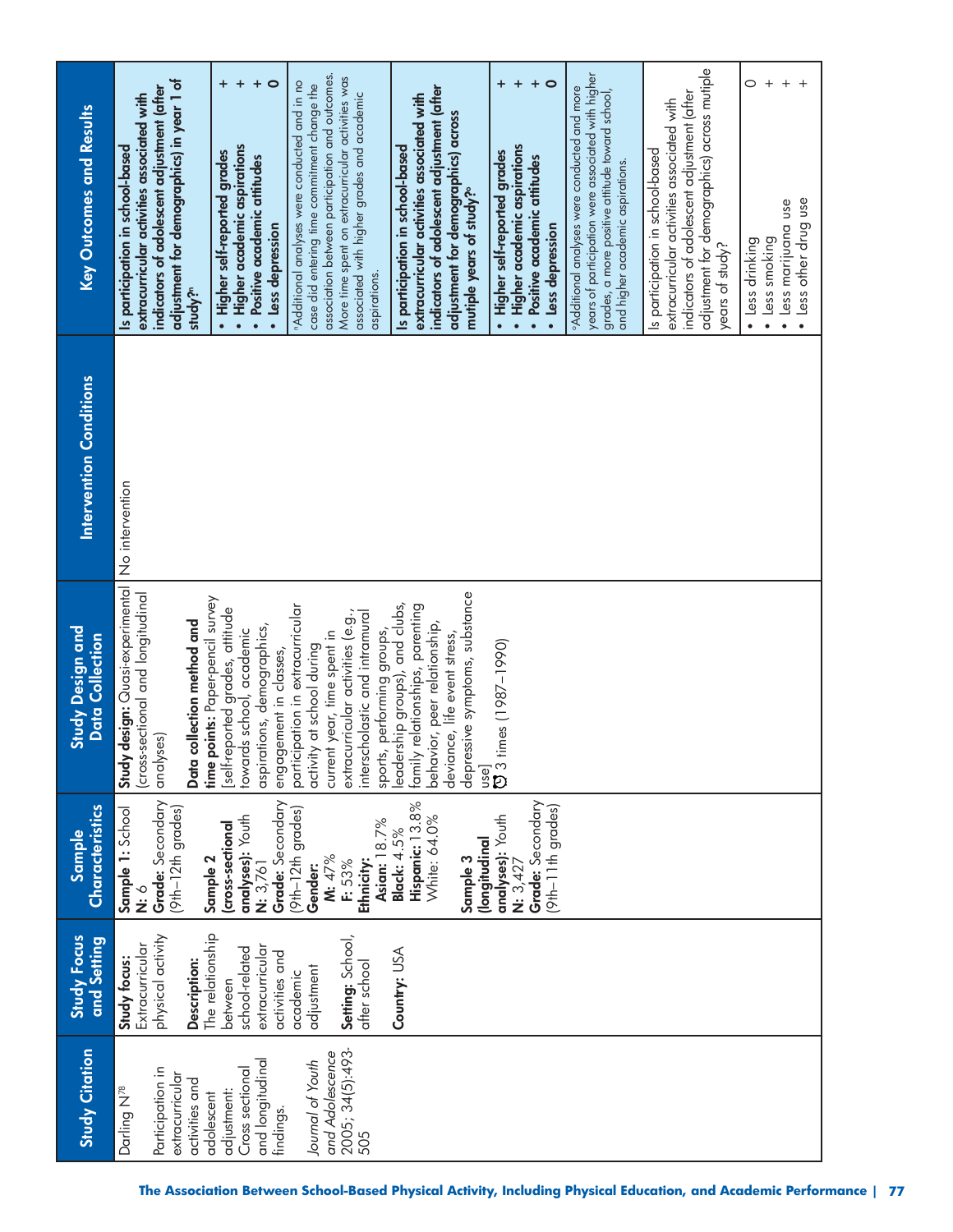| <b>Study Citation</b>                                                                                                                                                                                                                                                                         | Study Focus<br>and Setting                                                                                                                                                    | <b>Characteristics</b><br>Sample                                                                                                                                                                  | <b>Study Design and</b><br><b>Data Collection</b>                                                                                                                                                                                                                                                                                                                                                                                                                                                                                                                                                                                                             | Intervention Conditions | <b>Key Outcomes and Results</b>                                                                                                                                                                                                                                                                                                                                                                                                                                                                                                                                                                                                                                                                                                       |
|-----------------------------------------------------------------------------------------------------------------------------------------------------------------------------------------------------------------------------------------------------------------------------------------------|-------------------------------------------------------------------------------------------------------------------------------------------------------------------------------|---------------------------------------------------------------------------------------------------------------------------------------------------------------------------------------------------|---------------------------------------------------------------------------------------------------------------------------------------------------------------------------------------------------------------------------------------------------------------------------------------------------------------------------------------------------------------------------------------------------------------------------------------------------------------------------------------------------------------------------------------------------------------------------------------------------------------------------------------------------------------|-------------------------|---------------------------------------------------------------------------------------------------------------------------------------------------------------------------------------------------------------------------------------------------------------------------------------------------------------------------------------------------------------------------------------------------------------------------------------------------------------------------------------------------------------------------------------------------------------------------------------------------------------------------------------------------------------------------------------------------------------------------------------|
| Fredricks JA, Eccles<br>and Adolescence<br>African American<br>American youth?<br>years: Are there<br>Journal of Youth<br>2008;37:1029-<br>Participation in<br>developmental<br>extracurricular<br>and European<br>middle school<br>benefits for<br>activities in<br>1043<br>JS <sup>76</sup> | physical activity<br>Extracurricular<br>Extracurricular<br>Country: USA<br>activities and<br>achievement<br>Study focus:<br>Description:<br>Household<br>academic<br>Setting: | Grade: Secondary<br>Mean age: 12.27<br>Sample 1: Youth<br>Age range: NR<br>(7th, 8th, 11th<br>White: 33%<br>Black: 67%<br>M: 49%<br>F: 51%<br>Ethnicity:<br><b>N:</b> 1,047<br>Gender:<br>grades) | clubs, student government,<br>esteem, psychological resiliency,<br>participation in school activities<br>points: Paper-pencil survey<br>and face-to-face interview [self-<br>reported grades, school value,<br>from the Maryland Adolescent<br>gender]<br>ପ୍ର 3 times (7th, 8th, and 11th<br>Development in Context Study<br>recreational programs), self-<br>depression, prosocial peers,<br>collection method and<br>secondary analysis of data<br>risky behaviors, race, and<br>athletic or sports teams at<br>design: Descriptive,<br>in Summer or after-school<br>school, and participation<br>(MADICS)<br>grades)<br>Study<br>(e.9.7)<br>Data<br>time p | No intervention         | improve academic outcomes at 11th grade?<br>Did participation in 7th-grade school sports<br>Did participation in 7th-grade school sports<br>Did participation in 7th-grade out-of-school<br>improve academic outcomes at 8th grade?<br>$\circ$<br>$\bullet$<br>$\bullet$<br>$\circ$<br>$\ddot{}$<br>Additional analyses showed a significant effect<br>$\bullet$<br>$\circ$<br>T<br>in 8th grade for race on resiliency and SES on<br>recreation improve academic outcomes at<br>depression; no significant results by gender.<br>Self-reported GPA<br>Self-reported GPA<br>School value<br>School value<br>Self-esteem<br>Self-esteem<br>Depression<br>Depression<br>Resiliency<br>Resiliency<br>$\bullet$<br>$\bullet$<br>$\bullet$ |
|                                                                                                                                                                                                                                                                                               |                                                                                                                                                                               |                                                                                                                                                                                                   |                                                                                                                                                                                                                                                                                                                                                                                                                                                                                                                                                                                                                                                               |                         | Did participation in 7th-grade out-of-school<br>Did participation in 7th-grade school clubs<br>recreation improve academic outcomes at<br>effects in 8th or 11th grades for gender, race,<br>or SES.<br>$\circ \circ \circ$<br>$\ddot{}$<br>$\circ$<br>$\circ$<br>$\circ$<br>$\ddot{}$<br>$\bullet$<br>Additional analyses showed no significant<br>Self-reported GPA<br>· Self-reported GPA<br>School value<br>School value<br>Self-esteem<br>Self-esteem<br>Depression<br>Depression<br>11th grade?<br>Resiliency<br>Resiliency<br>8th grade?<br>$\bullet$<br>$\bullet$                                                                                                                                                             |
|                                                                                                                                                                                                                                                                                               |                                                                                                                                                                               |                                                                                                                                                                                                   |                                                                                                                                                                                                                                                                                                                                                                                                                                                                                                                                                                                                                                                               |                         | improve academic outcomes at 8th grade?                                                                                                                                                                                                                                                                                                                                                                                                                                                                                                                                                                                                                                                                                               |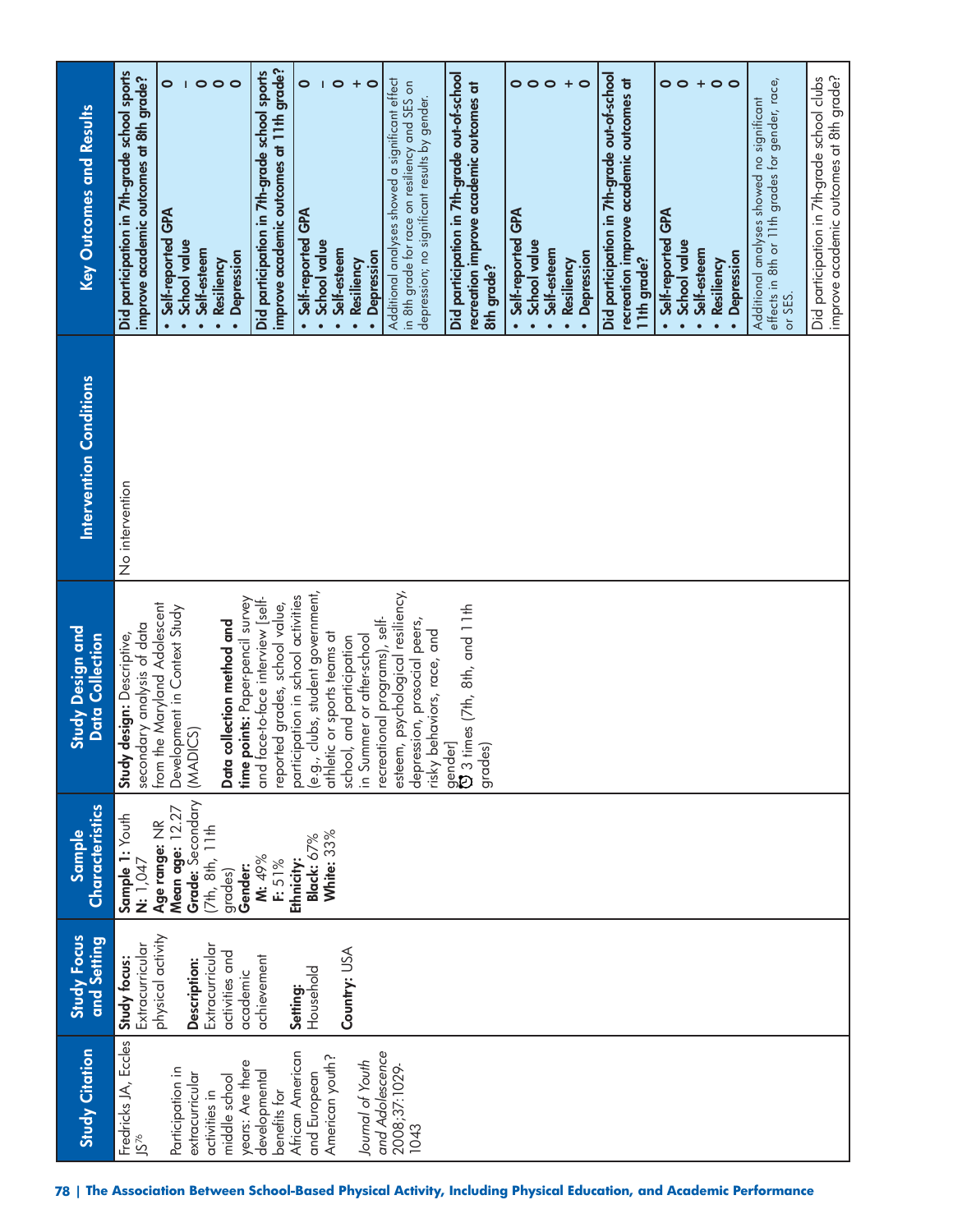| <b>Study Citation</b>                                                                                                                                                                                                                | and Setting<br><b>Study Focus</b>                                                                                                                                             | Characteristics<br>Sample                                                                                                                                                                           | Study Design and<br>Data Collection                                                                                                                                                                                                                                                                                                                                                                                                                                                                                                                                                                                                                                                                                                                                 | <b>Intervention Conditions</b> | Key Outcomes and Results                                                                                                                                                                                                                                                                                                                                                                                                                                                                                                                                                                                                                                                                                                                       |
|--------------------------------------------------------------------------------------------------------------------------------------------------------------------------------------------------------------------------------------|-------------------------------------------------------------------------------------------------------------------------------------------------------------------------------|-----------------------------------------------------------------------------------------------------------------------------------------------------------------------------------------------------|---------------------------------------------------------------------------------------------------------------------------------------------------------------------------------------------------------------------------------------------------------------------------------------------------------------------------------------------------------------------------------------------------------------------------------------------------------------------------------------------------------------------------------------------------------------------------------------------------------------------------------------------------------------------------------------------------------------------------------------------------------------------|--------------------------------|------------------------------------------------------------------------------------------------------------------------------------------------------------------------------------------------------------------------------------------------------------------------------------------------------------------------------------------------------------------------------------------------------------------------------------------------------------------------------------------------------------------------------------------------------------------------------------------------------------------------------------------------------------------------------------------------------------------------------------------------|
|                                                                                                                                                                                                                                      |                                                                                                                                                                               |                                                                                                                                                                                                     |                                                                                                                                                                                                                                                                                                                                                                                                                                                                                                                                                                                                                                                                                                                                                                     |                                | Additional analyses showed a significant effect<br>$\boldsymbol{+}$<br>$\circ$<br>$+$ $\circ$<br>$+$ $\circ$<br>$\circ$<br>$\,+\,$<br>$^{+}$<br>$\circ$<br>in 11th grade for race on GPA and for gender<br>clubs improve academic outcomes at<br>Did participation in 7th-grade school<br>Self-reported GPA<br>Self-reported GPA<br>School value<br>School value<br>on school value.<br>· Depression<br>Self-esteem<br>Depression<br>Self-esteem<br>Resiliency<br>11th grade?<br>Resiliency<br>$\bullet$<br>$\bullet$<br>$\bullet$<br>$\bullet$<br>$\bullet$<br>$\bullet$<br>$\bullet$<br>$\bullet$                                                                                                                                            |
| Psychology 2006;<br>42(4):698-713<br>Is extracurricular<br>Concurrent and<br>Developmental<br>with beneficial<br>participation<br>Fredricks JA,<br>longitudinal<br>outcomes?:<br>Eccles JS <sup>70</sup><br>associated<br>relations. | physical activity<br>Extracurricular<br>Extracurricular<br>Country: USA<br>activities and<br>achievement<br>Study focus:<br>Description:<br>Household<br>academic<br>Setting: | Grade: Secondary<br>Sample 1: Youth<br>(8th grade-post<br>Age range: NR<br>Mean age: NR<br><b>White: 33%</b><br>Black: 67%<br>high school)<br>M: 49%<br>N: 1,075<br>Ethnicity:<br>F: 51%<br>Gender: | health, educational expectations,<br>grades)<br>び 2 times (baseline and 3 years<br>Paper-pencil survey (self-reported<br>collection method and time<br>(participation in clubs, sports or<br>years at 8th grade, 11th grade,<br>and 5 years—8th grade, 11th<br>engagement)<br>۞ 3 (baseline, 3 years, and 5<br>1 year out of high school)<br>from the Maryland Adolescent<br>grade, and 1 year out of high<br>school)<br>(depression and psychological<br>at 8th grade and 11th grade)<br>Development in Context Study<br>points: Combination methods<br>prosocial activities)<br>D 3 times (baseline, 3 years,<br>secondary analysis of data<br>alcohol and drug use, civic<br><b>Study design: Descriptive,</b><br>Paper-pencil survey<br>(MADICS)<br>Data<br>and | No intervention                | Additional analyses showed no significant results<br>improve academic performance outcomes<br>by gender, race, or income for these outcomes.<br>$\circ$<br>improve academic performance outcomes<br>$+$ 0<br>$\ddot{}$<br>$\ddot{}$<br>$\ddot{}$<br>$\ddot{}$<br>+<br>+<br>Did participation in high school sports<br>Did participation in high school sports<br>1 year out of high school (controlling<br>for demographics, motivations, and<br><b>Educational expectations</b><br>educational expectations)?<br>Externalizing behavior<br>Internalizing behavior<br>School completion<br>Self-reported GPA<br>at 11th grade?<br>Self-esteem<br>Self-esteem<br>Depression<br>· Depression<br>$\bullet$<br>$\bullet$<br>$\bullet$<br>$\bullet$ |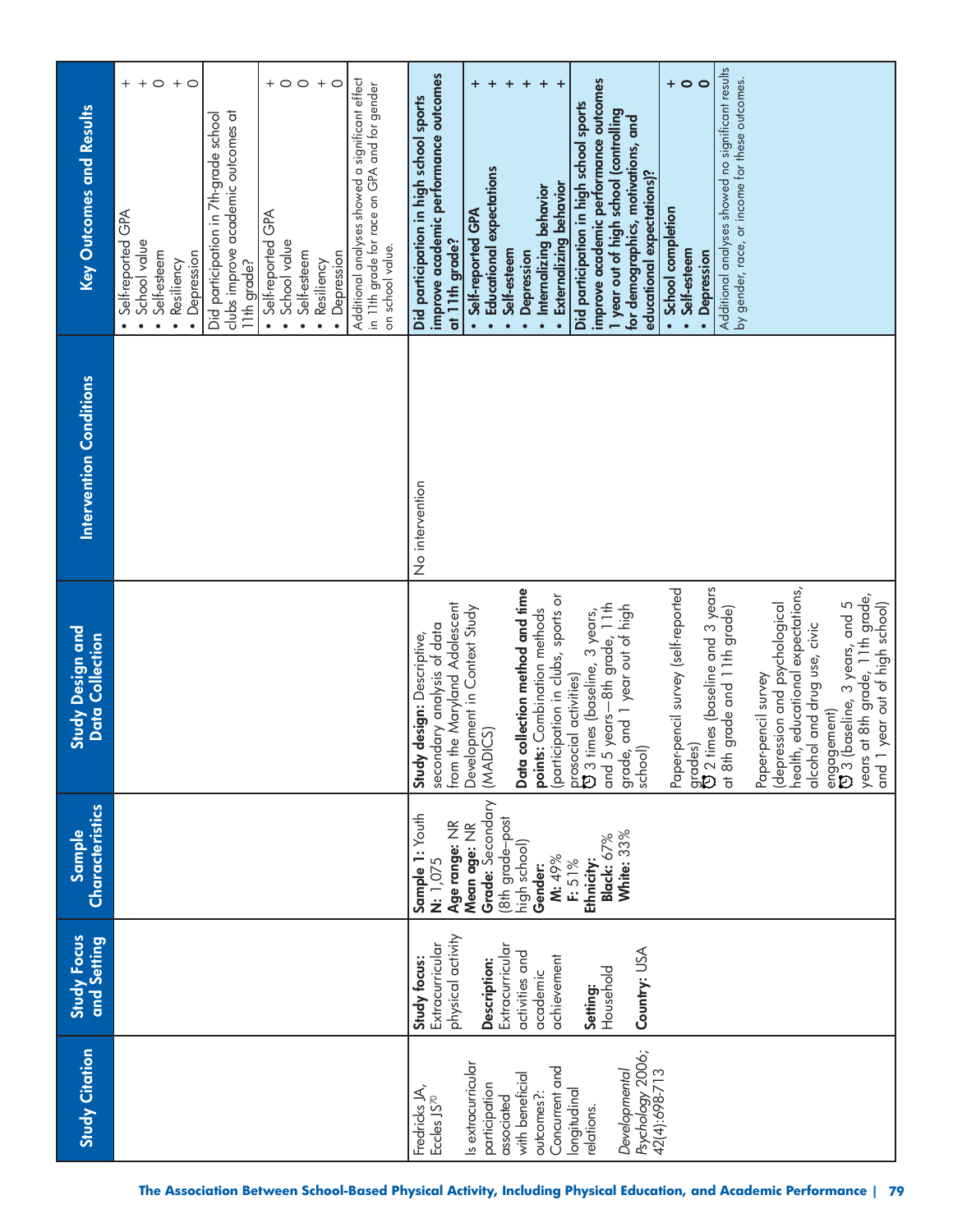| <b>Study Citation</b>                                                                                                 | <b>Study Focus</b><br>and Setting                                                         | Characteristics<br>Sample                                                                                       | Study Design and<br><b>Data Collection</b>                                                                                                                                                                     | <b>Intervention Conditions</b> | <b>Key Outcomes and Results</b>                                                                                                                                                                                                                                                                                   |
|-----------------------------------------------------------------------------------------------------------------------|-------------------------------------------------------------------------------------------|-----------------------------------------------------------------------------------------------------------------|----------------------------------------------------------------------------------------------------------------------------------------------------------------------------------------------------------------|--------------------------------|-------------------------------------------------------------------------------------------------------------------------------------------------------------------------------------------------------------------------------------------------------------------------------------------------------------------|
| Narayan G80<br>psychological<br>Harrison PA,<br>in behavior,<br>Differences                                           | physical activity<br>Participation in<br>Extracurricular<br>Study focus:<br>Description:  | <b>Mean age:</b> NR<br><b>Grade:</b> Secondary<br>Sample 1: Youth<br>Age range: NR<br>(9th grade)<br>N: 50, 168 | the 9th-grade Minnesota Student<br>secondary analysis of data from<br>collection method and<br><b>Study design:</b> Descriptive,<br>Survey<br>Data                                                             | No intervention                | doing homework and attending class than<br>students who participate in neither sports<br>only or sports and other activities have<br>Do students who participate in sports<br>significantly higher odds of studying/<br>nor activities?                                                                           |
| and other activities<br>factors associated<br>with participation<br>in school sports<br>environmental<br>factors, and | environmental<br>psychological<br>teams, health<br>school sports<br>behavior,<br>factors, | Indian: 1%<br>M: 49.3%<br>American<br>F: 50.7%<br>Ethnicity:<br>Gender:                                         | points: Paper-pencil survey<br>activity, participation in school<br>sports teams or other activities<br>(e.g., band, choir, volunteer<br>[self-report of substance use,<br>antisocial behavior, sexual<br>time |                                | $+$<br>$\ddot{}$<br>$\pm$<br>$^{+}$<br>• Doing homework (sports only) <sup>P</sup><br>• Doing homework (sports and<br>Reduced truancy (sports only)<br>• Reduced truancy (sports and<br>activities)<br>activities)<br>$\bullet$                                                                                   |
| 2003;73(3):113-<br>in adolescence.<br>School Health<br>Journal of                                                     | Setting: School<br>extracurricular<br>factors, and<br>activities                          | Unknown: 3%<br>Hispanic: 2%<br>White: 82%<br>Asian: 5%<br>Black: 3%                                             | outside of school, etc.), exercise,<br>milk consumption, self-esteem,<br>work, clubs or organizations<br>fruit/vegetable consumption,<br>emotional distress, healthy                                           |                                | to the activities-only group, the activities-only<br>PWhen the sports-only group was compared<br>group was significantly more likely to spend<br>Do students who participate in sports<br>time on homework.                                                                                                       |
| 120                                                                                                                   | Country: USA                                                                              | multiracial: 4%<br>Biracial or                                                                                  | problems, victim of physical,<br>weight perception, suicidal<br>to school, 2-parent family,<br>sexual abuse, orientation<br>behavior, family alcohol/<br>perceptions of others]                                |                                | psychological and environmental outcomes<br>significantly higher odds for school-related<br>than students who participate in neither<br>only or sports and other activities have<br>sports nor activities?                                                                                                        |
|                                                                                                                       |                                                                                           |                                                                                                                 | <b>D</b> 1 time (2001)                                                                                                                                                                                         |                                | +<br>+<br>+<br>+<br>$\ddot{}$<br>• Liking school (sports and activities)<br>Believe teachers care a great deal<br>Usually feels good about self<br>Usually feels good about self<br>· Liking school (sports only) <sup>9</sup><br>(sports and activities)<br>(sports only)<br>$\bullet$<br>$\bullet$<br>$\bullet$ |
|                                                                                                                       |                                                                                           |                                                                                                                 |                                                                                                                                                                                                                |                                | $\ddot{}$<br>to the activities-only group, the activities-only<br>aWhen the sports-only group was compared<br>group was significantly more likely to report<br>Believe teachers care a great deal<br>about them (sports and activities)<br>about them (sports only)<br>$\bullet$                                  |
|                                                                                                                       |                                                                                           |                                                                                                                 |                                                                                                                                                                                                                |                                | Do students who participate in sports only or<br>moderate or vigorous exercise than students<br>sports and other activities have significantly<br>higher odds of meeting guidelines for<br>who participate in neither sports nor<br>liking school.<br>activities?                                                 |
|                                                                                                                       |                                                                                           |                                                                                                                 |                                                                                                                                                                                                                |                                | $+$ $+$<br>• Exercise guidelines (sports only)<br>Exercise guidelines (sports and<br>activities)<br>$\bullet$                                                                                                                                                                                                     |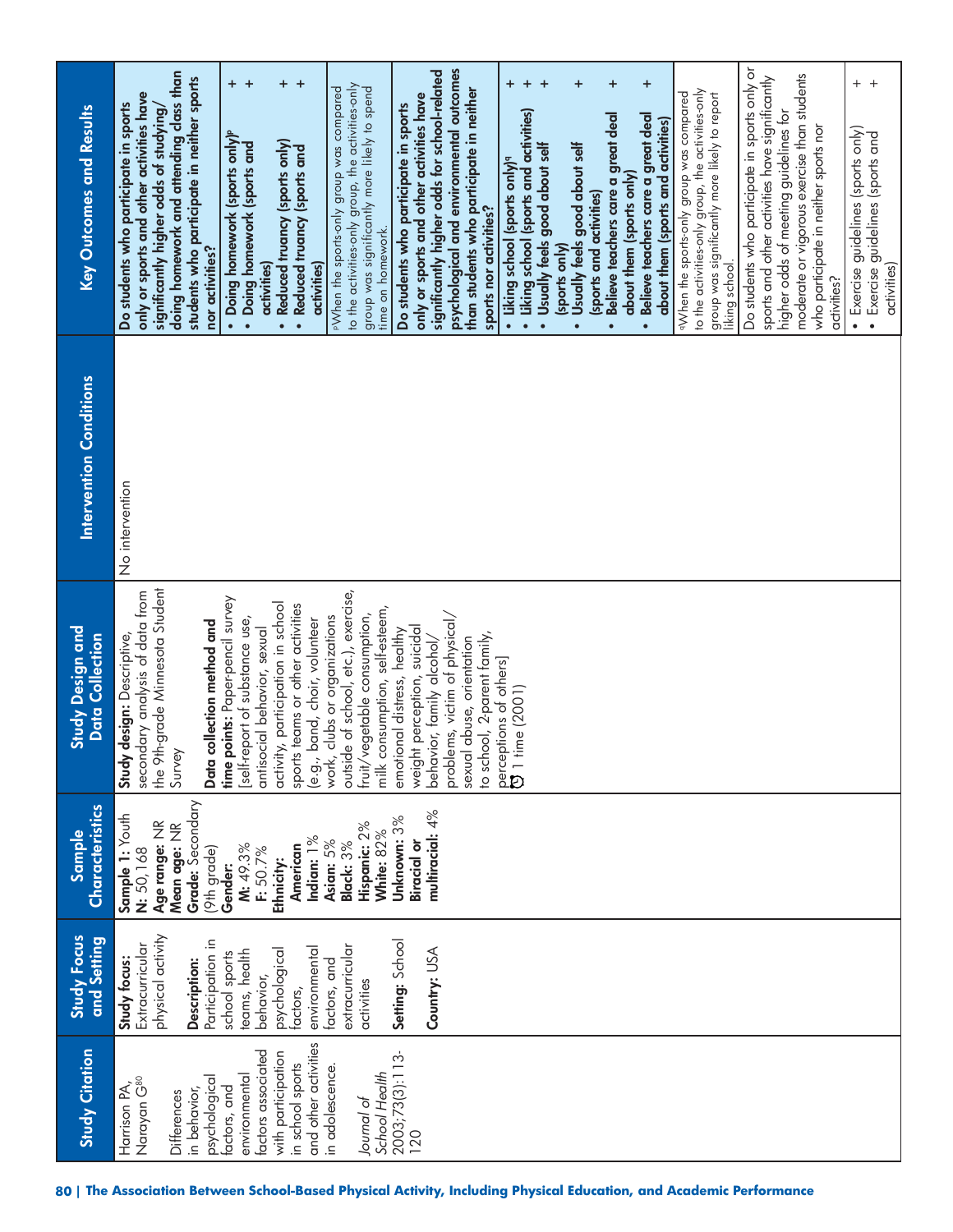| <b>Key Outcomes and Results</b>                   | Does participating in interscholastic sports improve<br>$\bullet$<br>$\circ$<br>$\ddot{}$<br>$\ddot{}$<br>0<br>$\circ$<br>$\circ$<br>$\circ$<br>$\circ$<br>$\circ$<br>$\circ$<br>$\circ$<br>0<br>$\circ$<br>$\circ$<br>$\bullet$<br>$\circ$<br>$\circ$<br>$\circ$<br>$\circ$<br>$\circ$<br>$\circ$<br>$\ddot{}$<br>0<br>Does participating in intramural sports improve<br>educational plans, peer status, and academic<br>educational plans, peer status, and academic<br>Academic ability (teacher rating of females)<br>· Academic ability (teacher rating of females)<br>Academic ability (teacher rating of males)<br>• Academic ability (teacher rating of males)<br>Graduate from high school (females)<br>Graduate from high school (females)<br>Academic unpreparedness (temales)<br>Academic unpreparedness (females)<br>Graduate from high school (males)<br>Graduate from high school (males)<br>Academic unpreparedness (males)<br>Academic unpreparedness (males)<br>Enroll in academic track (females)<br>Enroll in academic track (females)<br>Enroll in academic track (males)<br>Enroll in academic track (males)<br>Attendance problems (females)<br>Attendance problems (females)<br>Attendance problems (males)<br>Attendance problems (males)<br>Social misconduct (females)<br>Social misconduct (females)<br>Interest in classes (females)<br>Social misconduct (males)<br>Social misconduct (males)<br>· Interest in classes (males)<br>· Interest in classes (males)<br>Attend college (temales)<br>Attend college (females)<br>Attend college (males)<br>Attend college (males)<br>investments?<br>investments? | $+$ $\circ$<br>• Interest in classes (females) |
|---------------------------------------------------|--------------------------------------------------------------------------------------------------------------------------------------------------------------------------------------------------------------------------------------------------------------------------------------------------------------------------------------------------------------------------------------------------------------------------------------------------------------------------------------------------------------------------------------------------------------------------------------------------------------------------------------------------------------------------------------------------------------------------------------------------------------------------------------------------------------------------------------------------------------------------------------------------------------------------------------------------------------------------------------------------------------------------------------------------------------------------------------------------------------------------------------------------------------------------------------------------------------------------------------------------------------------------------------------------------------------------------------------------------------------------------------------------------------------------------------------------------------------------------------------------------------------------------------------------------------------------------------------------------------------------------------------|------------------------------------------------|
| <b>Intervention Conditions</b>                    | No intervention                                                                                                                                                                                                                                                                                                                                                                                                                                                                                                                                                                                                                                                                                                                                                                                                                                                                                                                                                                                                                                                                                                                                                                                                                                                                                                                                                                                                                                                                                                                                                                                                                            |                                                |
| <b>Study Design and</b><br><b>Data Collection</b> | reported absenteeism, tardiness,<br>graduate high school, or attend<br>points: Paper-pencil survey<br>enroll in high school academic<br>and intramural sports; plans to<br>college; report of how popular<br>Educational Longitudinal Study<br>cipation in interscholastic<br>or college preparatory track,<br>ent self-reported level of<br>or important they are viewed<br>data from the National<br>collection method and<br>secondary analysis of base<br>$\mathfrak{V}$ 1 time (February to June,<br>time (February to June,<br>class preparedness, school<br>or academic referrals, self-<br>to be among schoolmates,<br>(teacher ratings of student<br>student report of behavior<br><b>Study design: Descriptive,</b><br>performance/ability)<br>Paper-pencil survey<br>of 1988 (NELS88)<br>anticipation)<br>1988)<br>1988)<br>year<br>Data<br>time<br>stud)<br>partio<br>$\bar{\mathfrak{v}}$                                                                                                                                                                                                                                                                                                                                                                                                                                                                                                                                                                                                                                                                                                                                     |                                                |
| Characteristics<br><b>Sample</b>                  | Grade: Secondary<br>Grade: Secondary<br>Sample 1: School<br>Sample 2: Youth<br>Mean age: NR<br>Ethnicity: NR<br>M: 49.8%<br>Age range:<br>13–16<br>F: 50.2%<br>(8th grade)<br>(8th grade)<br>N: 1,052<br>N: 2, 217<br>Gender:                                                                                                                                                                                                                                                                                                                                                                                                                                                                                                                                                                                                                                                                                                                                                                                                                                                                                                                                                                                                                                                                                                                                                                                                                                                                                                                                                                                                              |                                                |
| Study Focus<br>and Setting                        | physical activity<br>Setting: School<br>and academic<br>Extracurricular<br>Country: USA<br>Study focus:<br>Description:<br>investment<br>resilience<br><b>Athletic</b>                                                                                                                                                                                                                                                                                                                                                                                                                                                                                                                                                                                                                                                                                                                                                                                                                                                                                                                                                                                                                                                                                                                                                                                                                                                                                                                                                                                                                                                                     |                                                |
| <b>Study Citation</b>                             | Hawkins R, Mulkey<br>females and males<br>national sample of<br>2005;38(1):62-88<br>Athletic investment<br>African American<br>and academic<br>Education and<br>resilience in a<br>Urban Society<br>in the middle<br>grades.<br>$\mathsf{I}\mathsf{M}^{71}$                                                                                                                                                                                                                                                                                                                                                                                                                                                                                                                                                                                                                                                                                                                                                                                                                                                                                                                                                                                                                                                                                                                                                                                                                                                                                                                                                                                |                                                |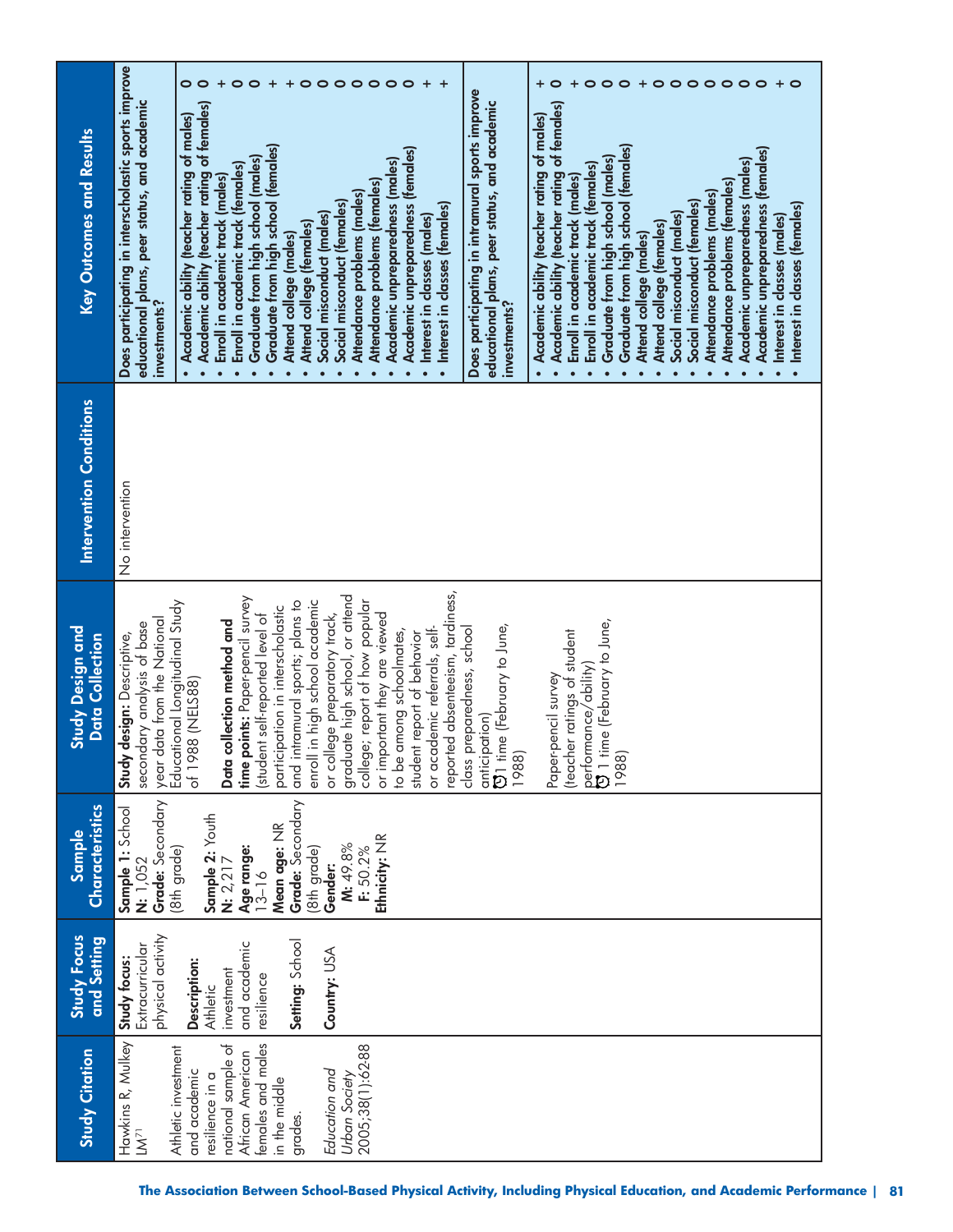| <b>Study Citation</b>                  | Study Focus                       | <b>Characteristics</b><br>Sample                | Study Design and<br>Data Collection                            | <b>Intervention Conditions</b>        | Key Outcomes and Results                                                                           |
|----------------------------------------|-----------------------------------|-------------------------------------------------|----------------------------------------------------------------|---------------------------------------|----------------------------------------------------------------------------------------------------|
| McNeal, RB <sup>77</sup>               | Extracurricular<br>Study focus:   | Sample 1: Schools<br>Grade: Secondary<br>N: 735 | secondary analysis of data from<br>Study design: Descriptive,  | No intervention                       | Does participation in athletics decrease<br>high school dropout rates?                             |
| activities and high<br>Extracurricular | physical activity                 | (9th-12th grades)                               | the High School and Beyond<br>(HSB) dataset                    |                                       | $\ddot{}$<br>• Lower dropout rates                                                                 |
| schol dropouts                         | Description:                      |                                                 |                                                                |                                       | Additional subgroup analyses were conducted                                                        |
|                                        | Extracurricular<br>activities and | Sample 2: Youth<br>N: 14,249                    | time points: Paper-pencil survey<br>Data collection method and |                                       | without significance testing; it appears that<br>participation may further decrease dropout        |
| Education 1995;<br>Sociology of        | school dropout                    | Age range: NR                                   | and face-to-face interview                                     |                                       | probability for blacks, and higher SES students.                                                   |
| 68(1):62-81                            | rates                             | Mean age: 15.5<br>Grade: Secondary              | (self-reported grades; school                                  |                                       | Additional analyses showed that when students                                                      |
|                                        |                                   |                                                 | value; participation in school                                 |                                       | gained; athletic participation is the only one<br>participate in more than one activity, little is |
|                                        | Setting: School                   | $(9th-12th grade)$<br>Gender:                   | student government, athletic<br>activities such as clubs,      |                                       | that remains significant.                                                                          |
|                                        | Country: USA                      | M: 48%<br>F: 52%                                | and Summer or after-school<br>or sports teams at school,       |                                       | Did participation in other nonsports                                                               |
|                                        |                                   | Ethnicity:                                      | recreational programs; self-                                   |                                       | extracurricular activities decrease dropout                                                        |
|                                        |                                   | <b>Black: 9.4%</b>                              | esteem; psychological resiliency;                              |                                       | rate <sub>2</sub>                                                                                  |
|                                        |                                   | Hispanic: 9.5%                                  | depression; prosocial peers;                                   |                                       | • Fine arts                                                                                        |
|                                        |                                   | Other: 2.2%                                     | risky behaviors; race; and                                     |                                       | $\circ$ $\circ$<br>· Academic clubs                                                                |
|                                        |                                   | White: 78.9%                                    | gender)<br>O 2 times (baseline in 1980                         |                                       | • Vocational clubs                                                                                 |
|                                        |                                   |                                                 |                                                                |                                       |                                                                                                    |
|                                        |                                   |                                                 | and 2 year follow-up in 1982)                                  |                                       | students spent working during the school year.<br>Analyses also controlled for how much time       |
| Reynolds D,                            | Study focus:                      | Sample 1: School                                | Study design: Quasi-experimental                               | Structure: Participants were assigned | Did exposure to the exercise program                                                               |
| Nicolson RI <sup>34</sup>              | Extracurricular                   | $\bar{\ddot{\mathbf{z}}}$                       |                                                                | to the intervention or comparison     | improve youth's performance in motor and                                                           |
|                                        | physical activity                 | Grade: Primary                                  | Data collection method and                                     | group matched on the basis of age,    | verbal skills over time?                                                                           |
| Follow-up of an                        |                                   |                                                 | time points: Standardized tests                                | and dyslexia 'at-risk' levels.        | · Rapid naming                                                                                     |
| exercise-based                         | Description:                      | Sample 2: Youth                                 | cognitive and motor skills-                                    |                                       | $\ddot{}$<br><b>Bead threading</b><br>$\bullet$                                                    |
| treatment for                          | Exercise-based                    | N: 35                                           | dyslexia screening test)<br>۞ 4 times (June 2000, June         | Structure: Intervention: youth        | $\bullet$<br>1-minute reading<br>$\bullet$                                                         |
| children with                          | treatment                         | Age range: NR                                   |                                                                | participated in the DDAT (dyslexia,   | $\ddot{}$<br>Postural stability<br>$\bullet$                                                       |
| reading difficulties.                  | for children                      | Mean age: 9                                     |                                                                | dyspraxia and attention-deficit       | $\ddot{}$<br><b>Phonemic segmentation</b><br>$\bullet$                                             |
|                                        | with reading                      | Grade: Primary                                  | une 2002, and June 2002.<br>2003) June 2002, and June          | disorder treatment) exercise-based    | $\circ$<br>2-minute spelling<br>$\bullet$                                                          |
| Dyslexia<br>2007;13(2):78-96           | difficulties                      | (UK junior school)                              |                                                                | daily treatment at home for 6 months. | $\ddot{}$<br>Backwards digit span                                                                  |
|                                        |                                   | Gender:                                         | Standardized tests (school-                                    | Comparison: youth had no additional   | $\circ$<br>Nonsense passage reading<br>$\bullet$                                                   |
|                                        | Setting:                          | M: 54.3%                                        | administered tests)                                            | activity.                             | $\circ$<br>1-minute writing                                                                        |
|                                        | Household                         | Ethnicity: NR<br>F: 45.7%                       | 3 times (June 2001, June<br>2002, and June 2003                |                                       | $\circ$<br><b>Verbal fluency</b>                                                                   |
|                                        |                                   |                                                 |                                                                |                                       | Semantic fluency                                                                                   |
|                                        | Country: United<br>Kingdom        |                                                 |                                                                |                                       | The intervention group made roughly normal                                                         |
|                                        |                                   |                                                 |                                                                |                                       | progress per year posttreatment compared with                                                      |
|                                        |                                   |                                                 |                                                                |                                       | the projected mean pretreatment.                                                                   |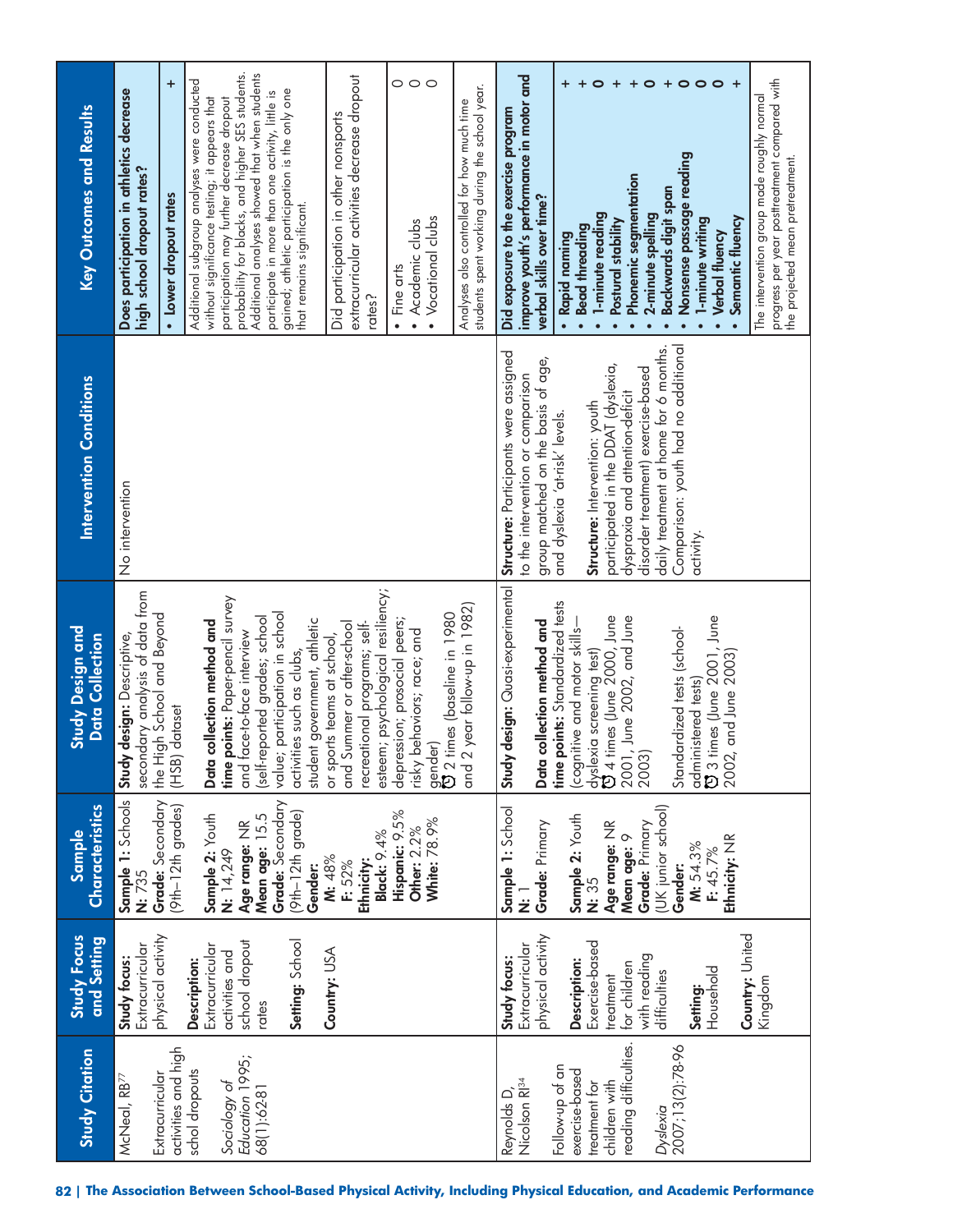| <b>Study Citation</b>                                 | Study Focus and<br>Setting                              | <b>Characteristics</b><br>Sample                 | Study Design and<br><b>Data Collection</b>                                             | Intervention Conditions | Key Outcomes and Results                                                                                                                 |
|-------------------------------------------------------|---------------------------------------------------------|--------------------------------------------------|----------------------------------------------------------------------------------------|-------------------------|------------------------------------------------------------------------------------------------------------------------------------------|
| Small L, Wood J72<br>Schumaker JF,                    | physical activity<br>Extracurricular<br>Study focus:    | Sample 1: Youth<br>Age range: NR<br>N: 85        | Study design: Quasi-experimental<br>Data collection method and time                    | No intervention         | Does athletic participation improve school-<br>reported grades and student-reported<br>self-concept?                                     |
| achievement,<br>Self-concept,<br>academic             | Description: Effects of<br>athletic participation       | Grade: Secondary<br>Mean age: NR<br>(12th grade) | <b>points:</b> Administrative records<br>(grades)<br>Ölltime                           |                         | $\bullet$<br>$\ddot{}$<br>• Self-concept<br>• Grades                                                                                     |
| participation.<br>and athletic                        | achievement in high<br>on self-concept<br>and academic  | M: 50.6%<br>F: 49.4%<br>Gender:                  | questionnaire, participation for at<br>Paper-pencil survey (self-concept               |                         | Does athletic participation improve school-<br>reported grades and student-reported<br>self-concept?                                     |
| Motor Skills 1986;<br>Perceptual and<br>62(2):387-390 | Setting: After school<br>school subjects                | Ethnicity: NR                                    | east 2 years in a varsity sport)<br>$\overline{3}$ 1 time                              |                         | $+$<br>$\circ$<br>Self-concept (males)<br>• Grades (females)<br>• Grades (males)<br>$\bullet$                                            |
|                                                       | Country: USA                                            |                                                  |                                                                                        |                         | $\circ$<br>Self-concept (females)                                                                                                        |
| Spence JC, Poon<br>P <sup>73</sup>                    | physical activity<br>Extracurricular<br>Study focus:    | Grade: Secondary<br>Sample 1: School<br>N: 36    | Data collection method and<br>Study design: Descriptive                                | No intervention         | improve students' self-reported academic<br>Does participation in school-based sports<br>achievement?                                    |
| Results from<br>the Alberta                           | Description: Survey                                     | (high school)                                    | ime points: Paper-pencil survey<br>self-report of school grades,                       |                         | $\ddot{}$<br>Self-reported grades                                                                                                        |
| Association Survey.<br>Schools' Athletic              | results on sports<br>participation in                   | Sample 2: Youth<br>N: 883                        | school-based sports participation,<br>nonschool sports participation,                  |                         |                                                                                                                                          |
| Research Update                                       | Alberta schools                                         | Age range: NR<br>Mean age: 18                    | extracurricular activity, substance<br>use, and criminal offenses)<br>[3] 1 time       |                         |                                                                                                                                          |
| 1997, September;<br>(serial online)                   | Setting: School                                         | Grade: Secondary<br>(high school)                |                                                                                        |                         |                                                                                                                                          |
| 5(1)                                                  | Country: Alberta,<br>Canada                             | Ethnicity: NR<br>M: 50.3%<br>F: 49.7%<br>Gender: |                                                                                        |                         |                                                                                                                                          |
| Stephens LJ,<br>Schaben LA <sup>74</sup>              | Extracurricular<br>Study focus:                         | Sample 1: Youth<br>N: 136                        | Study design: Descriptive                                                              | No intervention         | Do athletes have better academic<br>outcomes than nonathletes?                                                                           |
| The effect of                                         | physical activity                                       | Age range: NR<br>Mean age: NR                    | time points: Standardized tests<br>Data collection method and                          |                         | $\ddot{}$<br>• Math grades                                                                                                               |
| interscholastic                                       | <b>Description:</b>                                     | Grade: Secondary                                 | math portion of the California<br>Achievement Test-CAT)                                |                         | $\ddot{}$<br>$\ddot{}$<br>• Math CAT scores<br>Overall GPA                                                                               |
| sports participation<br>achievement of<br>on academic | between academic<br>achievement and<br>The relationship | (8th grade)<br>M: 50%<br>Gender:                 | <b>D</b> 1 time                                                                        |                         | $^{+}$<br>GPA (male athletes compared with<br>male nonathletes)<br>$\bullet$                                                             |
| middle level school<br>students.                      | nterscholastic sports<br>participation in               | Ethnicity: NR<br>F: 50%                          | Paper-pencil survey (interscholastic<br>sports participation)<br>$\overline{5}$ 1 time |                         | $^{+}$<br>$^{+}$<br>GPA (female athletes compared<br>GPA (female athletes compared<br>with female nonathletes)<br>$\bullet$<br>$\bullet$ |
| Bulletin 2002;<br><b>NASSP</b>                        | Setting: School,                                        |                                                  |                                                                                        |                         | with male athletes)                                                                                                                      |
| 86(630):34-41                                         | Country: USA<br>classroom                               |                                                  | grade and cumulative grades)<br>Administrative records (math<br><b>Di</b> time         |                         |                                                                                                                                          |